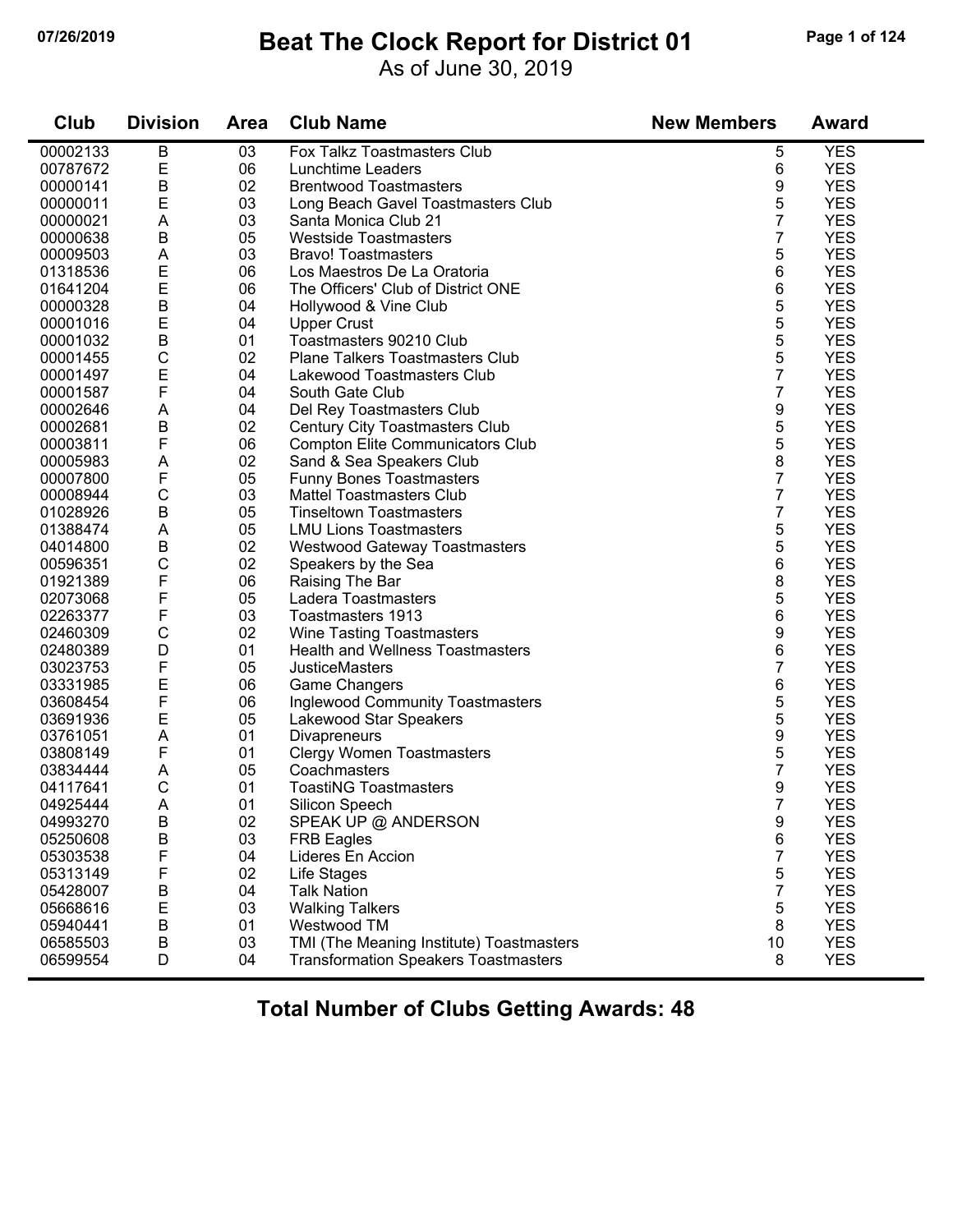#### **07/26/2019 Beat The Clock Report for District 02 Page 2 of 124**

As of June 30, 2019

| Club     | <b>Division</b> | <b>Area</b> | <b>Club Name</b>                           | <b>New Members</b> | <b>Award</b> |
|----------|-----------------|-------------|--------------------------------------------|--------------------|--------------|
| 06571935 | G               | 74          | Amazon Toastmasters - Day 1                |                    | <b>YES</b>   |
| 07098563 | G               | 71          | <b>Lightworkers Toastmasters</b>           | 6                  | <b>YES</b>   |
| 07349482 | G               | 73          | <b>MCAWW Toastmasters</b>                  | 12                 | <b>YES</b>   |
| 07360008 | G               | 74          | Amazon Toastmasters - Blueshift            | 7                  | <b>YES</b>   |
| 03074640 | F               | 61          | Leading Ladies                             | 6                  | <b>YES</b>   |
| 02444484 | F               | 64          | Eastside Leaders                           |                    | <b>YES</b>   |
| 00005137 | F               | 65          | TM2: T-Mobile Toastmasters                 | 6                  | <b>YES</b>   |
| 01587992 | E               | 52          | <b>Redmond Nights</b>                      |                    | <b>YES</b>   |
| 04055068 | E               | 51          | <b>Digital Transformation Toastmasters</b> | 5                  | <b>YES</b>   |
| 01304292 | D               | 46          | Jet City Toasters                          | 5                  | <b>YES</b>   |
| 00935462 | G               | 74          | Amazon Toastmasters Roxanne Club           | 6                  | <b>YES</b>   |
| 00007896 | E<br>E          | 54          | Eastside Star Performers                   | 5                  | <b>YES</b>   |
| 00007137 |                 | 56          | A Touch of Class Toastmasters Club         | 5                  | <b>YES</b>   |
| 00005800 | E               | 53          | Microsoft Speechmakers                     |                    | <b>YES</b>   |
| 00005433 | F               | 66          | Greater Issaquah Toastmasters Club         | 9                  | <b>YES</b>   |
| 00002732 | F               | 61          | Seriously Funny Toastmasters               | 5                  | <b>YES</b>   |
| 01244315 | F               | 64          | Forever Improving Toastmasters             | 5                  | <b>YES</b>   |
| 00656338 | B               | 25          | <b>Ballard Sunset Club</b>                 | 8                  | <b>YES</b>   |
| 00009406 | Ε               | 55          | <b>Public Speaking Northwest Club</b>      | 6                  | <b>YES</b>   |
| 00000041 | $\sf B$         | 23          | <b>Totem Club</b>                          | 11                 | <b>YES</b>   |
| 00000258 | A               | 15          | Snohomish City Toastmasters Club           | 5                  | <b>YES</b>   |
| 00004470 | Α               | 11          | Bellingham Evening Toastmasters Club       | 5                  | <b>YES</b>   |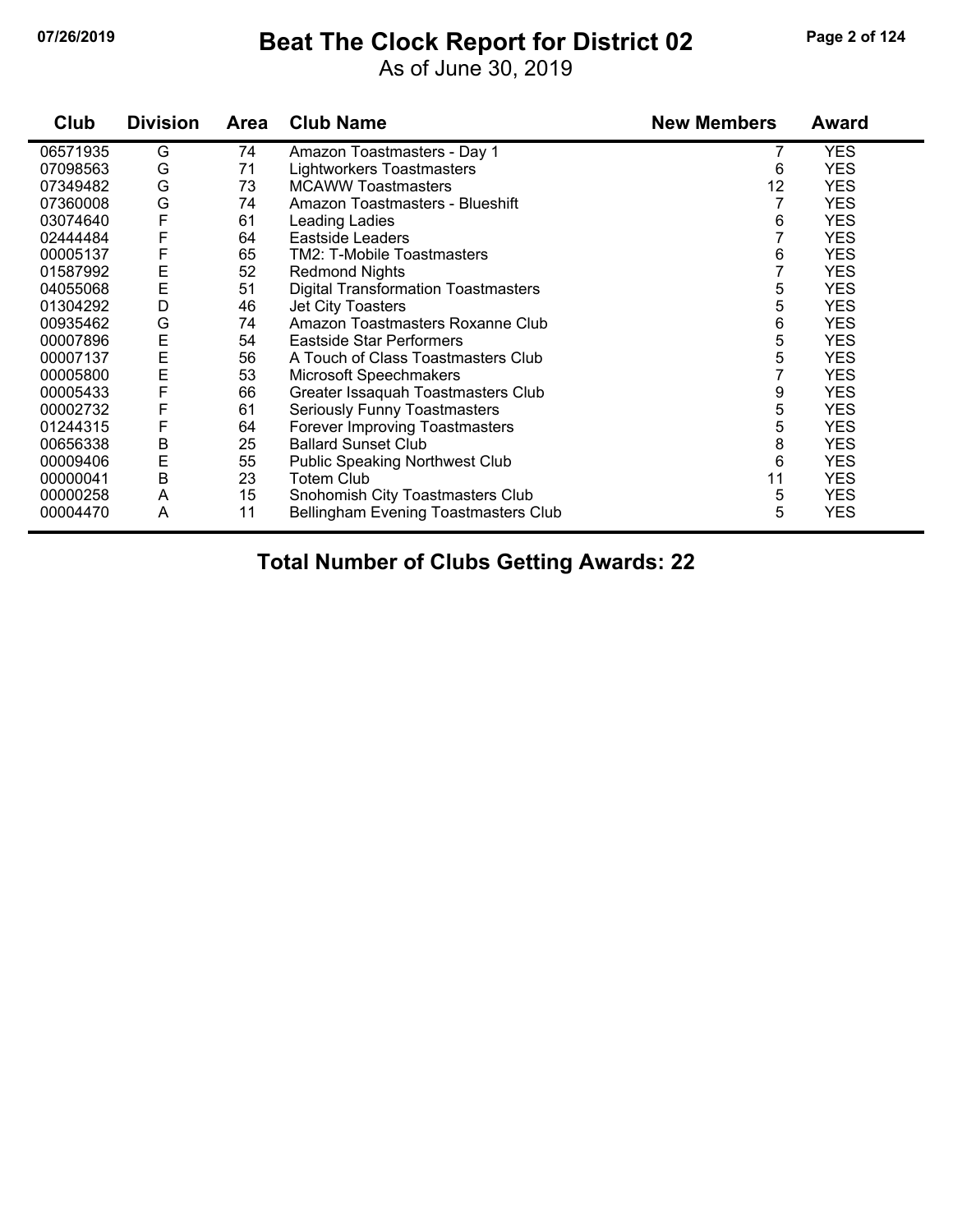#### **07/26/2019 Beat The Clock Report for District 03 Page 3 of 124**

As of June 30, 2019

| Club     | <b>Division</b> | <b>Area</b> | <b>Club Name</b>                      | <b>New Members</b> | <b>Award</b> |
|----------|-----------------|-------------|---------------------------------------|--------------------|--------------|
| 00004318 | A               | 01          | Northwest Speakers Toastmasters       | 5                  | <b>YES</b>   |
| 00006630 | $\mathsf{C}$    | 05          | Huachuca Club                         | 5                  | <b>YES</b>   |
| 00008576 | N               | 03          | <b>Chats Toastmasters Club</b>        | 8                  | <b>YES</b>   |
| 00000016 | $\mathsf C$     | 04          | Saguaro Toastmasters Club #16         | 5                  | <b>YES</b>   |
| 00003272 | T               | 01          | <b>ONFirst Toastmasters</b>           | 5                  | <b>YES</b>   |
| 00009395 | A               | 01          | <b>Peacock Toastmasters Club</b>      | 5                  | <b>YES</b>   |
| 00009230 | $\vee$          | 04          | <b>Biltmore Toastmasters Club</b>     | 5                  | <b>YES</b>   |
| 00009555 | N               | 02          | <b>Premium Toastmasters</b>           | 6                  | <b>YES</b>   |
| 00009620 | C               | 04          | <b>Tucson Twosomes Club</b>           | 10                 | <b>YES</b>   |
| 01266717 | $\mathsf C$     | 04          | <b>Leaders First</b>                  | 7                  | <b>YES</b>   |
| 01340288 | $\mathsf{P}$    | 03          | <b>Biosciences</b>                    | 9                  | <b>YES</b>   |
| 01517531 | $\mathsf C$     | 05          | Epicurious                            | 5                  | <b>YES</b>   |
| 00001772 | C               | 04          | Nogales Toastmasters Club             | 7                  | <b>YES</b>   |
| 00003850 | C               | 02          | Roadrunners Club                      | 5                  | <b>YES</b>   |
| 00004770 | N               | 05          | Paradise Valley Toastmasters Club     | 5                  | <b>YES</b>   |
| 00007185 | $\vee$          | 03          | Unity Speakers TM Club                | 5                  | <b>YES</b>   |
| 00007406 | V               | 02          | <b>USAA Master's Touch</b>            | 8                  | <b>YES</b>   |
| 00007985 | $\mathsf{P}$    | 04          | Southwest Toastmasters Club           | 6                  | <b>YES</b>   |
| 01063222 | Ζ               | 01          | <b>AHCCCS To Success</b>              | 5                  | <b>YES</b>   |
| 01144289 | $\mathsf A$     | 04          | <b>Fish Tales Toastmasters</b>        | 5                  | <b>YES</b>   |
| 01177603 | Z               | 02          | Agua Fria Toastmasters                | 7                  | <b>YES</b>   |
| 01811239 | T               | 05          | <b>Maverick Toastmasters Club</b>     | 6                  | <b>YES</b>   |
| 01821345 | A               | 02          | S.L.E.E.K.                            | 6                  | <b>YES</b>   |
| 00816342 | S               | 02          | <b>Power Play Toastmasters</b>        | 11                 | <b>YES</b>   |
| 04093430 | $\mathbf S$     | 05          | <b>Desert Dining</b>                  | 5                  | <b>YES</b>   |
| 05575941 | C               | 03          | <b>Talking Geckos</b>                 | 14                 | <b>YES</b>   |
| 04266556 | $\mathsf C$     | 02          | <b>Competitive Edge</b>               | 5                  | <b>YES</b>   |
| 04482247 | T               | 05          | <b>Tempe Expressions Toastmasters</b> | 5                  | <b>YES</b>   |
| 07291052 | $\mathsf{N}$    | 06          | <b>Trash Talkers</b>                  | 8                  | <b>YES</b>   |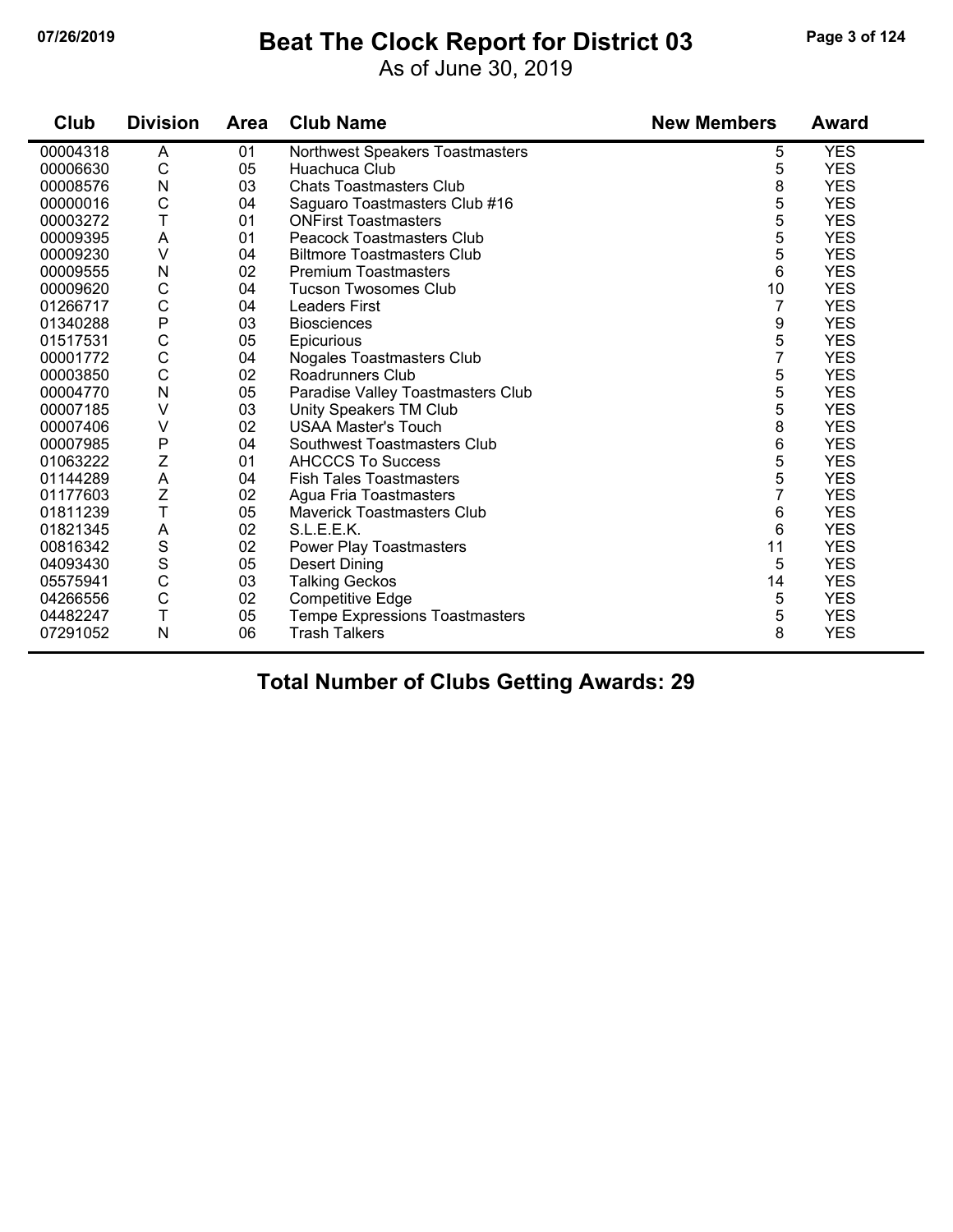### **07/26/2019 Beat The Clock Report for District 04 Page 4 of 124**

As of June 30, 2019

| Club     | <b>Division</b> | Area | <b>Club Name</b>                   | <b>New Members</b> | <b>Award</b> |
|----------|-----------------|------|------------------------------------|--------------------|--------------|
| 07165655 | А               | 05   | <b>Bill Dot Toast</b>              | 6                  | <b>YES</b>   |
| 04634690 | D               | 06   | Spanish Bilingual SF               | 5                  | <b>YES</b>   |
| 03461760 | B               | 04   | San Mateo Storytellers             | 6                  | <b>YES</b>   |
| 03154261 | D               | 04   | <b>First Republic Toastmasters</b> | 6                  | <b>YES</b>   |
| 02590625 | Α               | 04   | <b>Wellness Toastmasters</b>       | 5                  | <b>YES</b>   |
| 01573264 | Α               | 03   | Move Fast and Say Things           | 6                  | <b>YES</b>   |
| 00009109 | Ε               | 02   | <b>Rhino Business Club</b>         | 5                  | <b>YES</b>   |
| 00000318 | A               | 05   | San Carlos Toastmasters            | 5                  | <b>YES</b>   |
| 00000056 | E               | 02   | Golden Gate Toastmasters Club      | 5                  | <b>YES</b>   |
| 00001243 | D               | 01   | Cable Car Toastmasters Club        | 5                  | <b>YES</b>   |
| 00001372 | Α               | 03   | Menlo Park Toastmasters Club       | 9                  | <b>YES</b>   |
| 00004515 | Α               | 03   | <b>HP Hilltop Speakers Club</b>    |                    | <b>YES</b>   |
| 00002117 | A               | 01   | Early Risers Club                  | 6                  | <b>YES</b>   |
| 00001881 | B               | 06   | Daly City Toastmasters             |                    | <b>YES</b>   |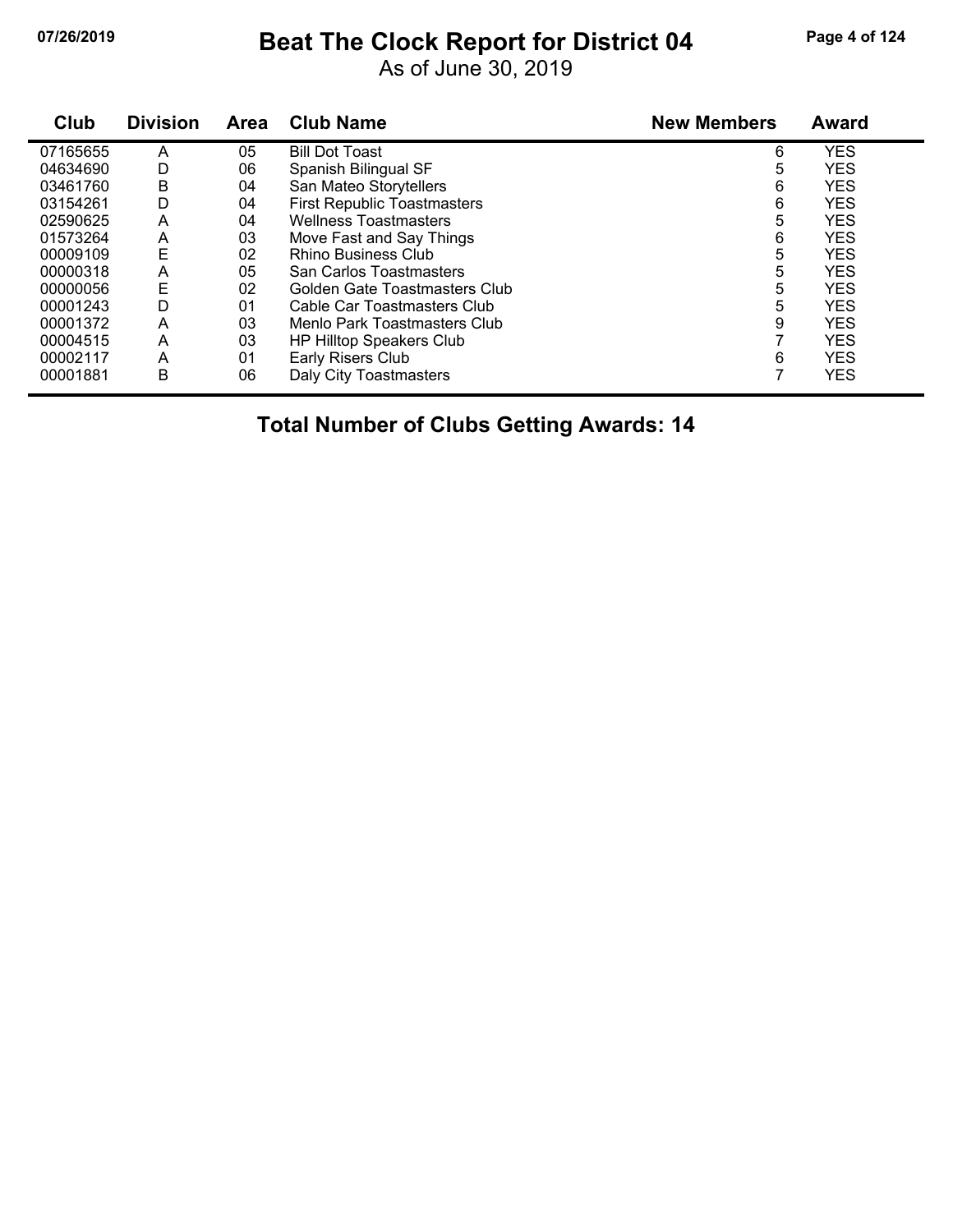# **07/26/2019 Beat The Clock Report for District 05 Page 5 of 124**

As of June 30, 2019

| Club     | <b>Division</b> | <b>Area</b> | <b>Club Name</b>              | <b>New Members</b> | Award      |
|----------|-----------------|-------------|-------------------------------|--------------------|------------|
| 01654681 |                 | 16          | <b>Generally Speaking</b>     | 5                  | <b>YES</b> |
| 00001394 | E               | 04          | Hardhats Club                 | 5                  | <b>YES</b> |
| 00000007 | S               | 09          | San Diego Toastmasters 7      | 5                  | YES        |
| 00001532 | N               | 11          | <b>Encinitas Toastmasters</b> | 8                  | YES        |
| 00001458 | E               | 20          | Toast Of The Valley Club      |                    | YES        |
| 00001125 | С               | 26          | Co-Op Club                    | 6                  | YES        |
| 00009493 | S               | 06          | <b>Sharp Toastmasters</b>     | 5                  | <b>YES</b> |
| 00961148 | E               | 15          | <b>Sycuan Toastmasters</b>    | 5                  | <b>YES</b> |
| 00008262 | С               | 27          | Smooth Talkers Club           | 6                  | YES        |
| 01518209 | N               | 11          | Professional Women's          | 5                  | <b>YES</b> |
| 03127162 | С               | 05          | <b>CubeMasters</b>            | 5                  | <b>YES</b> |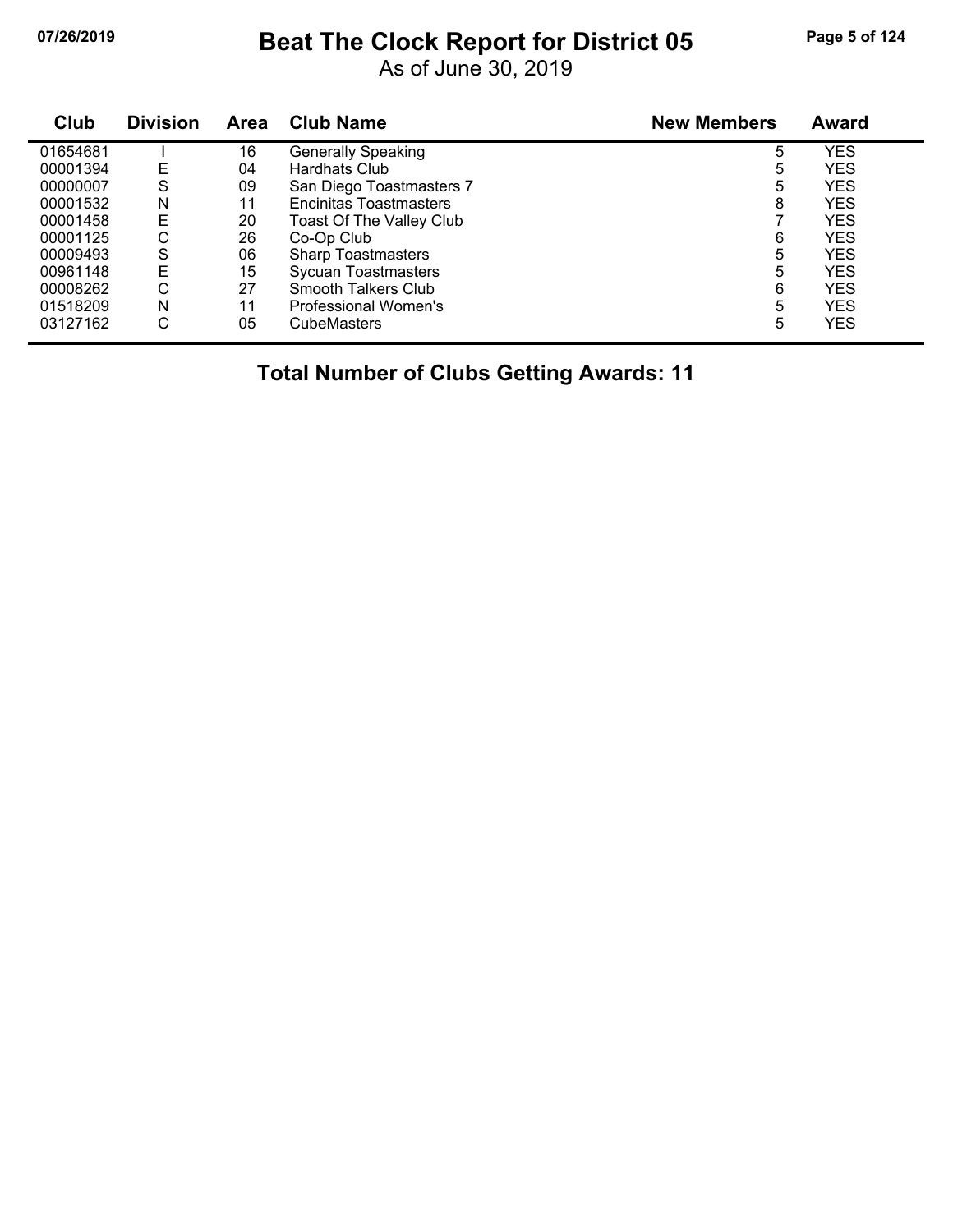# **07/26/2019 Beat The Clock Report for District 06 Page 6 of 124**

As of June 30, 2019

| <b>Club</b> | <b>Division</b> | <b>Area</b> | Club Name                         | <b>New Members</b> | Award      |
|-------------|-----------------|-------------|-----------------------------------|--------------------|------------|
| 04421669    | C               | 25          | <b>CBRE Rising Toastmasters</b>   | 6                  | YES        |
| 05607421    | E               | 45          | Northfield Community Toastmasters | 5                  | <b>YES</b> |
| 00007470    |                 | 54          | Southern Minnesota Mentors Club   | 5                  | <b>YES</b> |
| 00001767    | M               | 11          | <b>Thrivent Toastmasters Club</b> | 6                  | <b>YES</b> |
| 00000075    | M               | 14          | Minneapolis Club                  | 9                  | <b>YES</b> |
| 00003561    | Е               | 44          | <b>Blue Communicators</b>         | 9                  | <b>YES</b> |
| 00004216    | M               | 12          | Roller Toasters Club              | 31                 | <b>YES</b> |
| 00004324    | D               | 35          | <b>Hutchinson Toastmasters II</b> | 5                  | <b>YES</b> |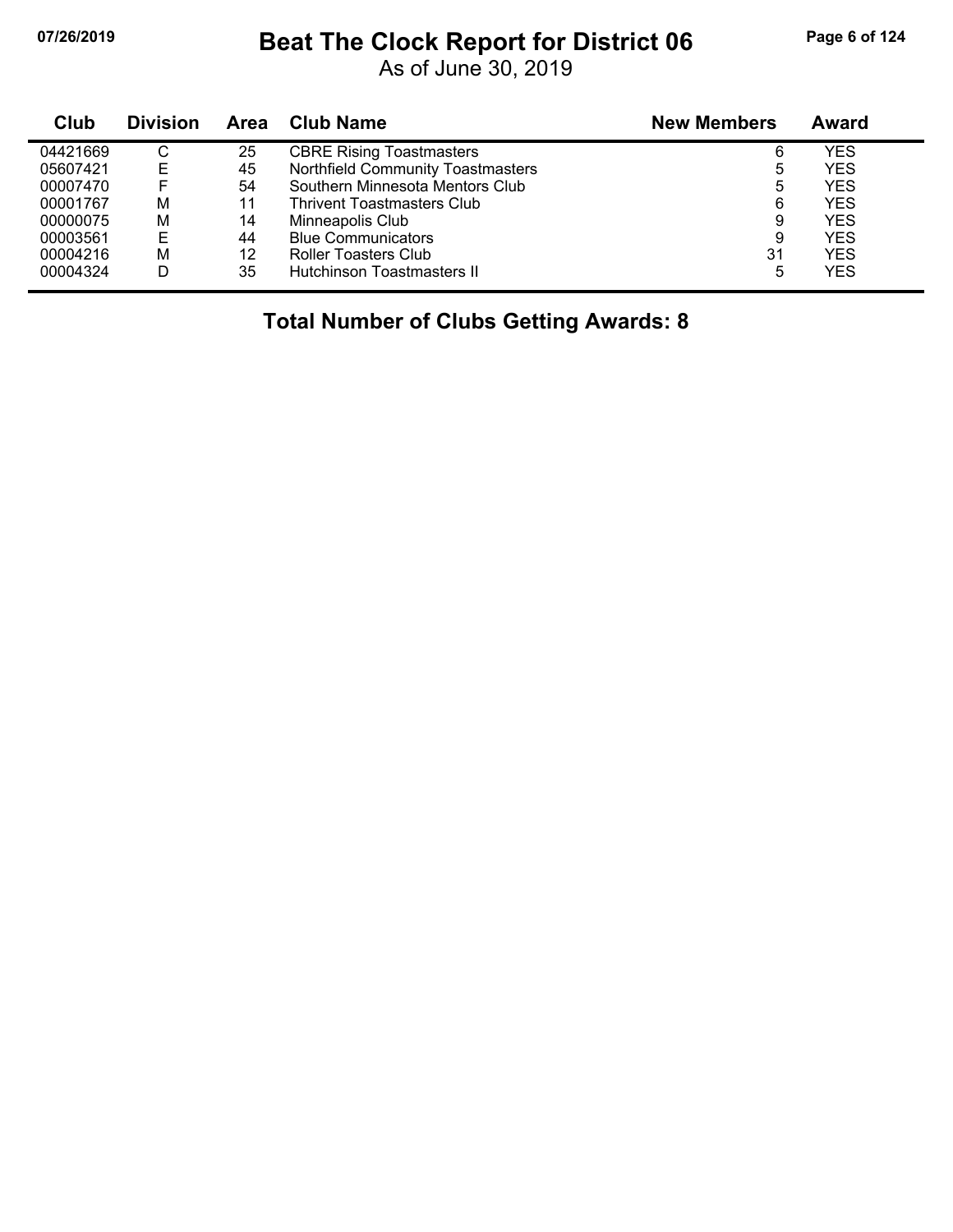## **07/26/2019 Beat The Clock Report for District 07 Page 7 of 124**

As of June 30, 2019

| Club     | <b>Division</b> | Area | <b>Club Name</b>                        | <b>New Members</b> | <b>Award</b> |  |
|----------|-----------------|------|-----------------------------------------|--------------------|--------------|--|
| 00001360 | E               | 65   | New Horizons Toastmasters Club          | 5                  | YES          |  |
| 00000395 | B               | 33   | <b>Corvallis Evening Group</b>          | 5                  | <b>YES</b>   |  |
| 00009387 | н               | 91   | Sage Beaverton Toastmasters             | 5                  | <b>YES</b>   |  |
| 00002039 | н               | 92   | Daylighters Club                        | 6                  | <b>YES</b>   |  |
| 00003091 | G               | 82   | <b>Professionally Speaking</b>          | 6                  | <b>YES</b>   |  |
| 00003697 | E               | 61   | Clackamas Stepping Stones Tm Club       | 5                  | <b>YES</b>   |  |
| 00866853 | н               | 91   | <b>Walker Talkers Toastmasters Club</b> | 5                  | <b>YES</b>   |  |
| 00008523 | С               | 45   | <b>Toastmasters of Redmond</b>          | 5                  | <b>YES</b>   |  |
| 04649162 | H               | 96   | <b>Storymasters Toastmasters</b>        | 5                  | <b>YES</b>   |  |
| 06570266 | F               | 75   | Yammertime                              | 6                  | <b>YES</b>   |  |
| 07209661 | н               | 94   | Speak To Lead Toastmasters              | 5                  | <b>YES</b>   |  |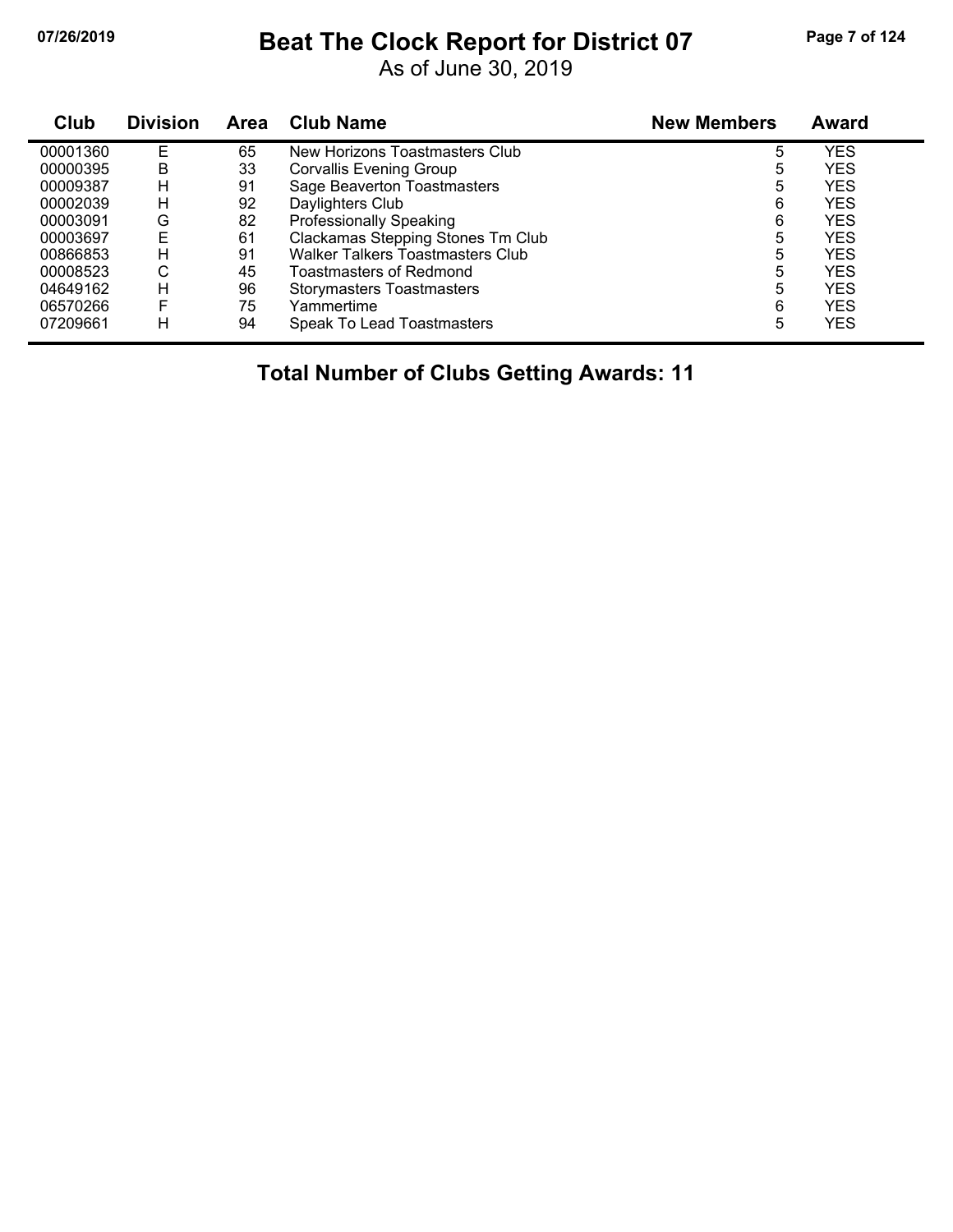## **07/26/2019 Beat The Clock Report for District 08 Page 8 of 124**

As of June 30, 2019

| Club     | <b>Division</b> | Area | <b>Club Name</b>                            | <b>New Members</b> | <b>Award</b> |
|----------|-----------------|------|---------------------------------------------|--------------------|--------------|
| 04908054 | F.              | 17   | <b>Central West End Toastmasters</b>        | 15                 | <b>YES</b>   |
| 00005585 | A               | 09   | <b>Speak Easy Toastmasters</b>              | 5                  | <b>YES</b>   |
| 00005061 | B               | 20   | Little Hills Toastmasters                   | 5                  | <b>YES</b>   |
| 03913401 | F               | 12   | Toast of WU                                 | 5                  | <b>YES</b>   |
| 01179206 | С               | 10   | League of Our Own Toastmasters              | 5                  | <b>YES</b>   |
| 00009677 | B               | 20   | <b>Cave Springs Toastmasters</b>            | 6                  | <b>YES</b>   |
| 00000496 | C               | 11   | <b>St Clair Club</b>                        | 5                  | <b>YES</b>   |
| 00004115 | C               | 01   | Smedley Hometown Memorial Toastmasters Club | 6                  | <b>YES</b>   |
| 00000461 | F               | 19   | Webster Groves Toastmasters Club            |                    | <b>YES</b>   |
| 00002389 | B               | 03   | Aerospace Orators                           | 5                  | <b>YES</b>   |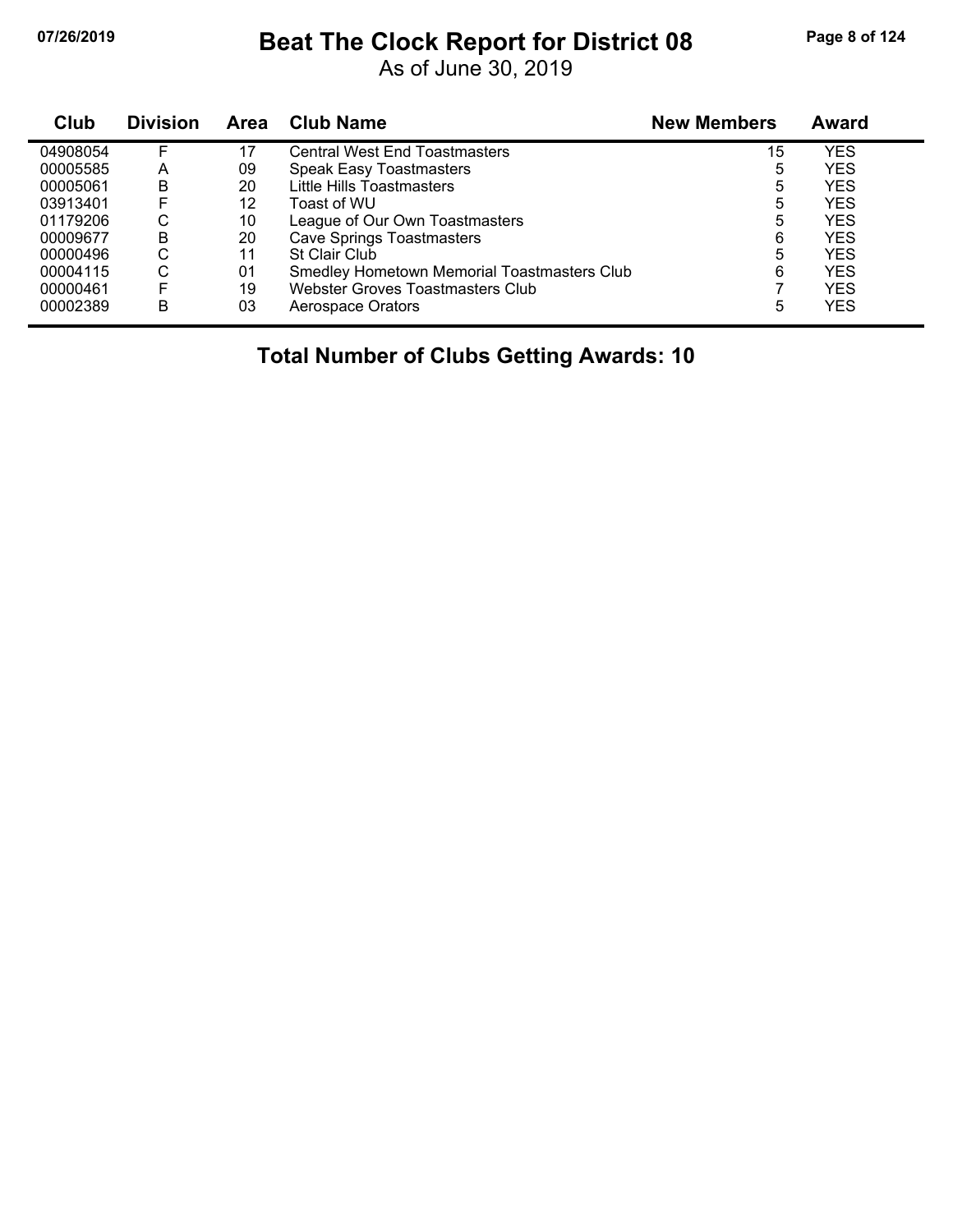# **07/26/2019 Beat The Clock Report for District 09 Page 9 of 124**

As of June 30, 2019

| Club     | <b>Division</b> | Area | <b>Club Name</b>                          | <b>New Members</b> | Award      |
|----------|-----------------|------|-------------------------------------------|--------------------|------------|
| 00004659 | B               | 04   | Speech Masters Advanced Toastmasters Club | 9                  | <b>YES</b> |
| 00001760 | В               | 02   | Atomic City Club                          | 8                  | <b>YES</b> |
| 01559670 | Ε               | 03   | Articulate Ambassadors                    | 6                  | <b>YES</b> |
| 01817601 | E               | 04   | <b>Verbal Architects</b>                  | 9                  | <b>YES</b> |
| 01085147 | D               | 04   | Itron Energetic Speakers                  |                    | <b>YES</b> |
| 01089523 | E               | 02   | Cay-Uma-Wa                                |                    | <b>YES</b> |
| 00004813 | A               | 01   | Ellensburg Toastmasters Club              |                    | <b>YES</b> |
| 01010891 | E               | 04   | <b>Insiders</b>                           | 9                  | <b>YES</b> |
| 04408890 | E               | 04   | <b>Veritas Warriors</b>                   | 9                  | <b>YES</b> |
| 04506013 | A               | 03   | <b>Faculty Club</b>                       | 9                  | <b>YES</b> |
| 06589663 | Ε               | 03   | Creating Entrepreneurs in Oregon          | 8                  | <b>YES</b> |
| 06726694 | B               | 04   | Toastmasters at the Gate                  | 5                  | YES        |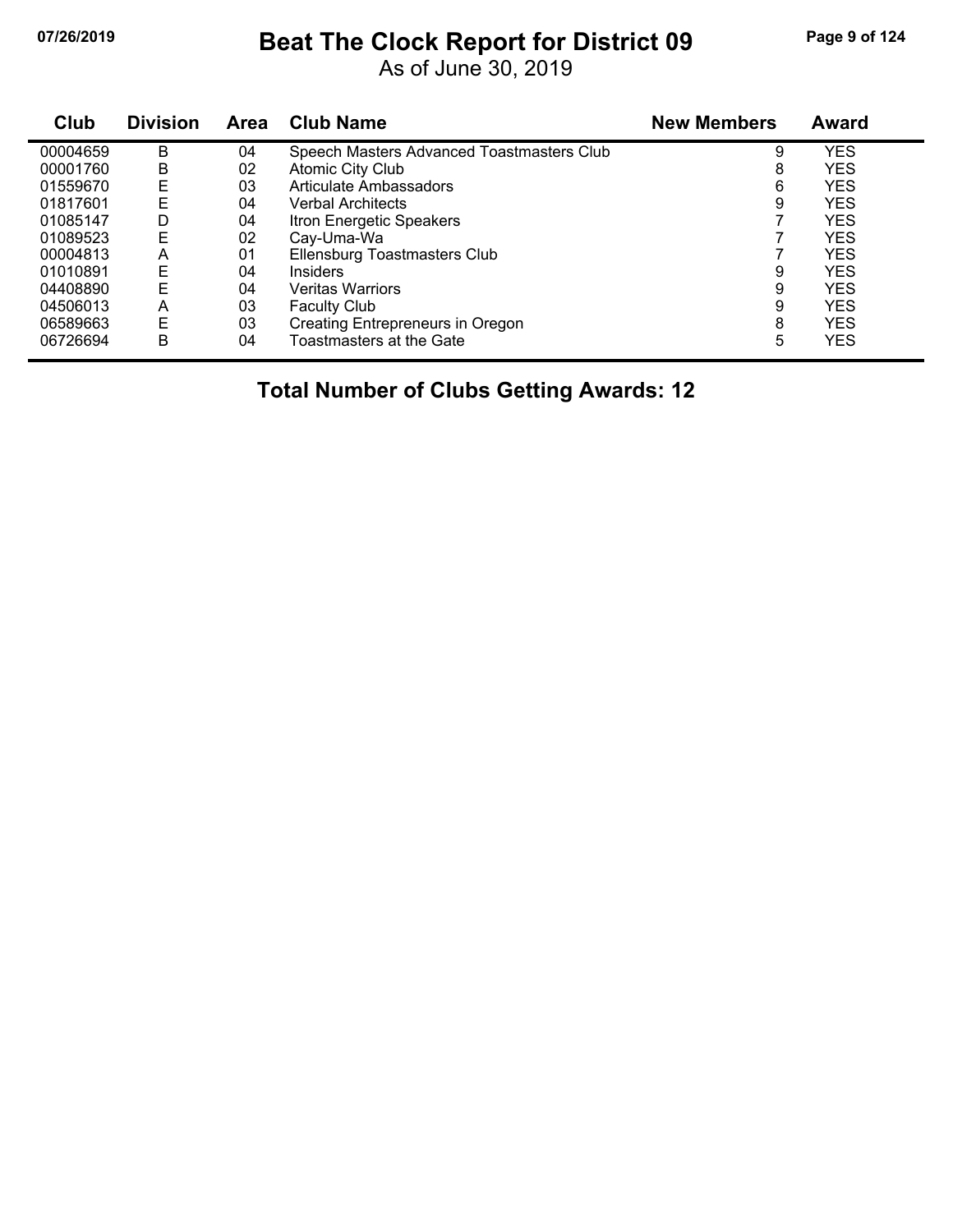### **07/26/2019 Beat The Clock Report for District 10 Page 10 of 124**

As of June 30, 2019

| Club     | <b>Division</b> | Area | <b>Club Name</b>                                | <b>New Members</b> | <b>Award</b> |
|----------|-----------------|------|-------------------------------------------------|--------------------|--------------|
| 04667023 | E               | 22   | Progressive Insurance Advanced Toastmasters Clu | 8                  | YES          |
| 02451118 | E               | 25   | <b>Tri-C Metro Toastmasters</b>                 | 5                  | <b>YES</b>   |
| 02036799 | С               | 10   | <b>Stow Toastmasters</b>                        |                    | <b>YES</b>   |
| 01866846 | С               | 10   | <b>Hudson Crossing Toastmasters</b>             | 8                  | <b>YES</b>   |
| 00005759 | W               | 41   | Crossroads Club                                 |                    | <b>YES</b>   |
| 00005923 | N               | 53   | Citadel of Hope Toastmasters Club               | 6                  | <b>YES</b>   |
| 00597775 | N               | 53   | <b>Cleveland Clinic Toastmasters Club</b>       | 5                  | <b>YES</b>   |
| 03968072 | N               | 53   | <b>CWRU Spartans Toastmasters Club</b>          | 5                  | <b>YES</b>   |
| 01383972 | N               | 54   | Top of the Town Advanced Club                   | 10                 | <b>YES</b>   |
| 00001690 | S               | 31   | Timken Company Toastmasters Club                | 5                  | <b>YES</b>   |
| 00000497 | W               | 40   | Westlake Toastmasters #497                      | 5                  | YES          |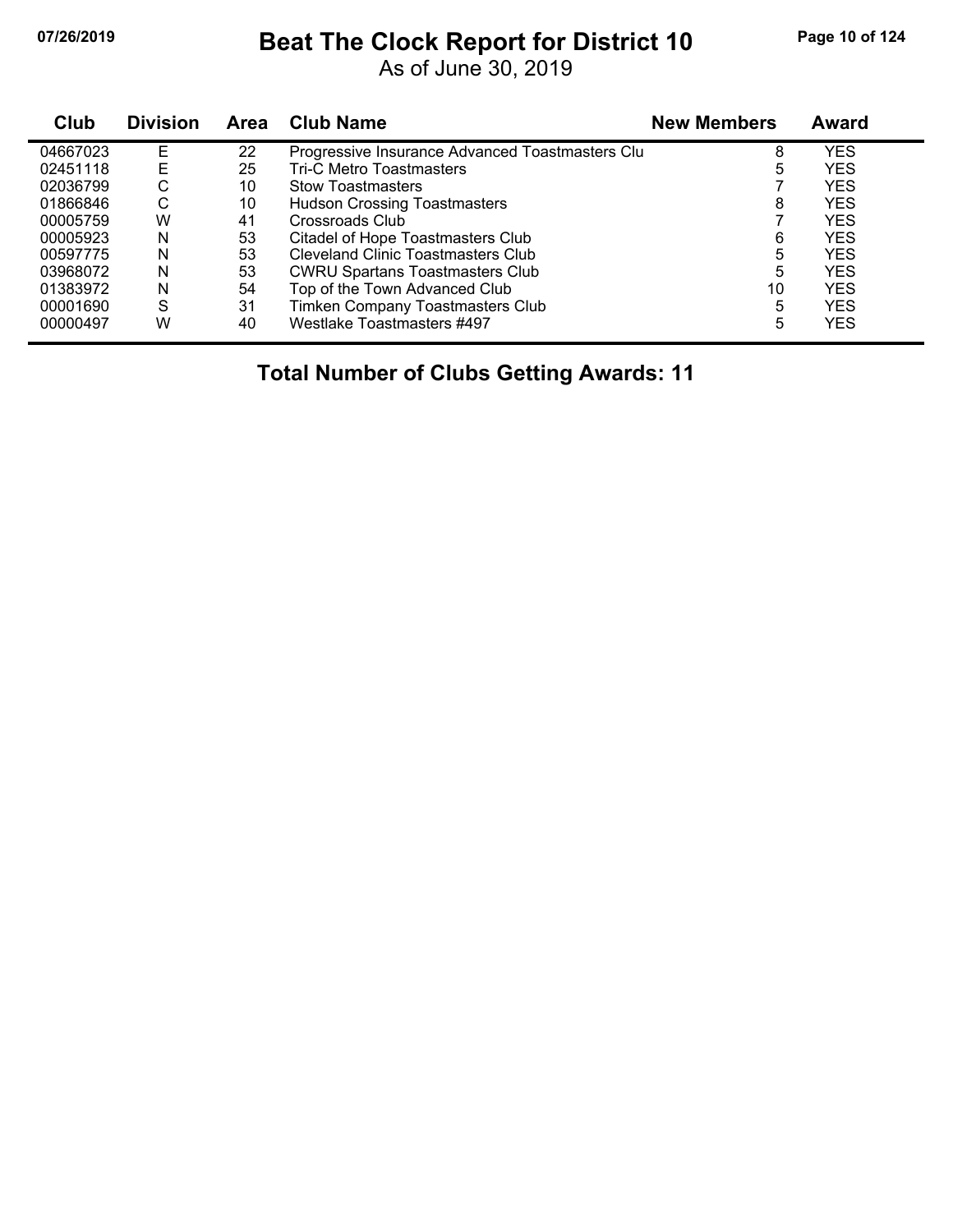### **07/26/2019 Beat The Clock Report for District 11 Page 11 of 124**

As of June 30, 2019

| Club     | <b>Division</b> | Area | <b>Club Name</b>                       | <b>New Members</b> | Award |  |
|----------|-----------------|------|----------------------------------------|--------------------|-------|--|
| 00000521 | B               | 23   | Anthony Wayne Toastmasters Club        | 12                 | YES   |  |
| 00003920 | н               | 85   | <b>Turning Point Toastmasters Club</b> | 5                  | YES   |  |
| 00001183 | н               | 86   | Nora Toastmasters By the Pyramids      |                    | YES   |  |
| 01588093 | E               | 54   | <b>Power Speakers</b>                  | 5                  | YES   |  |
| 01052439 | F               | 63   | <b>Correctly Speaking</b>              | 11                 | YES   |  |
| 00008911 | С               | 33   | Golden Gavel Club                      | 9                  | YES   |  |
| 00009049 | С               | 33   | Leadership Outreach Club               | 5                  | YES   |  |
| 01845527 | н               | 84   | Westfield Toastmasters Club            | 11                 | YES   |  |
| 06116530 | A               | 11   | Lake Effect Toastmasters Club          | 6                  | YES   |  |
| 06123340 | D               | 43   | U.S. Bank-Owensboro                    | 12                 | YES   |  |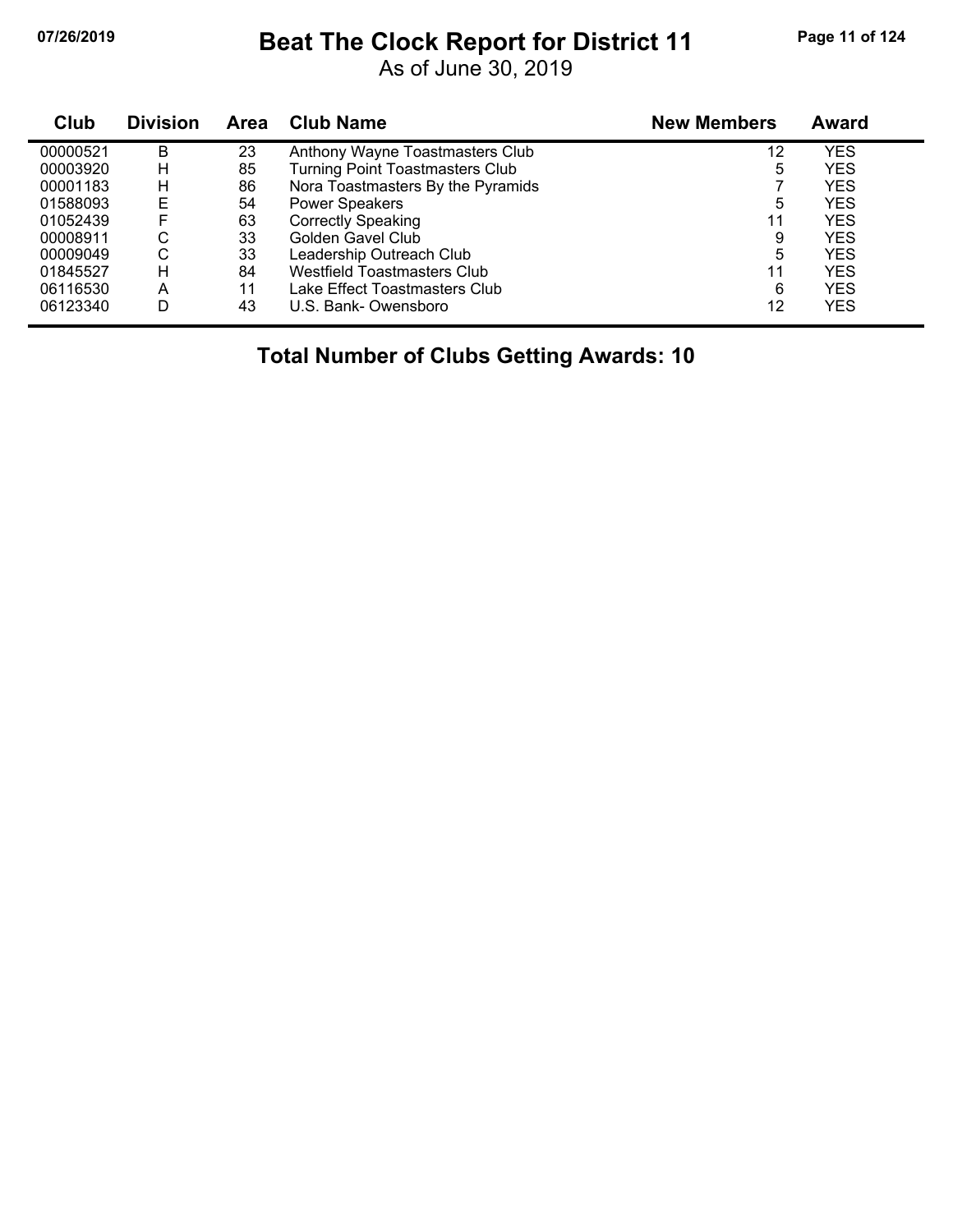## **07/26/2019 Beat The Clock Report for District 12 Page 12 of 124**

As of June 30, 2019

| Club     | <b>Division</b> | Area | <b>Club Name</b>                      | <b>New Members</b> | <b>Award</b> |
|----------|-----------------|------|---------------------------------------|--------------------|--------------|
| 05760616 | А               | 05   | <b>Upland Business Toastmasters</b>   | 5                  | <b>YES</b>   |
| 02962927 | A               | 02   | Gilead San Dimas Toastmasters         |                    | <b>YES</b>   |
| 03710186 | E               | 04   | <b>Circle City Toastmasters</b>       | 8                  | <b>YES</b>   |
| 05345657 | Ε               | 01   | Jo Ellen's Silverados                 | 6                  | <b>YES</b>   |
| 05175229 | E               | 02   | Talk On Main Toastmasters             | 5                  | <b>YES</b>   |
| 01184704 | С               | 05   | H <sub>2</sub> Orators                | 5                  | <b>YES</b>   |
| 04017109 | E               | 04   | <b>Inland Gateway Toastmasters</b>    | 5                  | <b>YES</b>   |
| 00001166 | D               | 02   | <b>County Employees Club</b>          | 6                  | <b>YES</b>   |
| 00001556 | С               | 03   | <b>Marching Toasters Club</b>         | 6                  | <b>YES</b>   |
| 00001506 | B               | 01   | Tri-Community Tumbleweed Toastmasters | 6                  | <b>YES</b>   |
| 00947243 | А               | 03   | Club ADP                              | 5                  | <b>YES</b>   |
| 00004199 | D               | 05   | The Confident Speakers Club           | 5                  | <b>YES</b>   |
| 00002169 | С               | 03   | Dawn Busters Club                     | 5                  | <b>YES</b>   |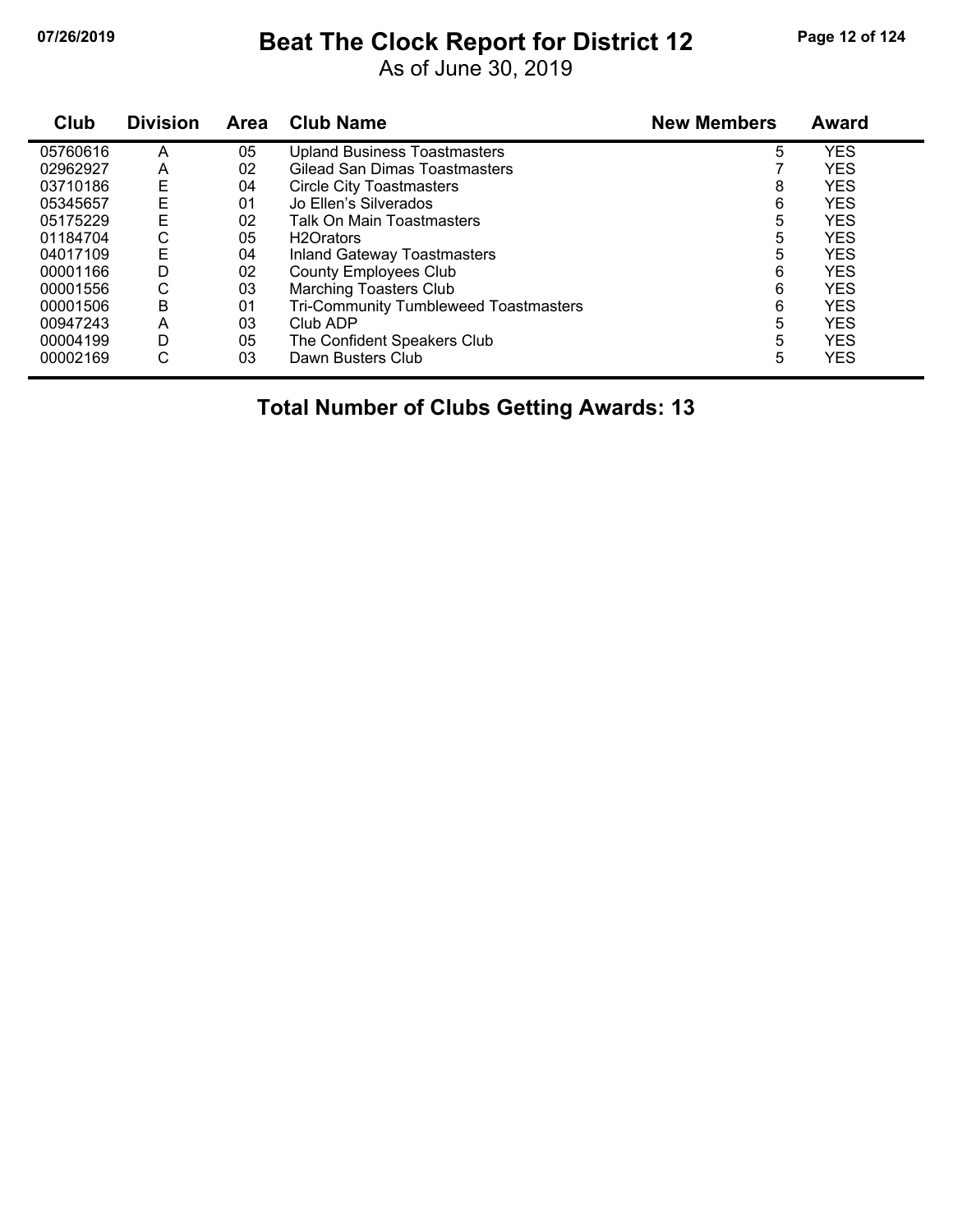## **07/26/2019 Beat The Clock Report for District 13 Page 13 of 124**

As of June 30, 2019

| Club     | <b>Division</b> | <b>Area</b> | <b>Club Name</b>      | <b>New Members</b> | Award |
|----------|-----------------|-------------|-----------------------|--------------------|-------|
| 00856827 |                 | 22          | Outreach Toastmasters | 10                 | YES   |
| 05716435 |                 | 35          | Talk TONS             |                    | YES   |
| 05977634 |                 | 03          | Verbal Espresso       | h                  | YES   |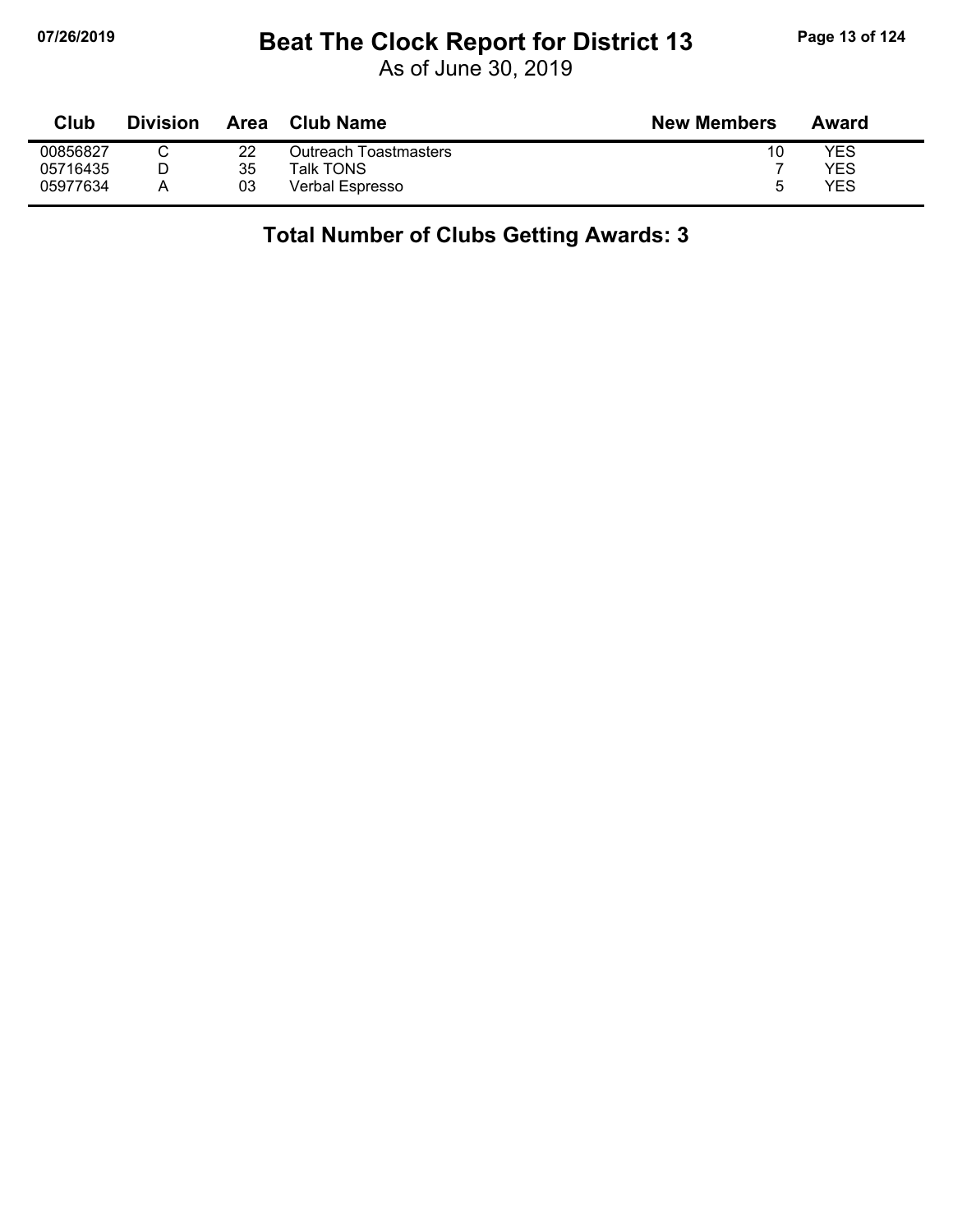### **07/26/2019 Beat The Clock Report for District 14 Page 14 of 124**

As of June 30, 2019

| Club     | <b>Division</b> | <b>Area</b> | <b>Club Name</b>                                         | <b>New Members</b> | <b>Award</b> |
|----------|-----------------|-------------|----------------------------------------------------------|--------------------|--------------|
| 05916750 | Е               | 51          | <b>Whitelaw Speakers</b>                                 | 5                  | <b>YES</b>   |
| 06507216 | $\mathsf C$     | 33          | Peace 4000                                               | 5                  | <b>YES</b>   |
| 06743161 | $\mathsf C$     | 31          | <b>ROCKIN ROCKDALE</b>                                   | 5                  | <b>YES</b>   |
| 06849341 | D               | 45          | Speak 2 Me                                               | 6                  | <b>YES</b>   |
| 04971324 | A               | 12          | Salem MBC TM Club                                        | 11                 | <b>YES</b>   |
| 04512689 | $\mathsf C$     | 35          | <b>Your Small Business Toastmasters</b>                  | 8                  | <b>YES</b>   |
| 04361072 | $\mathsf{C}$    | 32          | <b>Victorious Voices</b>                                 | 7                  | <b>YES</b>   |
| 03401885 | $\mathsf F$     | 63          | LaGrange Toastmasters Club                               | 6                  | <b>YES</b>   |
| 01867570 | $\mathsf C$     | 34          | <b>NBBA Toastmasters</b>                                 | 5                  | <b>YES</b>   |
| 02532742 | $\overline{H}$  | 83          | <b>Titletown Toastmasters</b>                            | 6                  | <b>YES</b>   |
| 02806743 | A               | 11          | <b>Gwinnett Technical College Students' Toastmasters</b> | $\overline{7}$     | <b>YES</b>   |
| 01121117 | A               | 15          | Northlake Toastmasters                                   | 11                 | <b>YES</b>   |
| 00005091 | G               | 71          | Albany State University Toastmasters Club 5091           | 5                  | <b>YES</b>   |
| 01174936 | G               | 71          | Albany Legacy Builders Toastmasters Club                 | 12                 | <b>YES</b>   |
| 01298625 | D               | 44          | New Macedonia Communicators                              | 6                  | <b>YES</b>   |
| 00686686 | D               | 44          | 6600 South Toastmasters Club                             | 7                  | <b>YES</b>   |
| 01028227 | $\mathsf{F}$    | 61          | <b>Excellent Enunciators</b>                             | 7                  | <b>YES</b>   |
| 00006749 | D               | 42          | Delta Medallions Toastmasters                            | 9                  | <b>YES</b>   |
| 00005901 | E               | 52          | Waynesboro Club                                          | $\overline{7}$     | <b>YES</b>   |
| 00005748 | $\mathsf{C}$    | 36          | Voices Of Aaron Club                                     | 10                 | <b>YES</b>   |
| 00005307 | F               | 62          | All American Club                                        | 6                  | <b>YES</b>   |
| 00008269 | H               | 82          | Okefenokee Club                                          | 5                  | <b>YES</b>   |
| 00008009 | D               | 42          | <b>Delta Premier Toastmasters</b>                        | 5                  | <b>YES</b>   |
| 00002367 | D               | 43          | Henry County Club                                        | 8                  | <b>YES</b>   |
| 00000289 | $\mathsf C$     | 34          | Alpha 289 Toastmasters Club                              | 5                  | <b>YES</b>   |
| 00002037 | $\mathsf F$     | 63          | Columbus Uptown Toastmasters Club                        | 5                  | <b>YES</b>   |
| 00877554 | A               | 14          | The Real Toastmasters of Tucker                          | $\overline{7}$     | <b>YES</b>   |
| 01348229 | $\mathsf{C}$    | 35          | Toastmasters of SPC                                      | 11                 | <b>YES</b>   |
| 01339086 | E               | 51          | ADP Augusta                                              | 5                  | <b>YES</b>   |
| 00001501 | B               | 21          | Plaza Presenters Toastmasters Club                       | 13                 | <b>YES</b>   |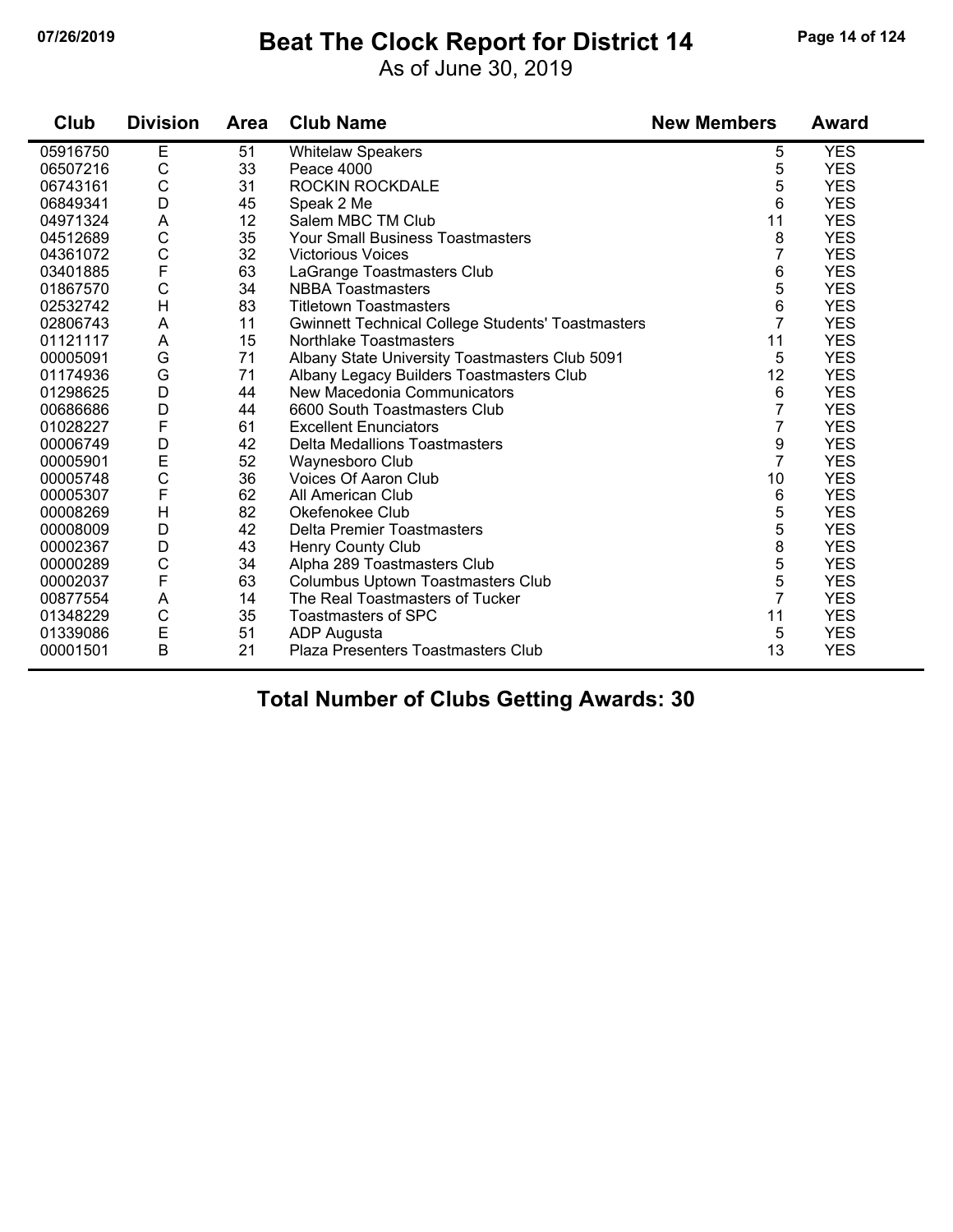#### **07/26/2019 Beat The Clock Report for District 15 Page 15 of 124**

As of June 30, 2019

| Club     | <b>Division</b> | <b>Area</b> | <b>Club Name</b>                        | <b>New Members</b> | Award      |
|----------|-----------------|-------------|-----------------------------------------|--------------------|------------|
| 00003738 | D               | 02          | <b>TNT Club</b>                         | 5                  | YES        |
| 00874598 | D               | 04          | USANA Toastmasters                      | 6                  | <b>YES</b> |
| 00006470 | Ε               | 02          | Cross-Talkers Club                      | 6                  | <b>YES</b> |
| 00007391 | Ε               | 04          | Timpanogos Toastmasters Club            | 9                  | <b>YES</b> |
| 00006875 | D               | 03          | Image Masters Toastmasters Club         | 5                  | <b>YES</b> |
| 00005396 | E               | 02          | <b>Salty Tongues Club</b>               | 6                  | <b>YES</b> |
| 01142302 | F               | 03          | <b>Blue Cross of Idaho Toastmasters</b> | 6                  | <b>YES</b> |
| 00009158 | D               | 02          | Taxmasters Club                         | 6                  | <b>YES</b> |
| 01296856 | D               | 01          | Superb Speakers Toastmasters Club       |                    | <b>YES</b> |
| 07064735 | С               | 02          | More Toasting. More Doing.              | 5                  | <b>YES</b> |
| 01106187 | A               | 02          | Food for Thought                        |                    | <b>YES</b> |
| 02358966 | F               | 01          | Club Fed Boise                          | 5                  | <b>YES</b> |
| 03712994 | B               | 02          | <b>Surpassing Excellence Academy</b>    | 5                  | <b>YES</b> |
| 04269616 | Ε               | 01          | <b>Hoots Toastmasters</b>               | 5                  | <b>YES</b> |
| 05480984 | В               | 03          | Strong Women's Legacy                   |                    | <b>YES</b> |
| 06792069 | F               | 03          | <b>Scentsy Toastmasters</b>             | 5                  | <b>YES</b> |
| 06826491 | A               | 02          | Strong Women's Legacy - Boise           |                    | <b>YES</b> |
| 07195529 | Ε               | 01          | <b>Everest Toastmasters</b>             | 5                  | <b>YES</b> |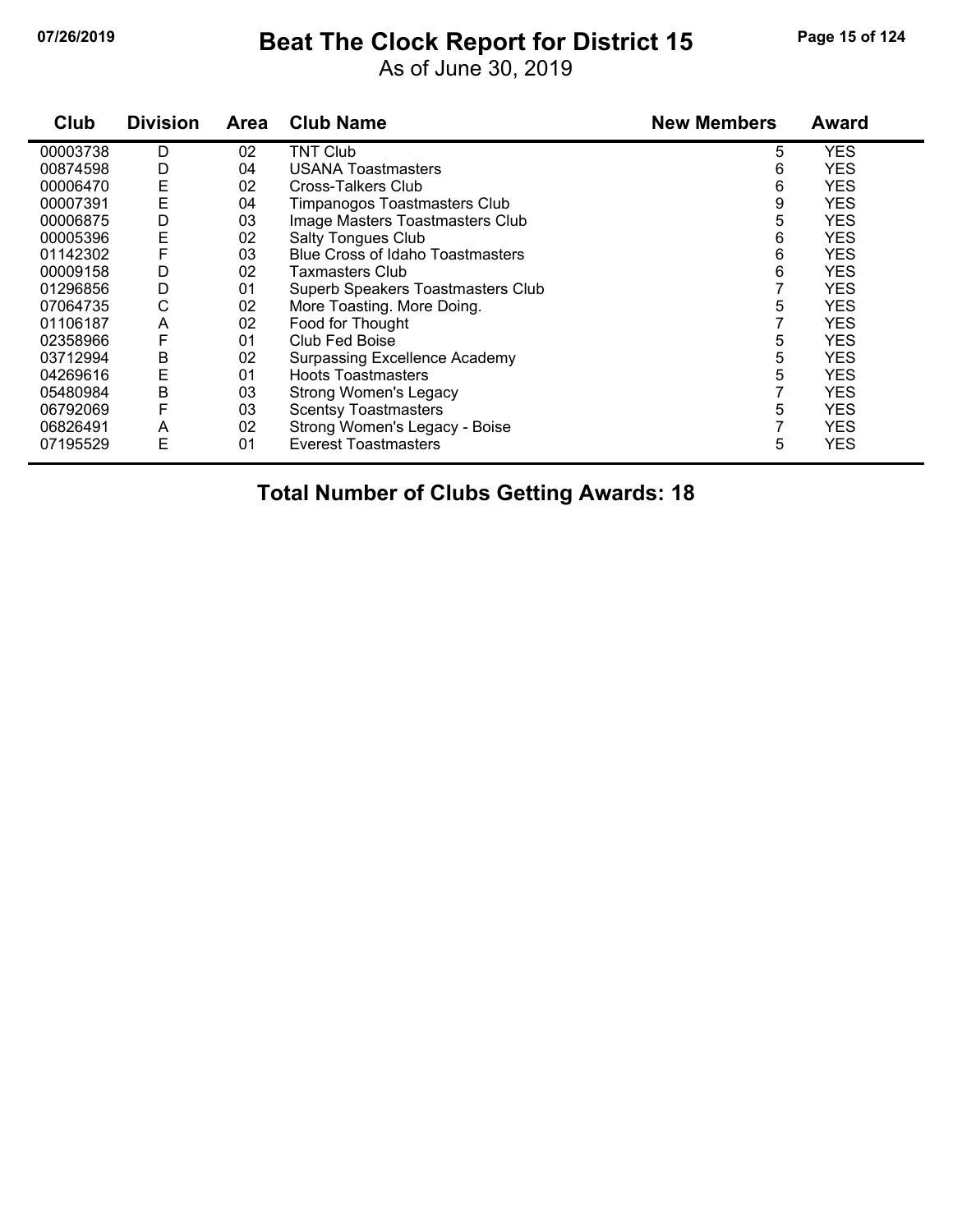# **07/26/2019 Beat The Clock Report for District 16 Page 16 of 124**

As of June 30, 2019

| Club     | <b>Division</b> | <b>Area</b> | <b>Club Name</b>                           | <b>New Members</b> | <b>Award</b> |
|----------|-----------------|-------------|--------------------------------------------|--------------------|--------------|
| 06063527 | O               | 02          | Roaring Legacy Toastmasters                | 5                  | <b>YES</b>   |
| 04413797 |                 | 02          | Second Amendment Toastmasters              |                    | <b>YES</b>   |
| 05021554 | U               | 04          | Verizon Tulsa Toastmasters                 | 5                  | <b>YES</b>   |
| 02495398 | A               | 03          | Dell Speaks OK                             | 6                  | <b>YES</b>   |
| 01395440 | A               | 02          | Meinders School of Business Toastmasters   | 5                  | <b>YES</b>   |
| 01486359 | U               | 02          | <b>Baker Hughes Centrilift</b>             | 6                  | <b>YES</b>   |
| 00009802 | Κ               | 04          | <b>Red River Toastmasters Club</b>         | 6                  | <b>YES</b>   |
| 00681261 | K               | 02          | Asian and American Christian Speakers Club | 6                  | <b>YES</b>   |
| 01036139 | Κ               | 02          | <b>Distinguished Toastmasters</b>          | 8                  | <b>YES</b>   |
| 00001367 | K               | 01          | <b>Lexical Toastmasters Club</b>           | 10                 | <b>YES</b>   |
| 00001384 | U               | 03          | Tulsa Talkers Toastmasters Club            |                    | <b>YES</b>   |
| 00003136 | K               | 02          | York International Club                    | 5                  | <b>YES</b>   |
| 00003139 |                 | 01          | Keystone Toastmasters Club                 | 5                  | <b>YES</b>   |
| 00003609 |                 | 03          | World Class Speakers Club                  | 6                  | <b>YES</b>   |
| 00000186 | U               | 01          | Bartlesville Toastmasters Club 186         | 6                  | <b>YES</b>   |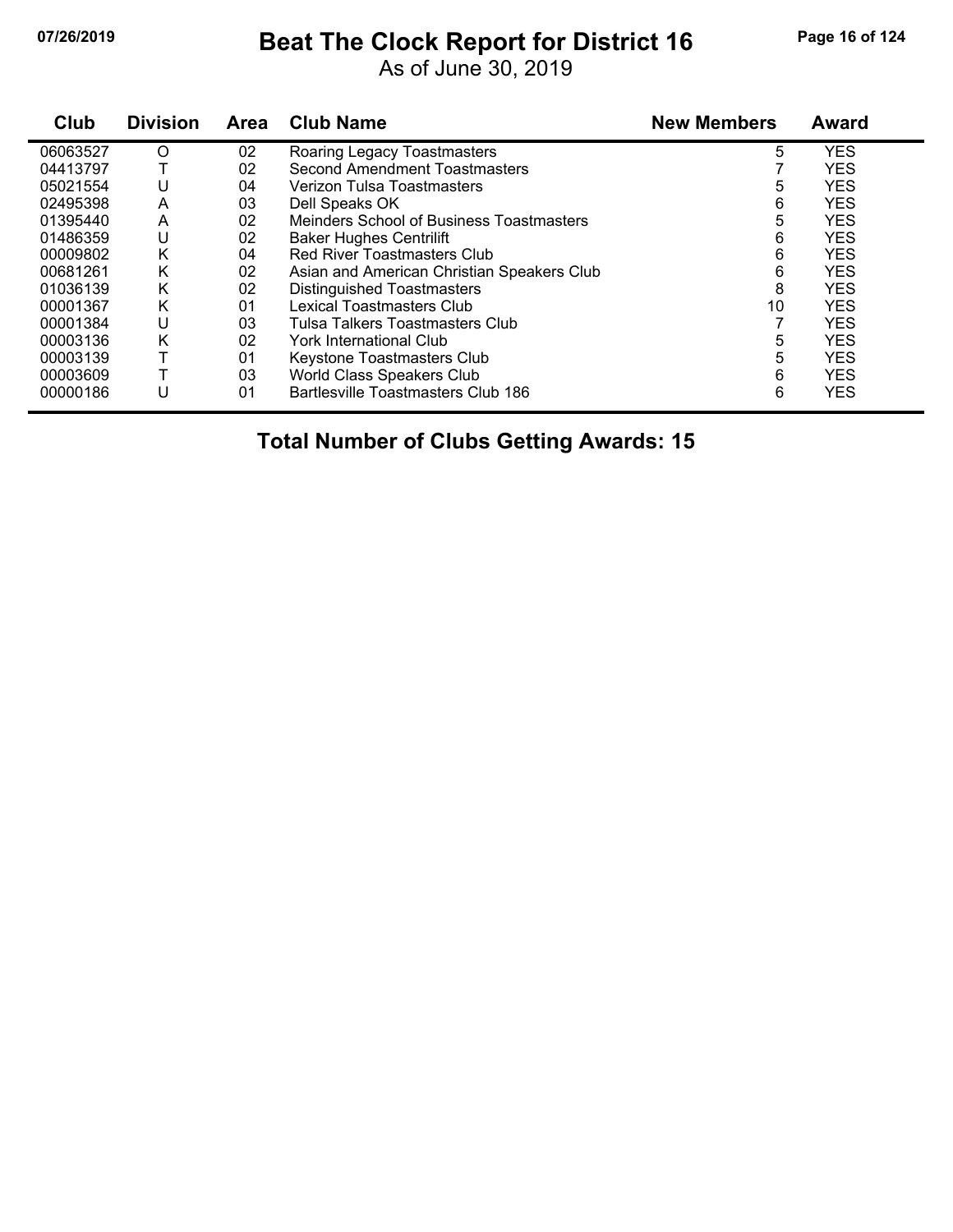## **07/26/2019 Beat The Clock Report for District 17 Page 17 of 124**

As of June 30, 2019

| Club     | <b>Division</b> | Area | <b>Club Name</b>                        | <b>New Members</b> | Award      |
|----------|-----------------|------|-----------------------------------------|--------------------|------------|
| 00001285 | N               | 23   | Banyandah Toastmasters Club             | 5                  | YES        |
| 00005491 | W               | 51   | Fremantle Gateway Toastmasters Club     | 6                  | <b>YES</b> |
| 01584173 | N               | 22   | Water Corporation Toastmasters Club     | 8                  | <b>YES</b> |
| 02932197 | N               | 21   | Northern Gourmet Toastmasters           | 5                  | YES        |
| 03022546 | S               | 33   | <b>Willetton Toastmasters</b>           | 8                  | <b>YES</b> |
| 04859845 | W               | 53   | <b>Stepping Stone Toastmasters Club</b> |                    | <b>YES</b> |
| 06018750 | E               | 12   | Curtin Toastmasters Club                | 5                  | <b>YES</b> |
| 06579762 |                 | 41   | Energy Club                             | 6                  | <b>YES</b> |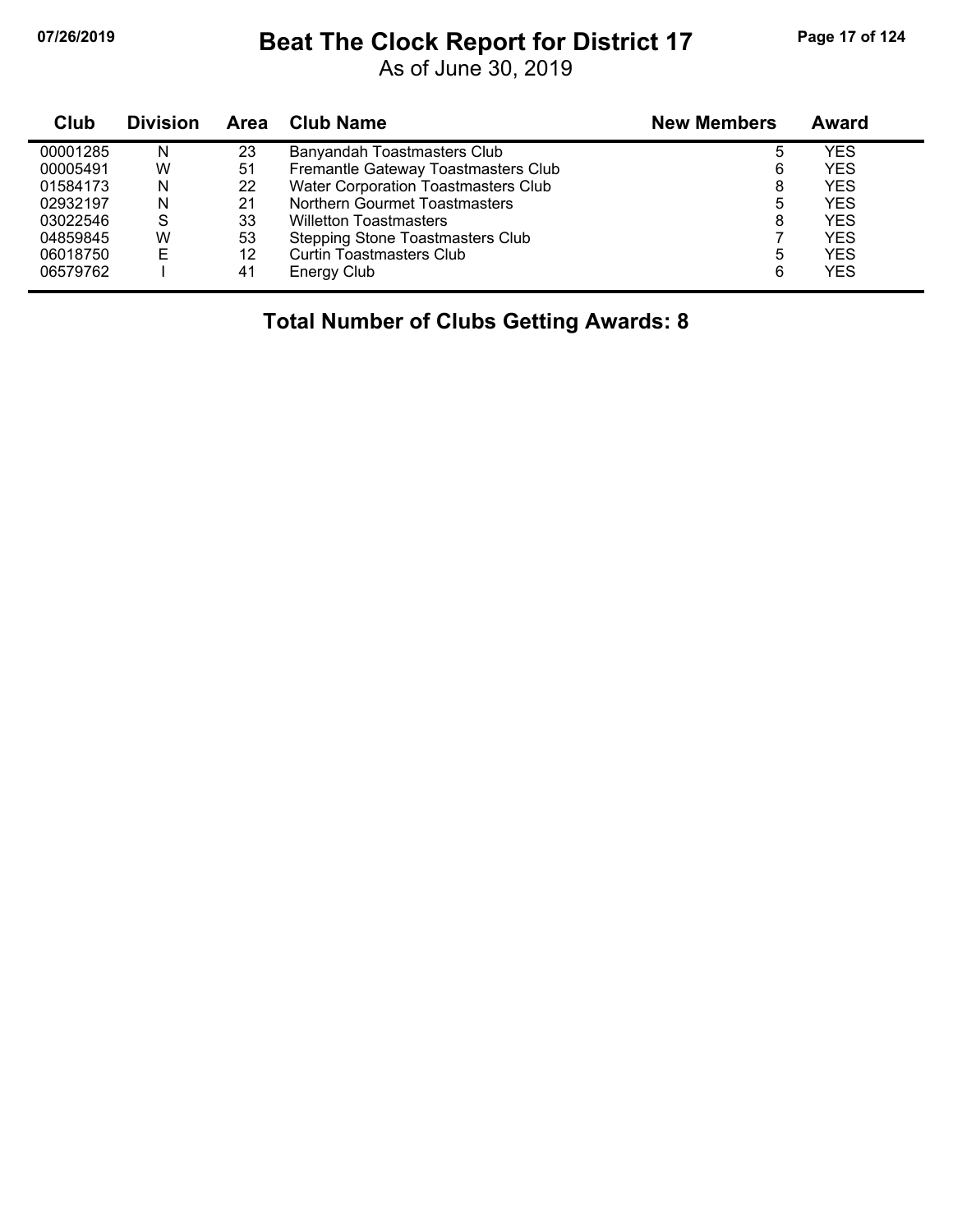#### **07/26/2019 Beat The Clock Report for District 18 Page 18 of 124**

As of June 30, 2019

| Club     | <b>Division</b> | Area | Club Name                              | <b>New Members</b> | Award      |
|----------|-----------------|------|----------------------------------------|--------------------|------------|
| 06691501 |                 | 64   | <b>BGE Toastmasters</b>                | 9                  | YES        |
| 06692928 | С               | 35   | <b>DLS Toastmasters Club</b>           |                    | <b>YES</b> |
| 07021211 | ◠<br>U          | 32   | <b>GPI Toastmasters</b>                | 6                  | <b>YES</b> |
| 07224183 |                 | 62   | MDOT / Maryland Transit Administration | 19                 | <b>YES</b> |
| 07293280 | A               | 14   | Metlife Wilmington                     |                    | <b>YES</b> |
| 01542797 | Е               | 56   | Wh'y' Not Toastmasters?                | 6                  | <b>YES</b> |
| 00988158 | С               | 35   | Asbury Town Neck Area Toastmasters     | 10                 | <b>YES</b> |
| 00000837 | С               | 33   | Chesapeake Club                        |                    | <b>YES</b> |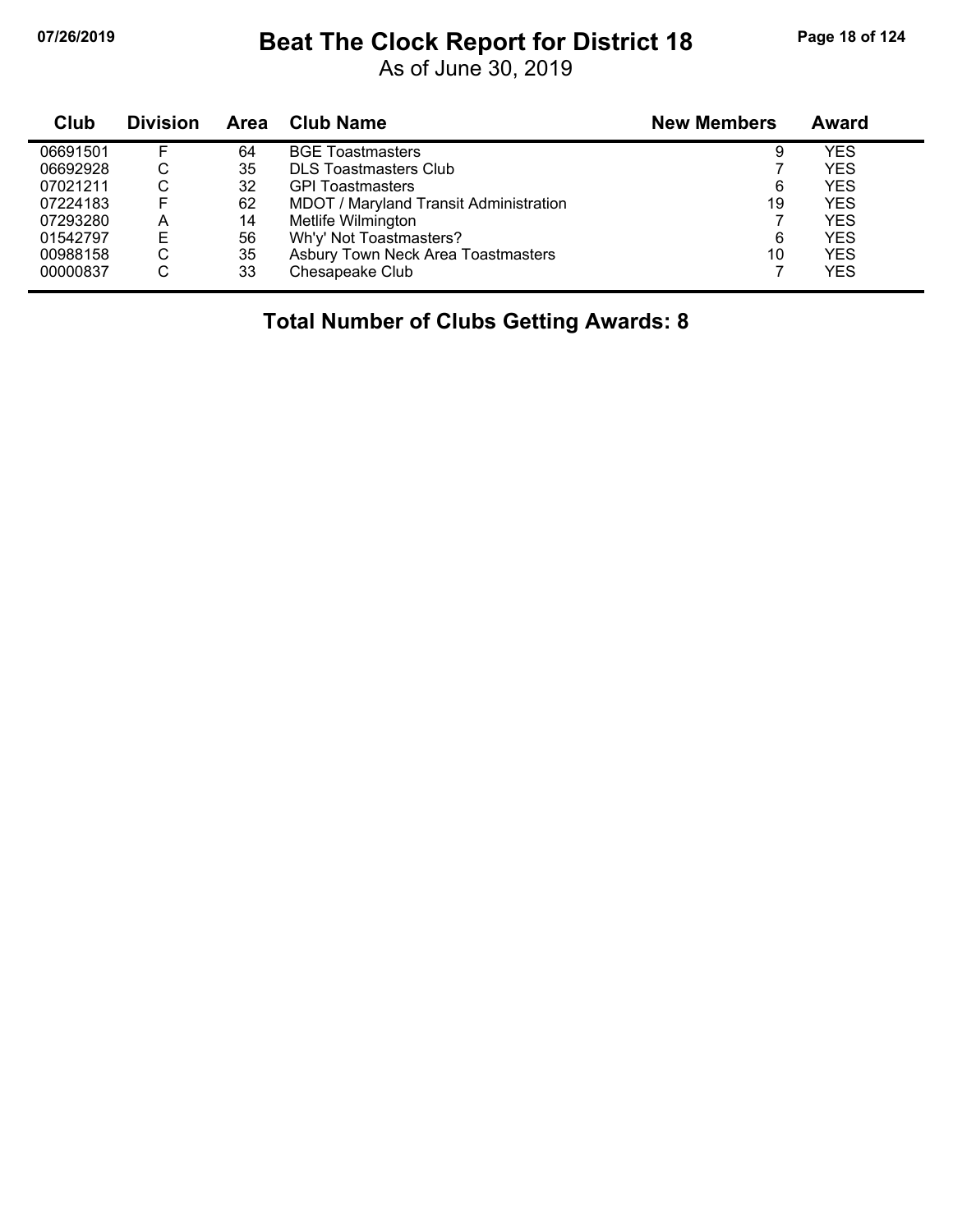j,

# **07/26/2019 Beat The Clock Report for District 19 Page 19 of 124**

As of June 30, 2019

| Club     | <b>Division</b> | Area | Club Name                              | <b>New Members</b> | Award      |
|----------|-----------------|------|----------------------------------------|--------------------|------------|
| 00008826 |                 | 64   | <b>Stagecoach Speakers</b>             |                    | YES        |
| 00001325 |                 | 83   | Quad Cities Advanced Toastmasters Club | 5                  | YES        |
| 00009513 |                 | 82   | Conscious Communicator Club            | ხ                  | <b>YES</b> |
| 00007515 |                 | 81   | Golden Speakers Club                   | ხ                  | <b>YES</b> |
| 04413551 |                 | 64   | Stagecoach Speakers - HMHQ             | h                  | <b>YES</b> |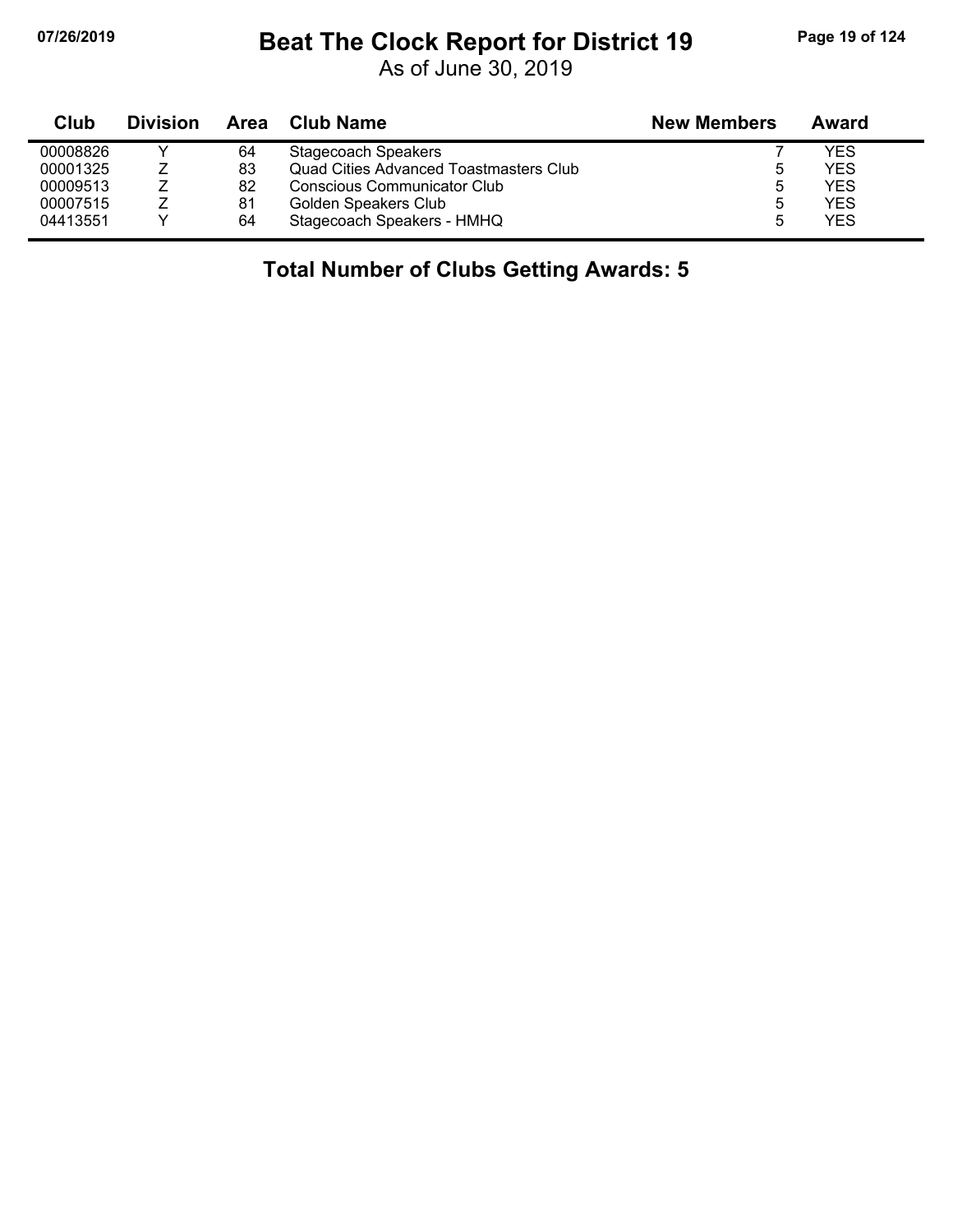# **07/26/2019 Beat The Clock Report for District 20 Page 20 of 124**

As of June 30, 2019

| Club     | <b>Division</b> | Area | <b>Club Name</b>                              | <b>New Members</b> | <b>Award</b> |
|----------|-----------------|------|-----------------------------------------------|--------------------|--------------|
| 04808494 | Е               | 17   | <b>Elite Debaters</b>                         | 7                  | <b>YES</b>   |
| 05452305 | A               | 05   | <b>BNP Paribas Bahrain Toastmasters</b>       | 10                 | <b>YES</b>   |
| 05560376 | A               | 05   | First Div-A DTM Club                          | 6                  | <b>YES</b>   |
| 05402174 | C               | 16   | <b>SLCC Toastmasters</b>                      | 9                  | <b>YES</b>   |
| 05434730 | H               | 31   | Laugh Out Loud                                | 5                  | <b>YES</b>   |
| 02952979 | G               | 25   | <b>Rising Star</b>                            | 6                  | <b>YES</b>   |
| 03041786 | F               | 23   | Rawasi                                        | 6                  | <b>YES</b>   |
| 03168805 | E               | 19   | Don Bosco Toastmasters                        | 5                  | <b>YES</b>   |
| 03271682 | $\overline{H}$  | 29   | Inspiring Echoes                              | 5                  | <b>YES</b>   |
| 03625652 | F               | 24   | Life Principles                               | 5                  | <b>YES</b>   |
| 02771854 | E               | 18   | <b>KFD</b>                                    | 9                  | <b>YES</b>   |
| 02924441 | A               | 07   | Pilipino sa Bansang Bahrain Toastmasters Club | 6                  | <b>YES</b>   |
| 02259542 | H               | 31   | Aim High Toastmasters Club                    | 9                  | <b>YES</b>   |
| 07335224 | G               | 28   | Elite Toastmasters Club                       | 5                  | <b>YES</b>   |
| 07387921 | B               | 14   | West Point Home Bahrain Toastmasters          | 5                  | <b>YES</b>   |
| 07144420 | F               | 23   | Tawasul Toastmasters Club                     | 5                  | <b>YES</b>   |
| 06887478 | H               | 30   | SIMS TOASTMASTERS CLUB                        | 8                  | <b>YES</b>   |
| 06506595 | A               | 07   | Tamayouz Debate Toastmasters Club             | $\overline{7}$     | <b>YES</b>   |
| 05978735 | G               | 26   | Kalemah                                       | 5                  | <b>YES</b>   |
| 01564120 | D               | 11   | Krypton Advanced Toastmasters                 | 6                  | <b>YES</b>   |
| 01267238 | A               | 05   | <b>PICPA Bahrain Toastmasters</b>             | 8                  | <b>YES</b>   |
| 00982008 | E               | 20   | <b>Capitol Speakers</b>                       | 6                  | <b>YES</b>   |
| 01351954 | A               | 07   | Voice of Islam                                | 9                  | <b>YES</b>   |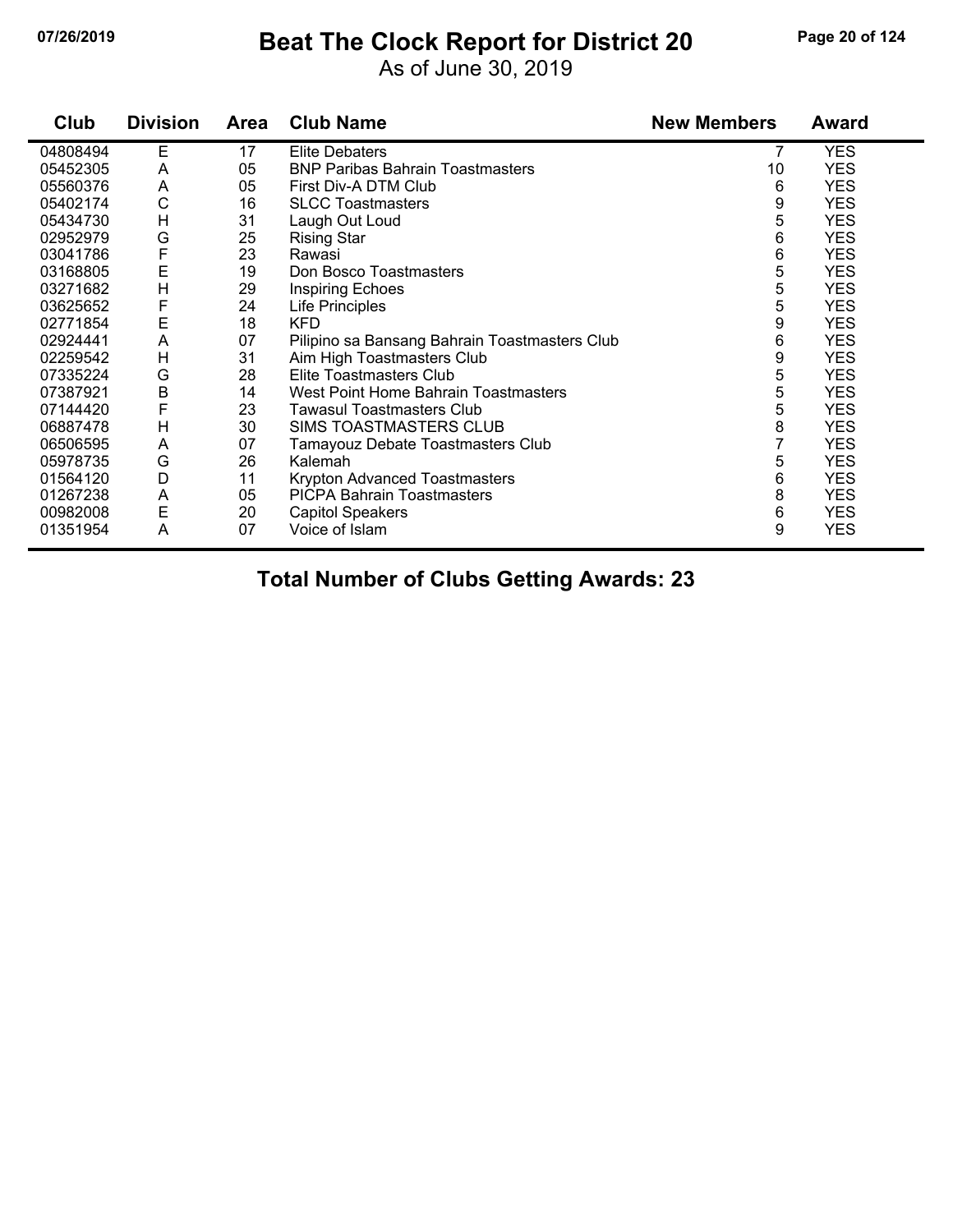## **07/26/2019 Beat The Clock Report for District 21 Page 21 of 124**

As of June 30, 2019

| Club     | <b>Division</b> | <b>Area</b> | <b>Club Name</b>                  | <b>New Members</b> | Award      |
|----------|-----------------|-------------|-----------------------------------|--------------------|------------|
| 00000950 | A               | 04          | <b>Cowichan Toastmasters Club</b> | 6                  | <b>YES</b> |
| 00000965 | G               | 61          | Abbotsford Sundown Club           | 5                  | <b>YES</b> |
| 00003767 | Ε               | 43          | Rich-Del Club                     | 5                  | <b>YES</b> |
| 00002861 |                 | 90          | Salmon Arm Toastmasters Club      | 5                  | <b>YES</b> |
| 00003439 | G               | 62          | <b>Walnut Grove Toastmasters</b>  |                    | <b>YES</b> |
| 01472411 | Α               | 03          | Sooke Harbour Toastmasters Club   | 5                  | <b>YES</b> |
| 01298198 |                 | 90          | Hi Noon Toastmasters              | 5                  | <b>YES</b> |
| 00005300 | K               | 83          | Kelowna AM Toastmasters Club      | 5                  | <b>YES</b> |
| 00007340 | A               | 02          | <b>Trestle Toastmasters</b>       | 8                  | <b>YES</b> |
| 00009868 | E               | 42          | Global Speakers Toastmasters Club | 9                  | <b>YES</b> |
| 06582043 | F               | 54          | Real Talks Toastmasters           |                    | <b>YES</b> |
| 07311328 | F               | 53          | <b>PowerTalk</b>                  | 5                  | <b>YES</b> |
| 03262351 | F               | 50          | Toastmasters By The Sea           | 5                  | <b>YES</b> |
| 04795295 | F               | 51          | Spontaneous Speakers              | 9                  | <b>YES</b> |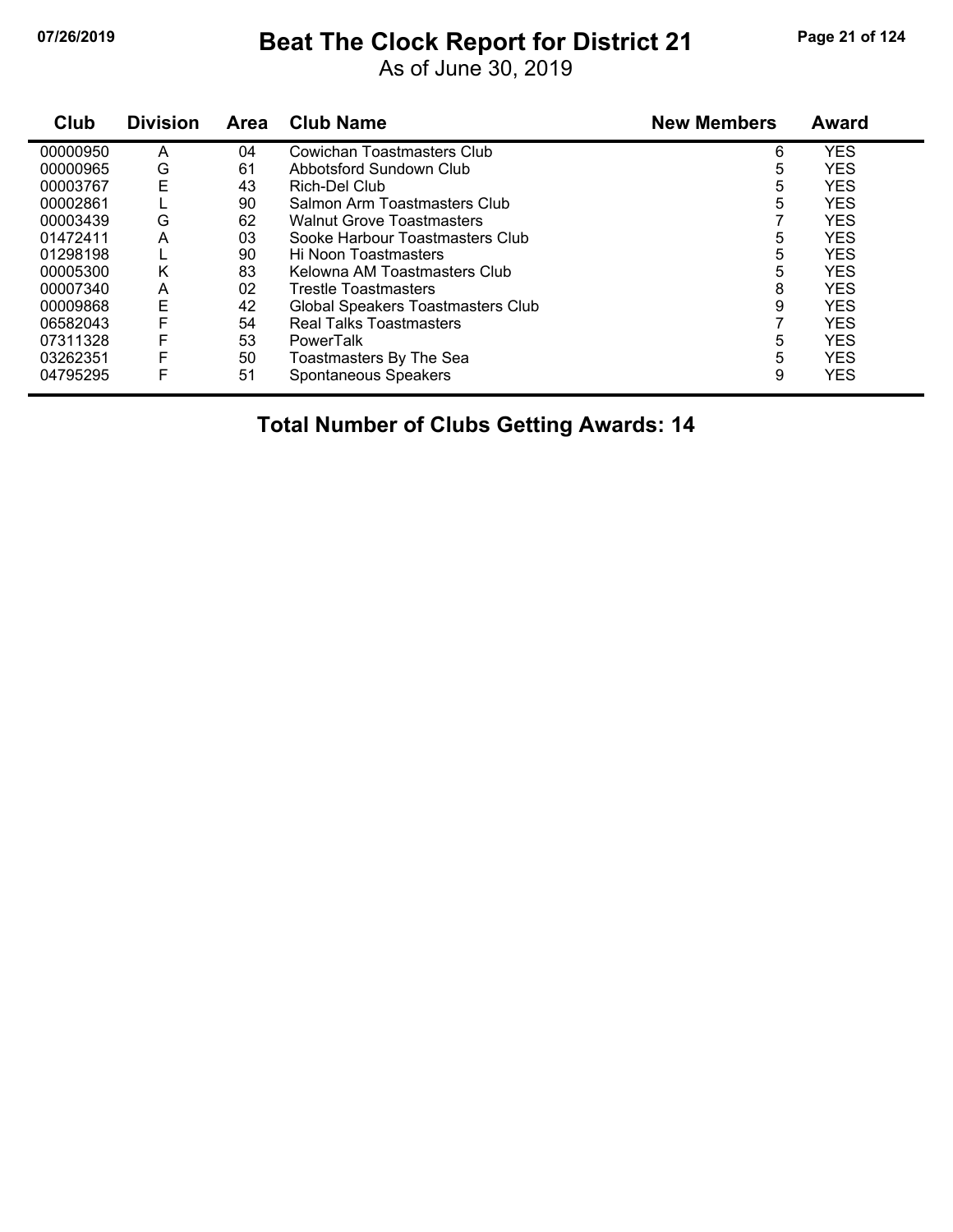## **07/26/2019 Beat The Clock Report for District 22 Page 22 of 124**

As of June 30, 2019

| Club     | <b>Division</b> | Area | <b>Club Name</b>               | <b>New Members</b> | Award |
|----------|-----------------|------|--------------------------------|--------------------|-------|
| 00009953 | Е               | 52   | Articulators Club              | ა                  | YES   |
| 00625236 |                 | 31   | Don't Stop Talking             |                    | YES   |
| 00007361 | Κ               | 41   | <b>Bluejacket Toastmasters</b> | 6                  | YES   |
| 00003808 |                 | 33   | Northern Nights Club           | 5                  | YES   |
| 00961002 |                 | 32   | Pro-MO                         |                    | YES   |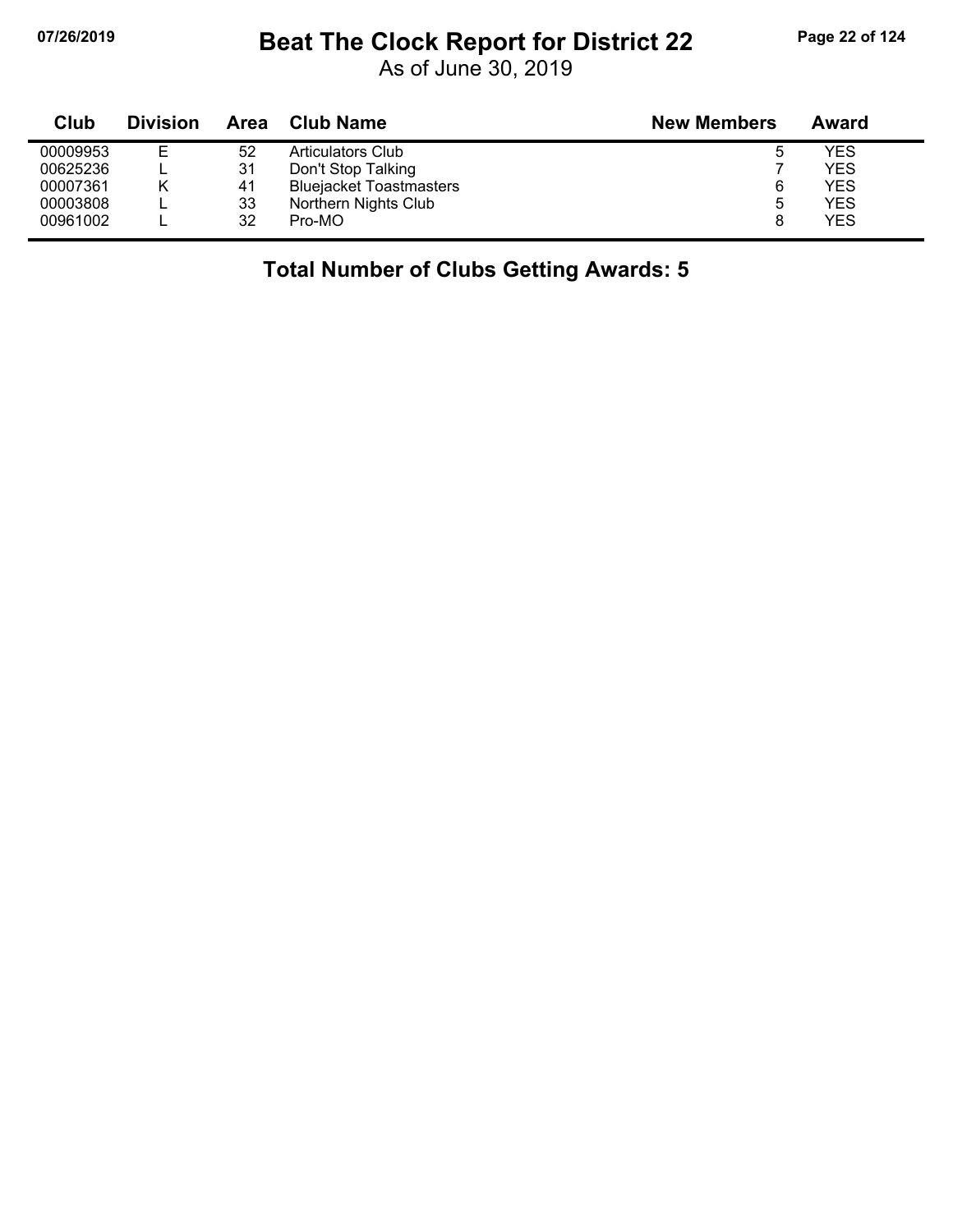#### **07/26/2019 Beat The Clock Report for District 23 Page 23 of 124**

As of June 30, 2019

| Club     | <b>Division</b> | <b>Area</b> | <b>Club Name</b>                           | <b>New Members</b> | Award      |
|----------|-----------------|-------------|--------------------------------------------|--------------------|------------|
| 00001509 | F               | 36          | Permian Toastmasters Club                  |                    | YES        |
| 00001218 | N               | 16          | Duke City Club                             | 5                  | YES        |
| 00771996 | N               | 11          | Tumbleweeds                                | 5                  | YES.       |
| 01043826 | E               | 35          | <b>WWJS Toastmasters</b>                   | 9                  | YES        |
| 01384827 | N               | 16          | Sandia Sunrisers Toastmasters Club         | 5                  | <b>YES</b> |
| 04634712 | N               | 18          | Isleta Eagle Chatter                       | 8                  | <b>YES</b> |
| 05069373 | S               | 22          | <b>UTEP Toastmasters</b>                   | 9                  | <b>YES</b> |
| 03340320 | N               | 13          | Off-the-Cuff Albuquerque                   | 5                  | YES        |
| 02400132 | N               | 17          | <b>Speak With Distinction Toastmasters</b> | 9                  | YES        |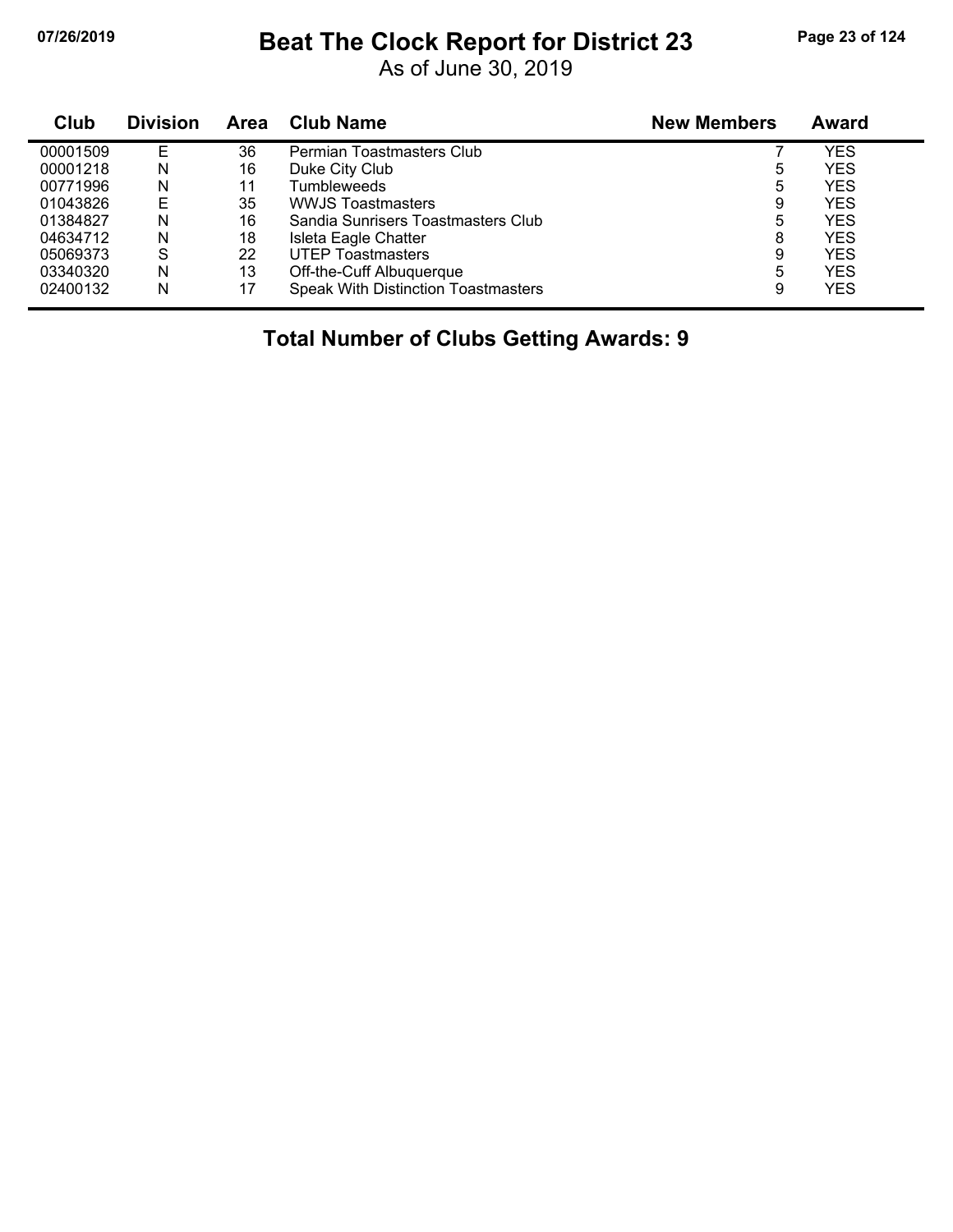### **07/26/2019 Beat The Clock Report for District 24 Page 24 of 124**

As of June 30, 2019

| Club     | <b>Division</b> | Area | Club Name                         | <b>New Members</b> | Award |
|----------|-----------------|------|-----------------------------------|--------------------|-------|
| 00807953 |                 | 33   | Mutual of Omaha Toastmasters Club |                    | YES   |
| 00002742 |                 | 23   | <b>Southeast Toasters</b>         |                    | YES   |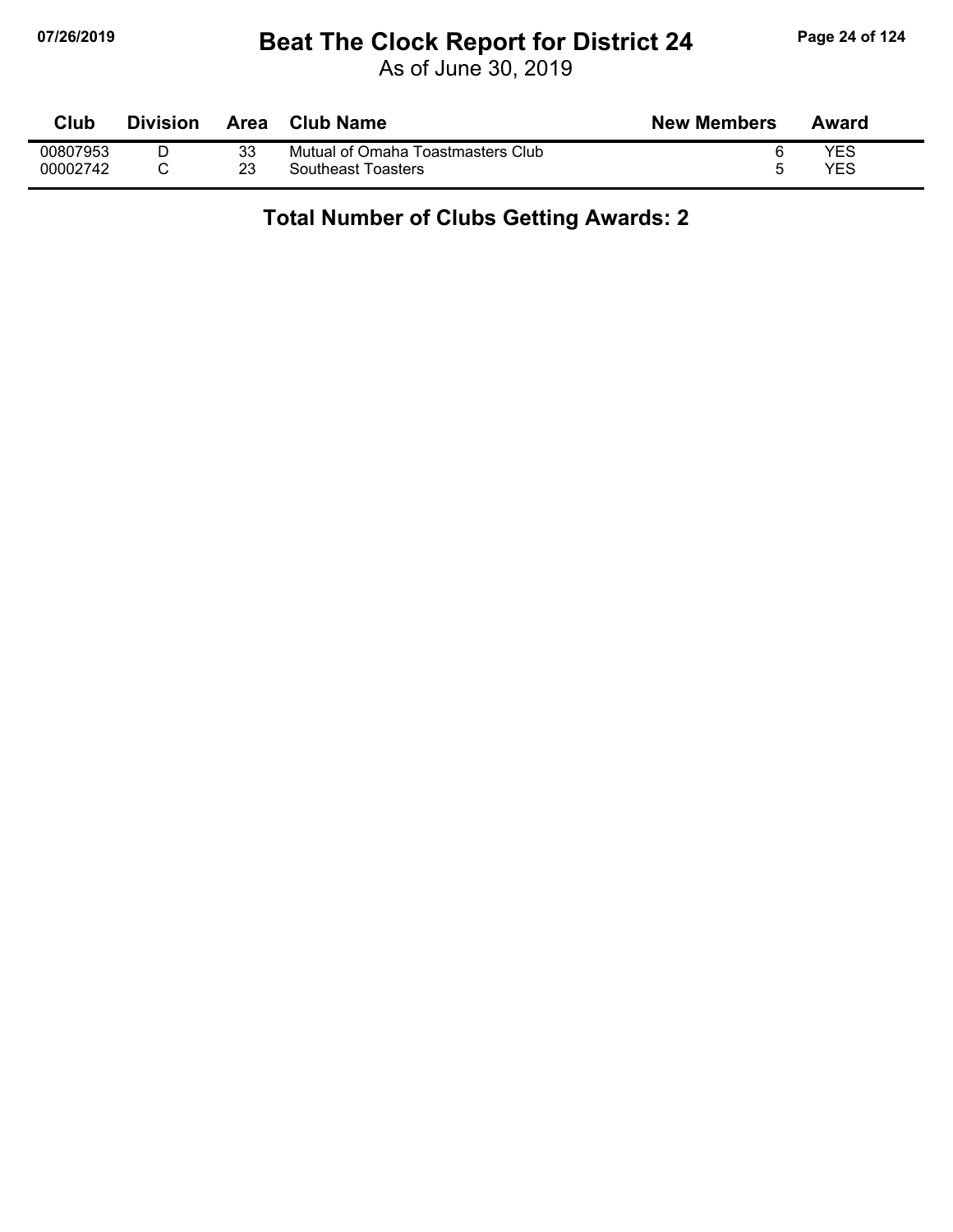# **07/26/2019 Beat The Clock Report for District 25 Page 25 of 124**

As of June 30, 2019

| Club     | <b>Division</b> | <b>Area</b> | <b>Club Name</b>                    | <b>New Members</b> | Award      |
|----------|-----------------|-------------|-------------------------------------|--------------------|------------|
| 00003692 | B               | 22          | Lakeside Club                       |                    | YES        |
| 00643446 |                 | 65          | <b>AAFCU Flying Toasters Club</b>   | ხ                  | <b>YES</b> |
| 00007514 | С               | 34          | Arlington Nooners Toastmasters Club | 6                  | <b>YES</b> |
| 01082792 | Е               | 55          | Savvy Sayers                        | 5                  | YES        |
| 01540842 |                 | 62          | Circle of Excellence                | 6                  | <b>YES</b> |
| 01879351 | G               | 74          | Wells Fargo Dallas/Ft Worth         | 5                  | YES        |
| 06868376 | A               | 12          | Speaking For Change                 | 6                  | <b>YES</b> |
| 06989280 | B               | 21          | <b>MS Texas Toast</b>               | 11                 | YES        |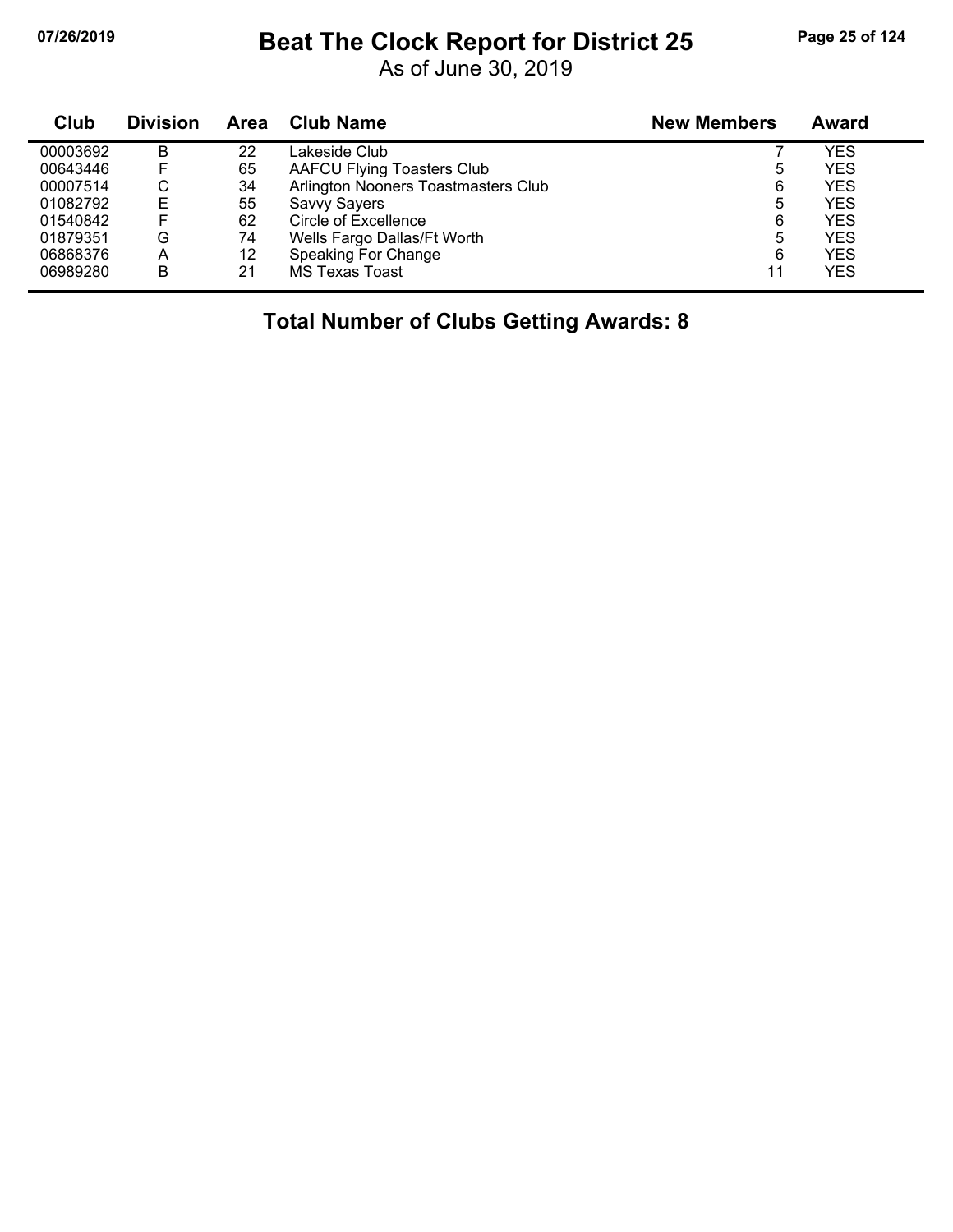# **07/26/2019 Beat The Clock Report for District 26 Page 26 of 124**

As of June 30, 2019

| Club     | <b>Division</b> | <b>Area</b> | <b>Club Name</b>                        | <b>New Members</b> | <b>Award</b> |
|----------|-----------------|-------------|-----------------------------------------|--------------------|--------------|
| 06592035 | M               | 03          | <b>Empowering Great Speakers</b>        | 6                  | <b>YES</b>   |
| 05768383 | F               | 03          | Terumo BCT                              | 5                  | <b>YES</b>   |
| 04089799 | D               | 04          | Long View - Masters of the Toast        |                    | <b>YES</b>   |
| 01082248 | W               | 05          | La Plata County Luminaries              | 5                  | <b>YES</b>   |
| 01588571 | Ε               | 05          | Liberty Toastmasters-North              | 5                  | <b>YES</b>   |
| 00677476 | U               | 03          | Simply Speaking Toastmasters Club       | 5                  | <b>YES</b>   |
| 00009839 | D               | 03          | Lodo Toastmasters Club                  | 6                  | <b>YES</b>   |
| 00008361 | W               | 04          | <b>ASC Speakeasy Toastmasters Club</b>  |                    | <b>YES</b>   |
| 00004829 | S               | 01          | 21st Century Toastmasters               | 6                  | <b>YES</b>   |
| 01509839 | M               | 05          | Denver Techmasters                      | 5                  | <b>YES</b>   |
| 00002228 | D               | 05          | Daybreak Toastmasters Club              | 6                  | <b>YES</b>   |
| 00000798 | N               | 04          | Cheyenne 798 Toastmasters Club          |                    | <b>YES</b>   |
| 00001038 | D               | 02          | Skyline Club                            | 6                  | <b>YES</b>   |
| 00002396 | S               | 01          | Rocky Mountain Eagles Toastmasters Club | 5                  | <b>YES</b>   |
| 00001399 | M               | 02          | South Suburban Toastmasters             | 6                  | <b>YES</b>   |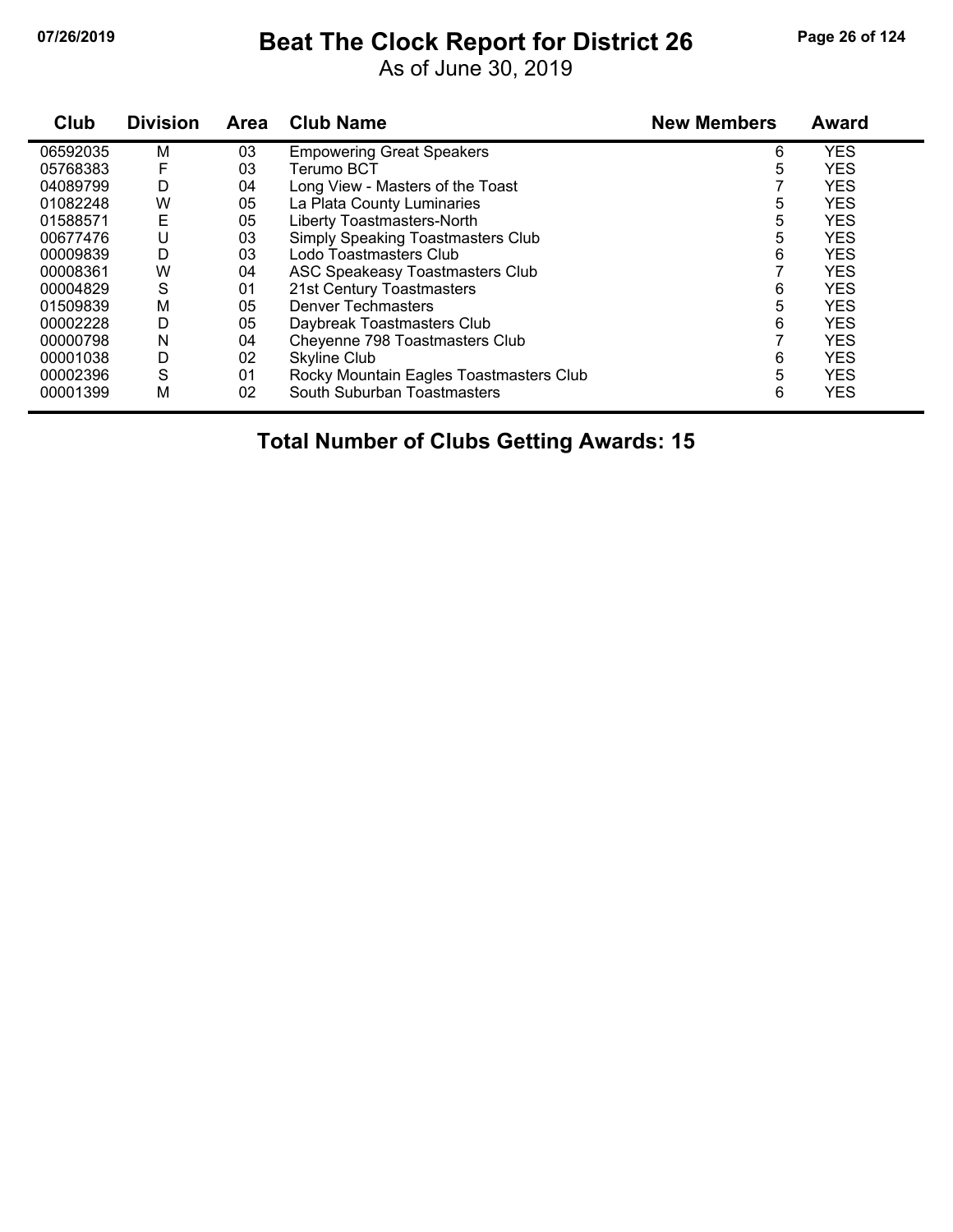# **07/26/2019 Beat The Clock Report for District 27 Page 27 of 124**

As of June 30, 2019

| Club     | <b>Division</b> | <b>Area</b> | <b>Club Name</b>                                 | <b>New Members</b> | <b>Award</b> |
|----------|-----------------|-------------|--------------------------------------------------|--------------------|--------------|
| 01746884 | С               | 34          | <b>HHS Toastmasters</b>                          | 5                  | <b>YES</b>   |
| 00003294 | С               | 31          | USDA Toastmasters Club                           | 5                  | <b>YES</b>   |
| 00000018 | E               | 51          | <b>SAM FOX Toastmasters</b>                      | 5                  | <b>YES</b>   |
| 00003122 |                 | 62          | Annandale Toastmasters Club                      | 6                  | <b>YES</b>   |
| 00003551 | F               | 62          | Helen Burkett Toastmasters Club                  | 6                  | <b>YES</b>   |
| 00001081 | Е               | 52          | Patuxent River Tm's Club                         | 5                  | <b>YES</b>   |
| 00001460 | D               | 43          | Capitol Hill Toastmasters                        | 5                  | <b>YES</b>   |
| 00009623 | A               | 14          | 5-Star Toastmasters Club                         | 5                  | <b>YES</b>   |
| 00004857 | A               | 11          | New Generation Toastmasters                      | 5                  | <b>YES</b>   |
| 00005986 | F               | 62          | <b>GUTS Toastmasters</b>                         | 5                  | <b>YES</b>   |
| 00628184 | D               | 44          | Pathfinders Toastmasters Club                    | 6                  | <b>YES</b>   |
| 05053169 | B               | 21          | Deloitte Rosslyn Toastmasters Club               | 9                  | <b>YES</b>   |
| 04640755 | F               | 62          | Mount Pleasant Baptist Church Toastmasters Minis | 6                  | <b>YES</b>   |
| 06923727 | A               | 12          | Storymasters                                     | 6                  | <b>YES</b>   |
| 06880824 | F               | 61          | <b>Dynamic Speakers</b>                          | 5                  | <b>YES</b>   |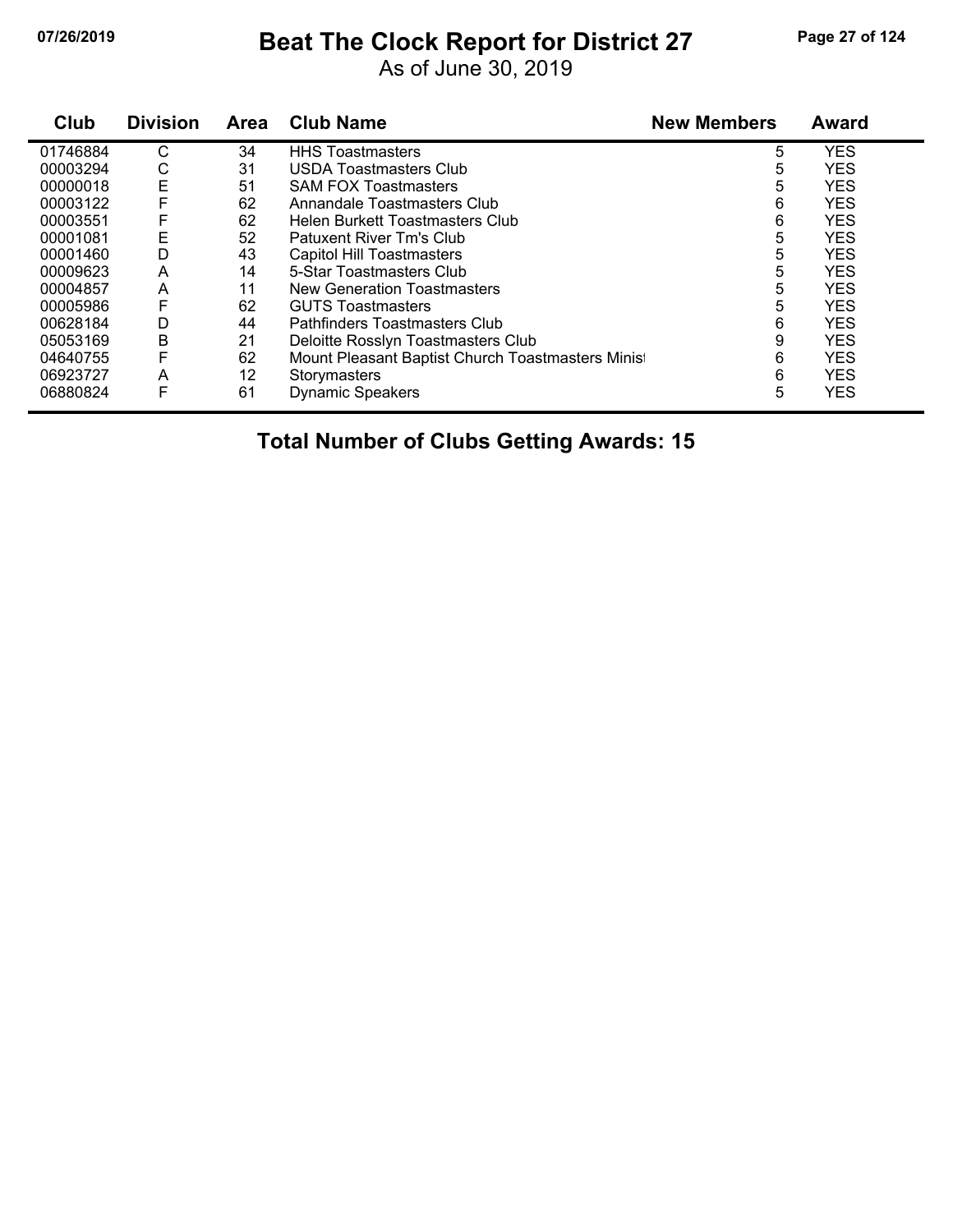### **07/26/2019 Beat The Clock Report for District 28 Page 28 of 124**

As of June 30, 2019

| Club     | <b>Division</b> | Area | Club Name                              | <b>New Members</b> | Award |
|----------|-----------------|------|----------------------------------------|--------------------|-------|
| 07169510 | G               | 33   | <b>PASA FH Toastmasters Club</b>       |                    | YES   |
| 00007884 | F               | 26   | Smooth Talkers Club                    | 8                  | YES   |
| 01196053 | Е               | 25   | <b>Confident Communicators Club</b>    | 5                  | YES   |
| 00003733 | G               | 31   | Novi Toastmasters Club                 | 5                  | YES   |
| 00002883 | D               | 19   | Innovative Orators                     | 6                  | YES   |
| 00001405 | F               | 28   | <b>DETROIT ROCKS! Club</b>             | 6                  | YES   |
| 00008637 | Н               | 39   | The Toast Of Dearborn Club-Career Best | 5                  | YES   |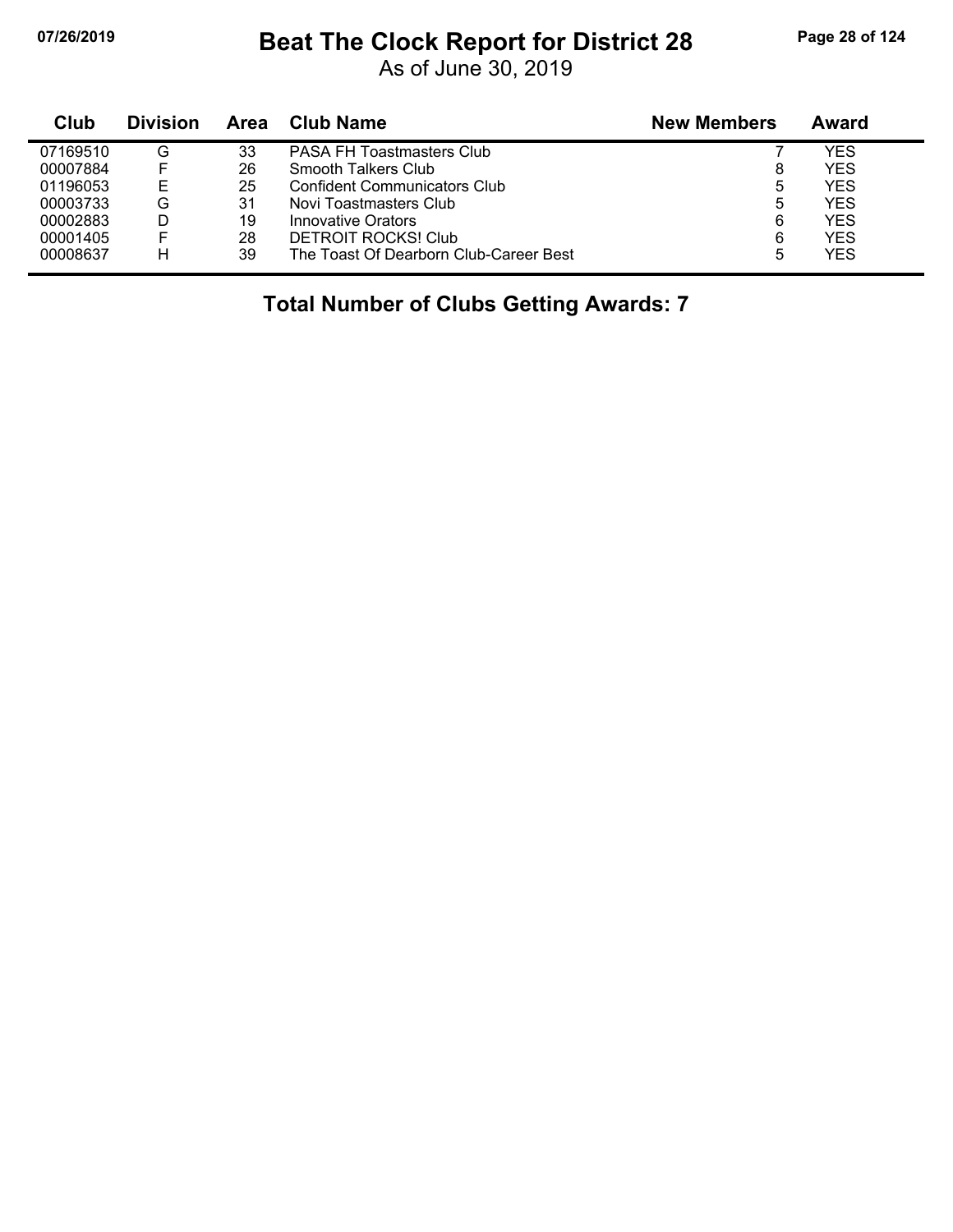### **07/26/2019 Beat The Clock Report for District 29 Page 29 of 124**

As of June 30, 2019

| Club     | <b>Division</b> | <b>Area</b> | <b>Club Name</b>                              | <b>New Members</b> | <b>Award</b> |
|----------|-----------------|-------------|-----------------------------------------------|--------------------|--------------|
| 00008806 | F               | 62          | Centreville Toastmasters Club                 | 5                  | <b>YES</b>   |
| 00006490 | G               | 71          | Thomas Jefferson Toastmasters                 | 9                  | <b>YES</b>   |
| 00006506 | E               | 54          | <b>Tech Tower Toastmasters Club</b>           | 15                 | <b>YES</b>   |
| 00006713 | B               | 24          | <b>Fair Lakes Toastmasters</b>                | 5                  | <b>YES</b>   |
| 00003660 | A               | 12          | Geographically Speaking Club                  | 6                  | <b>YES</b>   |
| 01513491 | С               | 34          | Capital One McLean                            |                    | <b>YES</b>   |
| 01188374 | B               | 21          | George Mason University Toastmasters          | 5                  | <b>YES</b>   |
| 04067232 | G               | 74          | <b>Toast of Fredericksburg</b>                | 5                  | <b>YES</b>   |
| 04049551 | E               | 52          | <b>Winners Circle</b>                         | 5                  | <b>YES</b>   |
| 00007776 | A               | 14          | Bennie Bough Toastmasters Club                | 6                  | <b>YES</b>   |
| 00005780 | С               | 32          | <b>Confidently Speaking Toastmasters Club</b> | 5                  | <b>YES</b>   |
| 00008532 | A               | 14          | <b>Burke Toastmasters</b>                     | 5                  | <b>YES</b>   |
| 00912688 | F               | 63          | Esperantos Toastmasters Club                  | 6                  | <b>YES</b>   |
| 05616323 | С               | 35          | Humor Mill                                    | 6                  | <b>YES</b>   |
| 03819174 | D               | 44          | Express It                                    | 8                  | <b>YES</b>   |
| 02430060 | E               | 51          | Neustar Tech Toastmasters                     | 5                  | <b>YES</b>   |
| 02870052 | D               | 45          | Toastmasters of Disaster                      | 6                  | <b>YES</b>   |
| 02520707 | E               | 55          | <b>Sunrise Valley Toastmasters</b>            | 16                 | <b>YES</b>   |
| 02635166 | E               | 54          | One Global View Toastmasters                  | 6                  | <b>YES</b>   |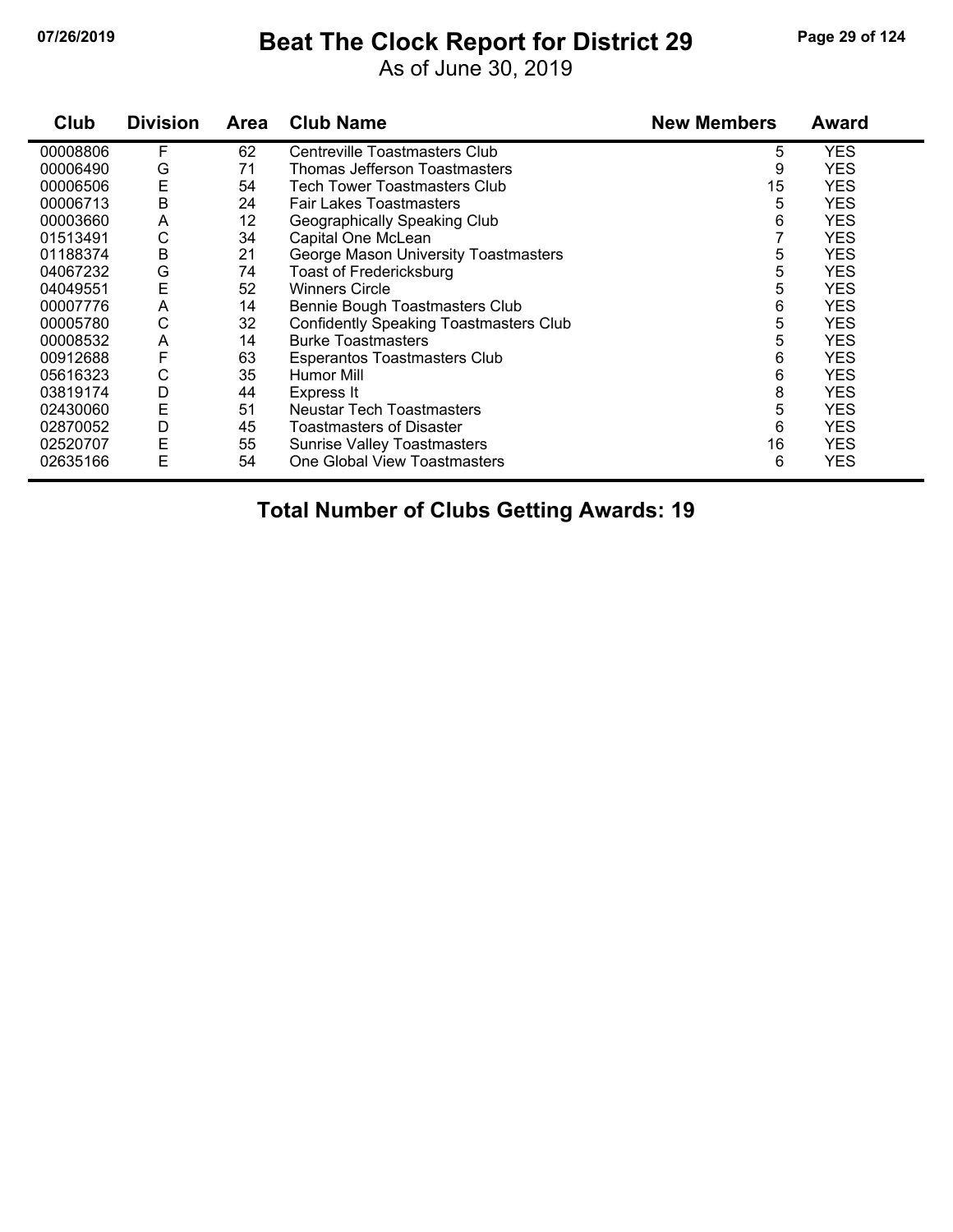# **07/26/2019 Beat The Clock Report for District 30 Page 30 of 124**

As of June 30, 2019

| Club     | <b>Division</b> | Area | <b>Club Name</b>                      | <b>New Members</b> | Award      |
|----------|-----------------|------|---------------------------------------|--------------------|------------|
| 02255499 | W               | 74   | <b>PEACE!</b> Toastmasters            |                    | <b>YES</b> |
| 04396476 | D               | 31   | Arboretum Lakes Toastmasters in Lisle | 11                 | <b>YES</b> |
| 06771693 | A               | 02   | Sunday Speakers Toastmasters Club     | 5                  | <b>YES</b> |
| 07191446 | W               | 72   | <b>Yes And Toastmasters</b>           | 8                  | <b>YES</b> |
| 00916266 | W               | 75   | Hispano-Americano Toastmasters        | 6                  | <b>YES</b> |
| 00005577 | E               | 63   | All American Speakers Club            |                    | <b>YES</b> |
| 00007880 | E               | 61   | <b>Toastmasters of Lincoln Park</b>   | 6                  | <b>YES</b> |
| 00006921 | D               | 33   | Kickstarters Club                     | 6                  | <b>YES</b> |
| 00001645 | С               | 13   | Des Plaines Toastmasters Club         | 9                  | <b>YES</b> |
| 00000953 | E               | 61   | PESO Club                             | 6                  | <b>YES</b> |
| 00000128 | D               | 31   | Argonne Toastmasters                  | 5                  | <b>YES</b> |
| 00002447 | N               | 41   | <b>Baxter Toastmasters Club</b>       | 5                  | <b>YES</b> |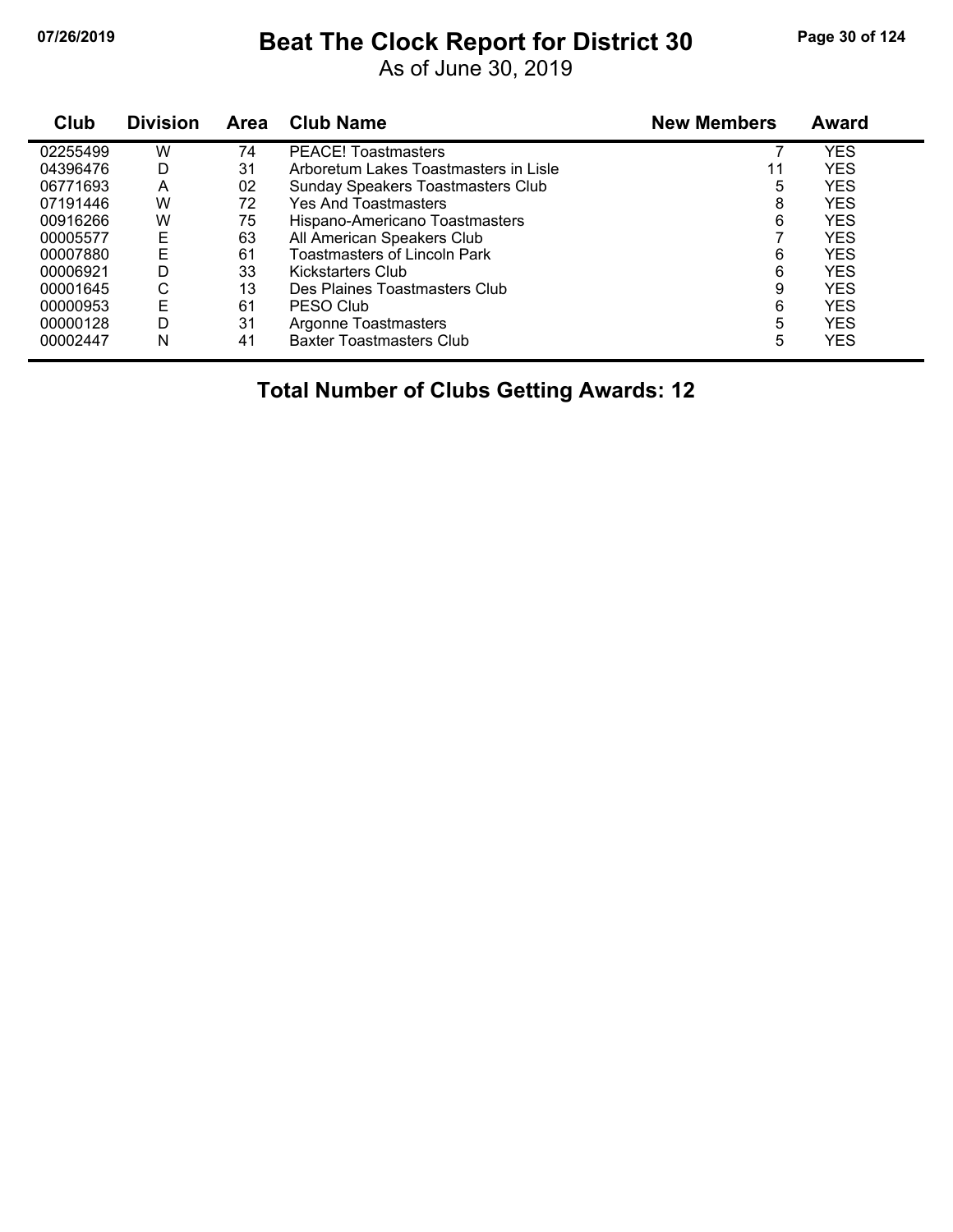#### **07/26/2019 Beat The Clock Report for District 31 Page 31 of 124**

As of June 30, 2019

| Club     | <b>Division</b> | <b>Area</b> | <b>Club Name</b>                          | <b>New Members</b> | Award      |
|----------|-----------------|-------------|-------------------------------------------|--------------------|------------|
| 00001867 | С               | 32          | Talk Of The Town Club                     | 5                  | <b>YES</b> |
| 01797652 | Н               | 84          | Dot Commentators                          | 6                  | <b>YES</b> |
| 00001330 | G               | 74          | Providence Toastmasters Club              | 6                  | <b>YES</b> |
| 00006670 | C               | 31          | Speak Up Cambridge                        | 6                  | <b>YES</b> |
| 00003993 |                 | 95          | Framingham / Natick Toastmasters          | 5                  | <b>YES</b> |
| 00005541 | F               | 61          | South Shore Soliloquy Toastmasters Club   | 5                  | <b>YES</b> |
| 00006139 | F               | 66          | <b>Street Talkers Toastmasters Club</b>   | 7                  | <b>YES</b> |
| 00003565 | A               | 15          | Eastern Middlesex Club                    | 6                  | <b>YES</b> |
| 00001074 | $\overline{H}$  | 84          | <b>Boston Toastmasters</b>                | 13                 | <b>YES</b> |
| 00680823 | C               | 35          | <b>Tuesday Toastmasters at MIT Club</b>   |                    | <b>YES</b> |
| 00589218 | D               | 46          | <b>State Street Boston - Toastmasters</b> |                    | <b>YES</b> |
| 04025968 | C               | 33          | <b>Toast Wizards</b>                      | 6                  | <b>YES</b> |
| 01295807 | C               | 31          | Somerville Toastmasters                   | 5                  | <b>YES</b> |
| 01098642 | C               | 33          | <b>Harvard Toastmasters Club</b>          | 6                  | <b>YES</b> |
| 00843267 | G               | 73          | FM Global Glossophobes Club               | 6                  | <b>YES</b> |
| 07049346 | A               | 16          | Saturday Toastmasters of Arlington        | 5                  | <b>YES</b> |
| 07301975 | C               | 35          | The Toastologists                         | 9                  | <b>YES</b> |
| 07116868 | D               | 42          | Tech Talks                                | 7                  | <b>YES</b> |
| 04802597 | B               | 22          | <b>TYNGSBOROUGH TOASTMASTERS</b>          | 5                  | <b>YES</b> |
| 05018074 | H               | 85          | <b>Back Bay Toastmasters</b>              | 9                  | <b>YES</b> |
| 05073971 | E               | 53          | <b>Shrewsbury Toastmasters</b>            | 6                  | <b>YES</b> |
| 02107013 |                 | 95          | Voices of Victory Toastmasters Club       | 5                  | <b>YES</b> |
| 03550659 | B               | 22          | New Life Toastmasters Club                | 5                  | <b>YES</b> |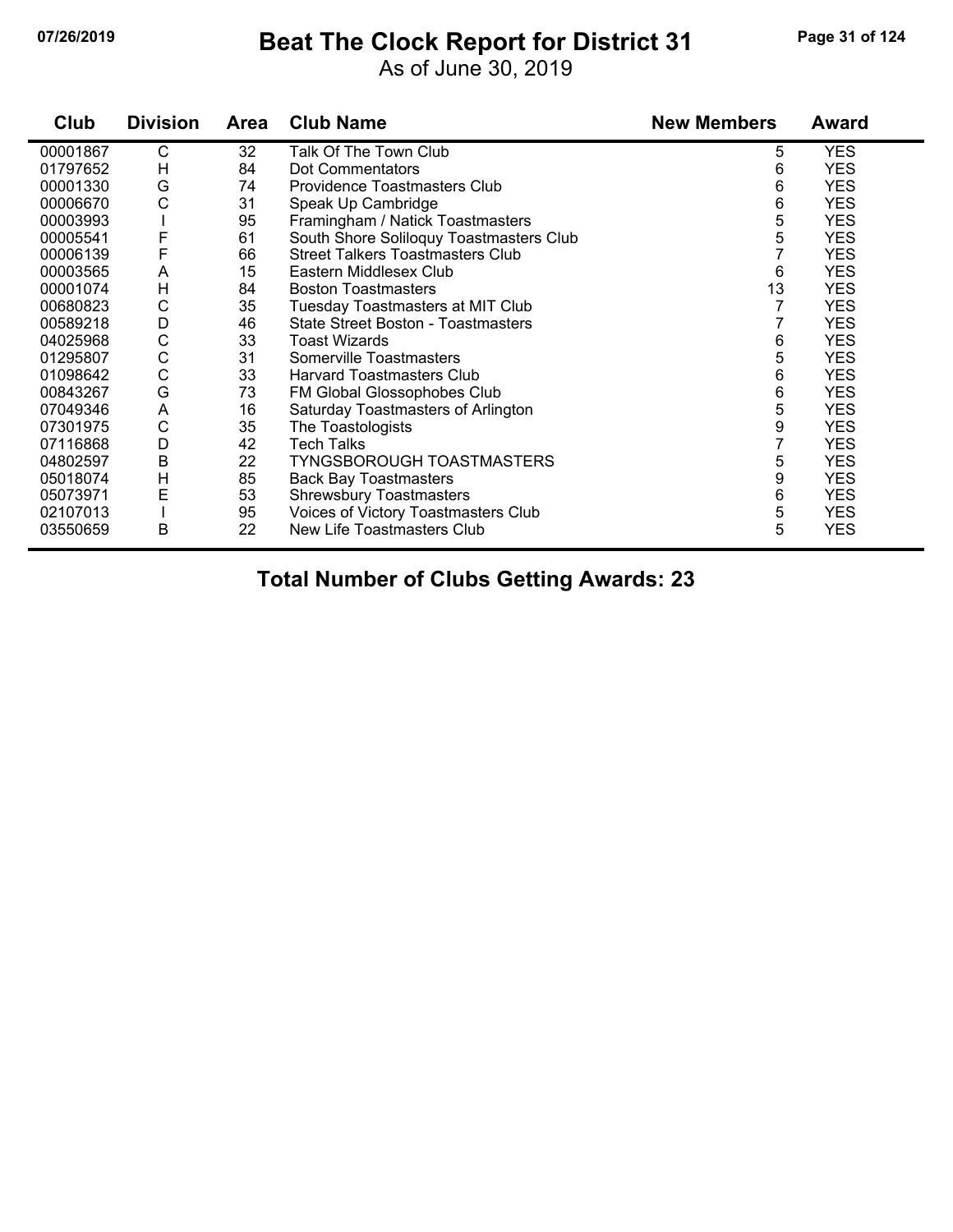## **07/26/2019 Beat The Clock Report for District 32 Page 32 of 124**

As of June 30, 2019

| Club     | <b>Division</b> |    | Area Club Name                       | <b>New Members</b> | Award      |
|----------|-----------------|----|--------------------------------------|--------------------|------------|
| 05069584 |                 | 43 | Sumner Lifelong Learners             |                    | YES        |
| 00001123 | A               | 13 | Thursday Nite Live Toastmasters Club |                    | YES        |
| 00000329 |                 | 43 | Auburn Morning Toastmasters Club     | 5                  | <b>YES</b> |
| 00650660 | B               | 23 | Professionally Speaking Club         | 6                  | <b>YES</b> |
| 00006362 | А               | 12 | Tacoma Bureaucrats Toastmasters Club | 5                  | <b>YES</b> |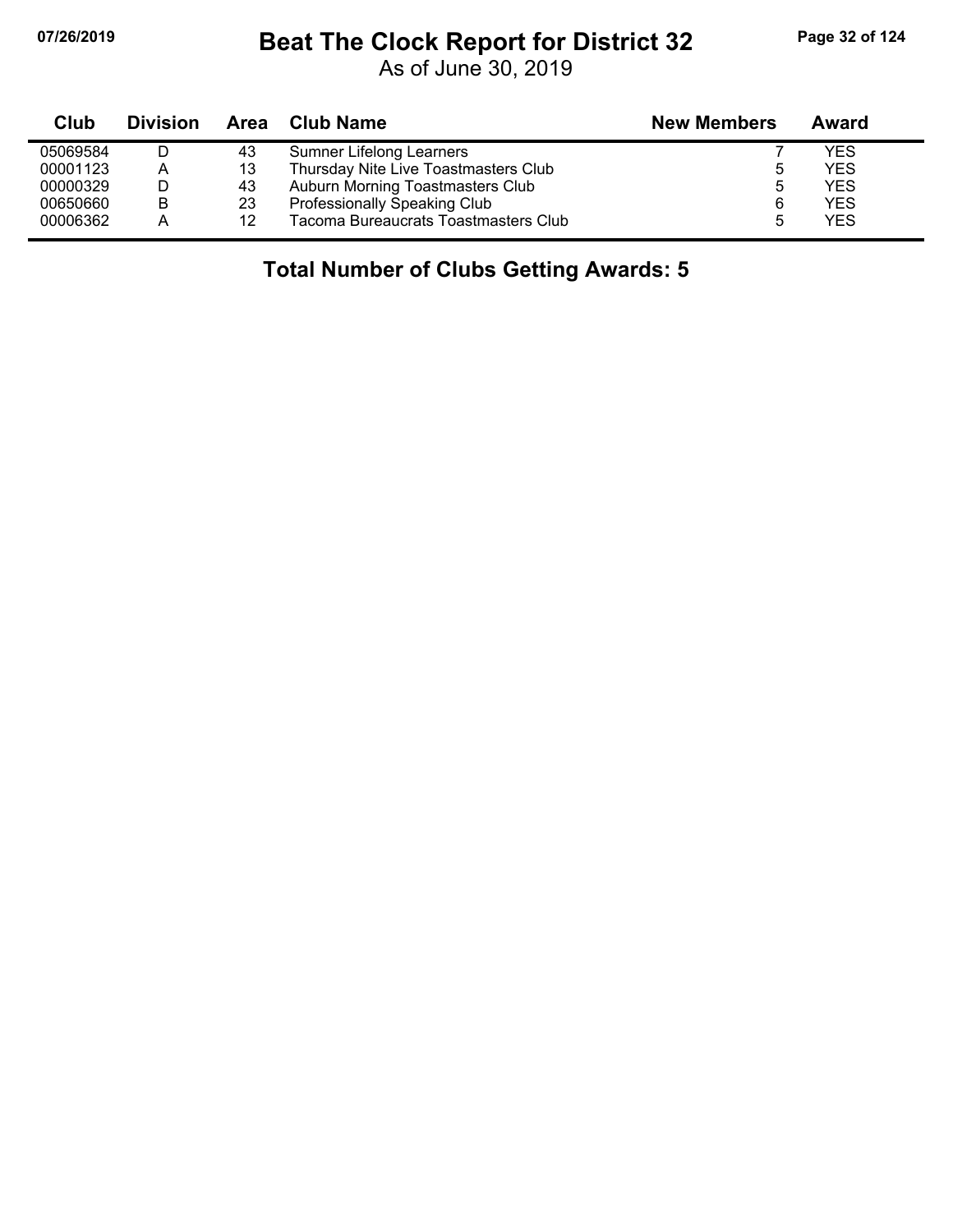# **07/26/2019 Beat The Clock Report for District 33 Page 33 of 124**

As of June 30, 2019

| Club     | <b>Division</b> | <b>Area</b> | <b>Club Name</b>                       | <b>New Members</b> | <b>Award</b> |
|----------|-----------------|-------------|----------------------------------------|--------------------|--------------|
| 00004177 | А               | 04          | Talents Unlimited Club                 | 6                  | <b>YES</b>   |
| 00003647 | Α               | 04          | High Desert Toastmasters (HDTM)        | 5                  | <b>YES</b>   |
| 00002867 | A               | 06          | Speakers In The Wind Toastmasters Club | 6                  | <b>YES</b>   |
| 03919454 | в               | 01          | Elite Toastmasters                     | 6                  | <b>YES</b>   |
| 00008487 | А               | 05          | Speak Up Toastmasters                  | 5                  | <b>YES</b>   |
| 00007374 | А               | 05          | Downtown Toastmasters Club             | 5                  | <b>YES</b>   |
| 00006076 | A               | 01          | Chow Chatters Toastmasters Club        | 6                  | <b>YES</b>   |
| 04391191 | G               | 03          | <b>BREAKAWAY Toastmasters Club</b>     | 6                  | <b>YES</b>   |
| 04439635 | F               | 03          | <b>CSA Crusaders Toastmasters</b>      | 5                  | <b>YES</b>   |
| 03403680 | B               | 03          | <b>Diversity Toastmasters</b>          | 6                  | <b>YES</b>   |
| 02423252 | F               | 03          | Put A Cork In It                       | 6                  | <b>YES</b>   |
| 06729811 | А               | 04          | <b>KWToastmasters</b>                  | 13                 | <b>YES</b>   |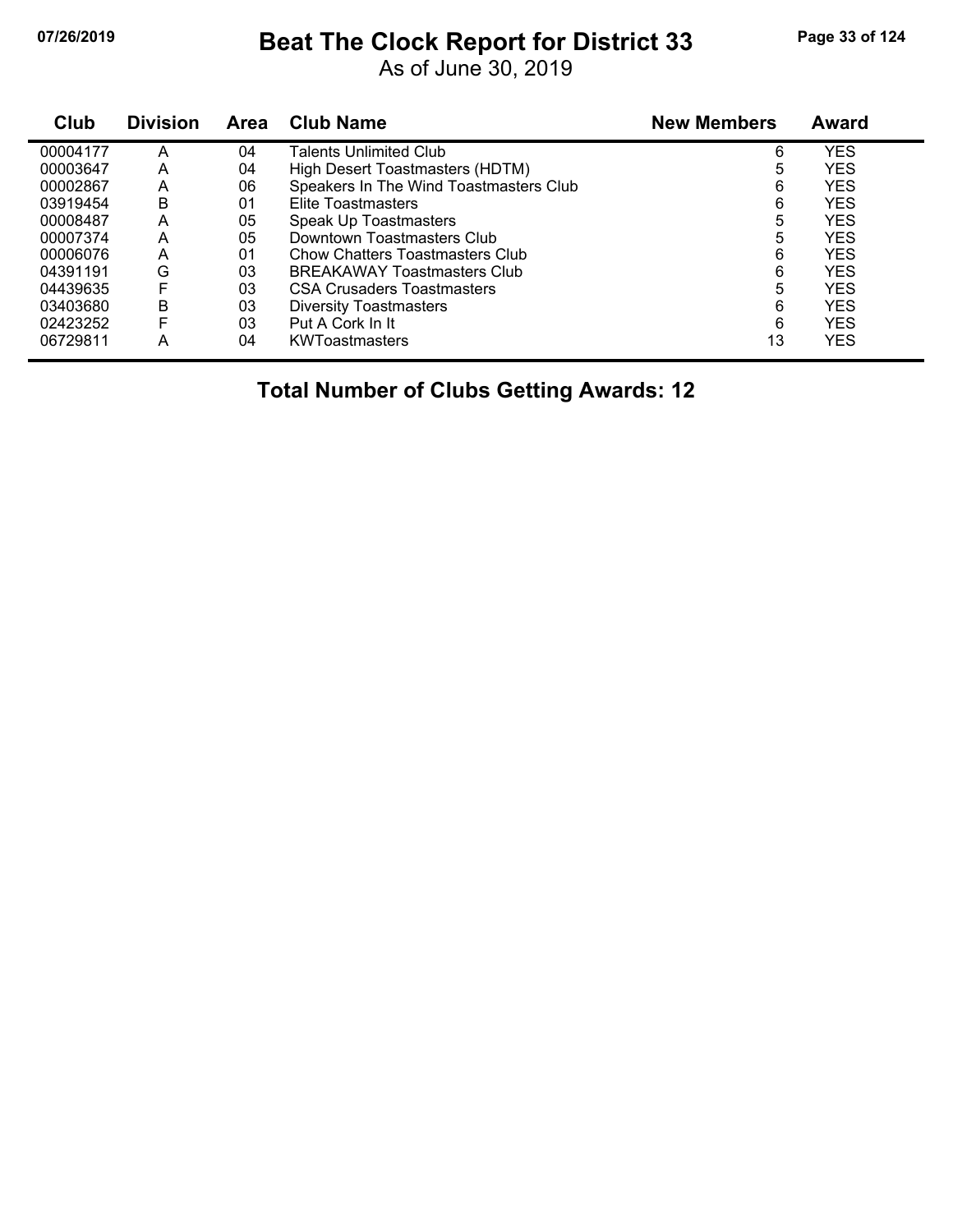#### **07/26/2019 Beat The Clock Report for District 34 Page 34 of 124**

As of June 30, 2019

| Club     | <b>Division</b> | <b>Area</b> | <b>Club Name</b>                           | <b>New Members</b> | <b>Award</b> |
|----------|-----------------|-------------|--------------------------------------------|--------------------|--------------|
| 06697745 | H               | 01          | Club Pachuca                               | 6                  | <b>YES</b>   |
| 06832993 | G               | 03          | Iztapalapa Delta                           | 5                  | <b>YES</b>   |
| 06804667 | D               | 02          | Liderazgo que Inspira                      | 6                  | <b>YES</b>   |
| 06955339 | J               | 02          | Atlacomulco                                | 5                  | <b>YES</b>   |
| 06978702 | G               | 03          | RealNet                                    | 8                  | <b>YES</b>   |
| 06982157 | A               | 02          | Texcoco                                    | 10                 | <b>YES</b>   |
| 05972544 | E               | 02          | <b>Thrive Toastmasters Club</b>            | 5                  | <b>YES</b>   |
| 06475984 | I               | 02          | <b>Tec Misantla</b>                        | 10                 | <b>YES</b>   |
| 06584914 | H               | 03          | Naucalli Toastmasters Club                 | $\overline{7}$     | <b>YES</b>   |
| 06599370 | J               | 03          | <b>Mikarte Empresarial</b>                 | 10                 | <b>YES</b>   |
| 06611302 | $\mathbf{I}$    | 01          | Semillero Empresarial                      | 8                  | <b>YES</b>   |
| 06619732 | A               | 02          | Nueva Generación                           | $\overline{7}$     | <b>YES</b>   |
| 06538798 | J               | 02          | <b>CMIC Estado de Mexico</b>               | 11                 | <b>YES</b>   |
| 02003195 | F               | 01          | Universidad de las Naciones                | 6                  | <b>YES</b>   |
| 02420143 | J               | 02          | Toastmasters Canacintra Estado De Mexico   | 6                  | <b>YES</b>   |
| 02334798 | A               | 04          | Ibero Puebla                               | 5                  | <b>YES</b>   |
| 03572047 | $\mathsf{C}$    | 02          | Conciencia Del Exito                       | 5                  | <b>YES</b>   |
| 03753554 | K               | 03          | Oradores de Elite                          | 5                  | <b>YES</b>   |
| 04112535 | $\mathsf{C}$    | 01          | <b>REDJAL</b>                              | 8                  | <b>YES</b>   |
| 04570551 | J               | 03          | Toluca                                     | 8                  | <b>YES</b>   |
| 04777831 | B               | 03          | Continental Guadalajara Campus Santa Anita | 6                  | <b>YES</b>   |
| 04823527 | $\mathbf{I}$    | 01          | Mtro. Guillermo H. Zuñiga Martinez         | 8                  | <b>YES</b>   |
| 00006009 | A               | 01          | Club Nini Trevit                           | 5                  | <b>YES</b>   |
| 00003889 | $\mathsf{H}$    | 02          | Avanzados Evolucion Club                   | 5                  | <b>YES</b>   |
| 00009850 |                 | 02          | Macuiltepetl                               | 5                  | <b>YES</b>   |
| 01545078 | J               | 02          | <b>Club Toastmasters Metepec</b>           | 5                  | <b>YES</b>   |
| 01476202 | L               | 03          | Ing. Gustavo A. Aragon Michelena           | 5                  | <b>YES</b>   |
| 01453427 | A               | 02          | Canaco Ciudad de Mexico                    | 9                  | <b>YES</b>   |
| 01374025 | Κ               | 02          | Xaman-Há                                   | 13                 | <b>YES</b>   |
| 01426271 | A               | 03          | Deloitte Ciudad de Mexico                  | 6                  | <b>YES</b>   |
| 00005085 | $\mathsf C$     | 02          | Perla Tapatia Club                         | 10                 | <b>YES</b>   |
| 00007631 | K               | 02          | <b>CARIBE</b>                              | 6                  | <b>YES</b>   |
| 00002811 |                 | 03          | Techacapan Club                            | 5                  | <b>YES</b>   |
| 00000916 | L               | 01          | Profa Dolores Alvarez De Dieguez Club      | 6                  | <b>YES</b>   |
| 00649273 | L               | 02          | Colliman Club                              | 9                  | <b>YES</b>   |
| 00739971 | E               | 02          | Splendor Club                              | 5                  | <b>YES</b>   |
| 00727913 | A               | 04          | Angelopolis Club                           | 5                  | <b>YES</b>   |
| 00003269 | D               | 01          | Tlacati                                    | $\overline{7}$     | <b>YES</b>   |
| 00002031 | F               | 03          | Instituto Tecnológico De Veracruz          | 9                  | <b>YES</b>   |
| 00000574 | E               | 02          | Excelencia Club                            | 5                  | <b>YES</b>   |
|          |                 |             |                                            |                    |              |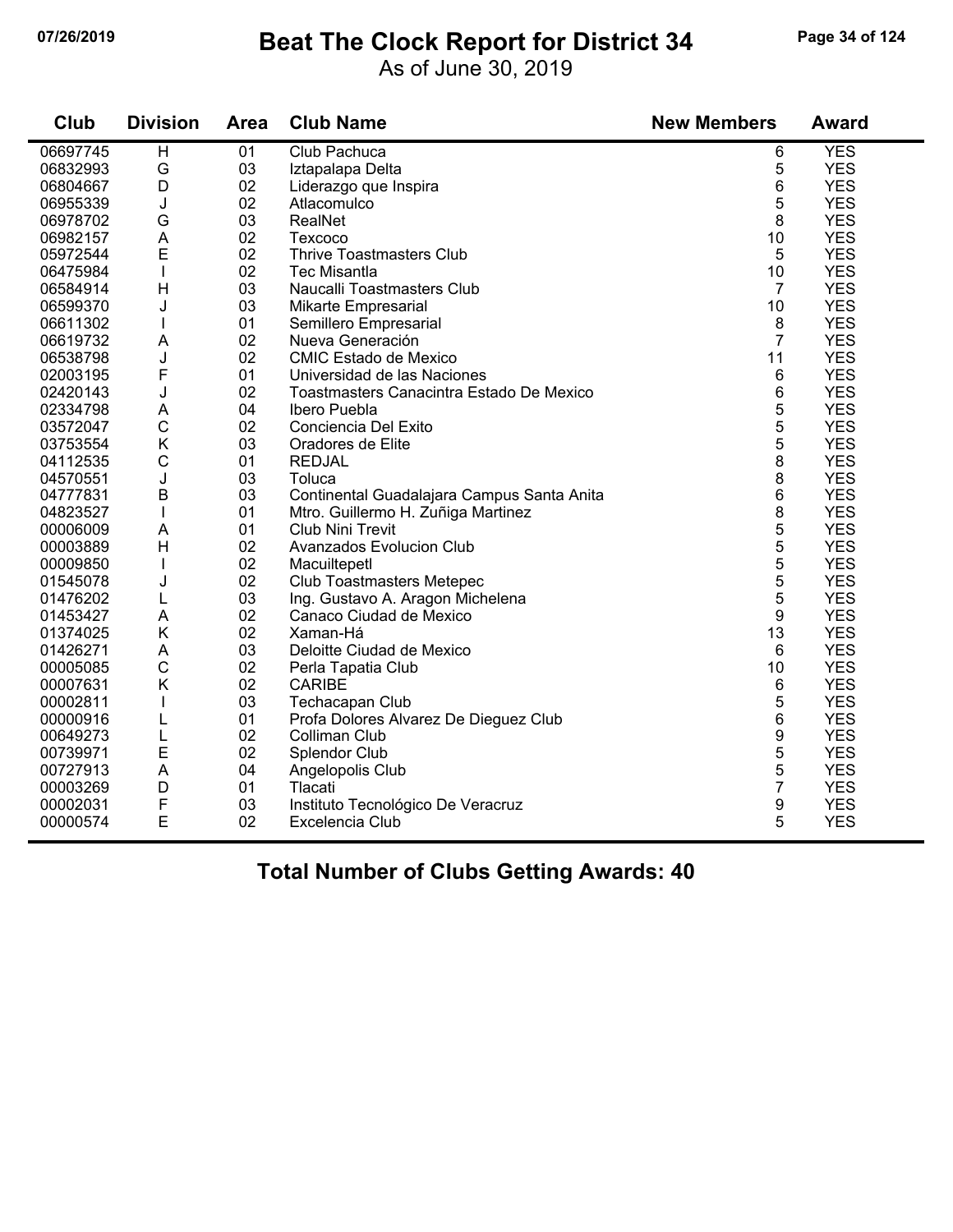# **07/26/2019 Beat The Clock Report for District 35 Page 35 of 124**

As of June 30, 2019

| Club     | <b>Division</b> | <b>Area</b> | Club Name                   | <b>New Members</b> | Award      |
|----------|-----------------|-------------|-----------------------------|--------------------|------------|
| 00004596 | Ν               | 02          | Sentry Toastmasters Club    |                    | YES        |
| 05264984 | D               | 02          | <b>Chrome Conversations</b> |                    | <b>YES</b> |
| 05611915 | В               | 02          | <b>DJAB</b>                 | 8                  | <b>YES</b> |
| 05523418 | Α               | 02          | Finest In Speech            | 6                  | <b>YES</b> |
| 03253329 | F               | 04          | Oak Creek Toastmasters      | ۰.                 | YES        |
| 06769364 | Α               | 01          | Speak Up!                   |                    | <b>YES</b> |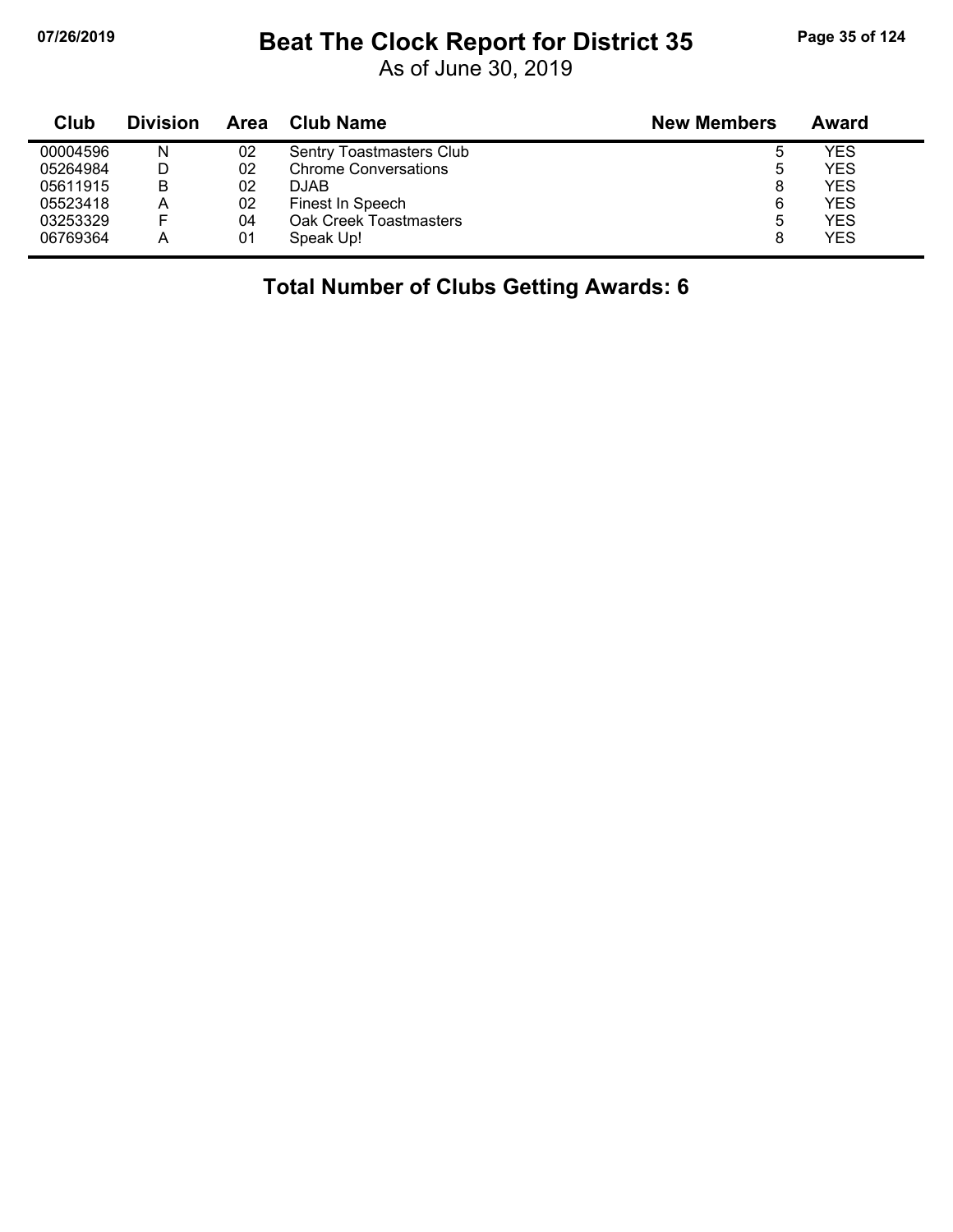# **07/26/2019 Beat The Clock Report for District 36 Page 36 of 124**

As of June 30, 2019

| Club     | <b>Division</b> | <b>Area</b> | <b>Club Name</b>                       | <b>New Members</b> | <b>Award</b> |
|----------|-----------------|-------------|----------------------------------------|--------------------|--------------|
| 06050324 | С               | 35          | Hogan Lovells Washington Toastmasters  |                    | <b>YES</b>   |
| 07406889 | F               | 64          | Rubino Speaks                          | 8                  | <b>YES</b>   |
| 03646679 | Ε               | 57          | Francophones du Monde                  |                    | <b>YES</b>   |
| 00008709 | D               | 42          | <b>DHCD Straight Talkers Club</b>      | 5                  | <b>YES</b>   |
| 00003495 | E               | 53          | <b>NIST Toastmasters Club</b>          | 6                  | <b>YES</b>   |
| 00003941 | E               | 51          | B M D Toastmasters Club                | 5                  | <b>YES</b>   |
| 01361653 | G               | 74          | <b>Top Notch Toastmasters</b>          | 5                  | <b>YES</b>   |
| 00000876 | С               | 35          | <b>Capital Toastmasters I</b>          | 5                  | <b>YES</b>   |
| 00003793 | A               | 16          | <b>Federal Triangle Club</b>           | 9                  | <b>YES</b>   |
| 00003797 | D               | 44          | NTL Advanced Speakers Club             | 8                  | <b>YES</b>   |
| 00002216 | B               | 21          | Dupont Circle of Speakers Club         | 5                  | <b>YES</b>   |
| 01449691 | F               | 65          | <b>PMA Toastmasters</b>                | 6                  | <b>YES</b>   |
| 01387805 | С               | 31          | <b>Unity Toastmasters</b>              | 6                  | <b>YES</b>   |
| 00008897 | F               | 66          | <b>Great Seneca Power Talkers Club</b> |                    | <b>YES</b>   |
| 00692953 | D               | 45          | DTM Leaders Toastmasters Club          | 6                  | <b>YES</b>   |
| 00899228 | Ε               | 51          | <b>Toasted by Proxy Club</b>           | 6                  | <b>YES</b>   |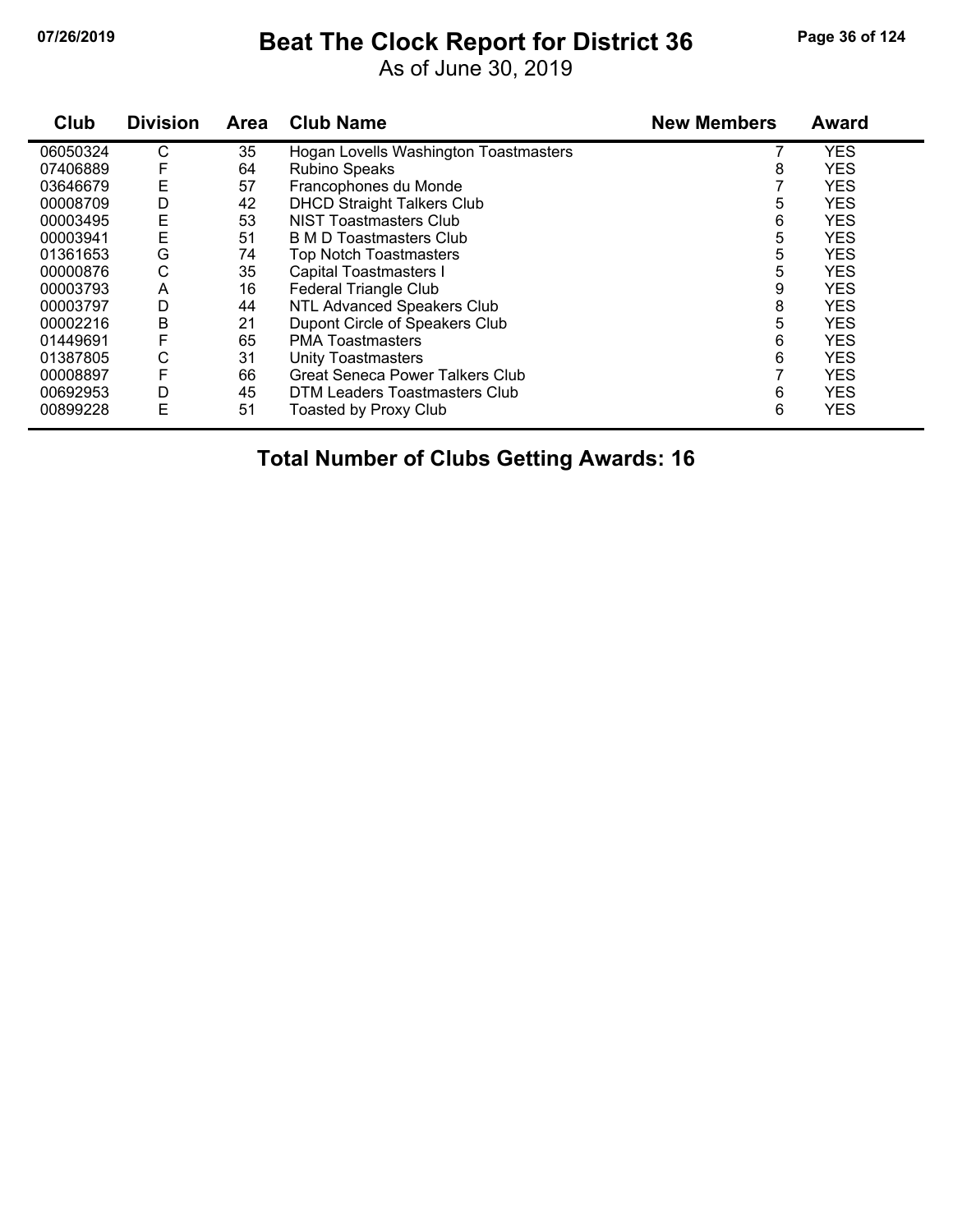#### **07/26/2019 Beat The Clock Report for District 37 Page 37 of 124**

As of June 30, 2019

| Club     | <b>Division</b> | <b>Area</b> | <b>Club Name</b>                                  | <b>New Members</b> | <b>Award</b> |
|----------|-----------------|-------------|---------------------------------------------------|--------------------|--------------|
| 00003832 | B               | 16          | Lake Norman Toastmasters Club                     | 5                  | <b>YES</b>   |
| 00006797 | K               | 99          | <b>RDU Toastmasters</b>                           | 5                  | <b>YES</b>   |
| 01183014 | Η               | 73          | <b>Central Carolina Toastmasters</b>              | 12                 | <b>YES</b>   |
| 04023516 |                 | 84          | In Good Company Toastmasters                      | 6                  | <b>YES</b>   |
| 01592761 | J               | 94          | <b>Brunswick County Toastmasters</b>              | 5                  | <b>YES</b>   |
| 00002595 | J               | 91          | <b>Greenville Toastmasters</b>                    | 14                 | <b>YES</b>   |
| 00002631 | $\mathsf{C}$    | 21          | Gateway To Speaking Excellence Club               | 5                  | <b>YES</b>   |
| 01501053 | H               | 76          | <b>Wells Fargo Triangle Toastmasters</b>          | 8                  | <b>YES</b>   |
| 01269837 | D               | 31          | <b>Microsoft Charlotte Toastmasters</b>           | 9                  | <b>YES</b>   |
| 00739097 |                 | 86          | <b>Raleigh Talkmasters Club</b>                   | 8                  | <b>YES</b>   |
| 00649666 | A               | 03          | Catawba Valley Toastmasters Club                  | 6                  | <b>YES</b>   |
| 00003980 | H               | 71          | <b>Centennial Visioneers</b>                      | 5                  | <b>YES</b>   |
| 00009445 | K               | 98          | Talkers@Cisco                                     | 15                 | <b>YES</b>   |
| 00000582 | E               | 41          | High Point Toastmasters Club                      | 5                  | <b>YES</b>   |
| 00001420 | $\mathsf{C}$    | 23          | Queen City Toastmasters Club                      | 8                  | <b>YES</b>   |
| 00001293 |                 | 83          | <b>Tarheel Toastmasters Club</b>                  | 5                  | <b>YES</b>   |
| 00759264 | $\mathsf C$     | 22          | <b>Greater Opportunity Speaking Club</b>          | 5                  | <b>YES</b>   |
| 03324367 | E               | 44          | <b>Hanes T-Masters</b>                            | 8                  | <b>YES</b>   |
| 02517624 | $\sf B$         | 15          | FunnyBone 2                                       | 6                  | <b>YES</b>   |
| 05740935 | Κ               | 97          | <b>Fujifilm Tech Talks</b>                        | 8                  | <b>YES</b>   |
| 05424901 | H               | 74          | Soaring Eagles                                    | 9                  | <b>YES</b>   |
| 05425375 | B               | 12          | Wells Fargo Research Drive Toastmasters           | 8                  | <b>YES</b>   |
| 05372863 | Η               | 73          | <b>Pittsboro Toastmasters</b>                     | 9                  | <b>YES</b>   |
| 05235999 | D               | 32          | <b>Siemens Eloquent Energizers</b>                | 7                  | <b>YES</b>   |
| 04300181 | G               | 64          | Durham Rescue Mission Toastmasters Club           | 8                  | <b>YES</b>   |
| 04251343 | J               | 92          | Seymour Johnson Toastmasters                      | 6                  | <b>YES</b>   |
| 06577137 | Κ               | 97          | Lenovo Toastmasters US                            | 7                  | <b>YES</b>   |
| 06931346 | Κ               | 96          | Uninterruptible and Professional Speakers (UPS) C | 5                  | <b>YES</b>   |
| 07022039 | D               | 35          | Stagecoach Speakers Ballantyne                    | 6                  | <b>YES</b>   |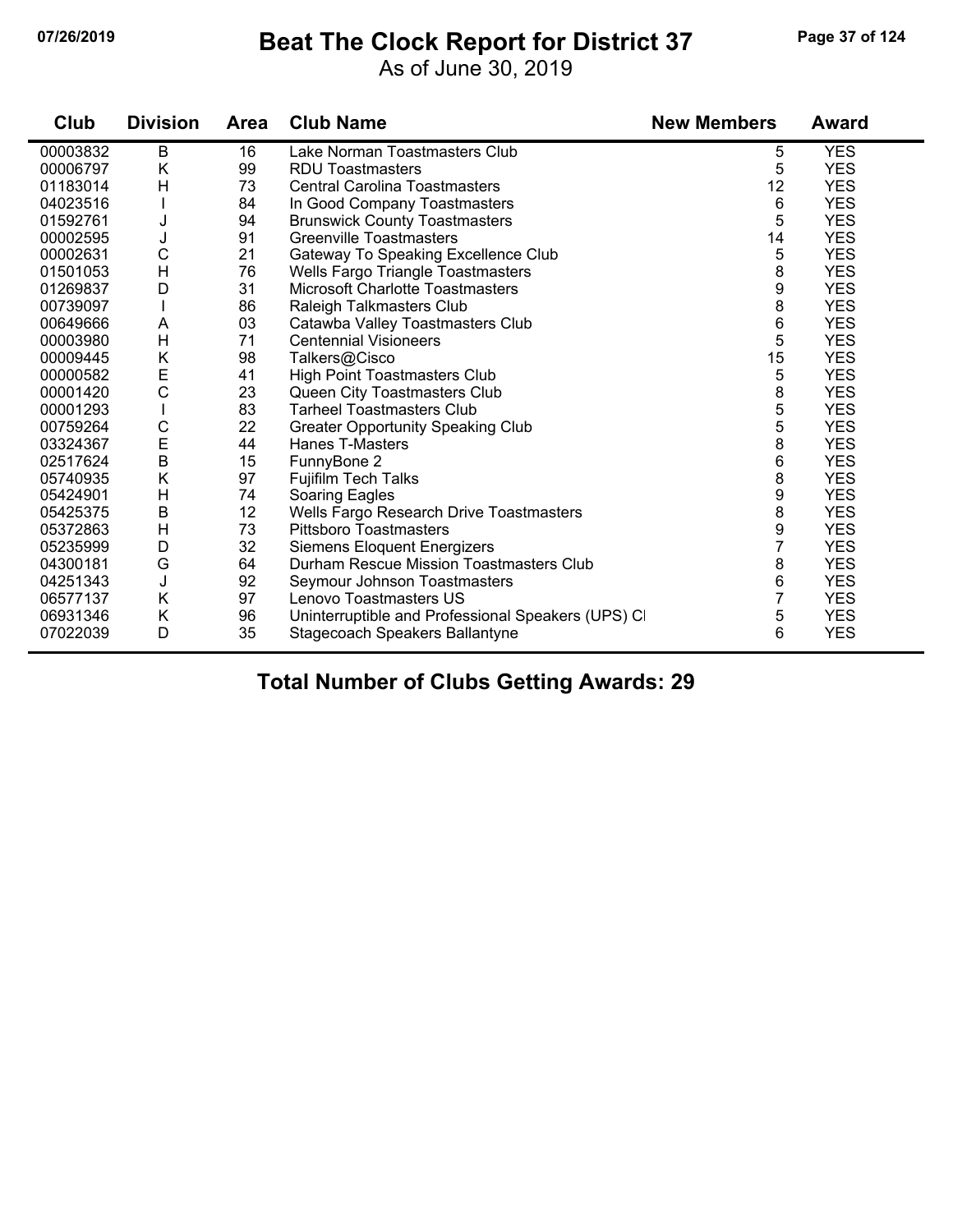### **07/26/2019 Beat The Clock Report for District 38 Page 38 of 124**

As of June 30, 2019

| Club     | <b>Division</b> | <b>Area</b> | <b>Club Name</b>                          | <b>New Members</b> | <b>Award</b> |
|----------|-----------------|-------------|-------------------------------------------|--------------------|--------------|
| 05870693 | B               | 22          | Speech Illustrated Toastmasters           | 6                  | <b>YES</b>   |
| 04565024 | A               | 15          | Donegal Insurance Group Toastmasters Club | 6                  | <b>YES</b>   |
| 05242256 | С               | 32          | Janney ToastMasters                       | 6                  | <b>YES</b>   |
| 05666416 | H               | 80          | Eastern Penn Advanced Toastmasters Club   | 5                  | <b>YES</b>   |
| 05502002 | F               | 62          | Janssen Titusville Toastmasters           | 5                  | <b>YES</b>   |
| 01989281 | C               | 31          | Comcast HQ Toastmasters                   |                    | <b>YES</b>   |
| 03474192 | H               | 80          | <b>Affinity Toastmasters</b>              | 10                 | <b>YES</b>   |
| 03349720 | С               | 34          | <b>SEPTA Toastmasters</b>                 | 5                  | <b>YES</b>   |
| 00001376 | F               | 61          | Lawrenceville Toastmasters Club           | 6                  | <b>YES</b>   |
| 00006623 | Е               | 52          | Pocono Club                               | 5                  | <b>YES</b>   |
| 00003954 | F               | 61          | <b>Princeton Toastmasters Club</b>        | 5                  | <b>YES</b>   |
| 01234456 | G               | 71          | Koinonia Speakers                         | 6                  | <b>YES</b>   |
| 01349073 | С               | 33          | ToastMARKers                              | 8                  | <b>YES</b>   |
| 00002677 | D               | 41          | <b>Boardwalk Toastmasters</b>             | 8                  | <b>YES</b>   |
| 00002706 | E               | 52          | Lehigh Valley Toastmasters Club           | 11                 | <b>YES</b>   |
| 00001198 | G               | 70          | Main Line Toastmasters Club               | 5                  | <b>YES</b>   |
| 00001107 | D               | 41          | <b>Mainland FAA Toastmasters</b>          | 6                  | <b>YES</b>   |
| 01304762 | C               | 31          | University City Toastmasters              | 5                  | <b>YES</b>   |
| 00004773 | F               | 63          | <b>LWD Toastmasters Club</b>              | 5                  | <b>YES</b>   |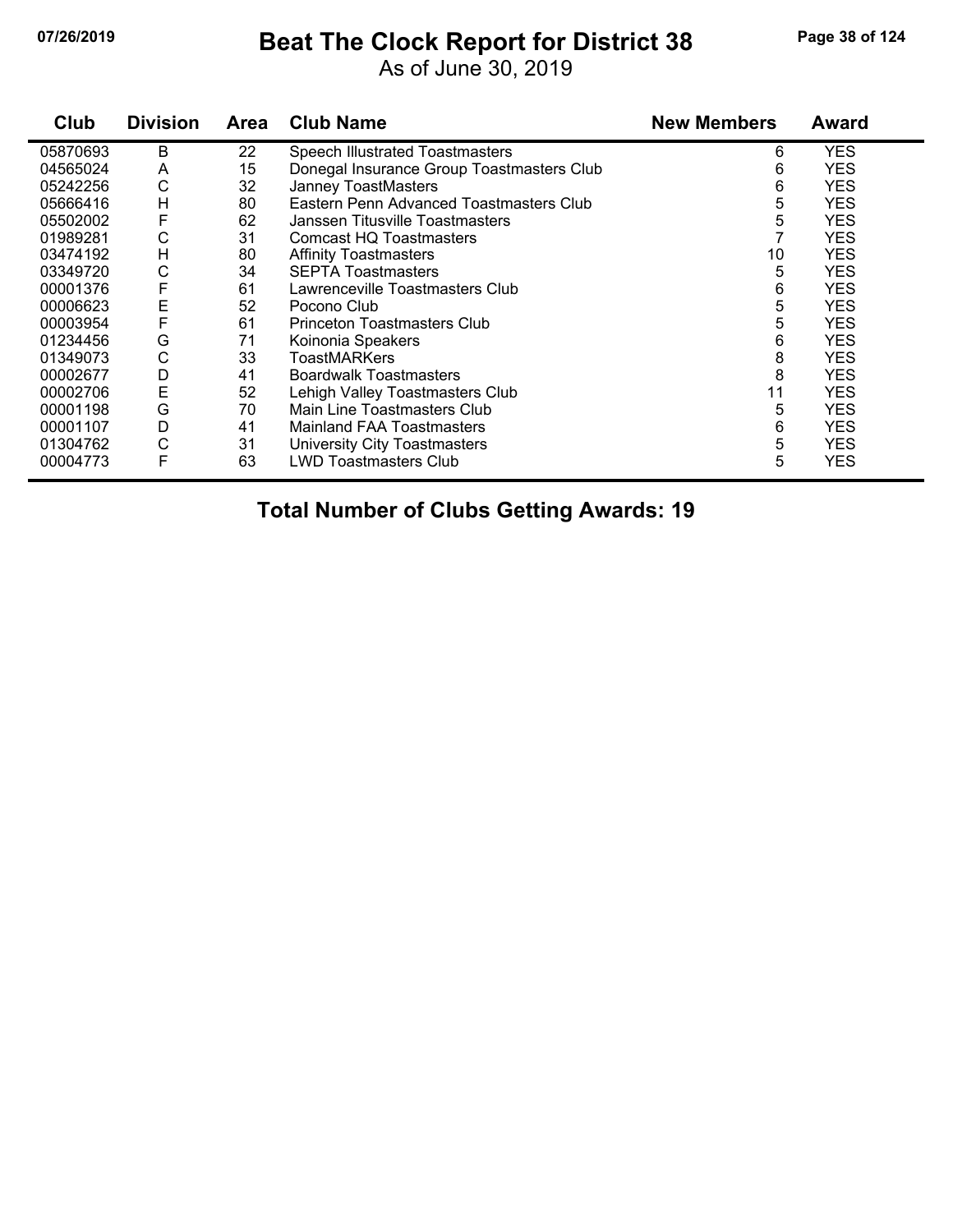#### **07/26/2019 Beat The Clock Report for District 39 Page 39 of 124**

As of June 30, 2019

| Club     | <b>Division</b> | <b>Area</b> | <b>Club Name</b>                      | <b>New Members</b> | <b>Award</b> |  |
|----------|-----------------|-------------|---------------------------------------|--------------------|--------------|--|
| 00009819 | C               | 31          | SpeakEasy Club                        | 6                  | YES          |  |
| 00009833 | Н               | 82          | <b>River City Speakers Club</b>       | 5                  | <b>YES</b>   |  |
| 00589646 | F               | 61          | Roseville Toasters Club               | 6                  | YES          |  |
| 01375467 | Е               | 52          | <b>Strictly Speaking Toastmasters</b> | 5                  | YES          |  |
| 01530887 | А               | 13          | <b>Truckee Talkers</b>                | 6                  | <b>YES</b>   |  |
| 00727288 | G               | 74          | Visionmasters                         | 5                  | YES          |  |
| 00004089 | F               | 62          | <b>Gold Country Toastmasters Club</b> | 5                  | YES          |  |
| 00006636 | А               | 13          | Jibboom Street Club                   | 6                  | <b>YES</b>   |  |
| 00000456 | A               | 11          | <b>Washoe Express Club</b>            | 6                  | <b>YES</b>   |  |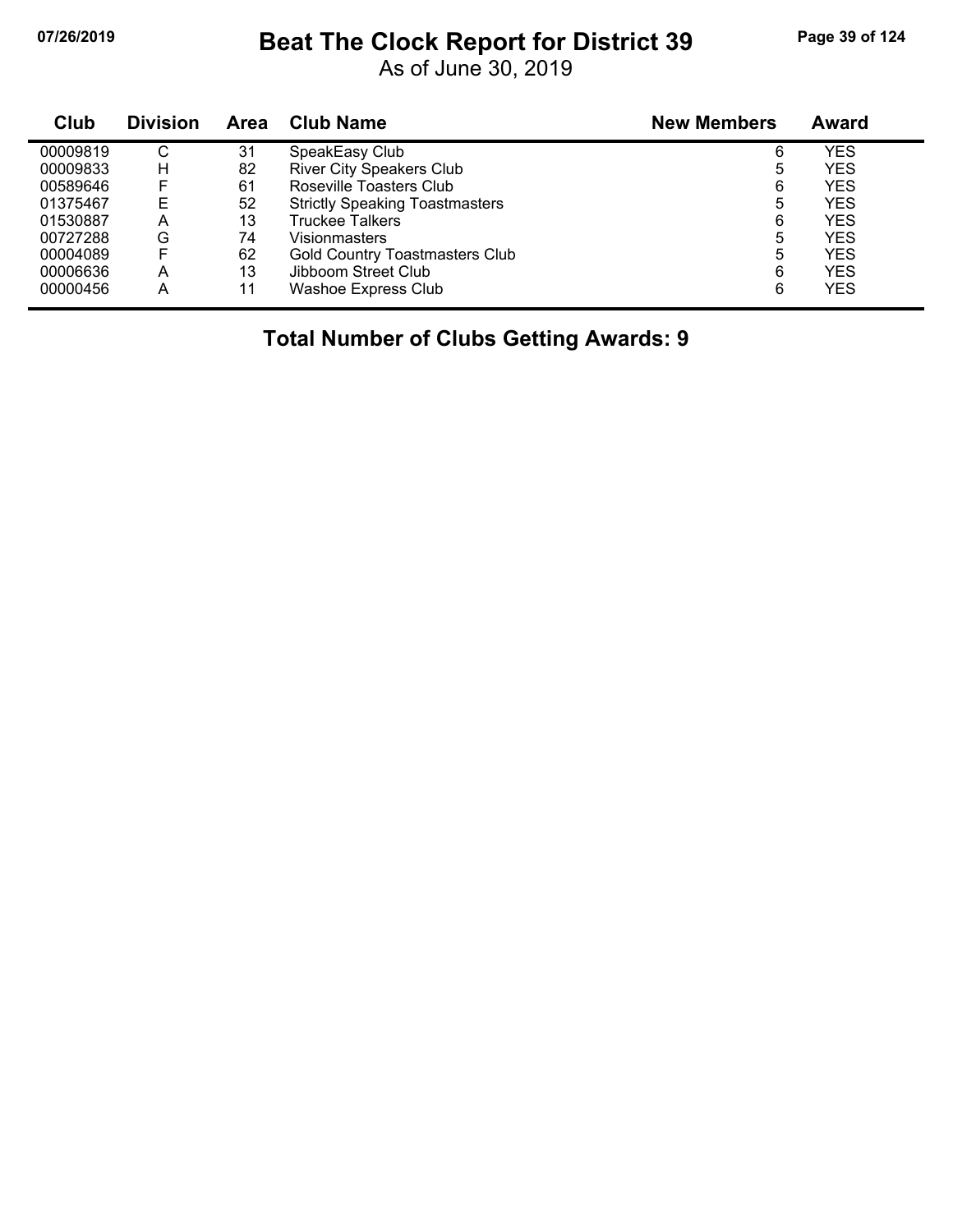### **07/26/2019 Beat The Clock Report for District 40 Page 40 of 124**

As of June 30, 2019

| <b>Club</b> | <b>Division</b> | <b>Area</b> | <b>Club Name</b>                   | <b>New Members</b> | <b>Award</b> |  |
|-------------|-----------------|-------------|------------------------------------|--------------------|--------------|--|
| 00002120    | A               | 03          | <b>Kettering Toastmasters Club</b> | 5                  | <b>YES</b>   |  |
| 00001108    | A               | 01          | Kittyhawk Club                     |                    | <b>YES</b>   |  |
| 00001206    | A               | 06          | <b>RELX Communicators</b>          |                    | <b>YES</b>   |  |
| 00001941    |                 | 82          | Anderson Hills Toastmasters Club   | 5                  | <b>YES</b>   |  |
| 01477745    | С               | 21          | <b>TEAM Toastmasters Club</b>      |                    | <b>YES</b>   |  |
| 01293737    | B               | 13          | MY CATALYST TMC                    | 6                  | <b>YES</b>   |  |
| 00005093    | H               | 71          | <b>Battelle Toastmasters Club</b>  |                    | <b>YES</b>   |  |
| 00621016    | Н               | 71          | <b>Brewery District Club</b>       | 6                  | <b>YES</b>   |  |
| 00922409    |                 | 82          | Midland Ace's Club                 | 9                  | <b>YES</b>   |  |
| 03374578    | B               | 11          | Dynamic Growth Toastmasters        | 6                  | <b>YES</b>   |  |
| 03537448    | C               | 25          | Shoe Lovers                        | 5                  | <b>YES</b>   |  |
| 03646317    | H               | 75          | <b>ENCORE Toastmasters</b>         | 5                  | <b>YES</b>   |  |
| 03663553    | Е               | 41          | Big Blue Toastmasters              |                    | <b>YES</b>   |  |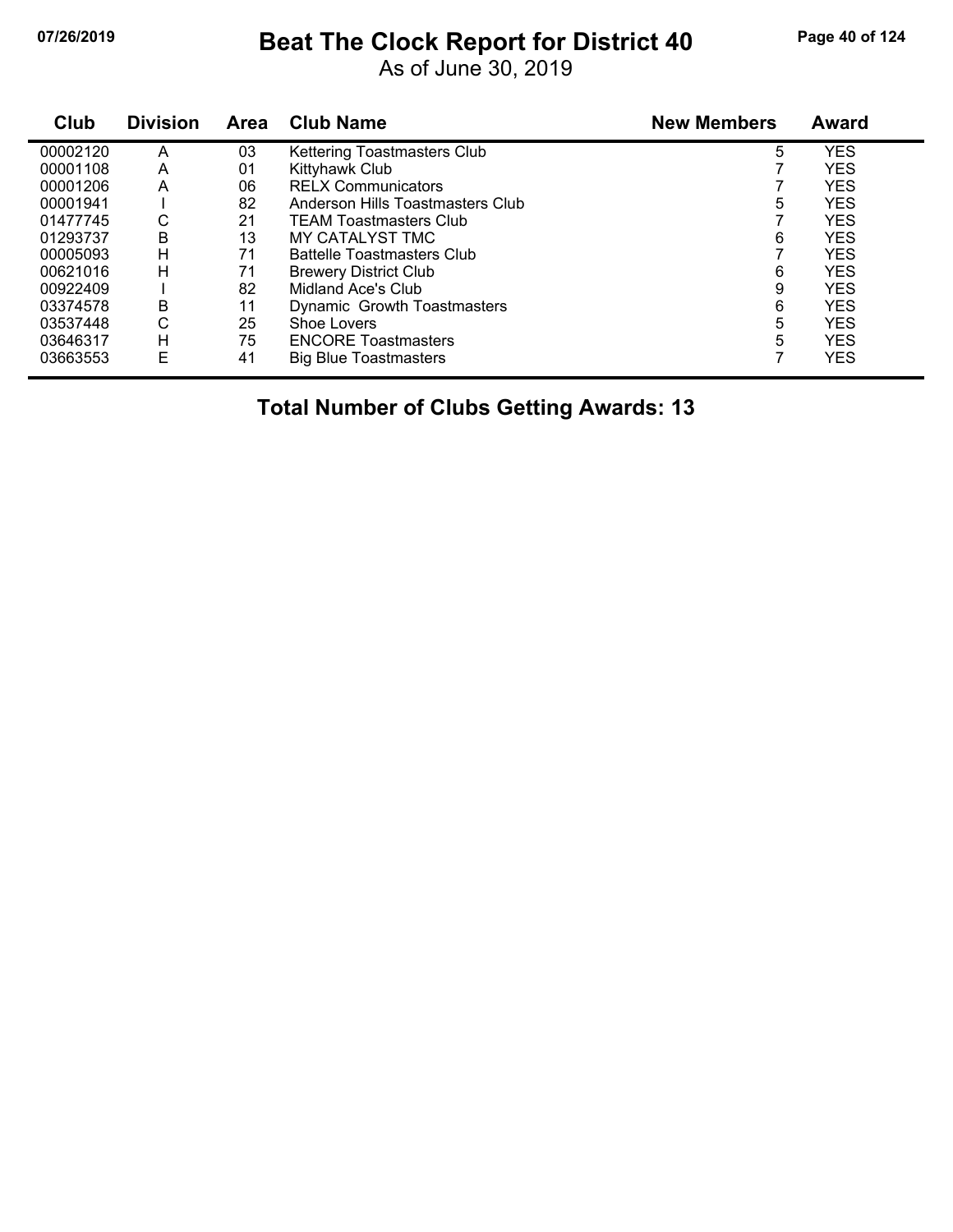### **07/26/2019 Beat The Clock Report for District 41 Page 41 of 124**

As of June 30, 2019

| Club                 | <b>Division</b> | <b>Area</b> | <b>Club Name</b>                                                   | <b>New Members</b> | <b>Award</b>             |
|----------------------|-----------------|-------------|--------------------------------------------------------------------|--------------------|--------------------------|
| 03652918             | L               | 01          | <b>Chittagong Toastmasters Club</b>                                | 9                  | <b>YES</b>               |
| 03719774             | G               | 01          | McDermott Speakers Toastmasters Club                               | 5                  | <b>YES</b>               |
| 03364013             | N               | 03          | North East India Toastmasters Club                                 | 5                  | <b>YES</b>               |
| 03281416             | E               | 04          | Central Delhi Toastmasters Club                                    | $\overline{7}$     | <b>YES</b>               |
| 01867633             | M               | 01          | <b>Faridabad Toastmasters Club</b>                                 | 6                  | <b>YES</b>               |
| 02193917             | C               | 01          | Silvertongues IIM Udaipur                                          | 10                 | <b>YES</b>               |
| 02840470             | F               | 01          | Nagarro Icons                                                      | 8                  | <b>YES</b>               |
| 05506875             | G               | 03          | Gurgaon Leaders Toastmasters Club                                  | 5                  | <b>YES</b>               |
| 05477602             | E               | 03          | <b>Toastmasters of Delhi</b>                                       | 10                 | <b>YES</b>               |
| 05539557             | M               | 04          | The Pangram's Toastmasters Club                                    | 6                  | <b>YES</b>               |
| 05517955             | M               | 01          | Faridabad Orators Toastmasters Club                                | 5                  | <b>YES</b>               |
| 05576185             | D               | 04          | Noida Plus Toastmasters Club                                       | 8                  | <b>YES</b>               |
| 05746693             | H               | 03          | GlobalLogic Toastmasters Club                                      | 6                  | <b>YES</b>               |
| 05680890             | Е               | 05          | <b>Capital City Toastmasters</b>                                   | $\overline{7}$     | <b>YES</b>               |
| 05700331             | E               | 06          | Delhi Toastmasters                                                 | 7                  | <b>YES</b>               |
| 05679112             | J               | 01          | Siliguri Toastmasters Club                                         | 5                  | <b>YES</b>               |
| 05595195             | M               | 03          | Great Lakes Gurgaon                                                | 73                 | <b>YES</b>               |
| 05144387             | H               | 01          | Monotype Toastmasters Club                                         | 6                  | <b>YES</b>               |
| 05346753             | E               | 05          | Toastmasters Club of Speaking and Leadership                       | 12                 | <b>YES</b>               |
| 05274833             |                 | 03          | <b>XLRI Toastmasters Club</b>                                      | 6                  | <b>YES</b>               |
| 05302525             | E               | 02          | Pro Orators Toastmasters Club                                      | 5                  | <b>YES</b>               |
| 04792214             | L               | 02          | Dhaka Bangladesh Toastmasters                                      | 30                 | <b>YES</b>               |
| 04822406             | H               | 04          | Greno Toastmasters Club                                            | 5                  | <b>YES</b>               |
| 04887204             | H               | 04          | Noida ExpressWay Toastmasters Club                                 | 5                  | <b>YES</b>               |
| 05813359             | E               | 02          | Delhi Junction Toastmasters Club                                   | 6                  | <b>YES</b>               |
| 05818576             | J               | 03          | Siliguri Foothills Toastmasters Club                               | 5                  | <b>YES</b>               |
| 05949422             | M               | 03          | Gurgaon Champions Toastmasters Club                                | 12                 | <b>YES</b>               |
| 05869922             | C               | 04          | Sprouts Toastmasters Club                                          | 6                  | <b>YES</b>               |
| 05954206             | C               | 05          | Jaipur Toastmasters Club                                           | 8                  | <b>YES</b>               |
| 06044728             | H               | 06          | <b>Lucknow Toastmasters Club</b>                                   | 10                 | <b>YES</b>               |
| 05972216             | H               | 05          | Kanpur Toastmasters Club                                           | 5                  | <b>YES</b>               |
| 06461833             | D               | 01          | Indirapuram Toastmasters Club                                      | $\overline{7}$     | <b>YES</b>               |
| 06604796             | C               | 01          | <b>Udaipur Toastmasters Club</b>                                   | 11                 | <b>YES</b>               |
| 06923759             | E               | 02          | Heart of Delhi NCR Speakers and Leaders                            | 6                  | <b>YES</b>               |
| 06943832             | N               | 03          | Digboi Toastmasters Club                                           | 13                 | <b>YES</b>               |
| 06976970             | L               | 03          | <b>Mastermind Toastmasters</b>                                     | 6                  | <b>YES</b>               |
| 06771510             | Κ               | 03          | Elite Toastmasters Club                                            | 8                  | <b>YES</b>               |
| 06826688<br>06882382 |                 | 03<br>01    | Independent University Bangladesh Toastmasters C                   | 6                  | <b>YES</b><br><b>YES</b> |
|                      |                 |             | <b>Toastmasters Club of Gangtok</b>                                | 11                 |                          |
| 07301075<br>07308089 | L<br>N          | 04<br>03    | <b>FCI Toastmasters Club</b><br>The Toastmasters Club of Dibrugarh | 27<br>6            | <b>YES</b><br><b>YES</b> |
| 07333728             | C               | 05          | Royal Orators Toastmasters Club                                    | 8                  | <b>YES</b>               |
| 07346072             | F               | 01          | <b>Tower Toastmasters Club</b>                                     | 6                  | <b>YES</b>               |
| 07385592             | J               | 02          | Vaani Toastmasters Club                                            | 6                  | <b>YES</b>               |
| 07400396             | в               | 01          | Jammu & Kashmir Toastmasters Club                                  | 15                 | <b>YES</b>               |
| 07380839             | J               | 03          | Siliguri Hinglish Toastmasters Club                                | 5                  | <b>YES</b>               |
| 07256681             | A               | 03          | <b>Dharan Toastmasters</b>                                         | 5                  | <b>YES</b>               |
| 00693315             | A               | 01          | <b>Everest Toastmasters Club</b>                                   | 5                  | <b>YES</b>               |
| 01039812             | H               | 02          | Adobe Toastmasters Club                                            | $\overline{7}$     | <b>YES</b>               |
| 01059126             | D               | 03          | Noida Toastmasters Club                                            | 12                 | <b>YES</b>               |
| 00008112             | A               | 03          | Kathmandu Toastmasters Club 8112                                   | 5                  | <b>YES</b>               |
| 07064415             |                 | 03          | PathBreakers Toastmasters Club                                     | 6                  | <b>YES</b>               |
| 04069764             | N               | 01          | <b>IIM Calcutta</b>                                                | 6                  | <b>YES</b>               |
| 07031103             | N               | 02          | Kolkata Advanced Toastmasters Club                                 | 5                  | <b>YES</b>               |
| 01836853             | D               | 04          | <b>Pitney Bowes Toastmasters Club</b>                              | 9                  | <b>YES</b>               |
| 01098597             | В               | 01          | Chandigarh Toastmasters Club                                       | 8                  | <b>YES</b>               |
| 01088097             | Κ               | 02          | <b>TCS Maitree Kolkata Toastmasters Club</b>                       | 5                  | <b>YES</b>               |
| 01200975             | F               | 01          | <b>Gurgaon Toastmasters Club</b>                                   | 9                  | <b>YES</b>               |
| 01179292             | Κ               | 04          | Kolkata Toastmasters Club                                          | 8                  | <b>YES</b>               |
|                      |                 |             |                                                                    |                    |                          |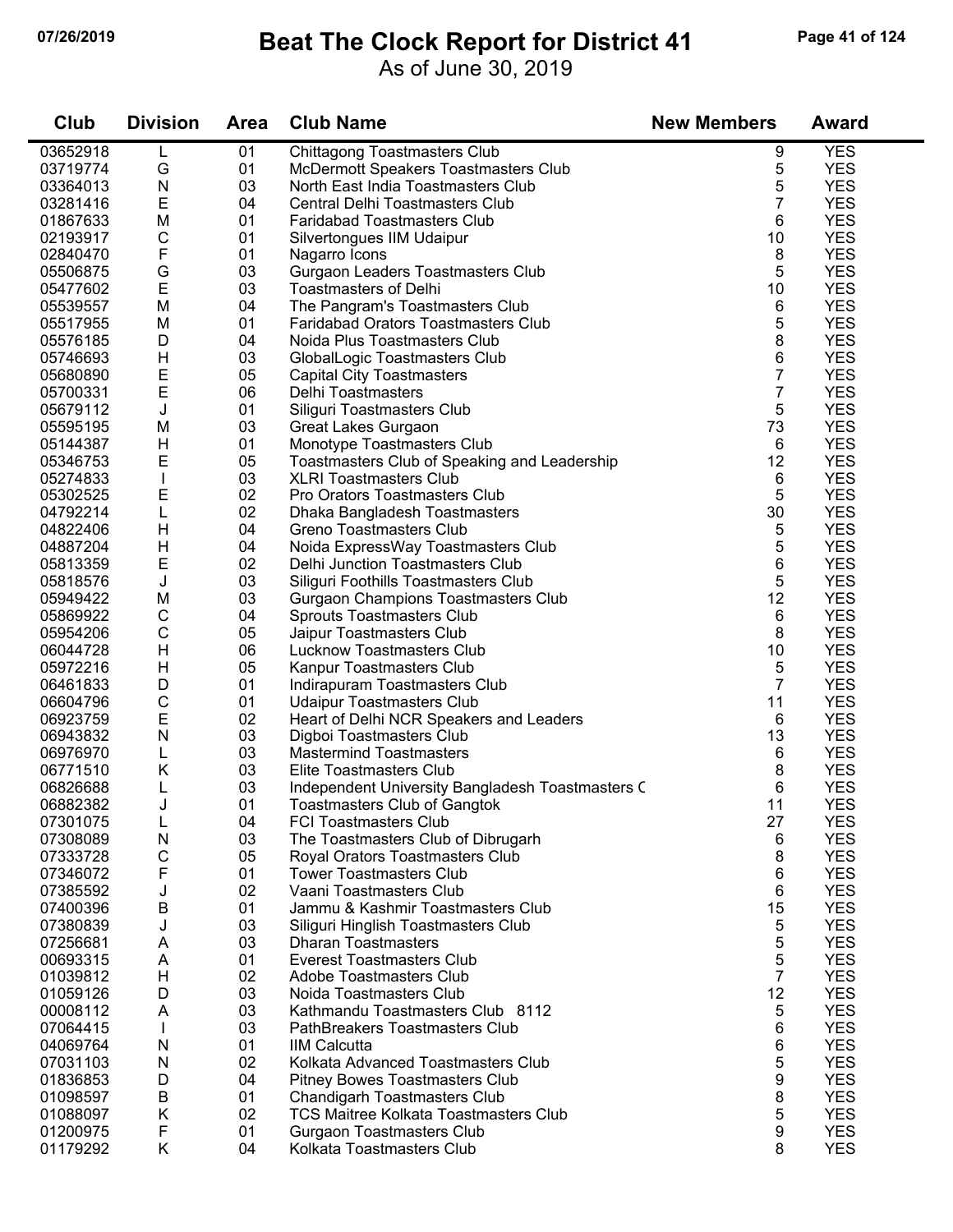#### **07/26/2019 Beat The Clock Report for District 41 Page 42 of 124**

As of June 30, 2019

| Club     | <b>Division</b> | Area | Club Name                               | <b>New Members</b> | Award      |  |
|----------|-----------------|------|-----------------------------------------|--------------------|------------|--|
| 01304416 | κ               | 01   | <b>IBM Blue Voice Toastmasters Club</b> | 6                  | YES        |  |
| 01381947 | κ               | 02   | Salt Lake Toastmasters Club             | 6                  | <b>YES</b> |  |
| 03939528 |                 | 03   | In-Steel Toastmasters                   | 6                  | <b>YES</b> |  |
| 00870897 | Е               | 03   | South Delhi Toastmasters                | 5                  | <b>YES</b> |  |
| 01496270 | κ               | 04   | City of Joy Toastmasters Club           | 5                  | <b>YES</b> |  |
| 01223942 | D               | 03   | TCS Maitree Noida 7 Toastmasters Club   | 9                  | <b>YES</b> |  |
| 00996285 | E               | 01   | Toastmasters Club of Dwarka             | 5                  | <b>YES</b> |  |
| 00003936 | E               | 06   | Toastmasters Club of New Delhi          | 15                 | YES        |  |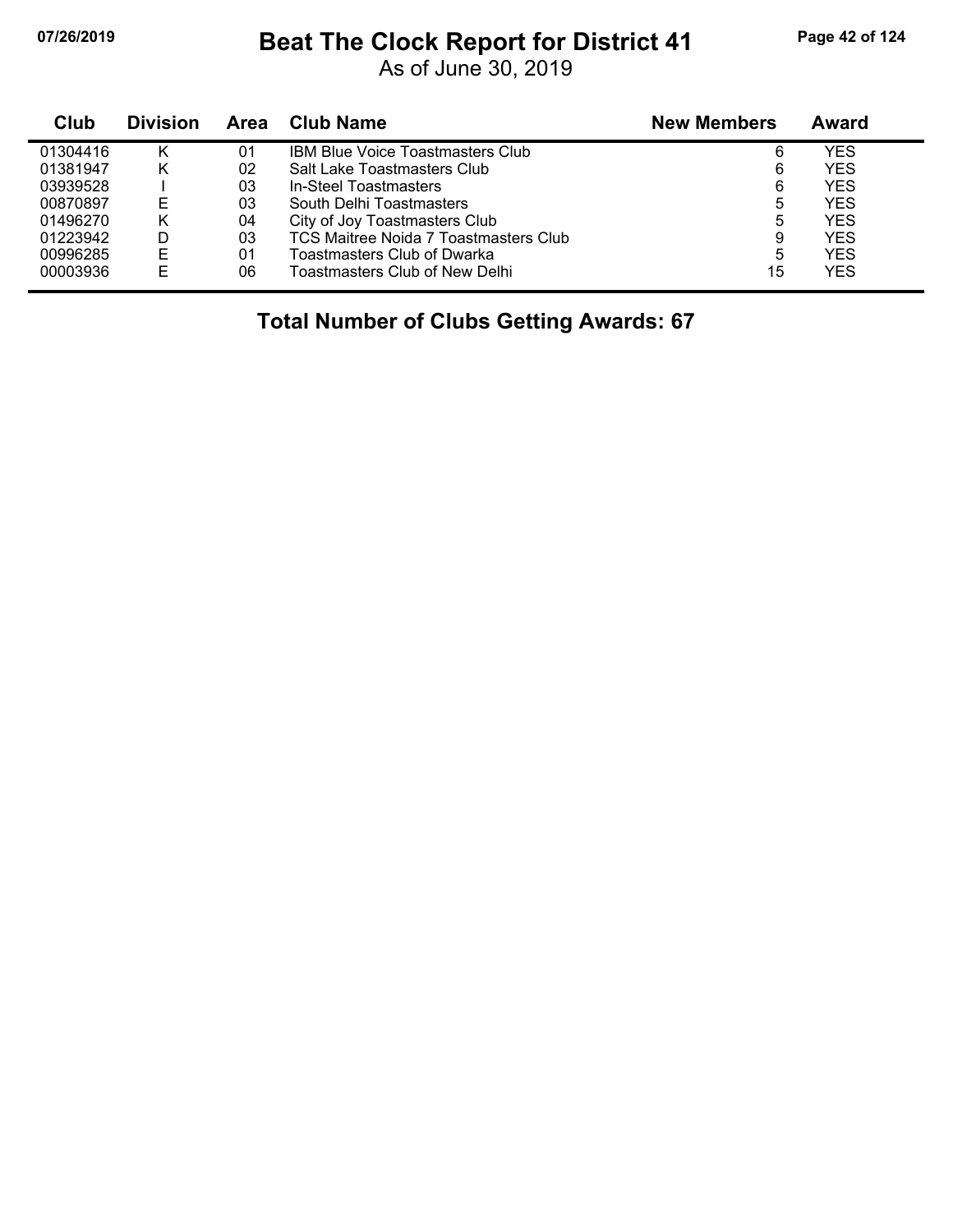### **07/26/2019 Beat The Clock Report for District 42 Page 43 of 124**

As of June 30, 2019

| Club     | <b>Division</b> | Area | Club Name                            | <b>New Members</b> | Award |
|----------|-----------------|------|--------------------------------------|--------------------|-------|
| 00009489 | в               | 24   | UR Toastmasters                      | 6                  | YES   |
| 00006344 |                 | 05   | Airdrie Discovery Toastmasters Club  | 9                  | YES   |
| 00007442 | в               | 09   | FCC Stubble Jumpers Club             | 5                  | YES   |
| 00008981 | Е               | 28   | <b>Calgary Advanced Toastmasters</b> | 6                  | YES   |
| 04662805 |                 | 22   | <b>Repsol Toastmasters</b>           |                    | YES   |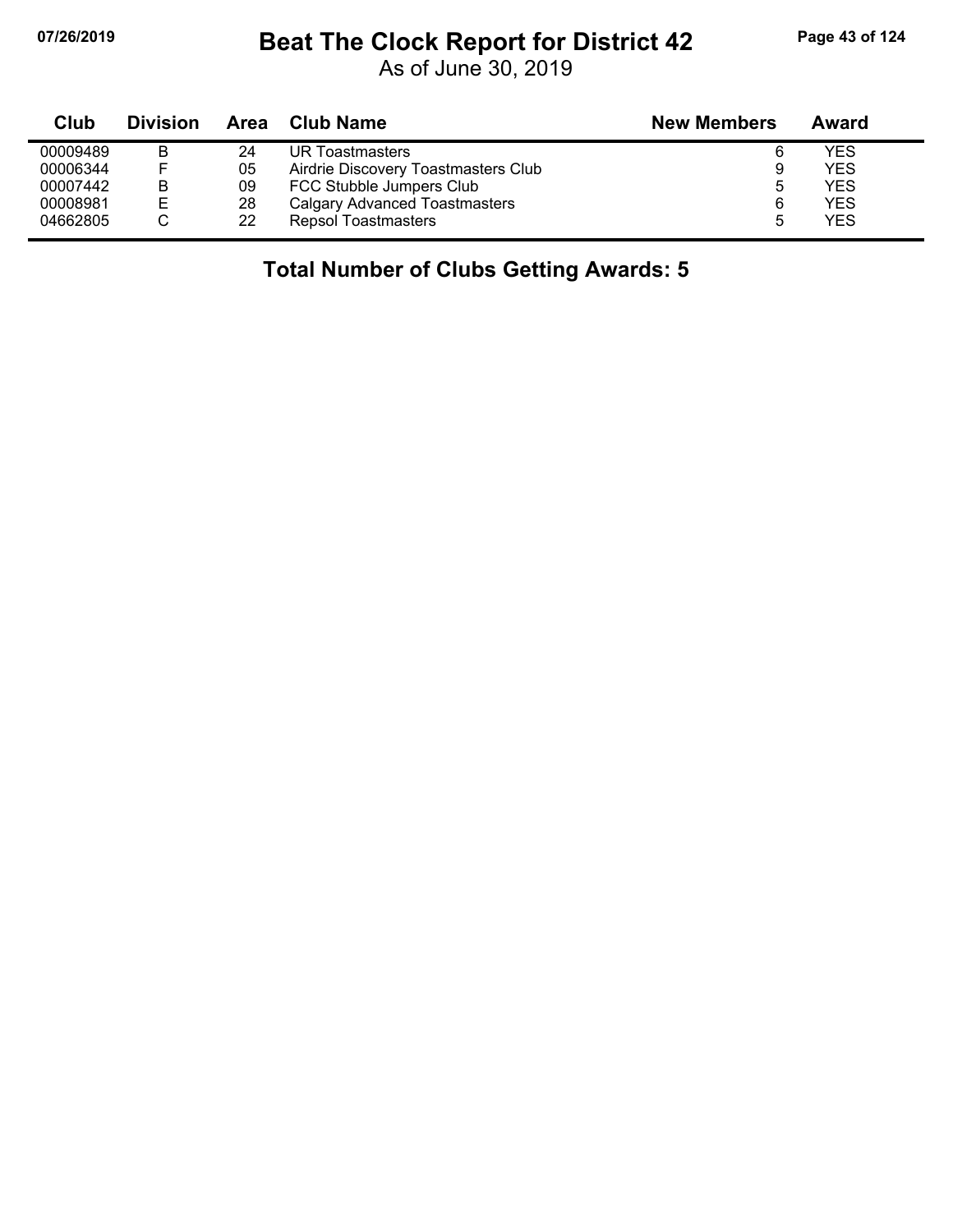#### **07/26/2019 Beat The Clock Report for District 43 Page 44 of 124**

As of June 30, 2019

| Club     | <b>Division</b> | <b>Area</b> | <b>Club Name</b>                   | <b>New Members</b> | <b>Award</b> |
|----------|-----------------|-------------|------------------------------------|--------------------|--------------|
| 04840944 | C               | 04          | Hernando Toastmasters              | 6                  | <b>YES</b>   |
| 05587529 | C               | 01          | Advanced Blue Nile, Memphis        | 9                  | <b>YES</b>   |
| 05443043 | B               | 01          | Speakers-N-Action                  | 5                  | <b>YES</b>   |
| 02658520 | C               | 02          | <b>Orange Mound Toastmasters</b>   | 6                  | <b>YES</b>   |
| 02147269 | C               | 05          | <b>Tiger Toastmasters</b>          | 8                  | <b>YES</b>   |
| 07243000 | $\mathsf{C}$    | 04          | Great Beginnings, Better Endings   | 8                  | <b>YES</b>   |
| 07320469 | D               | 03          | <b>Toast Brokers</b>               | 10                 | <b>YES</b>   |
| 06975705 | D               | 01          | Smith & Nephew Toastmasters Club   | 5                  | <b>YES</b>   |
| 06943846 | A               | 04          | <b>Lions Sharing Toastmasters</b>  | 11                 | <b>YES</b>   |
| 00008936 | A               | 01          | Saline County Club                 | 5                  | <b>YES</b>   |
| 01138820 | D               | 02          | <b>St Jude Toastmasters Club</b>   | 5                  | <b>YES</b>   |
| 00702994 | E               | 02          | New Foundation Club 702994         | 7                  | <b>YES</b>   |
| 00008017 | $\mathsf{C}$    | 05          | Talk of the Town Toastmasters Club | 7                  | <b>YES</b>   |
| 00006930 | E               | 03          | Jackson VA Club 6930               | 6                  | <b>YES</b>   |
| 00004901 | A               | 04          | <b>Baptist Health Club</b>         | 7                  | <b>YES</b>   |
| 00004932 | F               | 04          | <b>Razorback Word Masters</b>      | 10                 | <b>YES</b>   |
| 00006086 | D               | 01          | Daybreak Toastmasters Club         | 7                  | <b>YES</b>   |
| 00005772 | $\sf B$         | 02          | Advanced TM of Central Arkansas    | 8                  | <b>YES</b>   |
| 01530301 | D               | 05          | <b>Brain Builders</b>              | 8                  | <b>YES</b>   |
| 01431740 | E               | 02          | <b>2500 Club</b>                   | 5                  | <b>YES</b>   |
| 01214641 | E               | 04          | <b>Echelon Toastmasters</b>        | 7                  | <b>YES</b>   |
| 00003962 | B               | 01          | <b>St Vincent Club</b>             | 5                  | <b>YES</b>   |
| 00002052 | E<br>E          | 01          | <b>Vicksburg Toastmasters Club</b> | 8                  | <b>YES</b>   |
| 00003284 |                 | 04          | Guess Who's Talking Now            | 8                  | <b>YES</b>   |
| 00001310 | $\mathsf{C}$    | 01          | King Cotton Club                   | 7                  | <b>YES</b>   |
| 00001359 | C               | 02          | A-OK Club                          | 7                  | <b>YES</b>   |
| 00006466 | C               | 03          | Yes I Can Club                     | 7                  | <b>YES</b>   |
| 00004496 | A               | 02          | Early Riser Toastmasters Club      | 8                  | <b>YES</b>   |
| 01350487 | E               | 05          | Central MS Advanced TMC            | 6                  | <b>YES</b>   |
| 00002217 | A               | 04          | Hi-Noon Club                       | 7                  | <b>YES</b>   |
| 00003765 | D               | 04          | Memphis Navy Toastmasters          | 10                 | <b>YES</b>   |
| 00003702 | A               | 01          | Northside Post Toasters Club       | 10                 | <b>YES</b>   |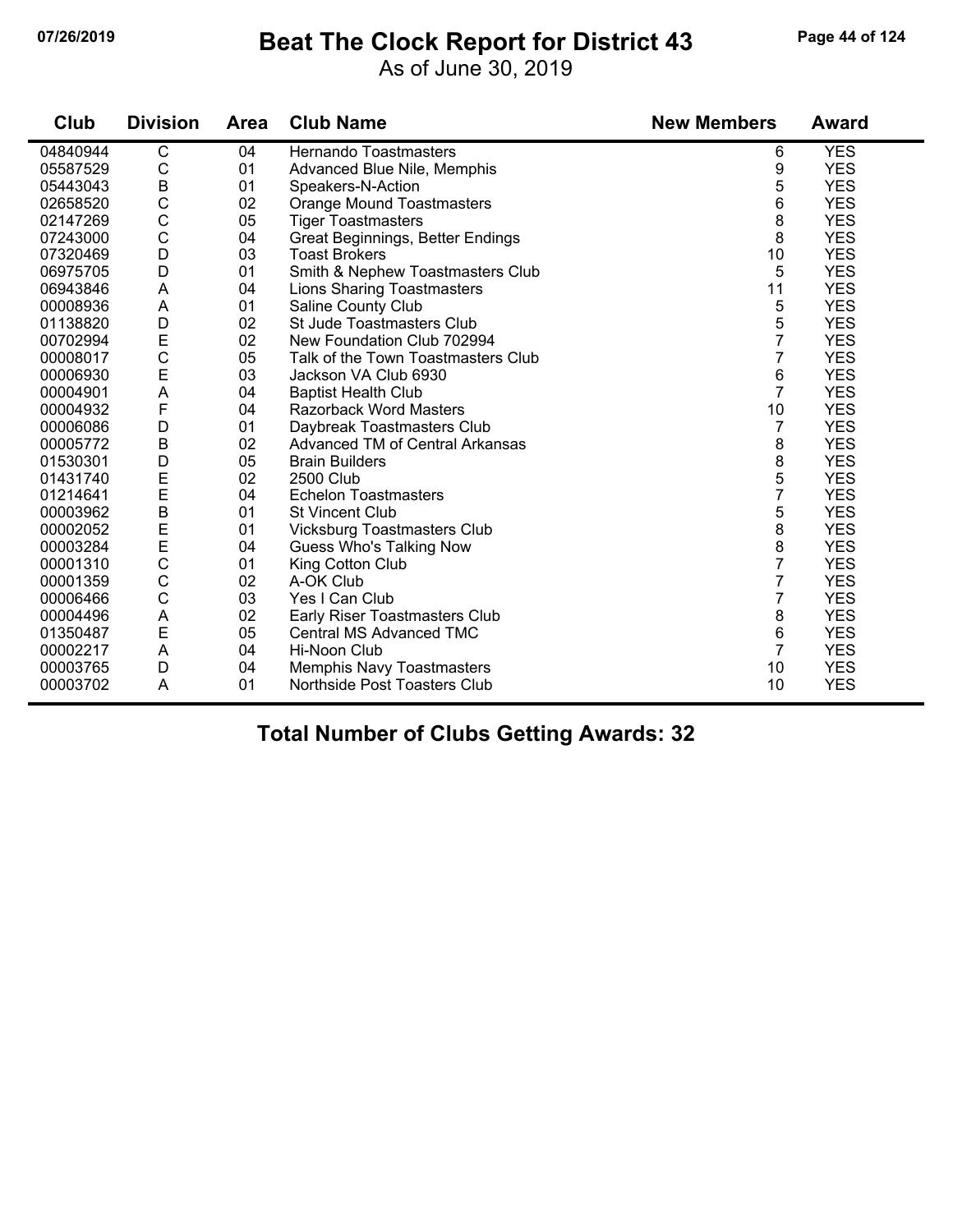# **07/26/2019 Beat The Clock Report for District 44 Page 45 of 124**

As of June 30, 2019

| Club     | <b>Division</b> | <b>Area</b> | <b>Club Name</b>                            | <b>New Members</b> | <b>Award</b> |
|----------|-----------------|-------------|---------------------------------------------|--------------------|--------------|
| 00002941 | D               | 41          | <b>Talking Aprons</b>                       | 5                  | <b>YES</b>   |
| 00003488 | B               | 25          | Southern Company Toastmasters - Atlanta     | 5                  | <b>YES</b>   |
| 00004218 | С               | 33          | Techmasters Club                            | 5                  | <b>YES</b>   |
| 03897750 | Е               | 56          | <b>Tip Top Toastmasters</b>                 | 6                  | <b>YES</b>   |
| 00007921 | E               | 54          | Cobb Communicators Club                     | 6                  | <b>YES</b>   |
| 00898793 | С               | 35          | <b>Century Center Toastmasters Club</b>     | 6                  | <b>YES</b>   |
| 01008094 | F               | 62          | Cox Automotive Toastmasters - Atlanta       | 5                  | <b>YES</b>   |
| 01146785 | н               | 84          | <b>IT SPEAKS</b>                            | 6                  | <b>YES</b>   |
| 00585837 | G               | 76          | <b>Speaking Solutions Toastmasters Club</b> |                    | <b>YES</b>   |
| 01878997 | E               | 56          | <b>Canton Communicators</b>                 | 6                  | <b>YES</b>   |
| 03361344 | D               | 44          | West Cobb Toastmasters                      | 5                  | <b>YES</b>   |
| 02969609 | Ε               | 55          | Jokers Wild                                 | 5                  | <b>YES</b>   |
| 03822926 | A               | 15          | Empire Board of Realtists Toastmasters Club | 6                  | <b>YES</b>   |
| 04967028 | C               | 35          | Druid Hills Speakeasies                     | 5                  | <b>YES</b>   |
| 05018004 | D               | 42          | <b>Ulti Toastmasters</b>                    |                    | <b>YES</b>   |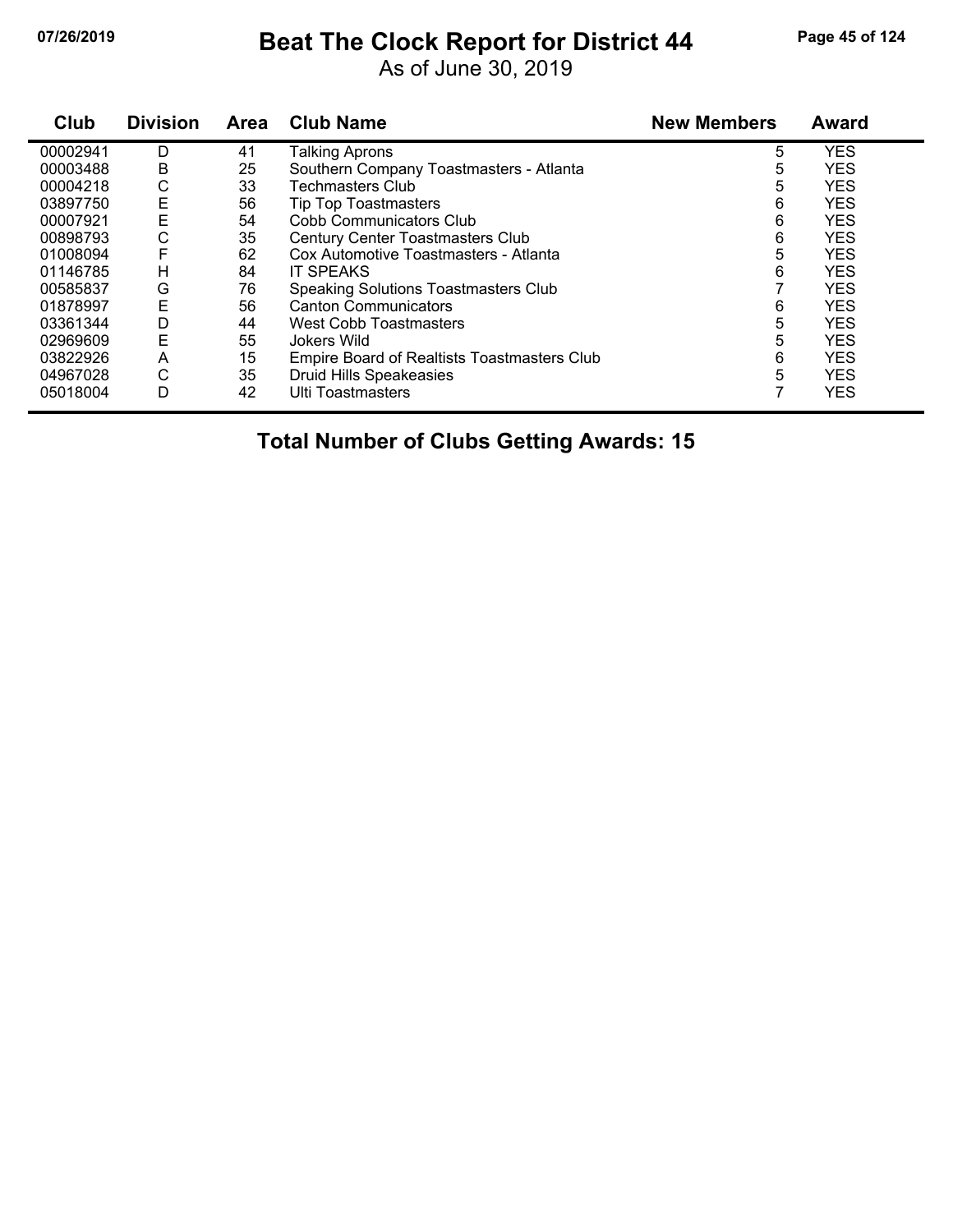## **07/26/2019 Beat The Clock Report for District 45 Page 46 of 124**

As of June 30, 2019

| Club     | <b>Division</b> | Area | <b>Club Name</b>                     | <b>New Members</b> | Award      |
|----------|-----------------|------|--------------------------------------|--------------------|------------|
| 06493141 | С               | 04   | <b>Rising Tide Toastmasters Club</b> | 6                  | YES        |
| 07294252 | G               | 25   | <b>Fidelity Orators</b>              | 5                  | <b>YES</b> |
| 00006954 | Α               | 23   | <b>Concord Toastmasters Club</b>     | 6                  | <b>YES</b> |
| 01426328 | B               | 06   | 2211 Toastmasters                    | 5                  | <b>YES</b> |
| 01117322 | B               | 05   | Dirigo Toastmasters Club             | 8                  | <b>YES</b> |
| 00007268 | в               | 06   | <b>Blueberry Hill Club</b>           | 11                 | YES        |
| 00002112 | Α               | 23   | <b>Capital Toastmasters</b>          | 9                  | YES        |
| 00001479 | С               | 04   | Saint John Club                      | 6                  | YES        |
| 00000897 | B               | 05   | <b>Bangor Toastmasters Club</b>      | 5                  | YES        |
| 01246807 | В               | 24   | Running Hill Toastmasters Club       |                    | <b>YES</b> |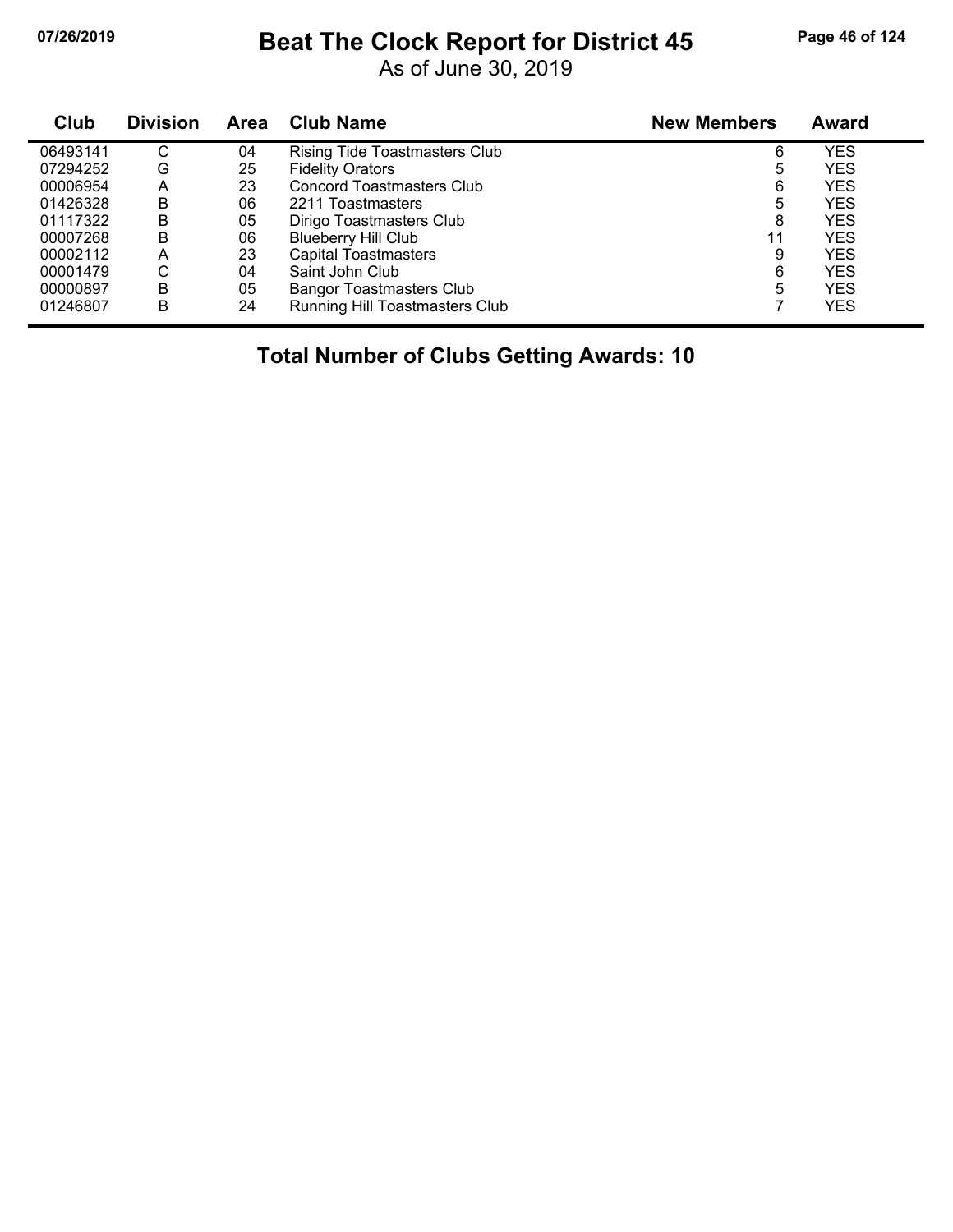#### **07/26/2019 Beat The Clock Report for District 46 Page 47 of 124**

As of June 30, 2019

| Club     | <b>Division</b> | <b>Area</b> | <b>Club Name</b>                                  | <b>New Members</b> | <b>Award</b> |
|----------|-----------------|-------------|---------------------------------------------------|--------------------|--------------|
| 01267403 | F               | 61          | <b>Pride Toastmasters</b>                         | 9                  | <b>YES</b>   |
| 00889516 | A               | 14          | Legends For Life!                                 | 8                  | <b>YES</b>   |
| 00000863 | A               | 13          | <b>Westchester Toastmasters</b>                   | 7                  | <b>YES</b>   |
| 00000334 | G               | 73          | <b>World Financial Center Toastmasters</b>        | 5                  | <b>YES</b>   |
| 00003061 | E               | 54          | Vanderbilt Club                                   | 6                  | <b>YES</b>   |
| 00001876 | $\mathsf C$     | 34          | <b>SEC Roughriders Club</b>                       | 5                  | <b>YES</b>   |
| 00001885 | G               | 76          | Wall Street Toastmasters Club                     | 9                  | <b>YES</b>   |
| 00004545 | $\mathsf{H}$    | 82          | <b>Heights Toastmasters Club</b>                  | 5                  | <b>YES</b>   |
| 00006138 | D               | 41          | East Side Toastmasters Club                       | 8                  | <b>YES</b>   |
| 00004000 | $\mathsf{H}$    | 82          | <b>Premier Club</b>                               | 6                  | <b>YES</b>   |
| 00000735 | F               | 66          | NYU + City Hall Toastmasters                      | 6                  | <b>YES</b>   |
| 00007444 | F               | 65          | Mad Toasters Toastmasters Club                    | 7                  | <b>YES</b>   |
| 00595443 | $\sf B$         | 25          | Douglas Elliman /west Side Toasties               | 5                  | <b>YES</b>   |
| 01296797 | F               | 64          | <b>Humorous Toastmasters</b>                      | 6                  | <b>YES</b>   |
| 01213823 | D               | 44          | Metnyc                                            | 6                  | <b>YES</b>   |
| 01205208 | F               | 64          | Fiesta -- Manhattan's Only Bilingual Spanish Club | 5                  | <b>YES</b>   |
| 01199057 | Α               | 15          | <b>Priceless Speakers</b>                         | 6                  | <b>YES</b>   |
| 03890961 | $\sf B$         | 24          | Columbia University Toastmasters Club             | 17                 | <b>YES</b>   |
| 03966637 | D               | 42          | Gotham Speakers Toastmasters Club                 | 7                  | <b>YES</b>   |
| 00007890 | $\mathsf{C}$    | 32          | <b>Ringers Toastmasters Club</b>                  | 9                  | <b>YES</b>   |
| 01023495 | D               | 44          | <b>Mount Sinai Toastmasters</b>                   | 7                  | <b>YES</b>   |
| 00692700 | G               | 72          | <b>Advanced Expressions Club</b>                  | 5                  | <b>YES</b>   |
| 07235433 | J               | 04          | <b>CCCLI Good News Orators</b>                    | 5                  | <b>YES</b>   |
| 07226903 | E               | 53          | Amazon NYC Toastmasters Club                      | $\overline{7}$     | <b>YES</b>   |
| 06021925 | $\mathsf{E}$    | 52          | <b>Toastmasters NYC Microsoft</b>                 | 10                 | <b>YES</b>   |
| 05864849 | A               | 15          | The Toast of Purchase                             | 6                  | <b>YES</b>   |
| 05829986 | A               | 12          | <b>Regeneron Toastmasters</b>                     | 5                  | <b>YES</b>   |
| 05425506 | D               | 41          | Yorkville Evening Stars - YES                     | 11                 | <b>YES</b>   |
| 05224975 | F               | 62          | <b>PMI NYC Toastmasters</b>                       | 8                  | <b>YES</b>   |
| 03793452 | D               | 43          | JPMorgan Toastmasters NYC                         | 6                  | <b>YES</b>   |
| 03618250 | D               | 42          | Bloomberg New York Toastmasters - Bloomberg Er    | 7                  | <b>YES</b>   |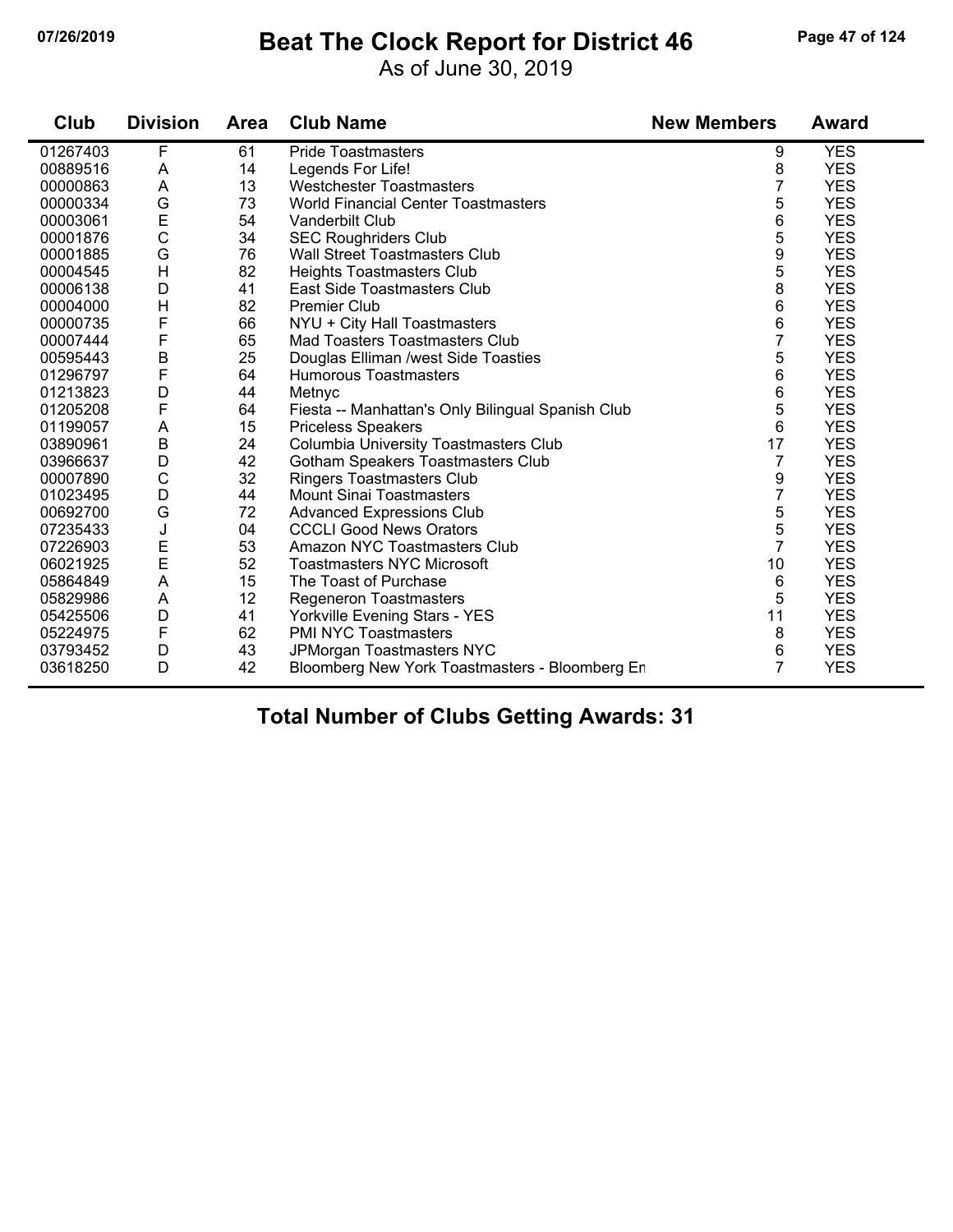### **07/26/2019 Beat The Clock Report for District 47 Page 48 of 124**

As of June 30, 2019

| <b>Club</b> | <b>Division</b>           | <b>Area</b> | <b>Club Name</b>                                | <b>New Members</b> | <b>Award</b> |
|-------------|---------------------------|-------------|-------------------------------------------------|--------------------|--------------|
| 03532365    | $\overline{A}$            | 11          | <b>Broward College Toastmasters Chapter</b>     | 10                 | <b>YES</b>   |
| 02566217    | A                         | 12          | Freedom Speakers-Toastmasters                   | 6                  | <b>YES</b>   |
| 02888579    | $\mathbf{I}$              | 93          | Soaring Eagles Club                             | 8                  | <b>YES</b>   |
| 04916034    | E                         | 52          | The Landing                                     | 11                 | <b>YES</b>   |
| 04555744    | E                         | 52          | Dade County Toasters                            | 9                  | <b>YES</b>   |
| 04486222    | E                         | 50          | Miami-Wynwood Toastmasters                      | 5                  | <b>YES</b>   |
| 05869898    | $\mathsf{F}$              | 61          | Mayaguana Southern Pearls                       | 15                 | <b>YES</b>   |
| 06484905    |                           | 93          | <b>AGOC Nationbuilders</b>                      | 6                  | <b>YES</b>   |
| 06645499    | B                         | 23          | <b>DHL Plantation FL Toastmasters</b>           | 8                  | <b>YES</b>   |
| 07012965    | $\mathsf{I}$              | 93          | <b>Eloquent Voices</b>                          | 6                  | <b>YES</b>   |
| 07113482    | D                         | 41          | <b>High Impact Speakers</b>                     | 6                  | <b>YES</b>   |
| 06847742    | $\mathbf{I}$              | 90          | <b>B.U.T. Abaco Trail Blazers</b>               | 8                  | <b>YES</b>   |
| 07266671    | $\mathsf E$               | 53          | <b>HEAT Speaks</b>                              | 9                  | <b>YES</b>   |
| 00008437    | D                         | 40          | Port St. Lucie Speakers                         | 5                  | <b>YES</b>   |
| 00009086    | $\mathsf{C}$              | 31          | Office Depot Toastmasters Club 9086             | 5                  | <b>YES</b>   |
| 00008251    | E                         | 53          | Miami Dade Toastmasters Club                    | $\overline{7}$     | <b>YES</b>   |
| 00007178    | $\mathsf F$               | 61          | <b>Healing Communicators Club</b>               | 6                  | <b>YES</b>   |
| 00003840    | A                         | 15          | North Miami Beach Toastmasters Club             | 5                  | <b>YES</b>   |
| 04054964    | E                         | 52          | <b>Blue Lagoon</b>                              | 5                  | <b>YES</b>   |
| 04055202    | D                         | 45          | Palm Beach County                               | 6                  | <b>YES</b>   |
| 01200778    | $\mathsf F$               | 63          | <b>Dynamic Persuaders</b>                       | 7                  | <b>YES</b>   |
| 01293723    | E                         | 53          | Miami Beach Toastmasters                        | 5                  | <b>YES</b>   |
| 01383942    | $\overline{B}$            | 21          | <b>CITRIX Toastmasters</b>                      | 5                  | <b>YES</b>   |
| 07031743    | $\mathsf F$               | 63          | <b>Police Dynamic Enforcers</b>                 | 10                 | <b>YES</b>   |
| 01588575    | D                         | 43          | The Palm Beach Toastmasters Club                | 5                  | <b>YES</b>   |
| 01811702    | $\mathsf F$               | 62          | Achievers of Excellence Club #1811702           | 6                  | <b>YES</b>   |
| 00003383    | B                         | 24          | University of Fort Lauderdale Toastmasters Club | $\overline{7}$     | <b>YES</b>   |
| 00003956    |                           | 91          | <b>Destined For Success Toastmasters Club</b>   | 10                 | <b>YES</b>   |
| 00009400    | $\sf B$                   | 22          | <b>Toast of Las Olas</b>                        | 5                  | <b>YES</b>   |
| 00008664    | D                         | 44          | <b>RiverWalk Toastmasters Club</b>              | 5                  | <b>YES</b>   |
| 00006568    | $\boldsymbol{\mathsf{A}}$ | 13          | Miami Lakes Club                                | 6                  | <b>YES</b>   |
| 00002798    | E                         | 54          | Miami Advanced Toastmasters Club (CTM's)        | $\overline{7}$     | <b>YES</b>   |
| 01504246    | F                         | 62          | <b>BAF Stars Toastmasters Club</b>              | 5                  | <b>YES</b>   |
| 00639107    | B                         | 22          | <b>First Edition Club</b>                       | 7                  | <b>YES</b>   |
| 01314025    | $\mathbf{I}$              | 90          | Abaco Lighthouse Beamers                        | $\overline{7}$     | <b>YES</b>   |
| 01510120    | D                         | 43          | Palm Beach Advanced Toastmasters                | $\overline{7}$     | <b>YES</b>   |
| 01510789    | F                         | 60          | Luminaries Toastmasters Club #1510789           | 11                 | <b>YES</b>   |
| 01513325    |                           | 92          | <b>Pinnacle Seekers</b>                         | 6                  | <b>YES</b>   |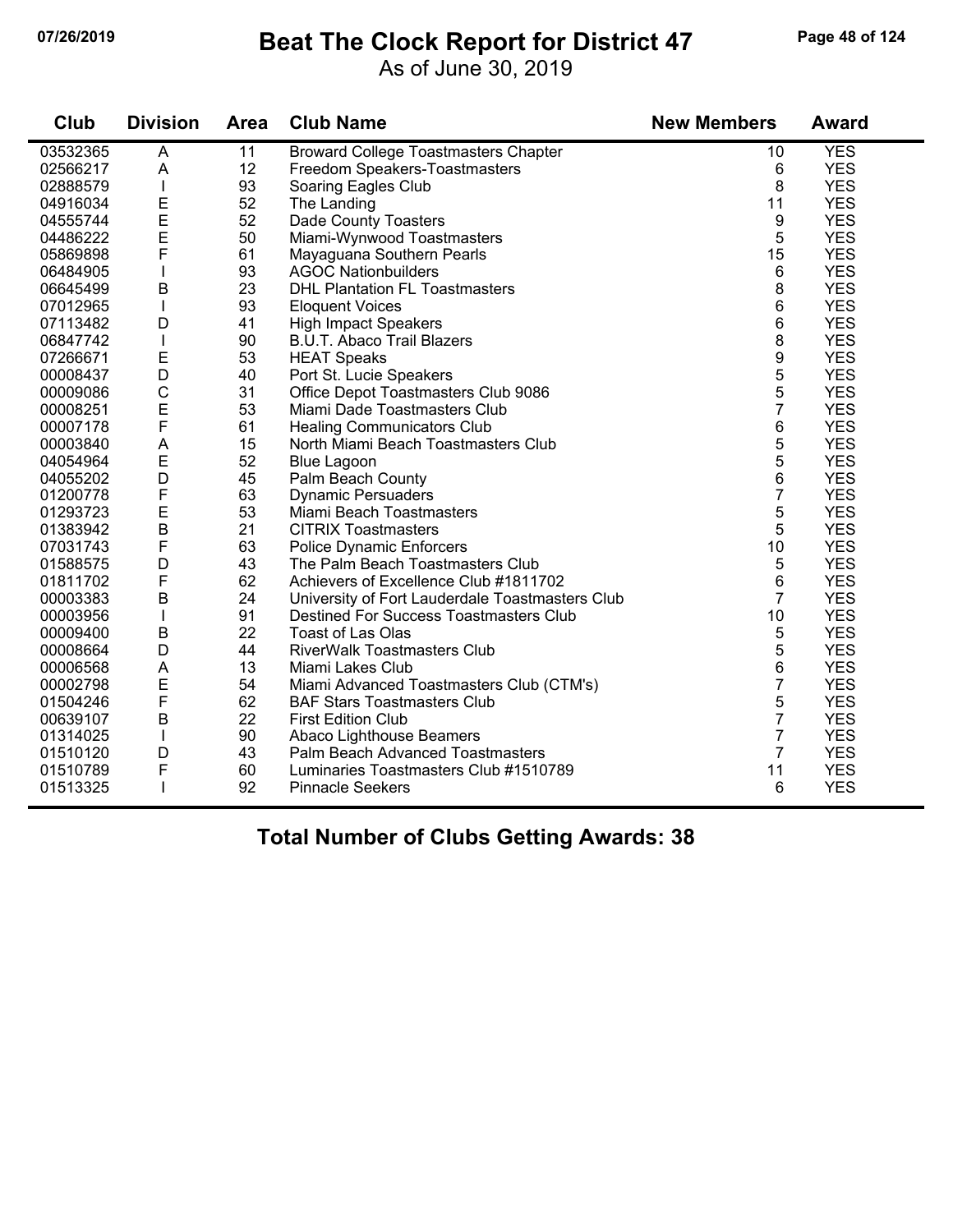# **07/26/2019 Beat The Clock Report for District 48 Page 49 of 124**

As of June 30, 2019

| Club     | <b>Division</b> | <b>Area</b> | <b>Club Name</b>                              | <b>New Members</b> | <b>Award</b> |
|----------|-----------------|-------------|-----------------------------------------------|--------------------|--------------|
| 00965328 | D               | 41          | <b>Toast 'N Progress</b>                      |                    | <b>YES</b>   |
| 00969012 | Ε               | 50          | <b>Englewood Toastmasters</b>                 | 9                  | <b>YES</b>   |
| 00000968 | С               | 34          | <b>Advanced Articulators</b>                  | 6                  | <b>YES</b>   |
| 00748133 | Β               | 24          | PwC Tampa Talks Club                          | 5                  | <b>YES</b>   |
| 00006261 | С               | 31          | <b>USAA Commerce Park</b>                     | 8                  | <b>YES</b>   |
| 00603123 | A               | 11          | <b>Skyway Marina Toastmasters</b>             | 5                  | <b>YES</b>   |
| 01403477 | С               | 33          | Electric Supply Inc.                          | 6                  | <b>YES</b>   |
| 01400985 | A               | 14          | <b>Suncoast Caring Community Toastmasters</b> | 6                  | <b>YES</b>   |
| 01373645 | A               | 13          | <b>FIS Toastmasters</b>                       | 5                  | <b>YES</b>   |
| 01169566 | D               | 40          | The Talk Of 5508 Toastmasters Club            | 10                 | <b>YES</b>   |
| 00006026 | D               | 44          | Sarasota Evening Club                         | 5                  | <b>YES</b>   |
| 00007719 | D               | 42          | <b>FCCI Toastmasters Club</b>                 | 5                  | <b>YES</b>   |
| 00008248 | Β               | 21          | Palm Harbor Toastmasters                      | 5                  | <b>YES</b>   |
| 01146909 | C               | 30          | <b>DTCC Tampa Toastmasters</b>                | 6                  | <b>YES</b>   |
| 04775429 | D               | 41          | Crosstown                                     | 6                  | <b>YES</b>   |
| 05679878 | С               | 34          | <b>Cigar City Toastmasters</b>                | 9                  | <b>YES</b>   |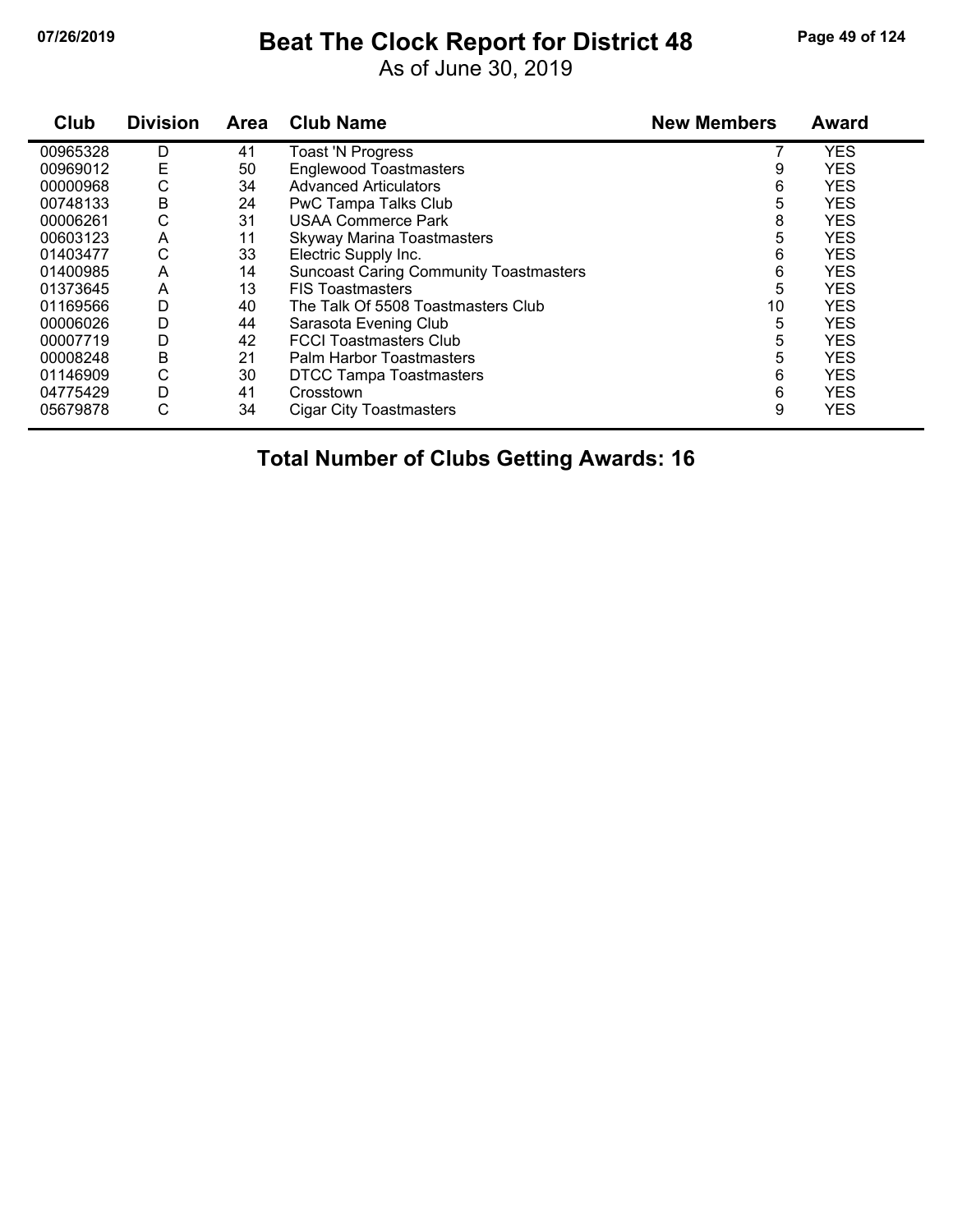# **07/26/2019 Beat The Clock Report for District 49 Page 50 of 124**

As of June 30, 2019

| Club     | <b>Division</b> | Area | Club Name                              | <b>New Members</b> | Award      |
|----------|-----------------|------|----------------------------------------|--------------------|------------|
| 05245909 | С               | 11   | DIAlog Hawaii                          | 8                  | YES        |
| 06613295 | D               | 14   | HMCOA Bilingual Toastmasters Club      | 5                  | YES        |
| 00007356 | D               | 16   | Ho'oponopono Pa'ahao Toastmasters Club |                    | <b>YES</b> |
| 01204196 | B               | 07   | <b>Walkie Talkies</b>                  | 5                  | <b>YES</b> |
| 00007644 | D               | 15   | Paradise Hawaii                        | 5                  | <b>YES</b> |
| 00000720 | в               | 08   | Kamehameha Toastmasters Club           | 6                  | <b>YES</b> |
| 00644664 | в               | 06   | Olelo O ASB Club                       | 13                 | <b>YES</b> |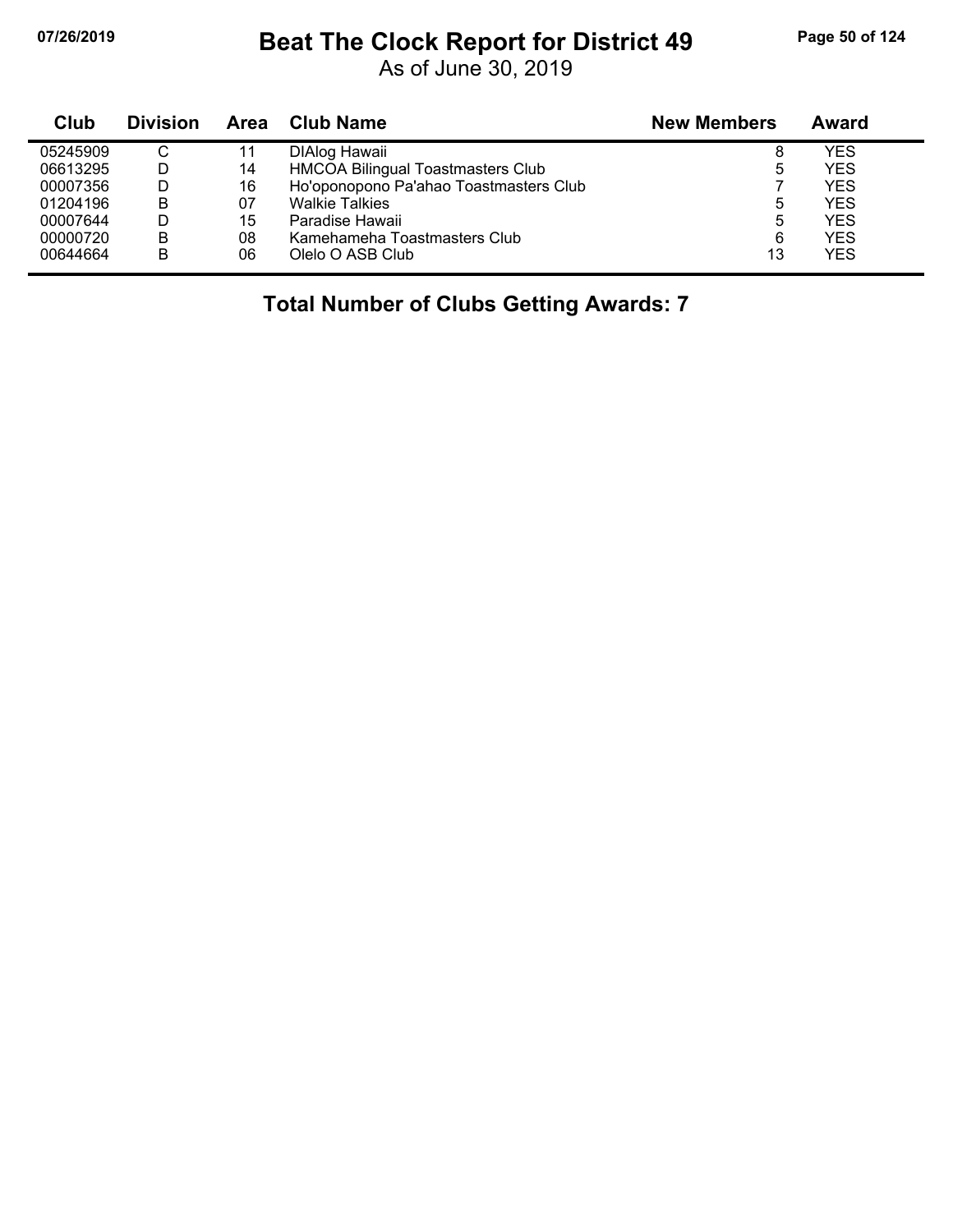#### **07/26/2019 Beat The Clock Report for District 50 Page 51 of 124**

As of June 30, 2019

| Club     | <b>Division</b> | Area | <b>Club Name</b>                          | <b>New Members</b> | <b>Award</b> |
|----------|-----------------|------|-------------------------------------------|--------------------|--------------|
| 00009598 | Е               | 16   | <b>Creative Expressions Club</b>          | 8                  | <b>YES</b>   |
| 00730163 | $\mathsf F$     | 24   | St Andrew Speakers Club                   | 5                  | <b>YES</b>   |
| 01514133 | ٧               | 73   | The Speakers of JSOM                      | 11                 | <b>YES</b>   |
| 00006661 | $\mathbb S$     | 54   | El Centro Toastmasters Club               | 5                  | <b>YES</b>   |
| 00008569 | V               | 75   | Lennox International Toastmasters Club    | 7                  | <b>YES</b>   |
| 00000437 | $\mathbf S$     | 53   | Literary Legends Club                     | 5                  | <b>YES</b>   |
| 00007587 | T               | 65   | Easy. Really. Speakers Club               | 6                  | <b>YES</b>   |
| 01595518 | F               | 26   | <b>McAfee Toastmasters</b>                | 5                  | <b>YES</b>   |
| 01291183 | M               | 37   | Lakeside Speakers                         | 5                  | <b>YES</b>   |
| 01171779 | M               | 36   | Freeman Face to Face Toastmasters         | 5                  | <b>YES</b>   |
| 01526701 | E               | 15   | <b>Toastmasters of Terrell</b>            | 5                  | <b>YES</b>   |
| 01047602 | P               | 42   | <b>Global Communication Leaders</b>       | 5                  | <b>YES</b>   |
| 00695532 | ${\sf P}$       | 45   | Let's Talk Club                           | 8                  | <b>YES</b>   |
| 00008952 | Т               | 62   | Talk Of The Tower Toastmasters Club       | 13                 | <b>YES</b>   |
| 00614471 | T               | 61   | Plano West Toasters Club                  | 10                 | <b>YES</b>   |
| 06632930 | T               | 64   | <b>PAN Toasters</b>                       | 5                  | <b>YES</b>   |
| 06861322 | T               | 66   | Speech Please!                            | 5                  | <b>YES</b>   |
| 06990556 | $\mathsf{P}$    | 42   | <b>Armor Toastmasters</b>                 | 5                  | <b>YES</b>   |
| 04750107 | ${\sf P}$       | 43   | <b>Politically Incorrect Toastmasters</b> | 6                  | <b>YES</b>   |
| 04700632 | ٧               | 74   | The Changemakers                          | 13                 | <b>YES</b>   |
| 04718634 | M               | 35   | <b>Best of Dallas Toastmasters</b>        | 5                  | <b>YES</b>   |
| 04822437 | V               | 75   | The Storytellers                          | 8                  | <b>YES</b>   |
| 01995527 | P               | 43   | <b>BCBSTX Toasties</b>                    | 10                 | <b>YES</b>   |
| 03431353 | S               | 55   | Talk of the Town Toastmasters             | 6                  | <b>YES</b>   |
| 03761504 | $\vee$          | 77   | The Evaluators                            | $\overline{7}$     | <b>YES</b>   |
| 03063370 | $\mathbb S$     | 52   | <b>CRTKL Dallas</b>                       | 5                  | <b>YES</b>   |
| 03074518 | $\mathsf F$     | 22   | Shops At Legacy                           | $\overline{7}$     | <b>YES</b>   |
| 03401898 | S               | 54   | <b>DCCCD Talks</b>                        | 5                  | <b>YES</b>   |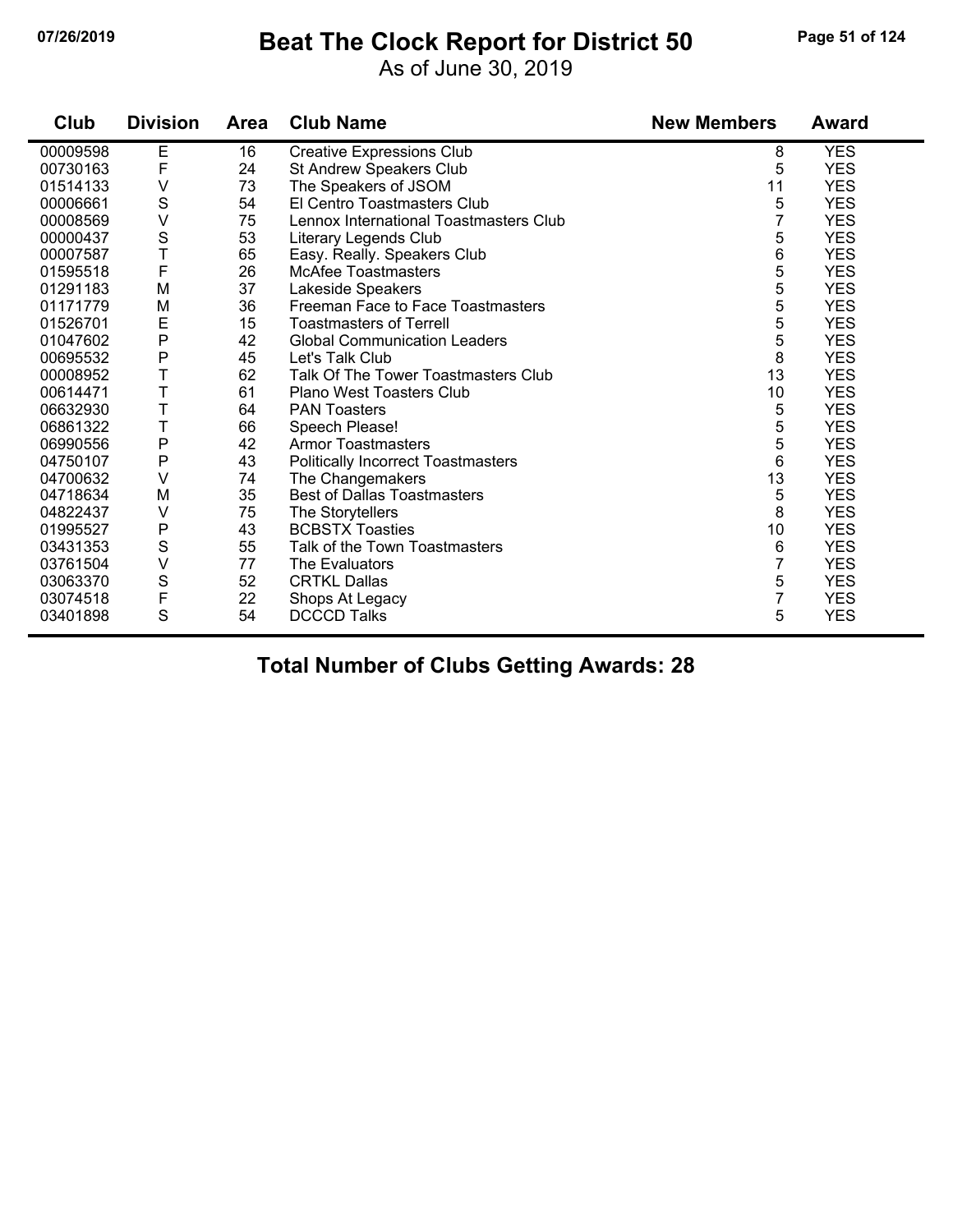### **07/26/2019 Beat The Clock Report for District 51 Page 52 of 124**

As of June 30, 2019

| Club     | <b>Division</b> | <b>Area</b> | <b>Club Name</b>                               | <b>New Members</b> | <b>Award</b> |
|----------|-----------------|-------------|------------------------------------------------|--------------------|--------------|
| 03314738 | J               | 05          | Air Products Toastmasters Club                 | 5                  | <b>YES</b>   |
| 02561308 | Q               | 01          | Northern Region Super Group Mandarin Toastmast | 9                  | <b>YES</b>   |
| 04628239 | J               | 05          | Asia Pacific University Toastmasters Club      | 9                  | <b>YES</b>   |
| 05163199 | $\mathsf{R}$    | 01          | <b>Cheras Mandarin Toastmasters Club</b>       | 6                  | <b>YES</b>   |
| 05077819 | P               | 02          | Liquid Gold Advanced Toastmasters Club         | 5                  | <b>YES</b>   |
| 05504420 | H               | 03          | <b>IPK UP Toastmasters Club</b>                | 10                 | <b>YES</b>   |
| 07006344 | S               | 02          | <b>TAR UC Toastmasters Club</b>                | 10                 | <b>YES</b>   |
| 07093423 | W               | 06          | <b>PNMB Toastmasters Club</b>                  | 5                  | <b>YES</b>   |
| 06784417 | Ρ               | 06          | Royale Premier Toastmasters Club               | 10                 | <b>YES</b>   |
| 06635251 | J               | 04          | PPTD Toastmasters Club of Putrajaya            | 5                  | <b>YES</b>   |
| 00585859 | J               | 04          | Mid Valley Toastmasters Club                   | $\overline{7}$     | <b>YES</b>   |
| 00931485 | H               | 04          | Bagan Ajam Toastmasters Club                   | 10                 | <b>YES</b>   |
| 00007211 | Ν               | 05          | Kulim Toastmasters Club                        | 6                  | <b>YES</b>   |
| 00006033 | Н               | 02          | Samudera Club                                  | 8                  | <b>YES</b>   |
| 00005236 | Q               | 02          | Charismatic Leader Toastmasters Club           | 6                  | <b>YES</b>   |
| 01166612 | P               | 03          | <b>Tiger Toastmasters Club</b>                 | 6                  | <b>YES</b>   |
| 01201006 | P               | 02          | <b>PESONA Toastmasters Club</b>                | 5                  | <b>YES</b>   |
| 01840075 | Q               | 02          | <b>PCTH Youth Mandarin Toastmasters Club</b>   | 8                  | <b>YES</b>   |
| 01122308 | Q               | 02          | SuperstarToastmasters Club                     | 6                  | <b>YES</b>   |
| 01125121 | H               | 04          | Team Flantech                                  | 8                  | <b>YES</b>   |
| 00005039 | J               | 02          | Ernst & Young's Toastmasters Club              | 13                 | <b>YES</b>   |
| 00004751 | J               | 02          | Speecom Toastmasters Club                      | 6                  | <b>YES</b>   |
| 00003705 | W               | 01          | <b>MIA Toastmasters Club</b>                   | 5                  | <b>YES</b>   |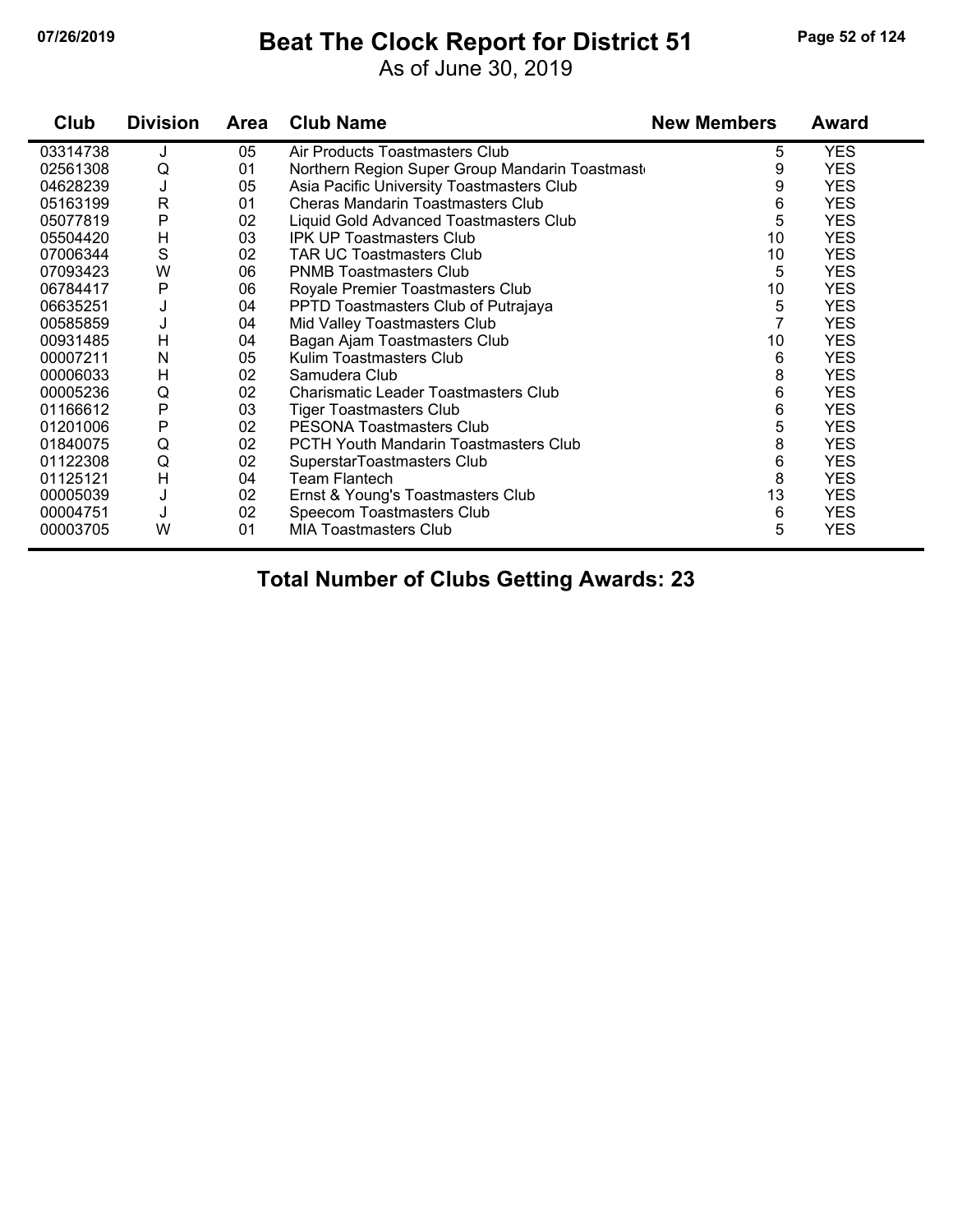# **07/26/2019 Beat The Clock Report for District 52 Page 53 of 124**

As of June 30, 2019

| Club     | <b>Division</b> | Area | <b>Club Name</b>                             | <b>New Members</b> | Award      |
|----------|-----------------|------|----------------------------------------------|--------------------|------------|
| 00651101 | D               | 40   | Mid WilshireToastmasters Club                | 5                  | <b>YES</b> |
| 00004643 | B               | 23   | Quest Toastmasters Club #4643                | 5                  | <b>YES</b> |
| 00001320 | F               | 61   | <b>Burbank Toastmasters</b>                  | 5                  | <b>YES</b> |
| 00000616 | E               | 50   | Downtown L.A. Toastmasters                   | 9                  | <b>YES</b> |
| 07034704 | С               | 32   | Santa Clarita Dining Toastmasters Club       | 8                  | <b>YES</b> |
| 07038414 | B               | 20   | <b>Medtronic Diabetes Toastmasters</b>       |                    | <b>YES</b> |
| 01078973 | F               | 61   | Prepared Speakers Toastmasters Club          | 6                  | <b>YES</b> |
| 04054980 | A               | 11   | <b>Malibu Toastmasters</b>                   | 13                 | <b>YES</b> |
| 07030372 | С               | 31   | <b>Speaking Your Business</b>                | 8                  | <b>YES</b> |
| 07321052 | B               | 20   | <b>WDAS Toastmasters</b>                     | 6                  | <b>YES</b> |
| 05186100 | A               | 10   | Agoura Articulates                           | 6                  | <b>YES</b> |
| 04479678 | B               | 21   | Santa Clarita Toastmasters                   | 9                  | <b>YES</b> |
| 04952141 | B               | 20   | <b>Foothills Community Toastmasters Club</b> |                    | <b>YES</b> |
| 02046288 | F               | 63   | Wine & Dine Toastmasters                     | 5                  | <b>YES</b> |
| 03236873 | D               | 42   | Lofty Speakers                               | 5                  | <b>YES</b> |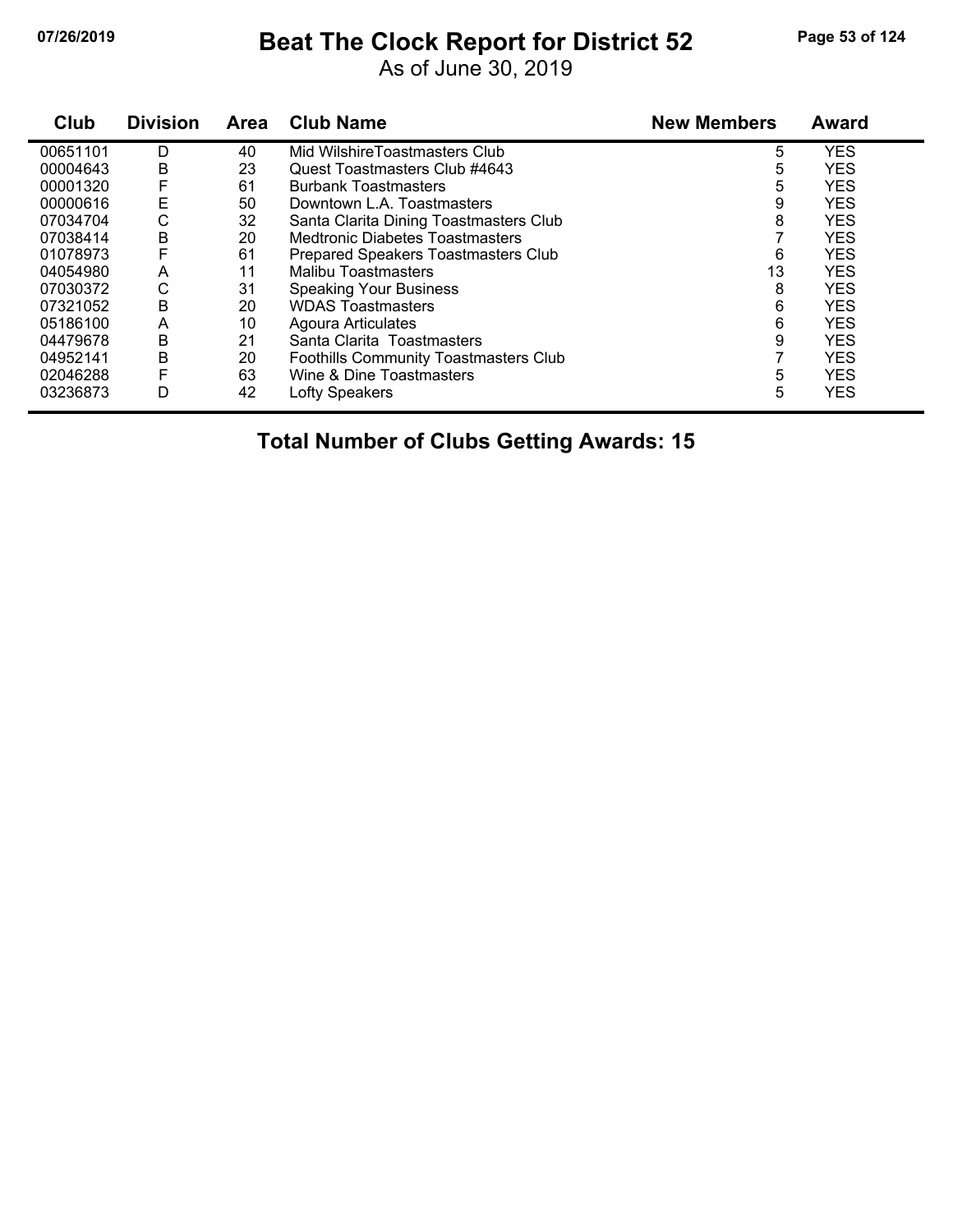### **07/26/2019 Beat The Clock Report for District 53 Page 54 of 124**

As of June 30, 2019

| Club     | <b>Division</b> | Area | <b>Club Name</b>                     | <b>New Members</b> | Award |
|----------|-----------------|------|--------------------------------------|--------------------|-------|
| 05189901 | E               | 55   | Henkel Rocky Hill Toastmasters       | 9                  | YES   |
| 07032838 | Е               | 52   | United Bank Toastmasters             |                    | YES   |
| 00790849 | А               | 11   | The Bureaucrats Toastmasters Club    | 5                  | YES   |
| 00009617 | E               | 51   | CIGNA Lunchtime Club                 | 8                  | YES   |
| 00000865 |                 | 32   | <b>Greater Stamford Toastmasters</b> | 13                 | YES   |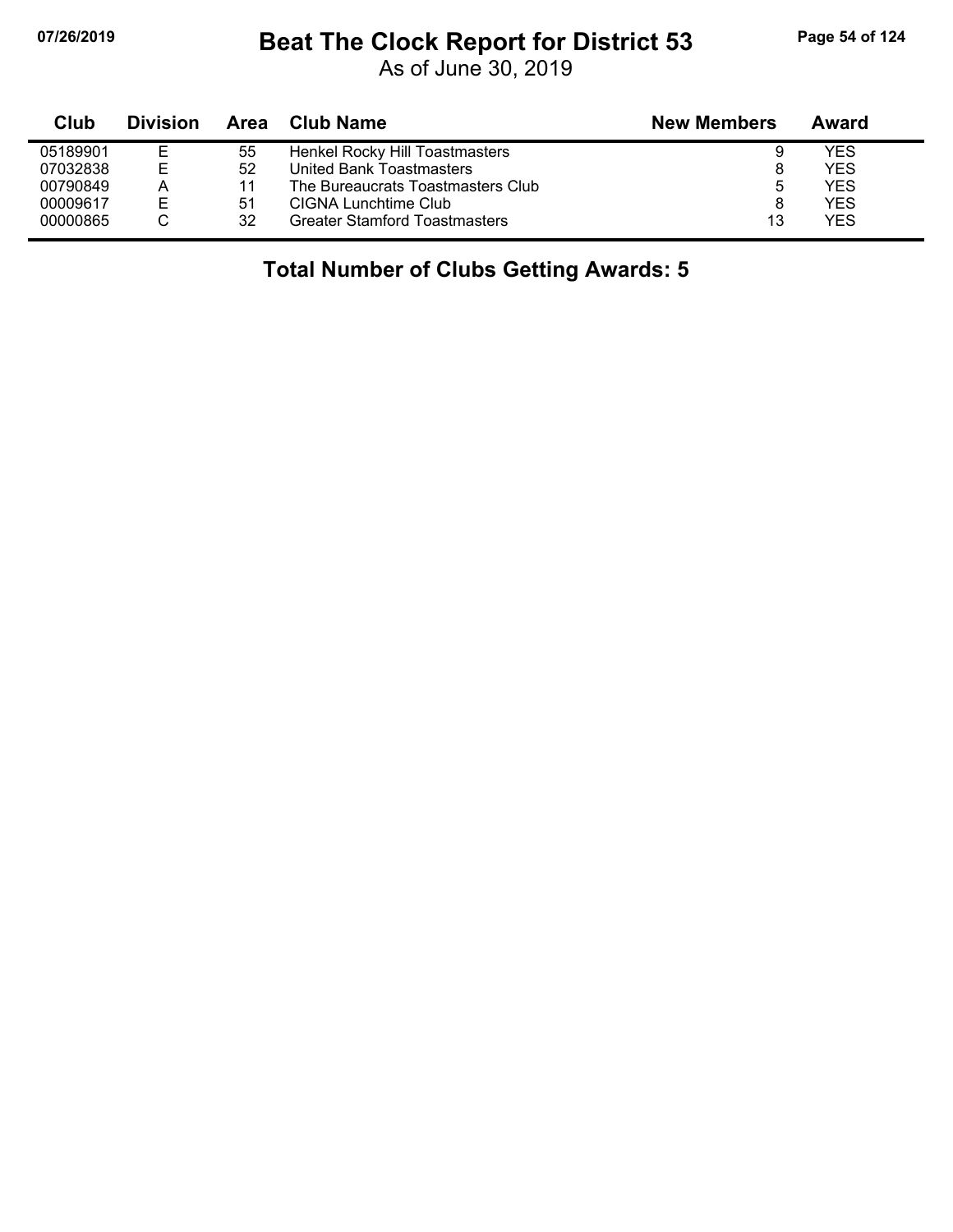### **07/26/2019 Beat The Clock Report for District 54 Page 55 of 124**

As of June 30, 2019

| Club     | <b>Division</b> | Area | <b>Club Name</b>        | <b>New Members</b> | Award |
|----------|-----------------|------|-------------------------|--------------------|-------|
| 00007423 | –               | 52   | Toast of Champaign Club |                    | YES   |
| 00007889 | B               | 20   | Hilltop Toaster Club    |                    | YES   |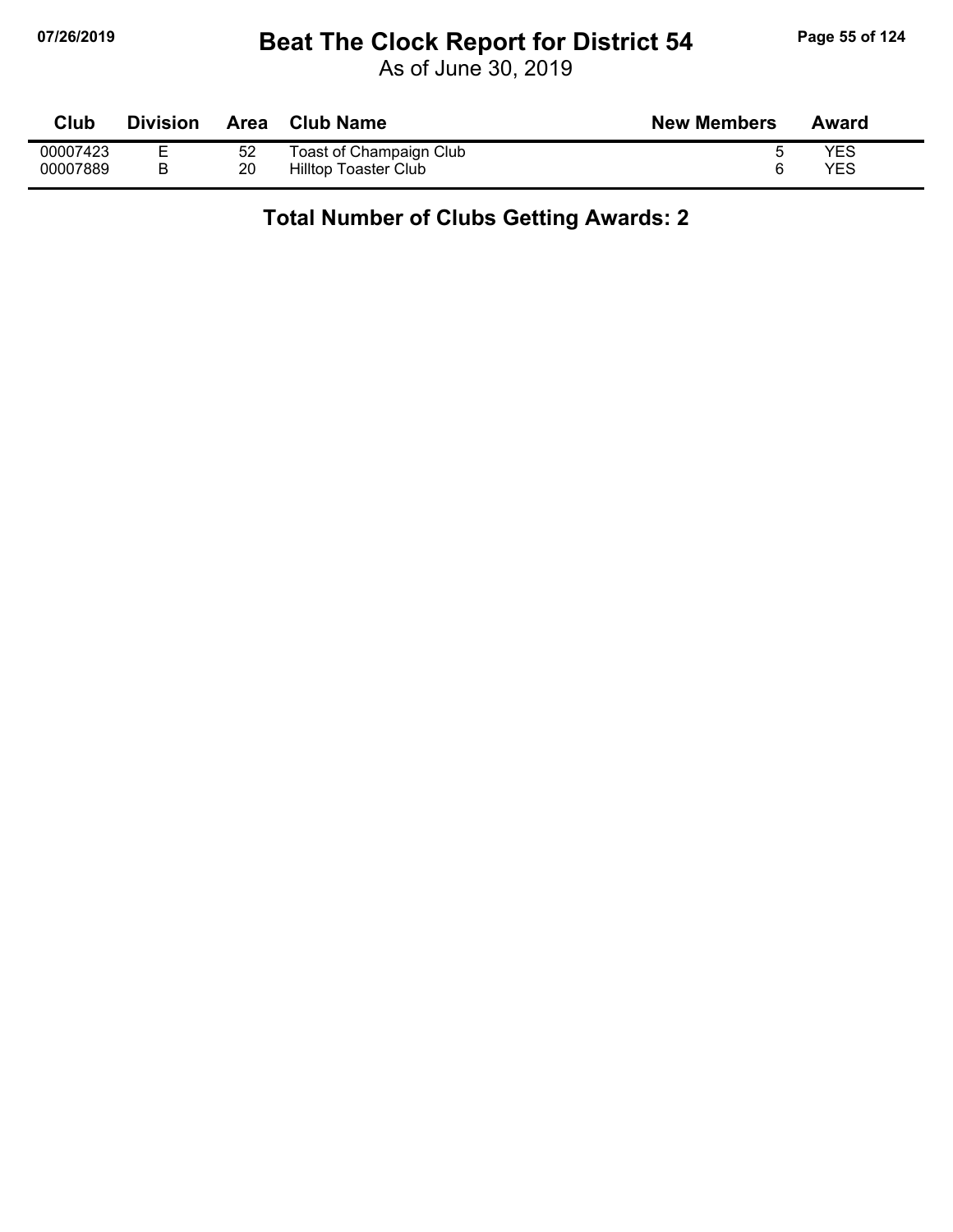## **07/26/2019 Beat The Clock Report for District 55 Page 56 of 124**

As of June 30, 2019

| Club     | <b>Division</b> | <b>Area</b> | <b>Club Name</b>                           | <b>New Members</b> | <b>Award</b> |
|----------|-----------------|-------------|--------------------------------------------|--------------------|--------------|
| 00008073 |                 | 62          | <b>Central Austin Toastmasters</b>         | 5                  | <b>YES</b>   |
| 00005741 |                 | 83          | <b>Williamson County Toastmasters Club</b> | 5                  | <b>YES</b>   |
| 00009800 |                 | 84          | Arthur Storer Toastmasters Club            | 5                  | <b>YES</b>   |
| 00009804 |                 | 85          | <b>IBM Club</b>                            | 6                  | <b>YES</b>   |
| 00009174 |                 | 85          | NI Speechmeisters Club                     | 11                 | <b>YES</b>   |
| 07032821 |                 | 62          | <b>Bilingual Lady Toastmasters</b>         | 6                  | <b>YES</b>   |
| 01567274 |                 | 53          | iToast                                     | 5                  | <b>YES</b>   |
| 01297787 | F               | 25          | <b>HUB City</b>                            | 6                  | <b>YES</b>   |
| 01403188 | G               | 32          | <b>River Talkers</b>                       | 8                  | <b>YES</b>   |
| 00000181 | G               | 34          | <b>USAA Toastmasters</b>                   |                    | <b>YES</b>   |
| 01366665 | F               | 24          | Agua Vitae                                 | 10                 | <b>YES</b>   |
| 00004591 |                 | 82          | Round Rock Chambermasters Club             | 5                  | <b>YES</b>   |
| 00004573 | J               | 62          | <b>Dynamic Public Speakers</b>             |                    | <b>YES</b>   |
| 00004418 | J               | 65          | <b>Travtalk Toastmasters Club</b>          | 6                  | <b>YES</b>   |
| 04370287 | F               | 24          | Sparkling City Toastmasters Club           | 10                 | <b>YES</b>   |
| 02000937 |                 | 66          | <b>Austin Pride Toastmasters</b>           | 6                  | <b>YES</b>   |
| 02884053 |                 | 81          | Killeen Toastmasters                       | 5                  | <b>YES</b>   |
| 07282825 |                 | 86          | <b>Manor Toastmasters</b>                  | 8                  | <b>YES</b>   |
| 07219118 | Κ               | 73          | Aurigo Masterwords Toastmasters Club       | 5                  | <b>YES</b>   |
| 06042302 | Κ               | 71          | <b>T-Werx Toastmasters</b>                 | 9                  | <b>YES</b>   |
| 05954082 | F               | 25          | S.H.I.E.L.D. Toastmasters                  | 5                  | <b>YES</b>   |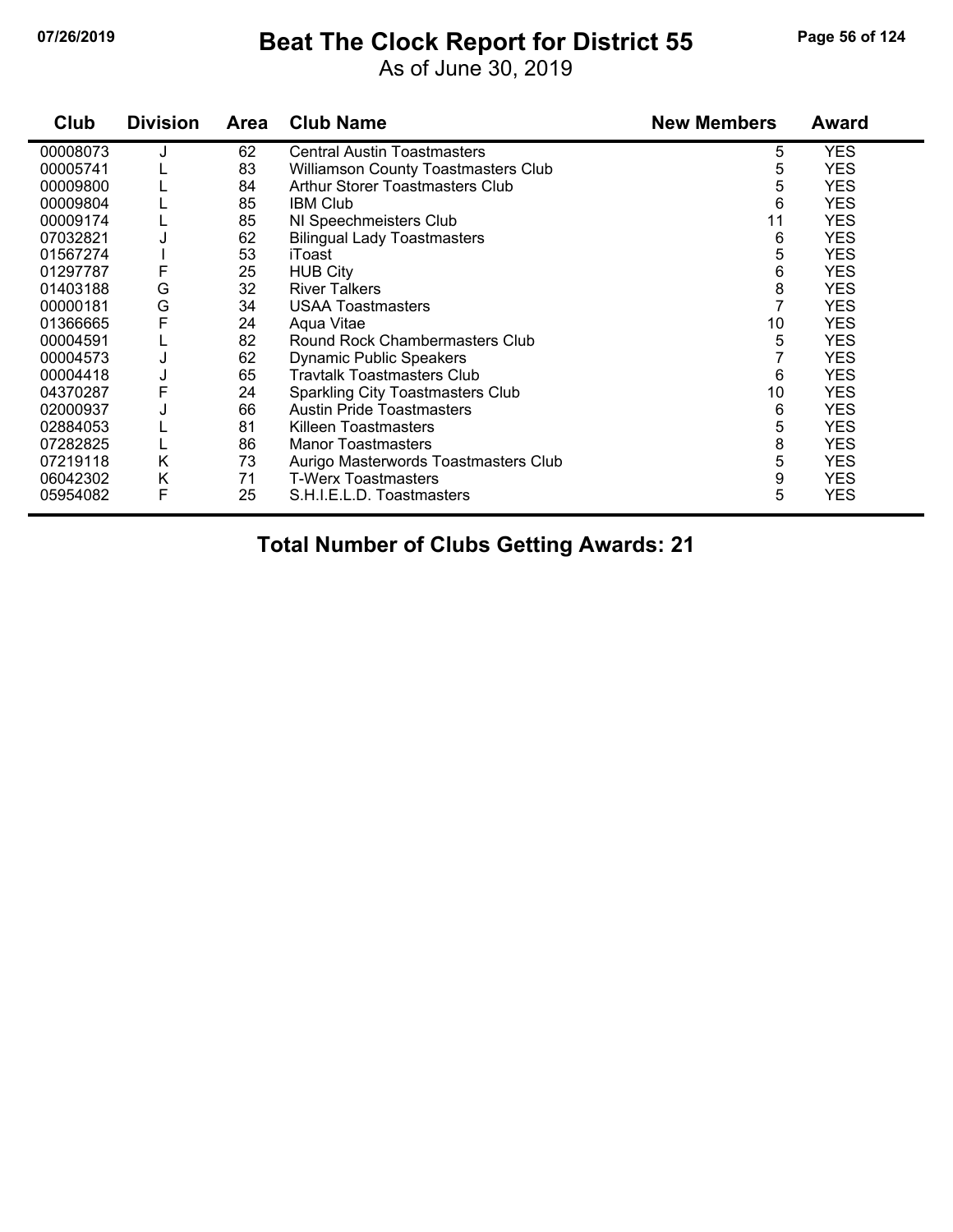# **07/26/2019 Beat The Clock Report for District 56 Page 57 of 124**

As of June 30, 2019

| Club     | <b>Division</b> | <b>Area</b> | <b>Club Name</b>                           | <b>New Members</b> | <b>Award</b> |
|----------|-----------------|-------------|--------------------------------------------|--------------------|--------------|
| 07345297 | N               | 21          | The Friedkin Group                         | 6                  | <b>YES</b>   |
| 01903819 | M               | 31          | <b>Sweet Talkers</b>                       | 5                  | <b>YES</b>   |
| 04154872 | P               | 04          | <b>Mid-Pearland Toastmasters</b>           |                    | <b>YES</b>   |
| 03652996 | Ν               | 25          | <b>IHS Toastmasters Enclave</b>            | 6                  | <b>YES</b>   |
| 04323237 | N               | 21          | <b>McToasters</b>                          | 23                 | <b>YES</b>   |
| 04861572 | P               | 01          | <b>Mainland Toastmasters</b>               | 8                  | <b>YES</b>   |
| 04659373 | Q               | 54          | <b>Spirited Speech Masters</b>             | 6                  | <b>YES</b>   |
| 05157572 | N               | 20          | <b>True Blue Talkers</b>                   | 5                  | <b>YES</b>   |
| 05144515 |                 | 42          | Woodlands Lakeside Toastmasters Club       | 6                  | <b>YES</b>   |
| 00006294 | M               | 30          | <b>Sugar Land Toastmasters</b>             |                    | <b>YES</b>   |
| 00001620 |                 | 40          | Silver Tongue Club                         | 5                  | <b>YES</b>   |
| 01295052 | Q               | 53          | Health Wealth and Happiness Toastmasters   | 5                  | <b>YES</b>   |
| 01167978 |                 | 40          | Professional Speakers BCS                  | 5                  | <b>YES</b>   |
| 00842016 | N               | 21          | Honeywell Toastmasters Club                | 10                 | <b>YES</b>   |
| 00684565 |                 | 44          | Tech Talk Club                             | 5                  | <b>YES</b>   |
| 00005941 |                 | 40          | City of Bryan Club                         | 5                  | <b>YES</b>   |
| 00004911 | R               | 60          | <b>Baker Hughes Speakeasy Toastmasters</b> | 6                  | <b>YES</b>   |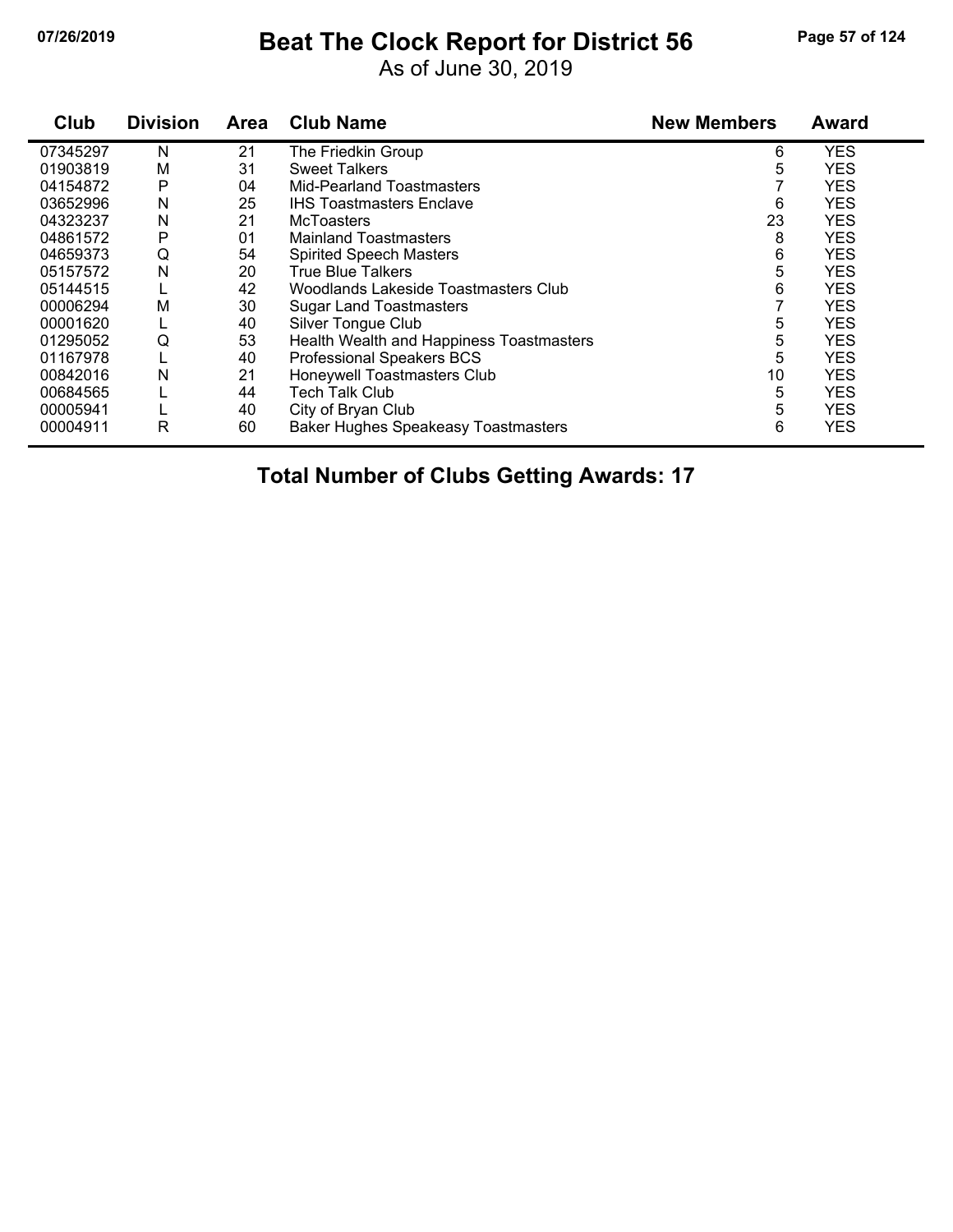### **07/26/2019 Beat The Clock Report for District 57 Page 58 of 124**

As of June 30, 2019

| Club     | <b>Division</b> | <b>Area</b> | <b>Club Name</b>                                | <b>New Members</b> | <b>Award</b> |
|----------|-----------------|-------------|-------------------------------------------------|--------------------|--------------|
| 00005269 |                 | 13          | Union City Toastmasters Club                    | 5                  | <b>YES</b>   |
| 00005306 | E               | 23          | <b>Toastmasters on Campus Club</b>              | 5                  | <b>YES</b>   |
| 00006814 | B               | 27          | <b>Pittsburg Speakeasy</b>                      | 6                  | <b>YES</b>   |
| 00684665 | B               | 27          | <b>Creating Communicators Toastmasters Club</b> | 5                  | <b>YES</b>   |
| 00894013 | B               | 07          | <b>Swift Plaza Toastmasters</b>                 |                    | <b>YES</b>   |
| 01150549 | D               | 26          | Andeesheh Toastmasters Club                     | 9                  | <b>YES</b>   |
| 00005067 |                 | 29          | Star Search Club                                | 5                  | <b>YES</b>   |
| 00596430 | B               | 17          | LaughLovers Comedy Club                         | 8                  | <b>YES</b>   |
| 00595243 |                 | 33          | F.A.T. Toastmasters Club                        | 6                  | <b>YES</b>   |
| 01401311 | E               | 23          | <b>Toast of Berkeley</b>                        |                    | <b>YES</b>   |
| 01458900 |                 | 29          | Soaring Eagles                                  | 5                  | <b>YES</b>   |
| 00000598 | B               | 17          | Diablo Toastmasters Club                        | 5                  | <b>YES</b>   |
| 00000682 |                 | 13          | <b>Fantastic Toastmasters</b>                   |                    | <b>YES</b>   |
| 00004453 | H               | 28          | Hacienda Park Toastmasters Club                 |                    | <b>YES</b>   |
| 00744706 | С               | 24          | Top of the Bay Club                             | 5                  | <b>YES</b>   |
| 00795293 | B               | 17          | Tales & Tellers Toastmasters Club               | 9                  | <b>YES</b>   |
| 05154328 | н               | 05          | <b>Trident Toastmasters</b>                     | 5                  | <b>YES</b>   |
| 03756371 |                 | 33          | <b>City Speech Toastmasters</b>                 | 5                  | <b>YES</b>   |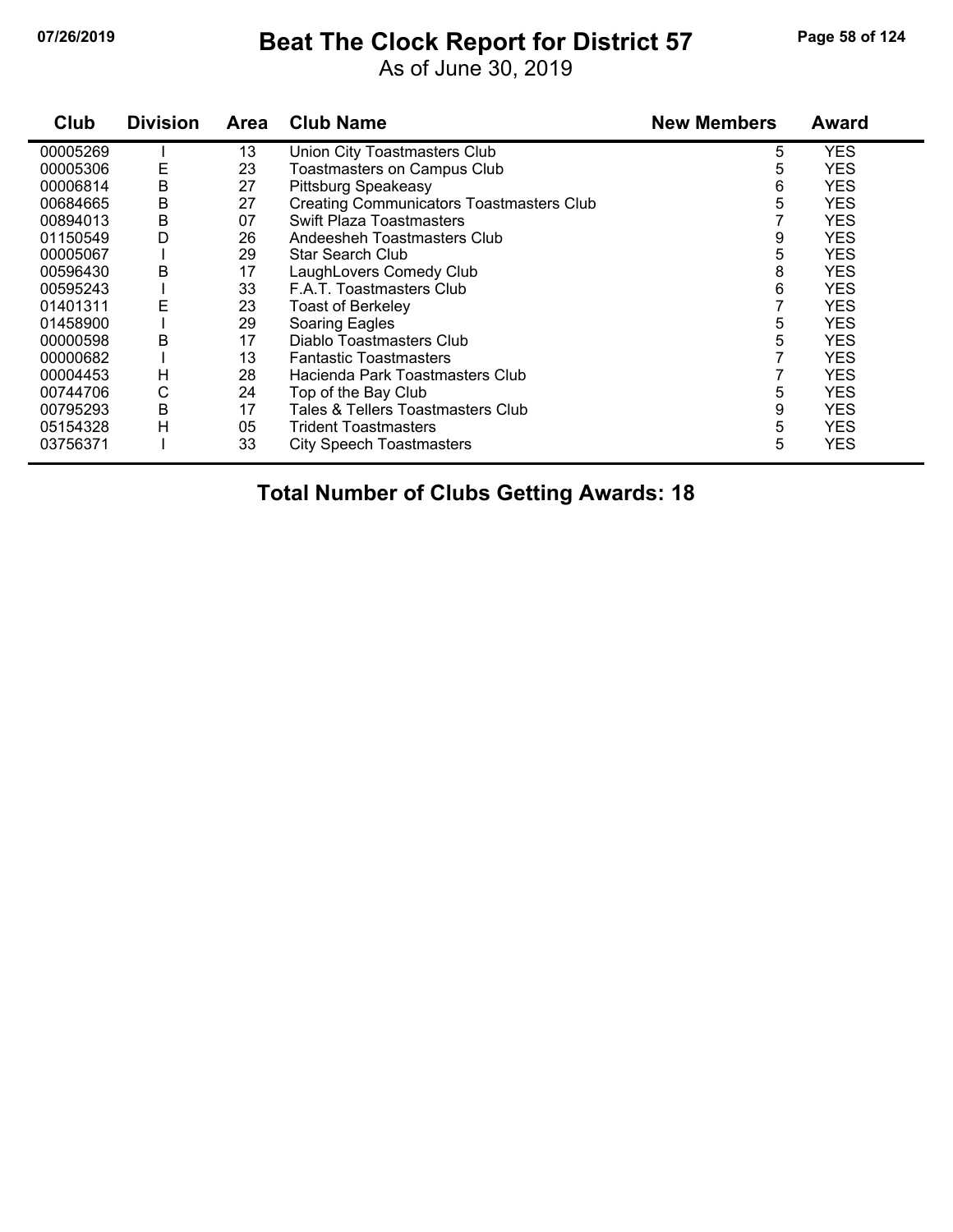# **07/26/2019 Beat The Clock Report for District 58 Page 59 of 124**

As of June 30, 2019

| Club     | <b>Division</b> | <b>Area</b> | <b>Club Name</b>                    | <b>New Members</b> | <b>Award</b> |
|----------|-----------------|-------------|-------------------------------------|--------------------|--------------|
| 03647601 | D               | 43          | Quackmasters                        | 5                  | <b>YES</b>   |
| 02584948 | D               | 41          | Ft. Jackson Sound Off Toastmasters  | 5                  | <b>YES</b>   |
| 02475189 |                 | 62          | Golden Toastmasters at the Point    | 6                  | <b>YES</b>   |
| 04456607 | A               | 14          | <b>Cummins Turbo Toasters</b>       | 6                  | <b>YES</b>   |
| 06849286 | D               | 45          | Red Ventures Toastmasters Club      | 47                 | <b>YES</b>   |
| 00792982 | В               | 24          | <b>Bridgeview Toastmasters Club</b> | 5                  | <b>YES</b>   |
| 00005548 | D               | 43          | <b>Blue Streak Club</b>             | 5                  | <b>YES</b>   |
| 00001453 | G               | 71          | Spartanburg Toastmasters Club       | 5                  | <b>YES</b>   |
| 01342573 | E               | 51          | <b>Acers Toastmasters</b>           |                    | <b>YES</b>   |
| 00005903 | С               | 33          | Raconteurs Club                     |                    | <b>YES</b>   |
| 00005497 | A               | 11          | <b>Holy City Toastmasters</b>       |                    | <b>YES</b>   |
| 00008292 | A               | 12          | Lowcountry Toastmasters Club        | 5                  | <b>YES</b>   |
| 00007735 | D               | 42          | Saturday A.M. Club                  | 5                  | <b>YES</b>   |
| 00007199 | B               | 21          | <b>FastTrackers Club</b>            | 5                  | <b>YES</b>   |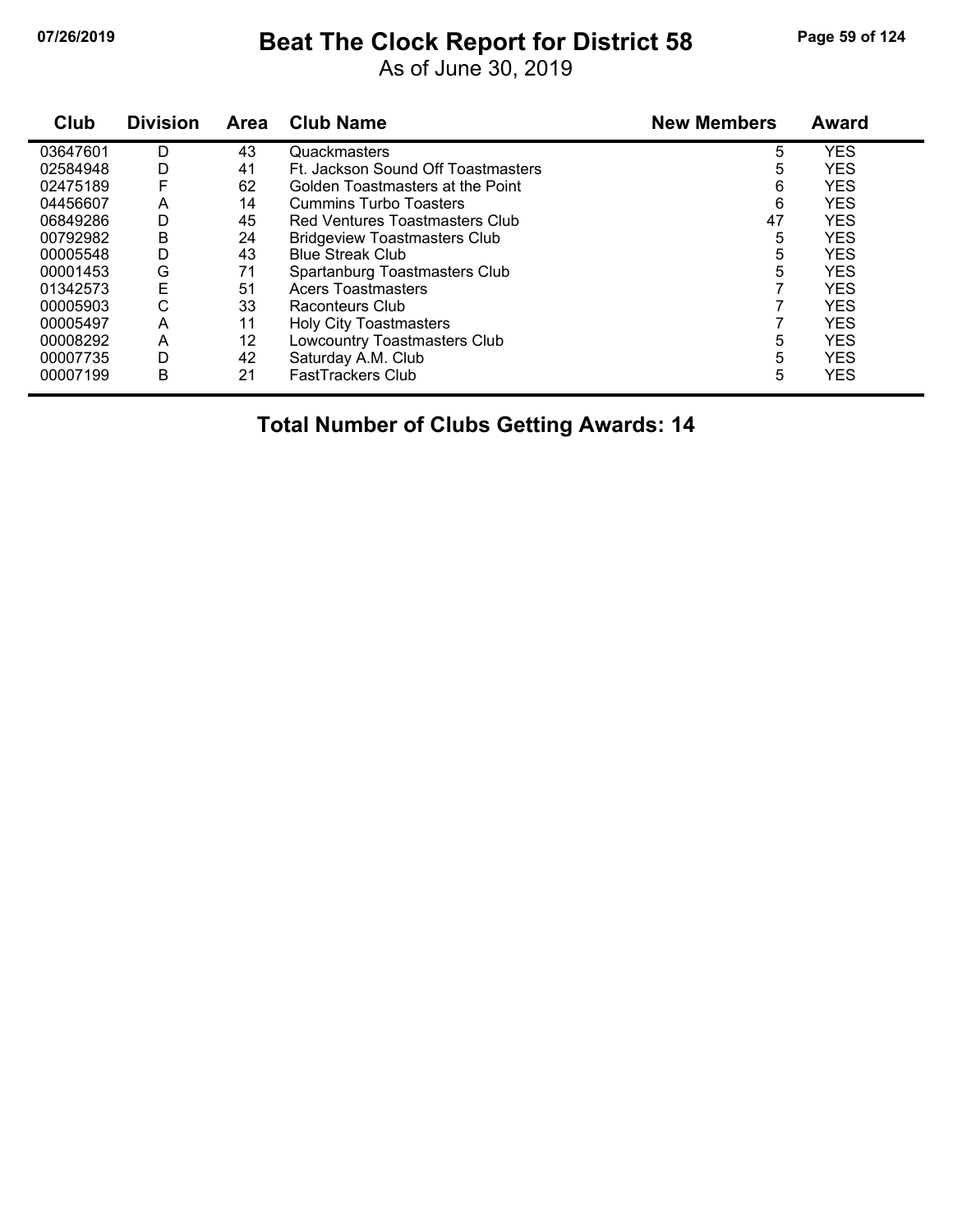# **07/26/2019 Beat The Clock Report for District 59 Page 60 of 124**

As of June 30, 2019

| Club     | <b>Division</b> | <b>Area</b> | <b>Club Name</b>                     | <b>New Members</b> | <b>Award</b> |  |
|----------|-----------------|-------------|--------------------------------------|--------------------|--------------|--|
| 00711294 | С               | 03          | Taste and Toastmasters Club          | 5                  | <b>YES</b>   |  |
| 00620921 | Е               | 01          | Toastmasters of The Hague            | 5                  | <b>YES</b>   |  |
| 00834396 | D               | 02          | Club des Orateurs Messins            | 5                  | <b>YES</b>   |  |
| 01276679 | В               | 04          | Toastmasters Gent                    | 9                  | <b>YES</b>   |  |
| 01366750 | B               | 04          | Toastmasters Fonske Leuven           | 6                  | <b>YES</b>   |  |
| 00962411 | Β               | 02          | Berlaymont Toastmasters of Brussels  | 5                  | <b>YES</b>   |  |
| 00778487 | A               | 01          | <b>Expressions Toastmasters Club</b> | 5                  | <b>YES</b>   |  |
| 00006712 | A               | 03          | Lutece 75 Club                       | 5                  | <b>YES</b>   |  |
| 06545062 | E               | 01          | eVision Toastmasters                 | 9                  | <b>YES</b>   |  |
| 05156625 | E               | 04          | <b>Zealand Toasters Dow</b>          | 11                 | <b>YES</b>   |  |
| 01933731 | E               | 04          | <b>Toastmasters Maastricht</b>       |                    | <b>YES</b>   |  |
| 03168775 | G               | 02          | NOA Toastmasters Club                | 5                  | YES          |  |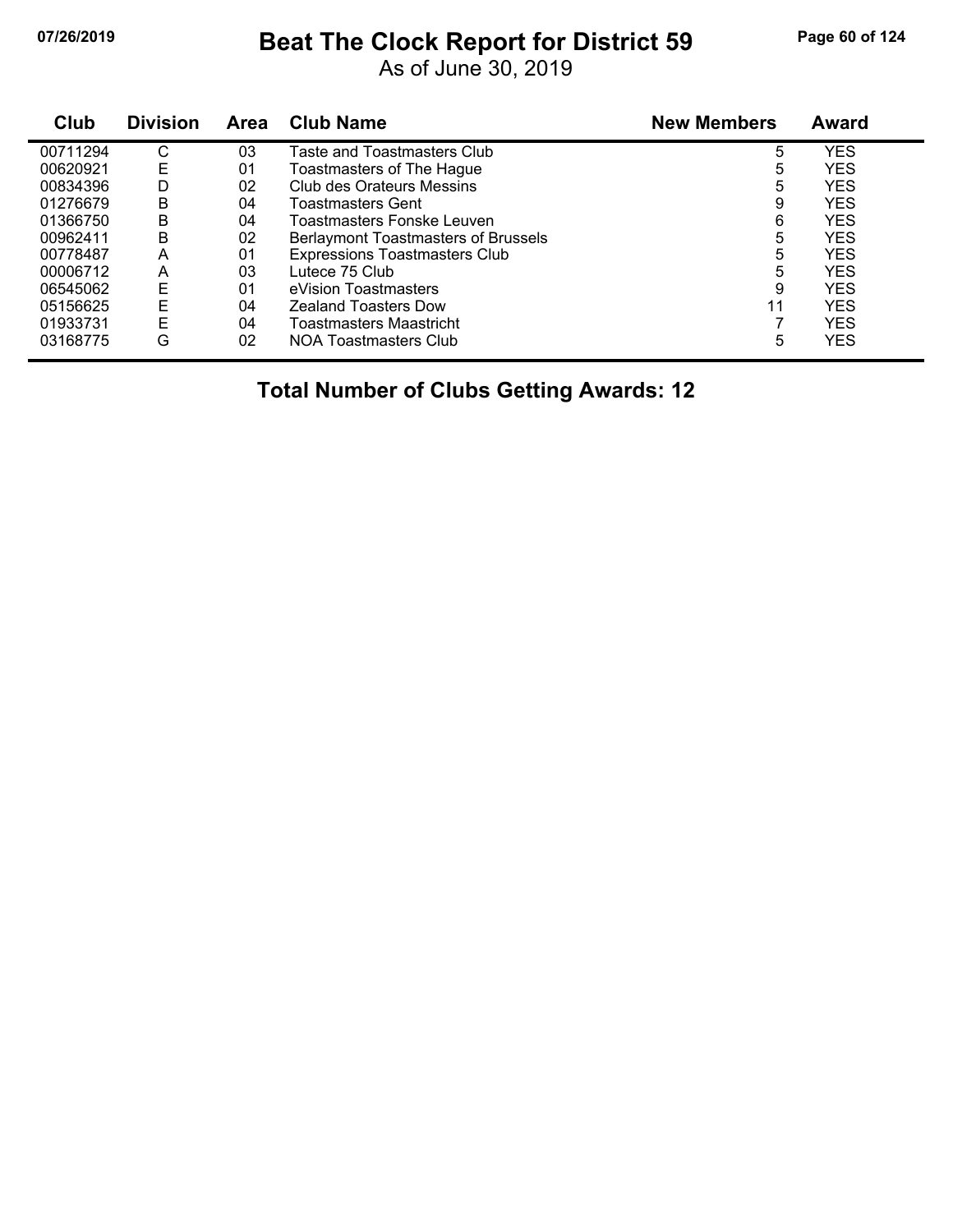### **07/26/2019 Beat The Clock Report for District 60 Page 61 of 124**

As of June 30, 2019

| Club     | <b>Division</b> | <b>Area</b> | <b>Club Name</b>                            | <b>New Members</b> | <b>Award</b> |
|----------|-----------------|-------------|---------------------------------------------|--------------------|--------------|
| 03379530 | C               | 26          | <b>Filibusters</b>                          | 10                 | <b>YES</b>   |
| 02102585 | F               | 55          | Deloitte Toronto Toastmasters               | 5                  | <b>YES</b>   |
| 02387295 | A               | 01          | Toronto Engineering Club of Speakers (TECS) | 6                  | <b>YES</b>   |
| 02527941 | B               | 12          | North York Project Management               | 11                 | <b>YES</b>   |
| 02666972 |                 | 85          | Alpha Beta Toastmasters                     | 6                  | <b>YES</b>   |
| 05211798 |                 | 81          | <b>WTW Toastmasters Club</b>                | 7                  | <b>YES</b>   |
| 05663542 |                 | 81          | Citco Toronto Toastmasters Club             | 6                  | <b>YES</b>   |
| 04338484 | С               | 25          | Sapient Toronto Toastmasters                | 6                  | <b>YES</b>   |
| 04402590 | G               | 64          | Roncesvalles Speakers Circle                | 5                  | <b>YES</b>   |
| 04677683 | G               | 66          | Friends of the Lions Circle Toastmasters    | 5                  | <b>YES</b>   |
| 06582774 | D               | 35          | <b>LCIT Toastmasters</b>                    | 5                  | <b>YES</b>   |
| 05904166 | C               | 22          | <b>Project Managers United Toastmasters</b> | 6                  | <b>YES</b>   |
| 00001370 | D               | 34          | Dell Canada Club                            | 5                  | <b>YES</b>   |
| 00002303 | D               | 35          | Podium Toastmasters Club                    | 6                  | <b>YES</b>   |
| 00002343 | $\mathsf C$     | 26          | Liberty Village Toastmasters                | 5                  | <b>YES</b>   |
| 01001005 | C               | 26          | <b>Brainwave Speakers</b>                   | 5                  | <b>YES</b>   |
| 00001830 | A               | 04          | We Communicate Best WCB Toastmasters        |                    | <b>YES</b>   |
| 01115222 | G               | 61          | Apo - Toasters                              | 6                  | <b>YES</b>   |
| 01837048 |                 | 83          | Toast To Your Health                        | 6                  | <b>YES</b>   |
| 01393193 |                 | 84          | <b>Bay Bloor Speakers</b>                   | 6                  | <b>YES</b>   |
| 00685168 | A               | 01          | University of Toronto Toastmasters          | 21                 | <b>YES</b>   |
| 00009059 |                 | 81          | Manulife Toronto Toastmasters Club          | 7                  | <b>YES</b>   |
| 00706785 | G               | 65          | West Mall Toastmasters Club                 | 6                  | <b>YES</b>   |
| 01019843 | H               | 71          | <b>Eglinton-Yonge Toastmasters</b>          | 5                  | <b>YES</b>   |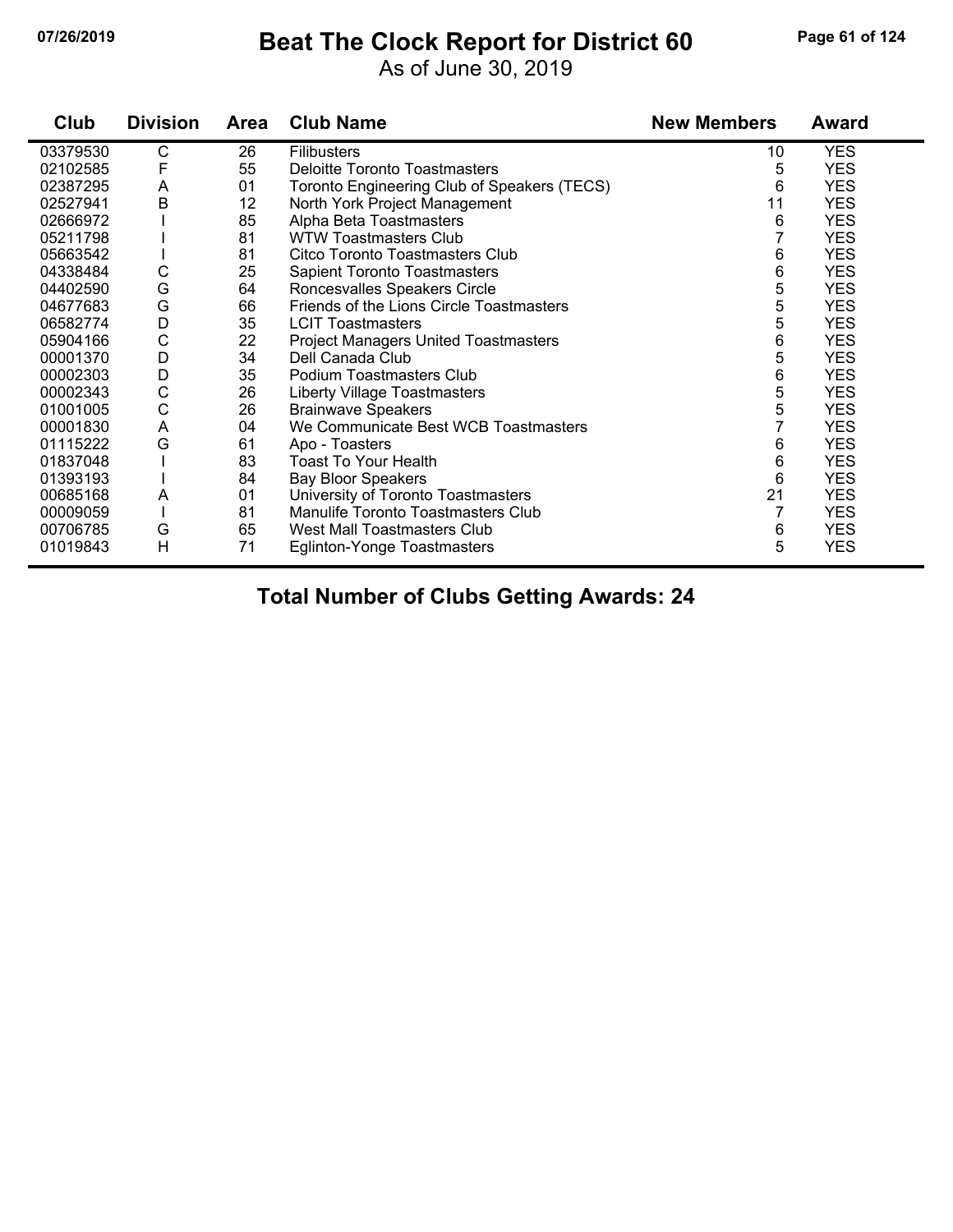#### **07/26/2019 Beat The Clock Report for District 61 Page 62 of 124**

As of June 30, 2019

| Club     | <b>Division</b> | Area | <b>Club Name</b>                    | <b>New Members</b> | <b>Award</b> |
|----------|-----------------|------|-------------------------------------|--------------------|--------------|
| 00901116 | H               | 72   | La Seigneurie De Boucherville       |                    | <b>YES</b>   |
| 00009824 | D               | 32   | CMHC/SCHL Club                      | 5                  | <b>YES</b>   |
| 00684093 | F               | 54   | <b>Club Avance Select Club</b>      | 6                  | <b>YES</b>   |
| 00613576 | G               | 60   | Speak with Style Toastmasters Club  | 5                  | <b>YES</b>   |
| 00006942 |                 | 92   | Les Communicateurs De Quebec        | 6                  | <b>YES</b>   |
| 00008290 | B               | 11   | Kanata Innovation Toastmasters      | 6                  | <b>YES</b>   |
| 03950903 | B               | 13   | Percolators Breakfast Club          |                    | <b>YES</b>   |
| 00007618 | D               | 34   | Dows Lake Toastmasters Club         | 5                  | <b>YES</b>   |
| 00005046 | C               | 23   | Avancé Synergie Toastmasters Club   | 6                  | <b>YES</b>   |
| 00999225 | F               | 53   | <b>HEC Toastmasters</b>             | 5                  | <b>YES</b>   |
| 00001935 | D               | 33   | Ottawa Toastmasters Club            | 6                  | <b>YES</b>   |
| 00004311 | G               | 61   | <b>McGill Club</b>                  | 9                  | <b>YES</b>   |
| 00004319 | F               | 55   | Les Communicateurs de la Rive-Nord  | 5                  | <b>YES</b>   |
| 00006432 | C               | 21   | EDC Ottawa Toastmasters Club        | 8                  | <b>YES</b>   |
| 00006483 | G               | 62   | <b>CN Collaborators Club</b>        | 5                  | <b>YES</b>   |
| 00003619 | D               | 30   | <b>Speakers Corner Club</b>         | 8                  | <b>YES</b>   |
| 00006207 | G               | 61   | Concordia Toastmasters Club         | 10                 | <b>YES</b>   |
| 00009472 | B               | 13   | Visioneers Advanced Club            | 7                  | <b>YES</b>   |
| 00003279 | B               | 15   | Statistics Canada Toastmasters Club | 5                  | <b>YES</b>   |
| 00003200 | F               | 53   | Club Moderateur/Moderator Club      | 7                  | <b>YES</b>   |
| 05884192 | Α               | 04   | <b>Ottawa Collab Toastmasters</b>   | 6                  | <b>YES</b>   |
| 04679523 | F               | 54   | R.I.S.E. Toastmasters Laval         | 6                  | <b>YES</b>   |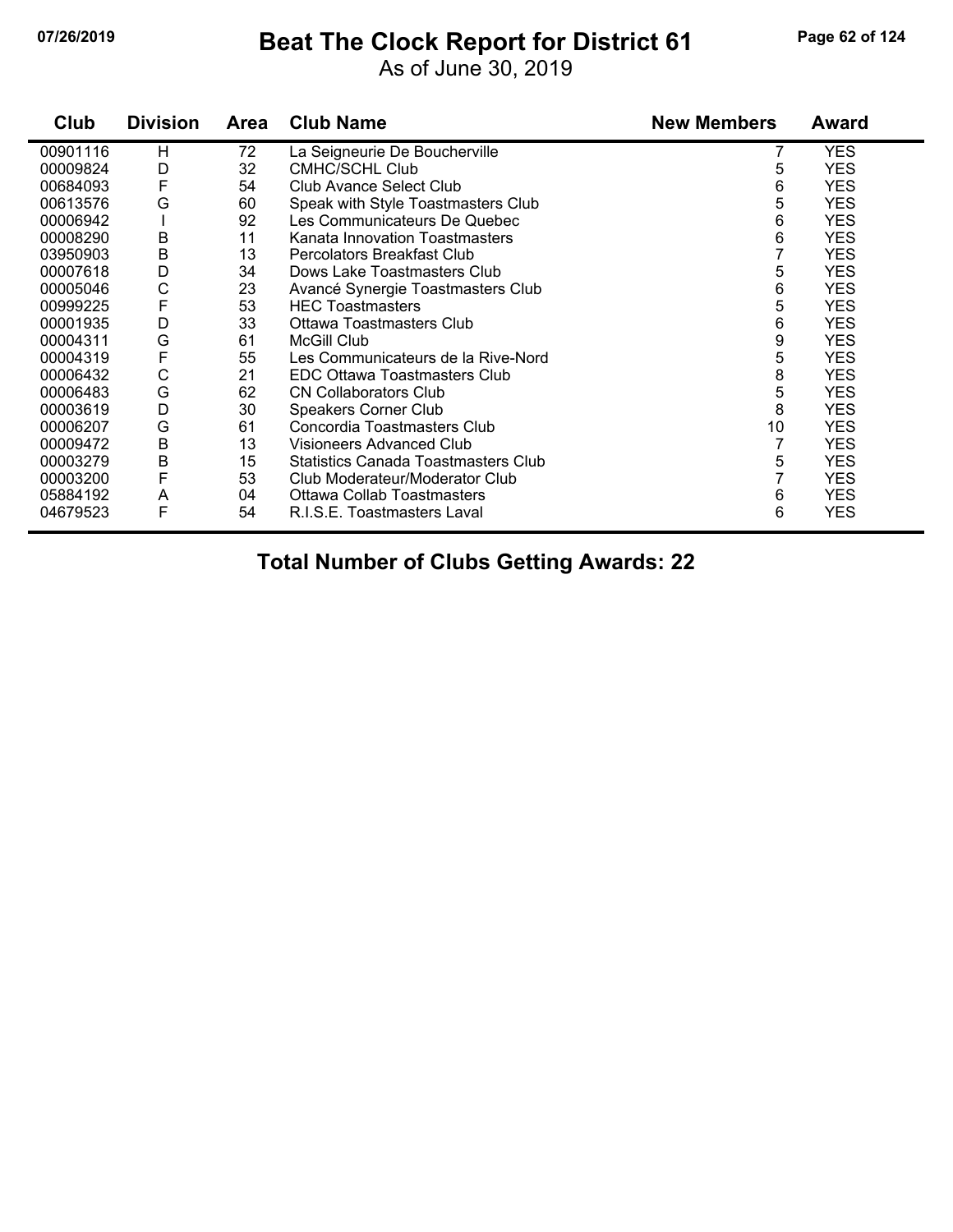### **07/26/2019 Beat The Clock Report for District 62 Page 63 of 124**

As of June 30, 2019

| Club     | <b>Division</b> | Area | <b>Club Name</b>                  | <b>New Members</b> | Award |  |
|----------|-----------------|------|-----------------------------------|--------------------|-------|--|
| 04873156 |                 | 13   | Lansing Lucidas                   |                    | YES   |  |
| 00000202 | S               | 21   | <b>Whirlpool Toastmasters</b>     |                    | YES   |  |
| 00008177 | N               | 19   | <b>GVSU Downtown Club</b>         |                    | YES   |  |
| 00005799 |                 | 03   | C Division Advanced Speakers 5799 |                    | YES   |  |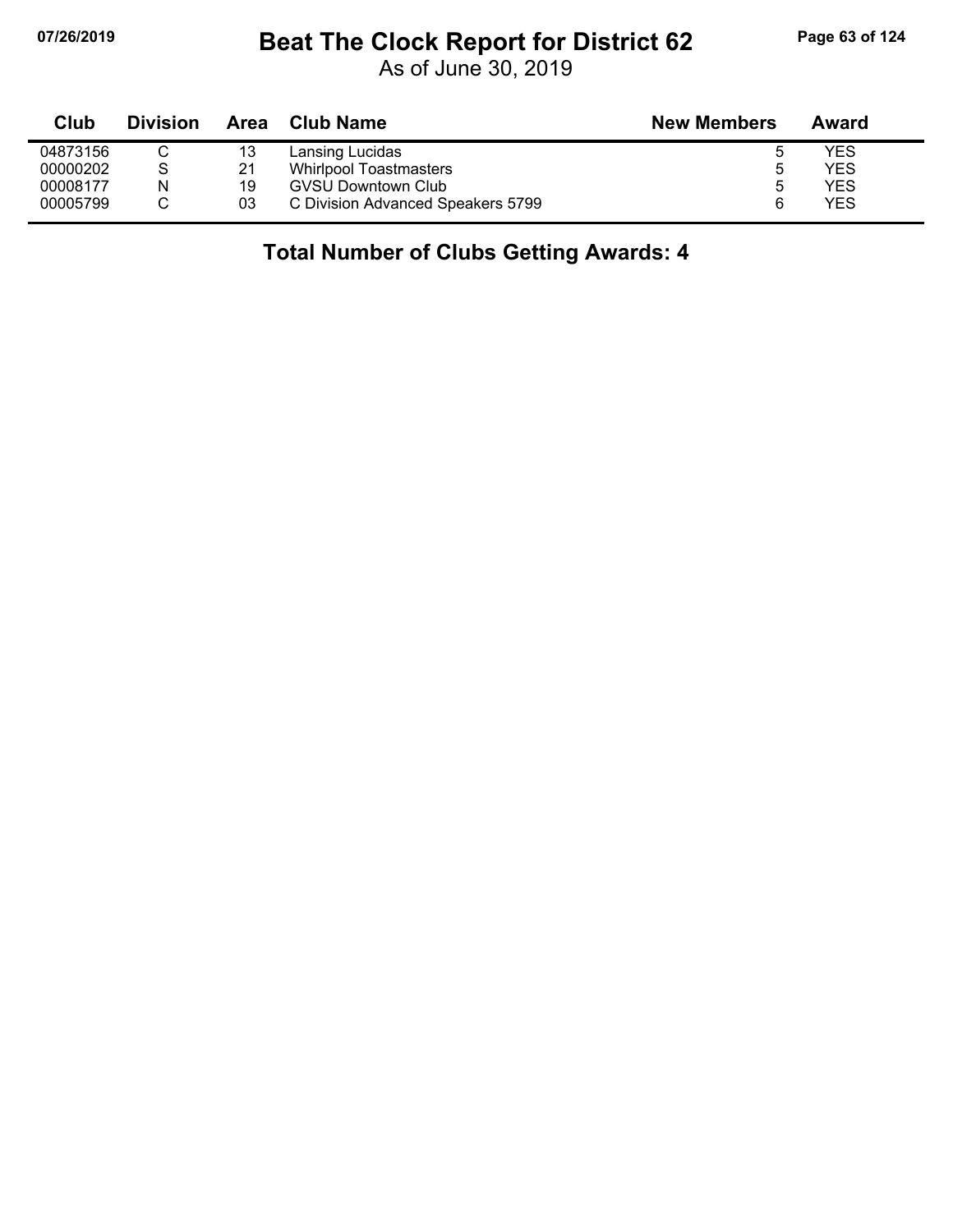### **07/26/2019 Beat The Clock Report for District 63 Page 64 of 124**

As of June 30, 2019

| Club     | <b>Division</b> | Area | Club Name                             | <b>New Members</b> | Award      |
|----------|-----------------|------|---------------------------------------|--------------------|------------|
| 00005630 |                 | 60   | Hendersonville Club                   | 5                  | YES        |
| 00005925 | E               | 51   | <b>HCA Creative Articulators Club</b> | 5                  | <b>YES</b> |
| 00007931 |                 | 60   | Thoroughbred Toastmasters Club        |                    | <b>YES</b> |
| 00006985 |                 | 60   | <b>Tennessee Talkers Club</b>         | 8                  | YES        |
| 00001565 | E               | 52   | Nashville Toastmasters                | 5                  | YES        |
| 01331450 | D               | 42   | Nissan Toastmasters                   | 8                  | YES        |
| 00006548 | E               | 54   | James K. Polk Toastmasters Club       | 5                  | YES        |
| 06849328 | D               | 40   | MEDIUM VOLTAGE TOASTERS               | 5                  | YES        |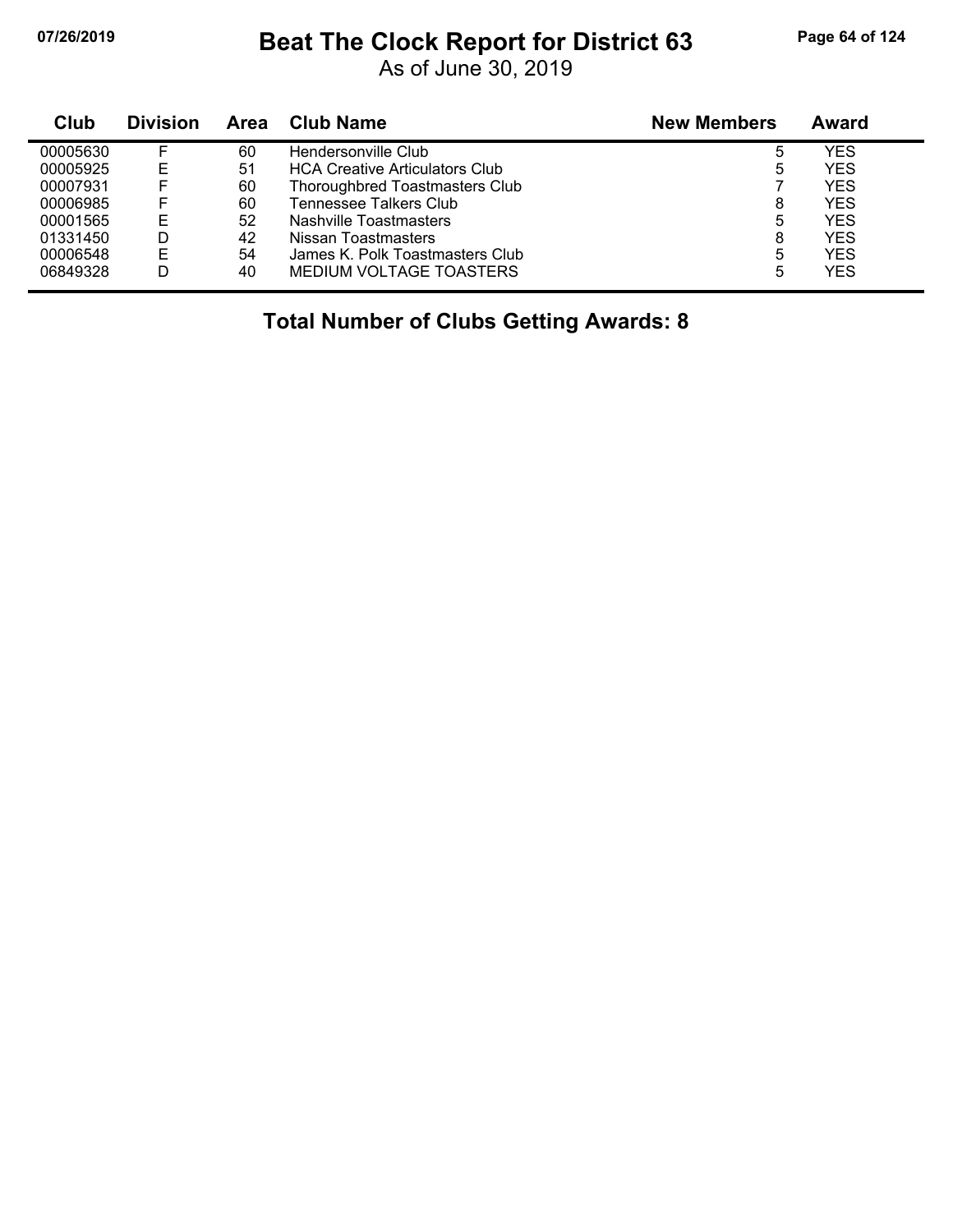#### **07/26/2019 Beat The Clock Report for District 64 Page 65 of 124**

As of June 30, 2019

| Club     | <b>Division</b> | <b>Area</b> | <b>Club Name</b>                  | <b>New Members</b> | <b>Award</b> |
|----------|-----------------|-------------|-----------------------------------|--------------------|--------------|
| 00008760 | B               | 24          | Taxmeisters Club                  | 6                  | YES          |
| 00004574 | F               | 62          | Manitoba Morning Club             | 5                  | <b>YES</b>   |
| 00004715 | С               | 31          | <b>HSC Toastmasters</b>           |                    | <b>YES</b>   |
| 00003977 | E               | 52          | <b>Selkirk Toastmasters Club</b>  | 6                  | <b>YES</b>   |
| 01278485 |                 | 63          | <b>Red River Communicators</b>    | 5                  | <b>YES</b>   |
| 00004866 | D               | 44          | UM Masters Club                   | 5                  | <b>YES</b>   |
| 00585066 | D               | 41          | Millennium Toastmasters Club      | 9                  | <b>YES</b>   |
| 01067530 | D               | 42          | Licensed To Speak                 | 8                  | <b>YES</b>   |
| 01160379 | Α               | 14          | <b>Talking Books Toastmasters</b> | 5                  | <b>YES</b>   |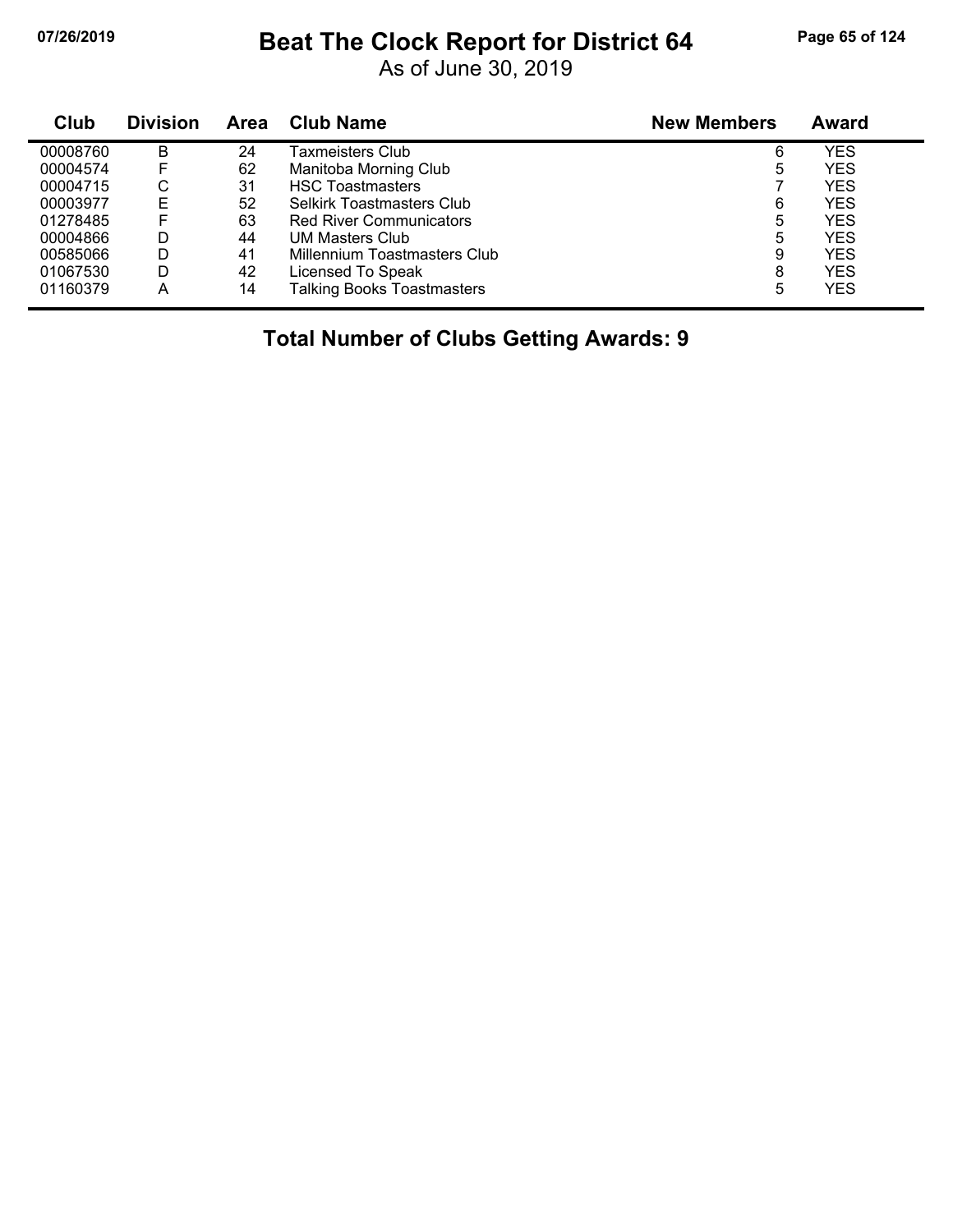### **07/26/2019 Beat The Clock Report for District 65 Page 66 of 124**

As of June 30, 2019

| Club     | <b>Division</b> | <b>Area</b> | <b>Club Name</b>                        | <b>New Members</b> | <b>Award</b> |
|----------|-----------------|-------------|-----------------------------------------|--------------------|--------------|
| 00004840 | B               | 23          | <b>MCC Toastmasters Club</b>            | 6                  | YES          |
| 00005776 | F               | 53          | Bristol Speaker Toastmasters Club #5776 | 5                  | YES          |
| 01279724 | A               | 11          | Prose of Speech                         |                    | YES          |
| 00001044 | B               | 22          | Speechcrafters Club                     | 6                  | YES          |
| 00004448 | E               | 54          | Port City Toastmasters Club             | 5                  | YES          |
| 06889724 | B               | 21          | <b>Agency Speech Warriors</b>           | 5                  | YES          |
| 04854675 | C               | 32          | Sylvester Anderson's Voices To Be Heard |                    | YES          |
| 04188315 | A               | 16          | Amherst Chamber Toastmasters            | 5                  | <b>YES</b>   |
| 03220612 | D               | 44          | Speak Up - CNY                          | 5                  | YES          |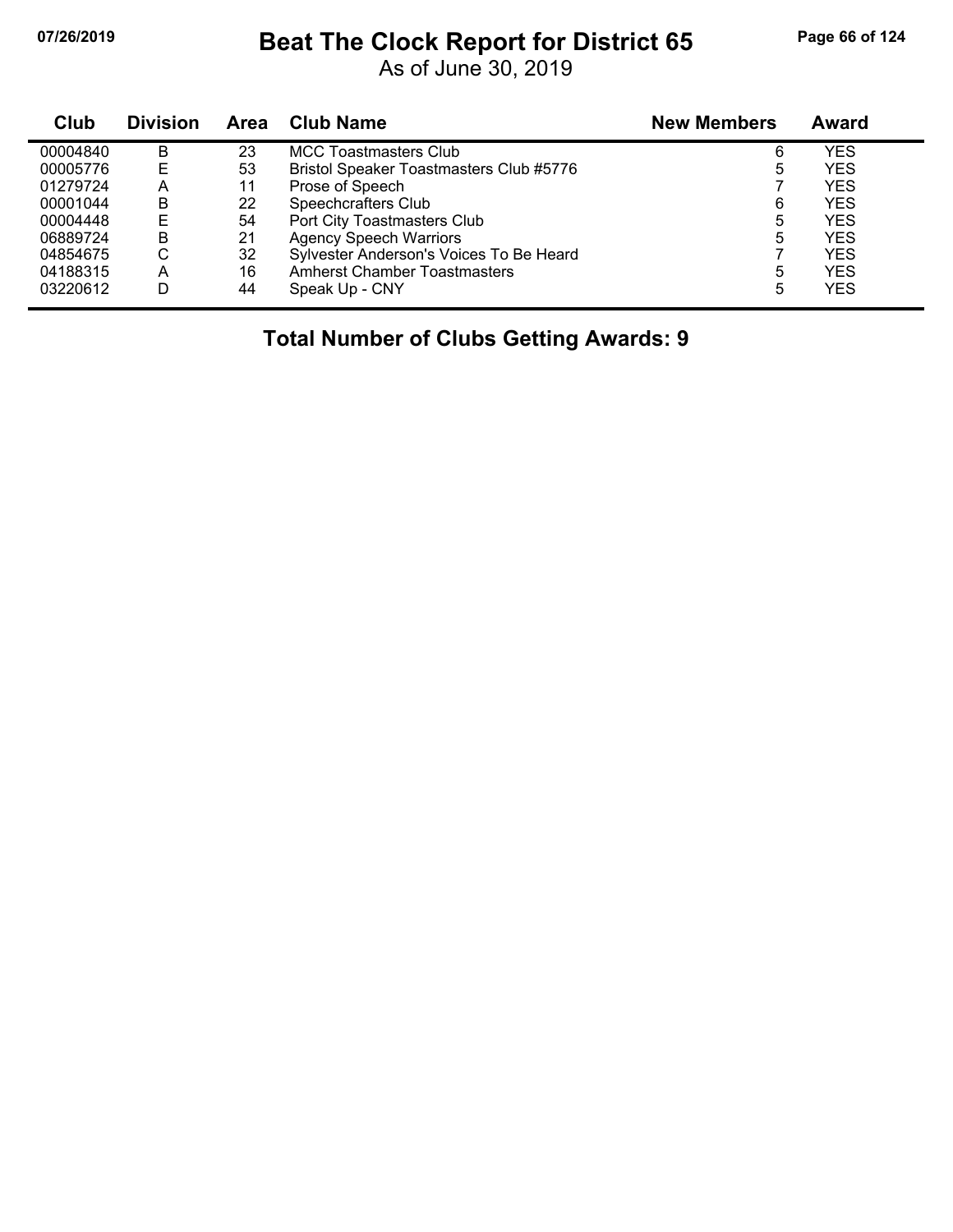# **07/26/2019 Beat The Clock Report for District 66 Page 67 of 124**

As of June 30, 2019

| Club     | <b>Division</b> | <b>Area</b> | <b>Club Name</b>                       | <b>New Members</b> | <b>Award</b> |
|----------|-----------------|-------------|----------------------------------------|--------------------|--------------|
| 04105961 | B               | 26          | Voices of Wells Fargo Toastmasters     | 6                  | <b>YES</b>   |
| 07226837 | B               | 25          | Toast of Anthem RVA                    |                    | <b>YES</b>   |
| 00009425 | С               | 32          | SpeakDOT Toastmasters Club             |                    | <b>YES</b>   |
| 00003167 | В               | 23          | Midtown Toastmasters Club              | 5                  | <b>YES</b>   |
| 00660497 | С               | 34          | Defense Masters Toastmasters Club      | 5                  | <b>YES</b>   |
| 00005746 | E               | 52          | Uptown Voices Toastmasters Club        | 6                  | <b>YES</b>   |
| 00009166 | B               | 22          | <b>Generally Speaking Toastmasters</b> | 5                  | <b>YES</b>   |
| 00009134 | С               | 33          | <b>VCU Toastmasters</b>                | 5                  | <b>YES</b>   |
| 01537421 | E               | 51          | Ready Set Speak                        | 6                  | <b>YES</b>   |
| 00007537 | Α               | 13          | Vinegar Hill Toastmasters Club         | 5                  | <b>YES</b>   |
| 00608355 | D               | 45          | Langley Toastmasters Club              | 13                 | <b>YES</b>   |
| 01098578 | С               | 33          | James River Toastmasters               |                    | <b>YES</b>   |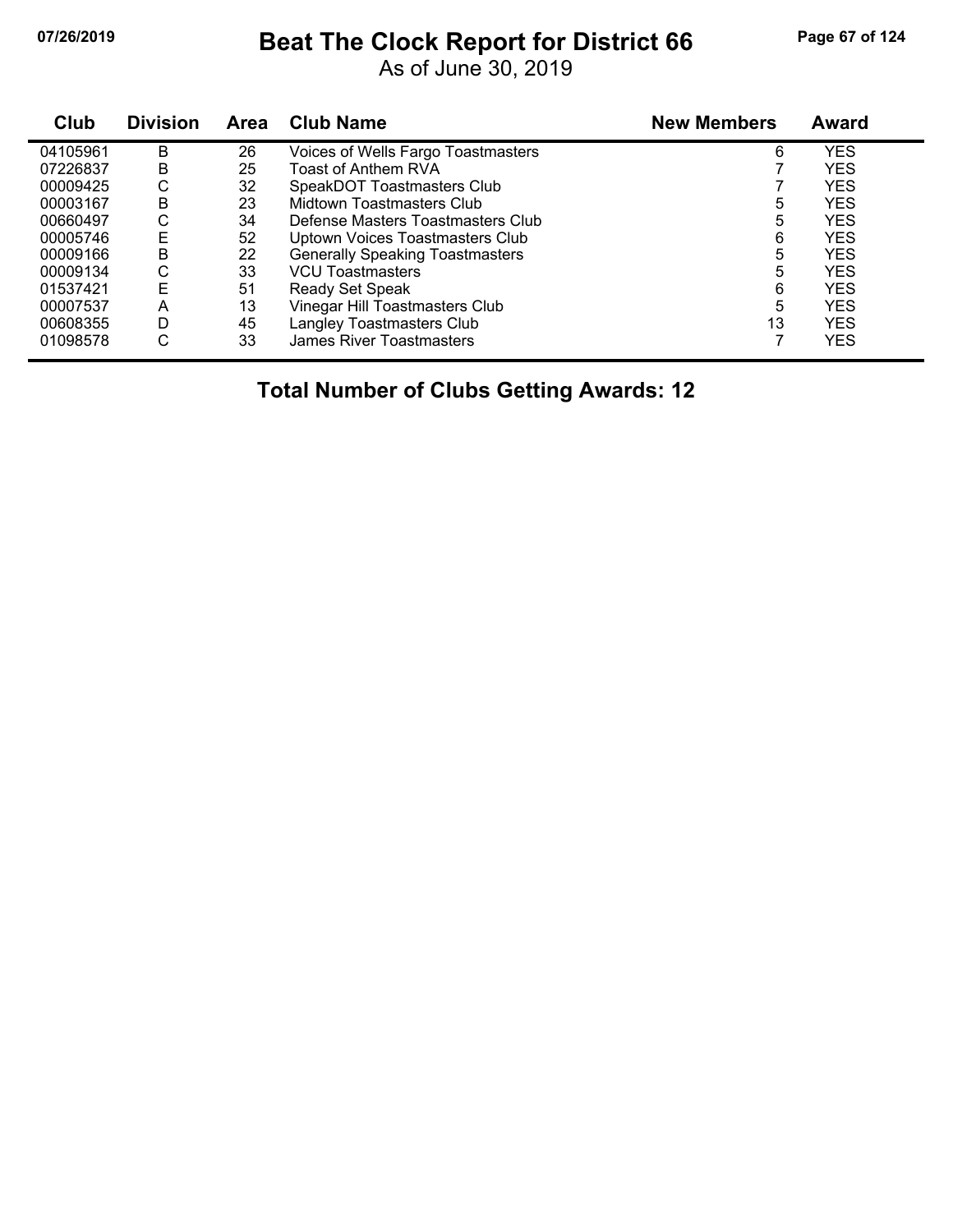### **07/26/2019 Beat The Clock Report for District 67 Page 68 of 124**

As of June 30, 2019

| Club     | <b>Division</b> | <b>Area</b> | <b>Club Name</b>                       | <b>New Members</b> | <b>Award</b> |
|----------|-----------------|-------------|----------------------------------------|--------------------|--------------|
| 01121719 |                 | 02          | <b>Taichung Advanced</b>               |                    | <b>YES</b>   |
| 00604349 | F               | 01          | Taichung Taiwanese Club                | 6                  | <b>YES</b>   |
| 04069930 | С               | 04          | <b>Entrepreneur Toastmasters Club</b>  | 5                  | <b>YES</b>   |
| 01189377 | B               | 02          | Young Toastmasters Club                | 5                  | <b>YES</b>   |
| 01294145 |                 | 03          | Da-Ya T.C.                             | 5                  | <b>YES</b>   |
| 01403954 |                 | 02          | Tan-Zih Toastmasters Club              | 9                  | <b>YES</b>   |
| 00004832 |                 | 02          | New Century Bilingual Club             | 5                  | <b>YES</b>   |
| 00009244 | F               | 01          | Happiness Toastmasters Club            | 9                  | <b>YES</b>   |
| 00004439 | Κ               | 03          | Chia-Yi Toastmasters Club              | 8                  | <b>YES</b>   |
| 00001905 | D               | 03          | Yuan-Shan Club                         | 9                  | <b>YES</b>   |
| 01739629 | J               | 01          | Taipei DCS Toastmasters Club           | 5                  | <b>YES</b>   |
| 06578666 |                 | 01          | Go-Me Bilingual                        | 5                  | <b>YES</b>   |
| 03314694 |                 | 02          | Sounder Bilingual Toastmasters Club    | 12                 | <b>YES</b>   |
| 01849600 |                 | 02          | Aloha                                  | 5                  | <b>YES</b>   |
| 04206402 | н               | 02          | Evershine Billingual                   | 6                  | <b>YES</b>   |
| 04911670 | м               | 04          | Dell Taiwan Toastmasters Club          | 12                 | <b>YES</b>   |
| 05568901 | J               | 03          | Chung Hsing Japanese Toastmasters Club | 9                  | <b>YES</b>   |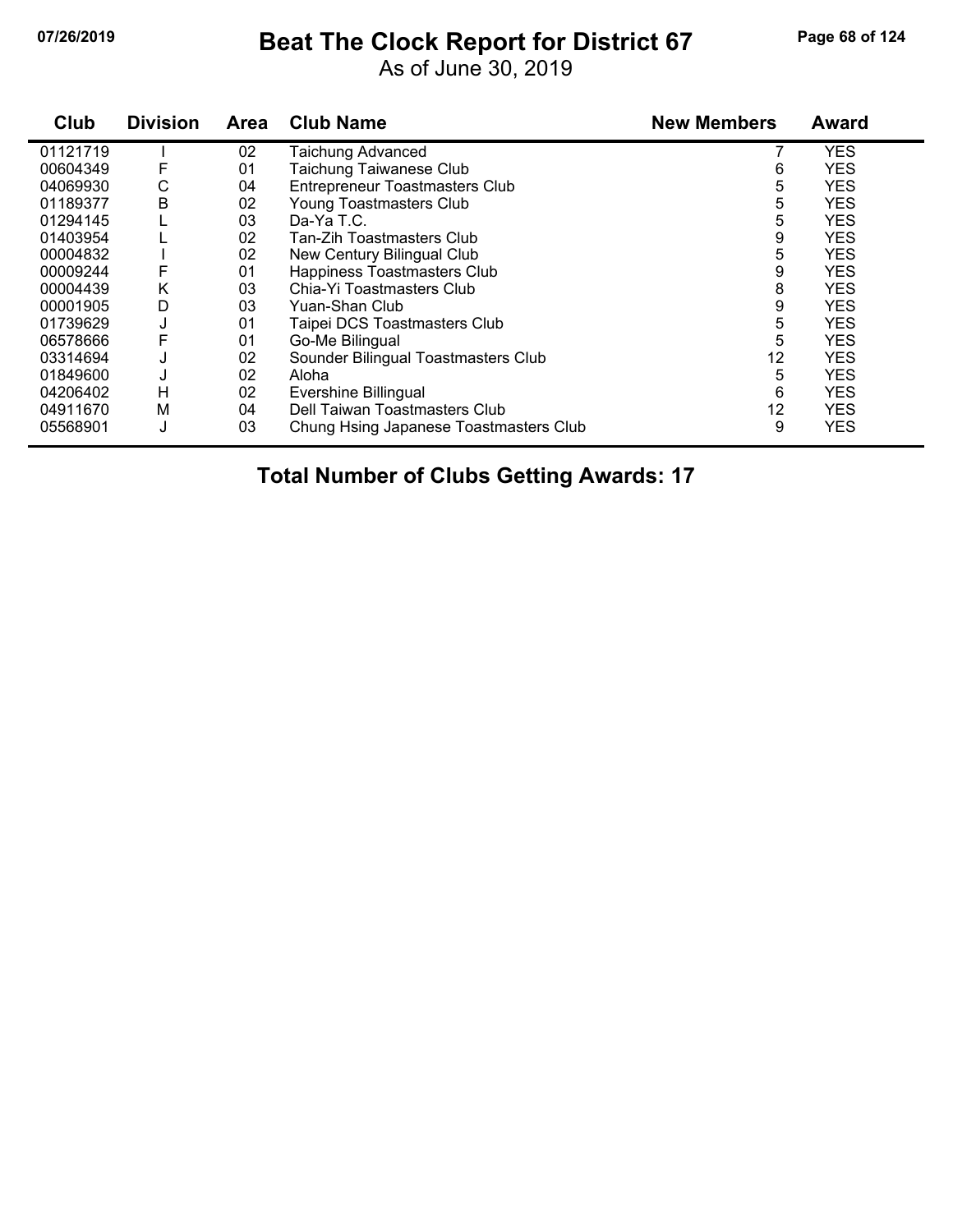### **07/26/2019 Beat The Clock Report for District 68 Page 69 of 124**

As of June 30, 2019

| Club     | <b>Division</b> | <b>Area</b> | <b>Club Name</b>                                | <b>New Members</b> | <b>Award</b> |
|----------|-----------------|-------------|-------------------------------------------------|--------------------|--------------|
| 05579597 | D               | 16          | <b>Baptist Banter Brigade</b>                   |                    | <b>YES</b>   |
| 05243231 | С               | 11          | <b>Westbank Toastmasters</b>                    | 8                  | <b>YES</b>   |
| 04731801 | D               | 16          | Ochsner Revenue Cycle Toastmasters              |                    | <b>YES</b>   |
| 04343194 | D               | 14          | <b>Celebration Kenner Toastmasters</b>          | 10                 | <b>YES</b>   |
| 02035870 | D               | 14          | <b>Celebration Toastmasters</b>                 | 6                  | <b>YES</b>   |
| 03376924 | С               | 11          | <b>Chalmette Toastmasters</b>                   | 5                  | <b>YES</b>   |
| 06046121 | A               | 02          | St. Mary Parish Toastmasters                    | 6                  | <b>YES</b>   |
| 06729877 | B               | 08          | <b>Celebration Laplace Toastmasters</b>         |                    | <b>YES</b>   |
| 06981821 | D               | 16          | Ochsner Jefferson Toastmasters                  | 9                  | <b>YES</b>   |
| 01272083 | С               | 10          | Northpark Toastmasters                          | 6                  | <b>YES</b>   |
| 00001169 | D               | 16          | <b>Business &amp; Professional Toastmasters</b> | 5                  | <b>YES</b>   |
| 00005926 | A               | 03          | <b>Evangeline Toastmasters Club</b>             | 5                  | <b>YES</b>   |
| 00602317 | С               | 12          | One Vision-One Voice Toastmasters Club          |                    | <b>YES</b>   |
| 01592538 | С               | 12          | Fresh Start Toastmasters Club                   | 8                  | YES          |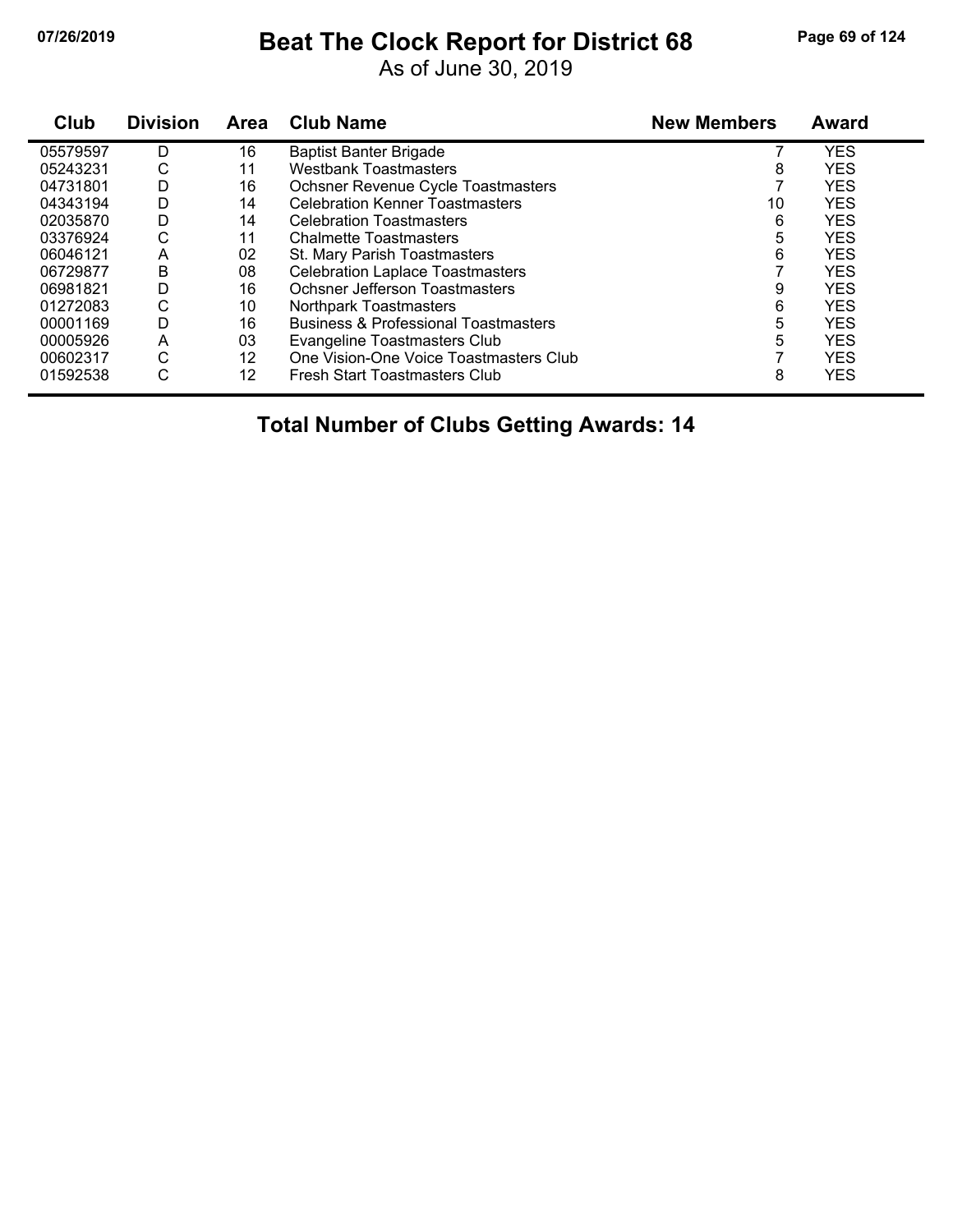### **07/26/2019 Beat The Clock Report for District 69 Page 70 of 124**

As of June 30, 2019

| Club     | <b>Division</b> | <b>Area</b> | <b>Club Name</b>                 | <b>New Members</b> | Award |
|----------|-----------------|-------------|----------------------------------|--------------------|-------|
| 00856855 | С               | 16          | Coolum Communicators             |                    | YES   |
| 00813150 | B               | 21          | 111 Toastmasters Club            |                    | YES   |
| 01196090 | S               | 06          | Oasis on BroadBeach              | 6                  | YES   |
| 04016630 | ◠<br>◡          | 28          | G'Day Toastmasters Club          | 5                  | YES   |
| 00002572 | В               | 17          | <b>Adventurers Club</b>          | 5                  | YES   |
| 00001794 | S               | 06          | Gold Coast                       | 5                  | YES   |
| 00006707 | S               | 34          | Club Runaway 2000                | 5                  | YES   |
| 00003410 | W               | 11          | Ipswich Toastmasters Club        | 6                  | YES   |
| 00003433 | В               | 15          | <b>Brisbane Central Club</b>     | 5                  | YES   |
| 04154832 | S               | 35          | SCU Gold Coast Toastmasters Club | 6                  | YES   |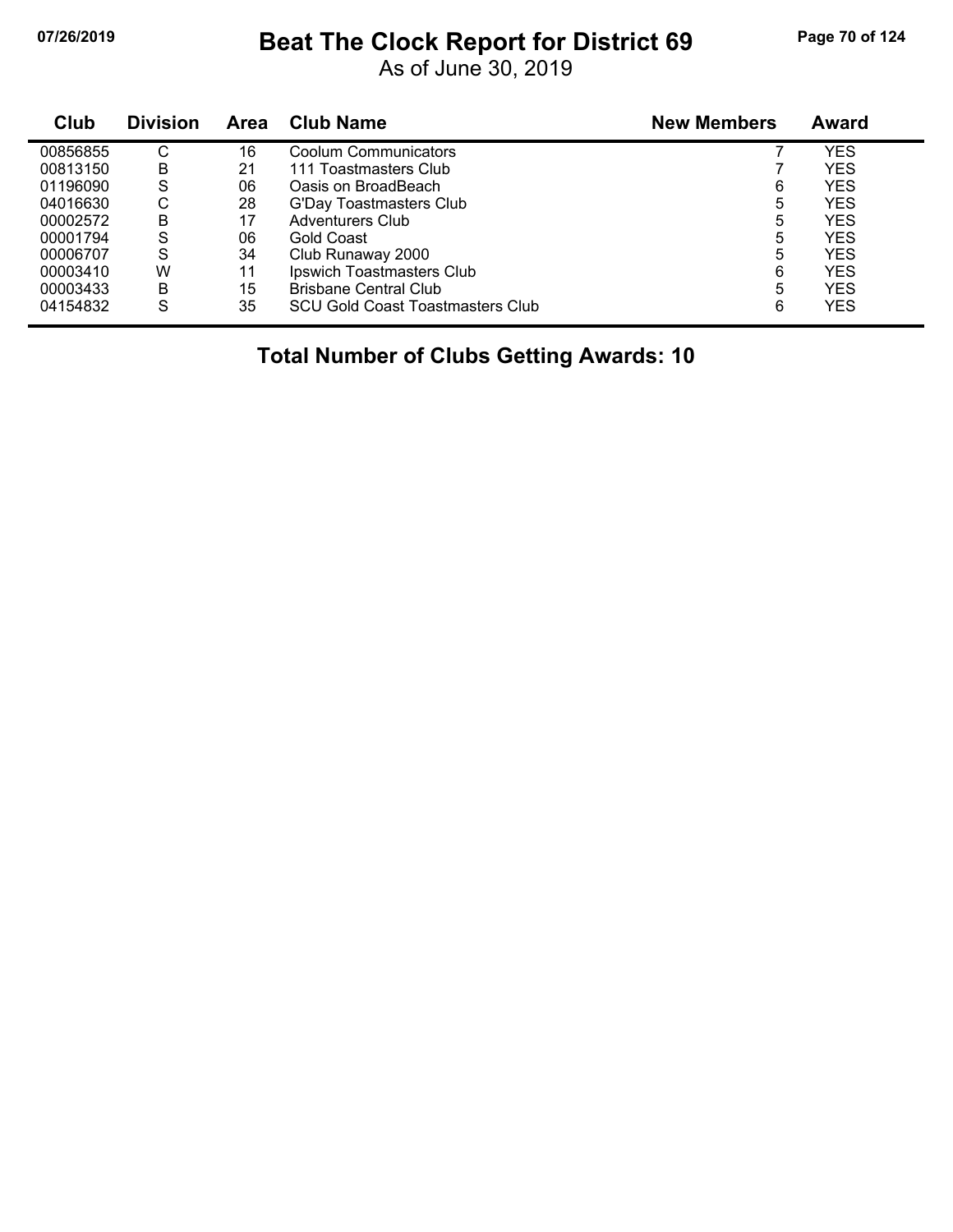## **07/26/2019 Beat The Clock Report for District 70 Page 71 of 124**

As of June 30, 2019

| Club     | <b>Division</b> | <b>Area</b> | <b>Club Name</b>                      | <b>New Members</b> | <b>Award</b> |
|----------|-----------------|-------------|---------------------------------------|--------------------|--------------|
| 04906268 | S               | 23          | <b>ANSTO Toastmasters</b>             | 9                  | <b>YES</b>   |
| 05028889 | M               | 26          | <b>DHS Virtual Toastmasters Club</b>  | 8                  | <b>YES</b>   |
| 07082354 | M               | 41          | EY Canberra                           | 6                  | <b>YES</b>   |
| 07174254 | B               | 15          | Accenture Australia Toastmasters Club | 14                 | <b>YES</b>   |
| 06738843 | В               | 18          | <b>CPA Toastmasters</b>               | 8                  | <b>YES</b>   |
| 06769359 | С               | 29          | RMG Toastmasters Club                 |                    | <b>YES</b>   |
| 05954152 | B               | 13          | <b>CA ANZ Toastmasters Club</b>       | 6                  | <b>YES</b>   |
| 06579670 | M               | 28          | The Rainbow Ranters                   |                    | <b>YES</b>   |
| 06536729 | С               | 01          | Salesforce Sydney                     | 6                  | <b>YES</b>   |
| 00003485 | S               | 02          | <b>Shire Gourmet</b>                  |                    | <b>YES</b>   |
| 00006621 | В               | 16          | Deloitte Toastmasters Club            | 5                  | <b>YES</b>   |
| 00871425 | P               | 32          | Ashfield Club                         | 5                  | <b>YES</b>   |
| 01285866 | В               | 15          | Lendlease                             | 5                  | <b>YES</b>   |
| 00008222 | M               | 28          | Canberra Ainslie Toastmasters Club    | ⇁                  | <b>YES</b>   |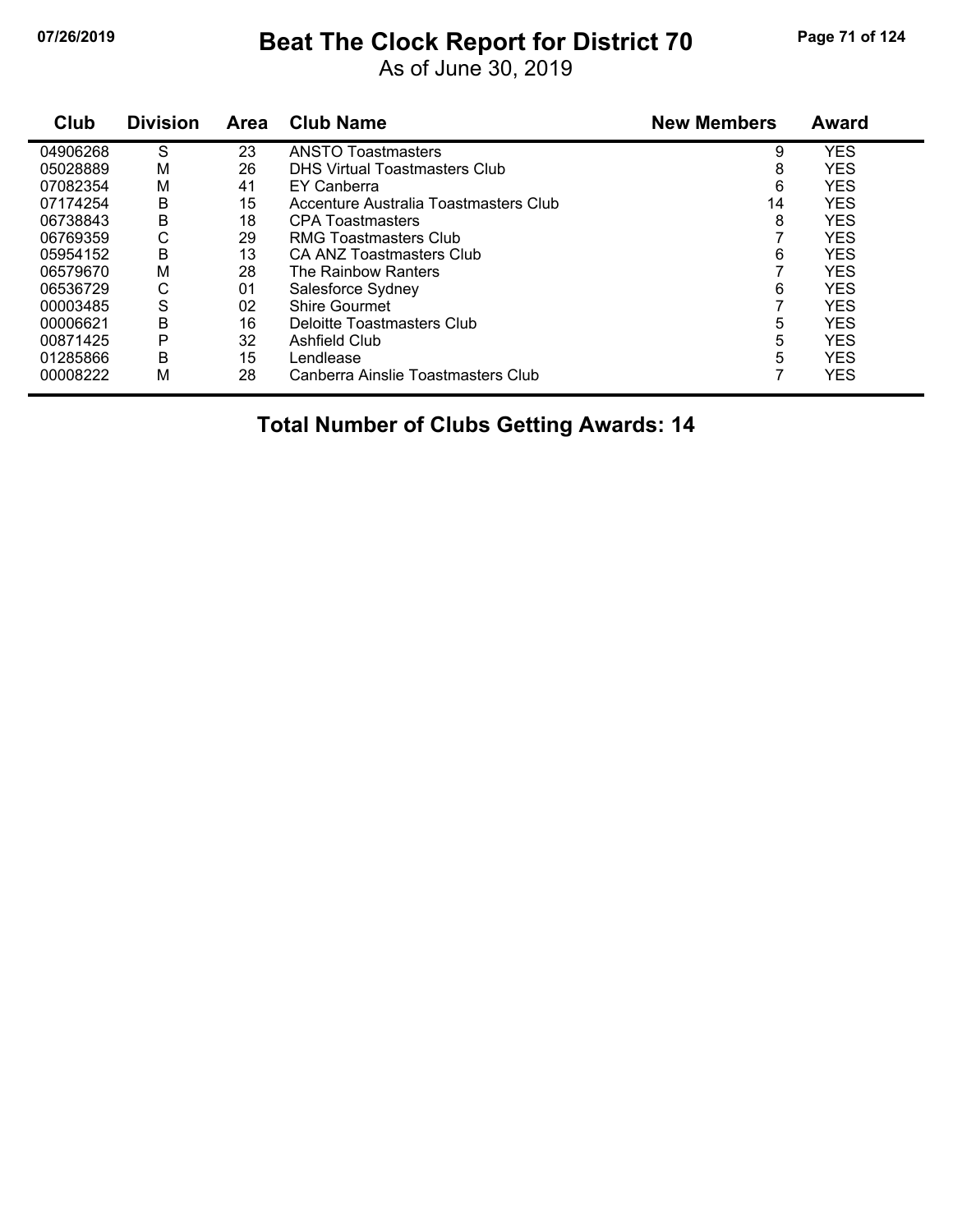### **07/26/2019 Beat The Clock Report for District 71 Page 72 of 124**

As of June 30, 2019

| Club     | <b>Division</b> | Area | <b>Club Name</b>                       | <b>New Members</b> | <b>Award</b> |
|----------|-----------------|------|----------------------------------------|--------------------|--------------|
| 00006844 | G               | 25   | Dereham Articulate Speakers Club       | 5                  | YES          |
| 01027647 | н               | 14   | Huntingdonshire Speakers               | 9                  | <b>YES</b>   |
| 00825232 | S               | 60   | Southside Speakers Club                | 8                  | <b>YES</b>   |
| 00827840 | Β               | 36   | <b>West Limerick Toastmasters Club</b> | 7                  | <b>YES</b>   |
| 01444713 | S               | 43   | <b>Inverness Toastmonsters</b>         | 5                  | <b>YES</b>   |
| 01591173 | Ε               | 06   | Leicester Leaders Speakers' Club       | 5                  | <b>YES</b>   |
| 00654755 | E               | 42   | Spa Speakers Club                      | 6                  | <b>YES</b>   |
| 01227757 | Ν               | 48   | <b>Advanced Orators</b>                | 9                  | <b>YES</b>   |
| 01492764 | N               | 51   | <b>Elvet Speakers</b>                  |                    | <b>YES</b>   |
| 00002650 | G               | 25   | <b>Brandon Speakers Club</b>           | 5                  | <b>YES</b>   |
| 00006726 | N               | 48   | Manchester Orators Toastmasters Club   | 7                  | <b>YES</b>   |
| 07175011 | J               | 57   | <b>Irish Life Toastmasters</b>         | 5                  | <b>YES</b>   |
| 07126746 | M               | 54   | Salesforce Dublin Toastmasters         | 9                  | <b>YES</b>   |
| 05563060 | Ε               | 39   | <b>Walsall Speakers</b>                | 6                  | <b>YES</b>   |
| 04181227 | H               | 20   | North Herts Speakers                   | 5                  | <b>YES</b>   |
| 03824728 | H               | 44   | Northampton Speakers                   | 5                  | <b>YES</b>   |
| 03089222 | G               | 25   | <b>Crossroads Communicators</b>        |                    | <b>YES</b>   |
| 02730842 | J               | 57   | <b>IFSC Toastmasters</b>               | 6                  | <b>YES</b>   |
| 02451576 | A               | 49   | Dell EMC Ireland Toastmasters Forum    | 5                  | <b>YES</b>   |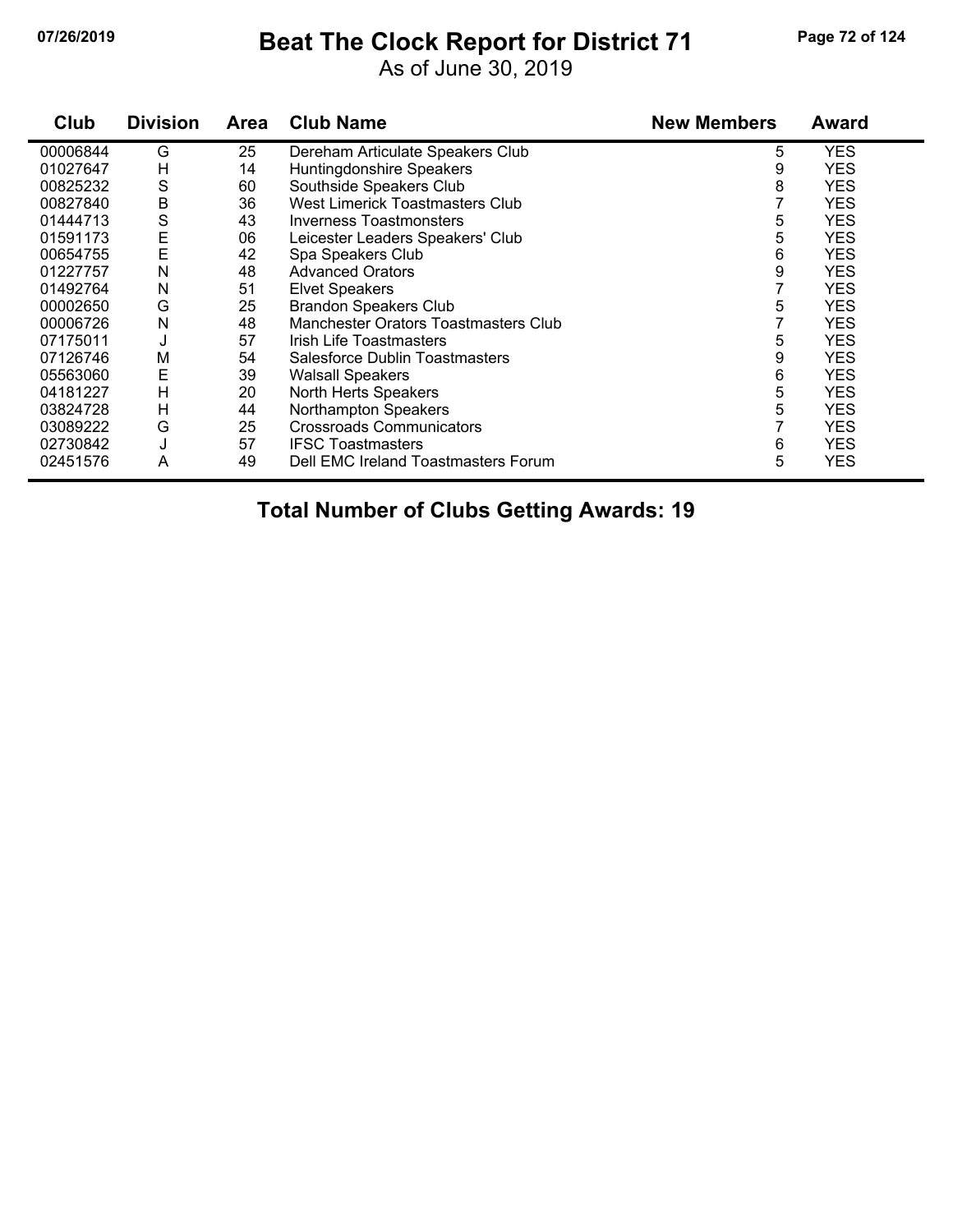# **07/26/2019 Beat The Clock Report for District 72 Page 73 of 124**

As of June 30, 2019

| Club     | <b>Division</b> | <b>Area</b> | <b>Club Name</b>                        | <b>New Members</b> | Award      |
|----------|-----------------|-------------|-----------------------------------------|--------------------|------------|
| 02906557 | н               | 03          | <b>Assurity Testmasters</b>             | 6                  | <b>YES</b> |
| 06751503 | D               | 02          | Alphabet Athletic Toastmasters Club     | 5                  | <b>YES</b> |
| 00003199 | J               | 03          | Masterton Club                          | 6                  | <b>YES</b> |
| 00009248 | G               | 01          | <b>Business Breakfast Club</b>          | 5                  | <b>YES</b> |
| 00006336 | н               | 03          | <b>Public Service Toastmasters Club</b> |                    | <b>YES</b> |
| 00005535 | E               | 06          | Riccarton Toastmasters Club             | 5                  | <b>YES</b> |
| 00001046 | G               | 04          | <b>Wellington Club</b>                  | 5                  | <b>YES</b> |
| 03984549 | G               | 05          | Pipitea Toastmasters                    | 5                  | <b>YES</b> |
| 00008398 | G               | 04          | Te Aro Toastmasters Club                | 5                  | <b>YES</b> |
| 00007689 | С               | 01          | <b>Wavecrest Club</b>                   | 5                  | <b>YES</b> |
| 00006842 | D               | 05          | Alpine Toastmasters Timaru Club         | 5                  | <b>YES</b> |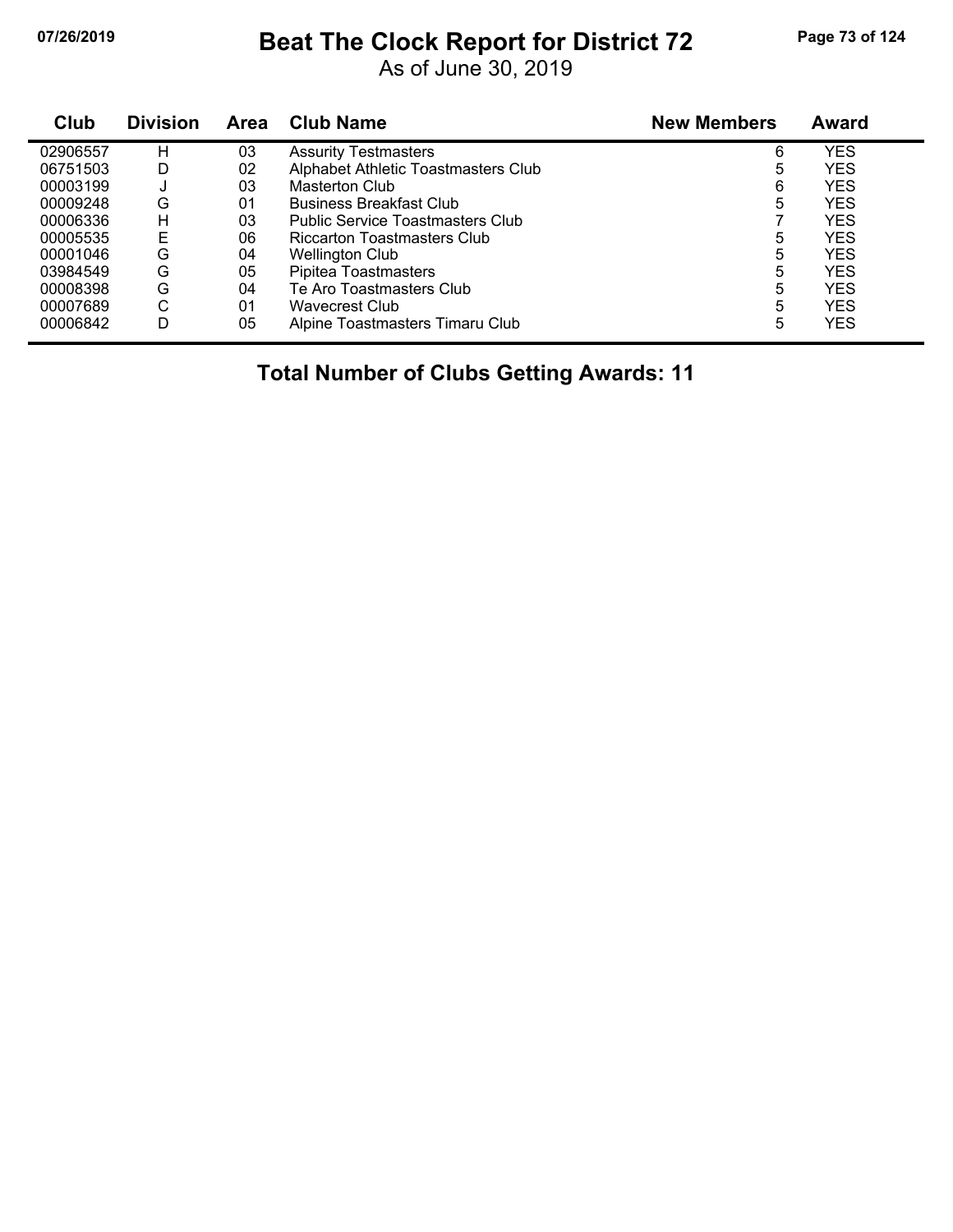## **07/26/2019 Beat The Clock Report for District 73 Page 74 of 124**

As of June 30, 2019

| Club     | <b>Division</b> | <b>Area</b> | <b>Club Name</b>                       | <b>New Members</b> | Award      |  |
|----------|-----------------|-------------|----------------------------------------|--------------------|------------|--|
| 00006890 | R               | 36          | Rowville Toastmasters                  | 5                  | <b>YES</b> |  |
| 00008549 | С               | 11          | Quintessence Club                      | 5                  | <b>YES</b> |  |
| 01537765 | С               | 11          | Adelaide Central                       | 9                  | <b>YES</b> |  |
| 01093085 | M               | 20          | Spirit Of Devonport                    |                    | <b>YES</b> |  |
| 00976095 | M               | 24          | <b>Smashing The Envelope</b>           |                    | <b>YES</b> |  |
| 00001851 | B               | 02          | <b>Frankston Toastmasters Club</b>     | 6                  | <b>YES</b> |  |
| 00006672 |                 | 48          | Jacobs Toastmasters Club               | 5                  | <b>YES</b> |  |
| 00006700 | N               | 31          | Werribee Toastmasters Inc.             | 5                  | <b>YES</b> |  |
| 00002115 | М               | 20          | Launceston                             | 6                  | <b>YES</b> |  |
| 06563402 | M               | 21          | <b>Admiral Toastmasters</b>            | 6                  | <b>YES</b> |  |
| 02154516 | С               | 12          | Mawson Lakes Toastmasters              | 5                  | <b>YES</b> |  |
| 03548620 | S               | 40          | <b>PMI Melbourne Toastmasters Club</b> | 8                  | <b>YES</b> |  |
| 05181586 | M               | 23          | Port Melbourne Toastmasters            | 5                  | <b>YES</b> |  |
| 05158193 | M               | 22          | <b>Fitzroy Toastmasters Club</b>       | 6                  | <b>YES</b> |  |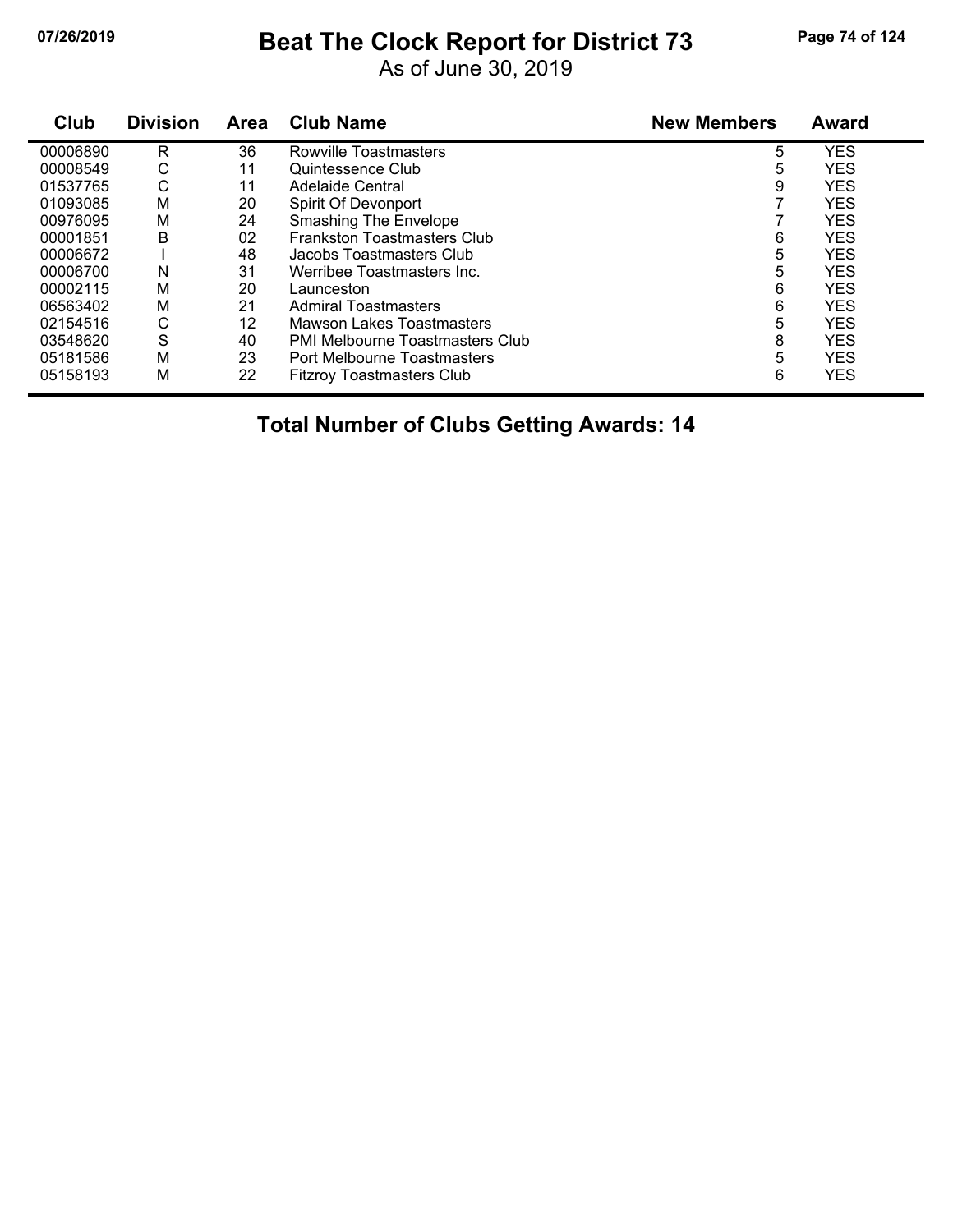## **07/26/2019 Beat The Clock Report for District 74 Page 75 of 124**

As of June 30, 2019

| Club     | <b>Division</b>     | <b>Area</b> | <b>Club Name</b>                                    | <b>New Members</b> | <b>Award</b>             |
|----------|---------------------|-------------|-----------------------------------------------------|--------------------|--------------------------|
| 05061976 | D                   | 01          | <b>Westlake Toastmasters</b>                        | 8                  | <b>YES</b>               |
| 05399208 | $\mathsf E$         | 04          | <b>Grand Thinkers</b>                               | 5                  | <b>YES</b>               |
| 05488649 | H                   | 02          | Dainfern Diamonds Toastmasters Club                 | 5                  | <b>YES</b>               |
| 05642221 | Z                   | 05          | Higher Life Foundation (HLF)                        | 5                  | <b>YES</b>               |
| 05735341 | E                   | 03          | <b>UCT Toastmasters</b>                             | 8                  | <b>YES</b>               |
| 05755055 | $\mathsf{R}$        | 05          | <b>ToastED Toastmaster</b>                          | 5                  | <b>YES</b>               |
| 04983047 | L                   | 07          | Naledi Polokwane                                    | 11                 | <b>YES</b>               |
| 04639869 | D                   | 02          | <b>ABC Club</b>                                     | 16                 | <b>YES</b>               |
| 03517080 | ${\sf R}$           | 02          | CIMA Toastmasters Cape Town                         | 5                  | <b>YES</b>               |
| 03193003 | A                   | 03          | Sanlam Speaks                                       | 5                  | <b>YES</b>               |
| 03414400 | $\mathbf{I}$        | 04          | Modderfontein Breakfast Club                        | 6                  | <b>YES</b>               |
| 03361684 | A                   | 05          | Resolve Toastmasters Club                           | 6                  | <b>YES</b>               |
| 02357896 | L                   | 05          | <b>CIMA Toastmasters Gauteng</b>                    | 8                  | <b>YES</b>               |
| 06570123 | H                   | 03          | <b>Woodlands Office Park</b>                        | 5                  | <b>YES</b>               |
| 05789929 | A                   | 01          | <b>Centurion Breakfast</b>                          | $\overline{7}$     | <b>YES</b>               |
| 06462352 | A                   | 05          | <b>Midrand Groundbreakers</b>                       | 6                  | <b>YES</b>               |
| 06046051 | D                   | 04          | <b>NUST</b>                                         | 6                  | <b>YES</b>               |
| 06832353 | A                   | 07          | <b>Entrepreneurs Toastmasters</b>                   | 9                  | <b>YES</b>               |
| 07119962 | L                   | 01          | Mahikeng Toastmasters Club                          | 11                 | <b>YES</b>               |
| 07157152 | E                   | 04          | <b>Cape Union Explorers</b>                         | 8                  | <b>YES</b>               |
| 07026374 | L                   | 02          | <b>GIBS Alumni Toastmasters Club</b>                | 5                  | <b>YES</b>               |
| 07336393 | A                   | 05          | <b>Midrand Extraordinaires</b>                      | 5                  | <b>YES</b>               |
|          |                     |             |                                                     |                    |                          |
| 07459628 | Ζ<br>$\overline{A}$ | 03<br>06    | Lusaka Executive Toastmasters<br>Pretoria East Club | 8                  | <b>YES</b><br><b>YES</b> |
| 00004294 |                     |             |                                                     | 6                  |                          |
| 00008699 | L                   | 01          | Gaborone Club                                       | 13                 | <b>YES</b>               |
| 00976140 | T                   | 03          | <b>Refined Raconteurs</b>                           | 6                  | <b>YES</b>               |
| 01352883 | D                   | 02          | Swakopmund Toastmasters Club                        | 13                 | <b>YES</b>               |
| 00001072 | A                   | 03          | Forum Toastmasters                                  | 5                  | <b>YES</b>               |
| 00000740 | D                   | 04          | <b>Tarentaal Club</b>                               | 8                  | <b>YES</b>               |
| 00001590 | ${\sf P}$           | 02          | Pietermaritzburg Toastmasters Club                  | 6                  | <b>YES</b>               |
| 00002249 | E                   | 03          | Cape Town Club                                      | 6                  | <b>YES</b>               |
| 00001798 | T                   | 02          | Egoli Golden City Club                              | 5                  | <b>YES</b>               |
| 00002934 | $\mathsf S$         | 03          | Randburg Toastmasters                               | 5                  | <b>YES</b>               |
| 01444260 | ${\sf R}$           | 01          | Vodacom Cape Town Toastmasters                      | 6                  | <b>YES</b>               |
| 00824752 | D                   | 03          | Cape Communicators Club                             | 8                  | <b>YES</b>               |
| 00007534 | H                   | 05          | Golden Gavel Advanced Club                          | 5                  | <b>YES</b>               |
| 07031701 | L                   | 06          | <b>Gaborone Breakfast</b>                           | $\overline{7}$     | <b>YES</b>               |
| 00009131 | $\mathsf{R}$        | 02          | Pep Talkers Toastmasters Club                       | 5                  | <b>YES</b>               |
| 00907573 | T                   | 01          | Maputo Toastmasters Club                            | 5                  | <b>YES</b>               |
| 00006940 | S                   | 04          | <b>Rainbow Nation Toastmasters Club</b>             | 5                  | <b>YES</b>               |
| 00007098 | $\mathsf{R}$        | 04          | Ernst & Young Cape Town Club                        | 5                  | <b>YES</b>               |
| 00005650 | $\mathsf{R}$        | 03          | <b>Tygerberg Club</b>                               | 5                  | <b>YES</b>               |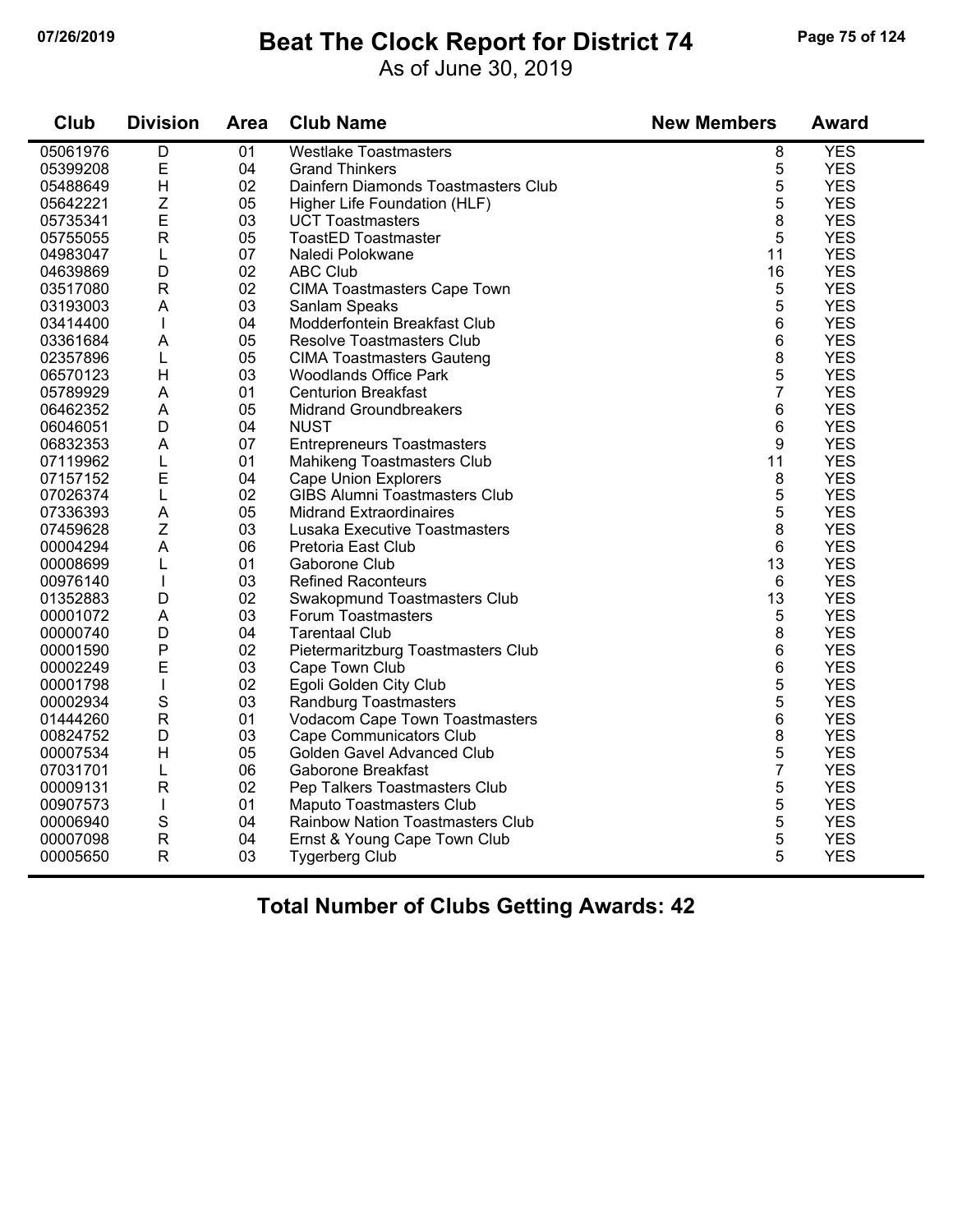### **07/26/2019 Beat The Clock Report for District 75 Page 76 of 124**

As of June 30, 2019

| Club     | <b>Division</b> | <b>Area</b> | <b>Club Name</b>                                  | <b>New Members</b> | <b>Award</b> |
|----------|-----------------|-------------|---------------------------------------------------|--------------------|--------------|
| 00007417 | G               | 61          | <b>Baguio Funshine Toastmasters Club</b>          | 5                  | <b>YES</b>   |
| 00008390 | G               | 63          | Meycauayan Toastmasters Club                      | 6                  | <b>YES</b>   |
| 00007788 | M               | 02          | <b>Ortigas Center Toastmasters Club</b>           | 5                  | <b>YES</b>   |
| 00707197 | A               | 02          | <b>Emperor Mandarin Toastmasters Club</b>         | 6                  | <b>YES</b>   |
| 00009005 | K               | 78          | <b>IRRI Club</b>                                  | 5                  | <b>YES</b>   |
| 01450173 | F               | 53          | Toastmasters Club of Downtown Butuan              | 5                  | <b>YES</b>   |
| 01443343 | $\mathsf{C}$    | 25          | Cebu Mango Toastmasters Club                      | 9                  | <b>YES</b>   |
| 00002962 | L               | 93          | United Evangelical Church Of The Philippines Club | 10                 | <b>YES</b>   |
| 00001697 | M               | 05          | Makati Club                                       | 6                  | <b>YES</b>   |
| 00001592 | M               | 05          | <b>Molave Club</b>                                | 9                  | <b>YES</b>   |
| 00001119 | A               | 04          | Metro Manila Toastmasters Club                    | 12                 | <b>YES</b>   |
| 00001088 | L               | 93          | Manila Bay Toastmasters Club                      | 10                 | <b>YES</b>   |
| 00001010 | A               | 03          | Philam Life Club                                  | 8                  | <b>YES</b>   |
| 00977542 | $\mathsf{H}$    | 74          | Fort Bonifacio Toastmasters Club                  | 11                 | <b>YES</b>   |
| 00731561 | F               | 52          | Golden Friendship Toastmasters Club               | 12                 | <b>YES</b>   |
| 01780629 | M               | 01          | <b>Fountainseeds Toastmasters Club</b>            | 6                  | <b>YES</b>   |
| 00004624 | $\mathsf{C}$    | 24          | <b>Midtown Toastmasters Club</b>                  | $\overline{7}$     | <b>YES</b>   |
| 00003128 | D               | 31          | <b>Barangay Toastmasters Club</b>                 | 5                  | <b>YES</b>   |
| 00003434 | D               | 32          | <b>Bacolod Square and Compass</b>                 | 7                  | <b>YES</b>   |
| 00004159 |                 | 81          | San Miguel Corp Club                              | 5                  | <b>YES</b>   |
| 00009238 | E               | 44          | Davao Pag-Asa Toastmasters Club                   | $\overline{7}$     | <b>YES</b>   |
| 07184899 | H               | 71          | <b>First Balfour Toastmasters Club</b>            | 20                 | <b>YES</b>   |
| 07022207 | K               | 78          | Prebiotech MOJ - Toastmasters Club                | 12                 | <b>YES</b>   |
| 07012650 | $\sf B$         | 15          | Teradata IntelliSpeak Toastmasters Club           | 6                  | <b>YES</b>   |
| 06631503 | H               | 73          | <b>QSI Toastmasters Club</b>                      | 16                 | <b>YES</b>   |
| 01901958 |                 | 82          | <b>MEZ 1 Toastmasters Club</b>                    | 9                  | <b>YES</b>   |
| 02497524 | Κ               | 78          | Los Banos Toastmasters Club                       | 6                  | <b>YES</b>   |
| 02519412 | $\mathsf C$     | 24          | Abacus Toastmasters Club                          | 8                  | <b>YES</b>   |
| 03357121 | K               | 77          | Dasmarinas City Toastmasters Club                 | 5                  | <b>YES</b>   |
| 04786873 | H               | 73          | <b>Alabang Community Toastmasters</b>             | 9                  | <b>YES</b>   |
| 04349467 | $\mathbf C$     | 23          | Viva Sugbo Toastmasters Club                      | 5                  | <b>YES</b>   |
| 04486840 | M               | 03          | <b>Nielsen Philippines Toastmasters</b>           | 14                 | <b>YES</b>   |
| 05345847 | K               | 76          | Ampleon-Nexperia Toastmasters Club                | 7                  | <b>YES</b>   |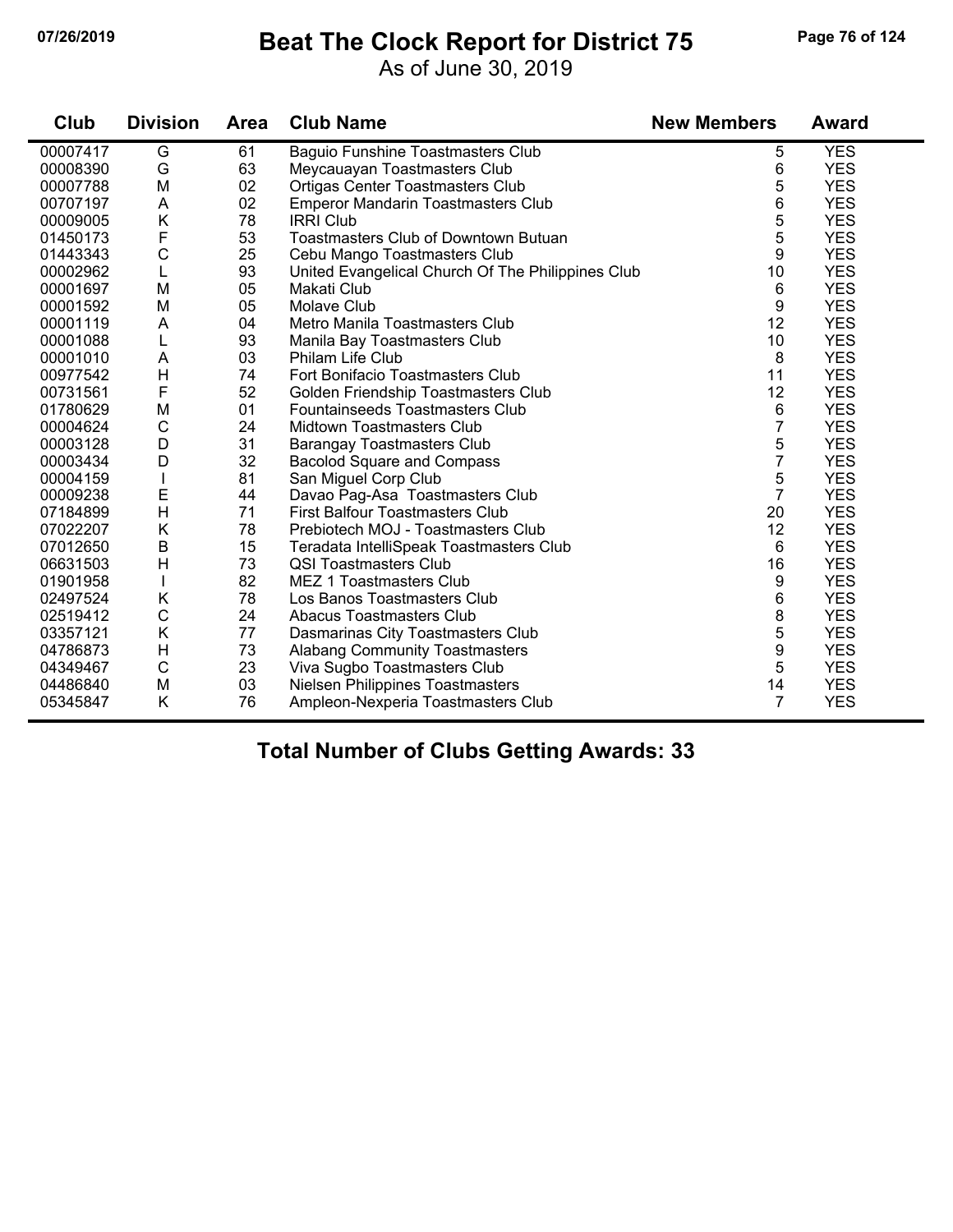## **07/26/2019 Beat The Clock Report for District 76 Page 77 of 124**

As of June 30, 2019

| Club     | <b>Division</b> | Area | Club Name                                | <b>New Members</b> | Award |
|----------|-----------------|------|------------------------------------------|--------------------|-------|
| 04212279 | A               | 11   | Sendai Lunch Speakers                    | 6                  | YES   |
| 03797038 | B               | 25   | <b>Oval Toastmasters</b>                 | 9                  | YES   |
| 00645544 |                 | 34   | Minami Aoyama business Toastmasters Club | 5                  | YES   |
| 01078310 | E               | 51   | Kanagawa Toastmasters Club               | h                  | YES   |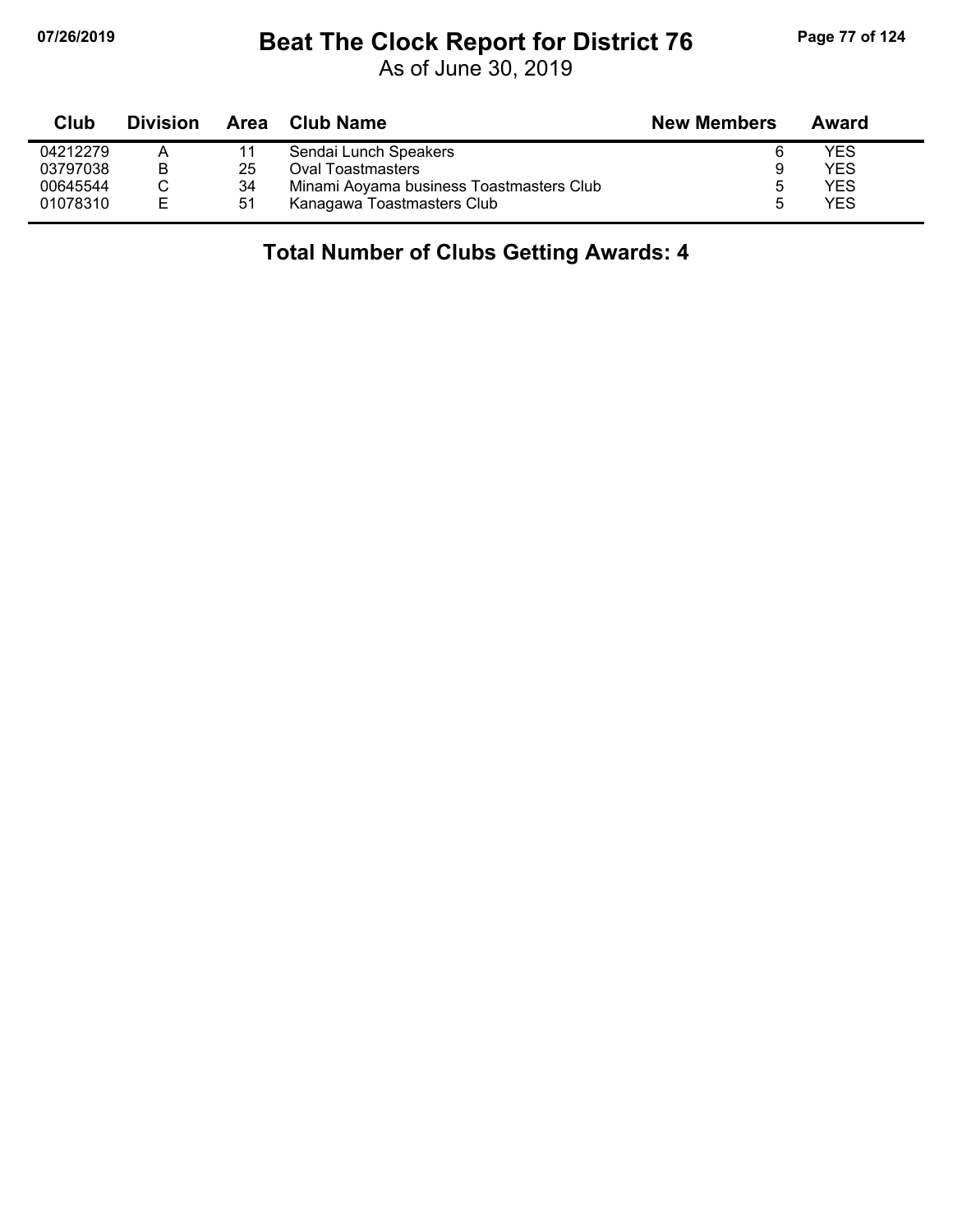## **07/26/2019 Beat The Clock Report for District 77 Page 78 of 124**

As of June 30, 2019

| Club     | <b>Division</b> | Area | <b>Club Name</b>                        | <b>New Members</b> | Award      |
|----------|-----------------|------|-----------------------------------------|--------------------|------------|
| 00005175 | C               | 31   | <b>Vocalizers Club</b>                  |                    | <b>YES</b> |
| 01553559 | В               | 23   | UAB Toastmasters Club                   |                    | <b>YES</b> |
| 00007864 | С               | 31   | Data Center Toastmasters Club           | 6                  | <b>YES</b> |
| 00006054 | A               | 13   | <b>Strategic Speakers Club</b>          |                    | <b>YES</b> |
| 00004838 | A               | 15   | <b>Research Park Toastmasters</b>       | 6                  | <b>YES</b> |
| 00944094 | Ε               | 52   | <b>Gulf Breeze Toastmasters</b>         | 12                 | <b>YES</b> |
| 01502181 | E               | 51   | Navy Sounders                           | 5                  | <b>YES</b> |
| 01235772 | B               | 21   | Sixth Avenue Toastmasters               | 5                  | <b>YES</b> |
| 00002974 | C               | 34   | Vestavia Club                           |                    | <b>YES</b> |
| 00003693 | E               | 52   | Advanced Toastmasters Club of Pensacola | 6                  | <b>YES</b> |
| 00003934 | C               | 34   | Round Table Advance Toastmasters Club   | 5                  | <b>YES</b> |
| 00003126 | B               | 24   | <b>Protective Pacesetters Club</b>      | 5                  | <b>YES</b> |
| 00001919 | E               | 53   | <b>Emerald Coast Club</b>               | 10                 | <b>YES</b> |
| 02199554 | B               | 21   | <b>Summit Speakers</b>                  |                    | <b>YES</b> |
| 05606202 | A               | 13   | <b>Premier Providers</b>                | 5                  | <b>YES</b> |
| 05537244 | D               | 41   | <b>Monarch Toastmasters</b>             | 6                  | <b>YES</b> |
| 06991480 | D               | 42   | <b>Tuskegee University Tiger Voices</b> | 6                  | <b>YES</b> |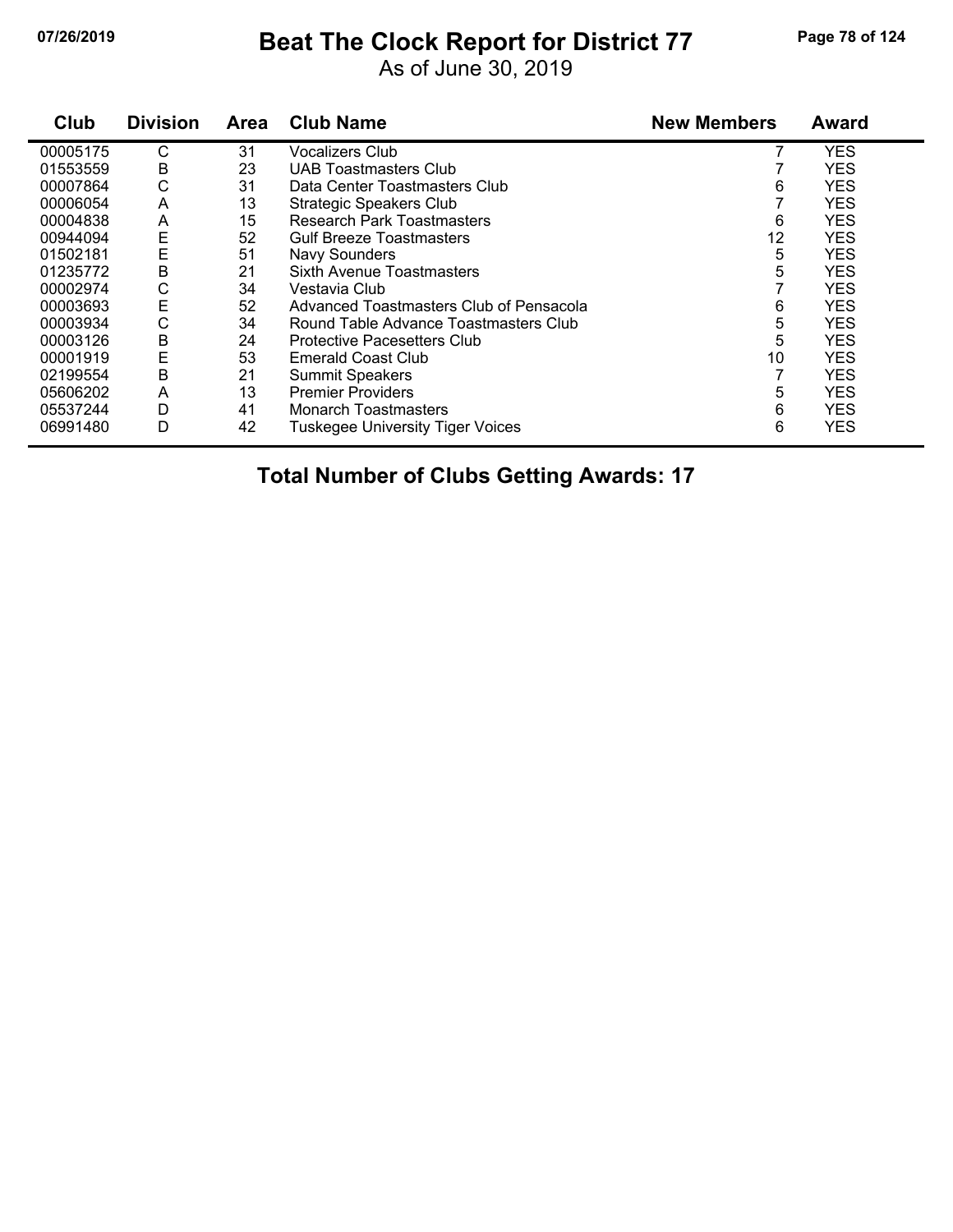## **07/26/2019 Beat The Clock Report for District 78 Page 79 of 124**

As of June 30, 2019

| <b>Club</b> | <b>Division</b> | Area Club Name                   | <b>New Members</b> | Award |  |
|-------------|-----------------|----------------------------------|--------------------|-------|--|
| 03476120    |                 | Liberty Toastmasters Bozeman, MT |                    | YES   |  |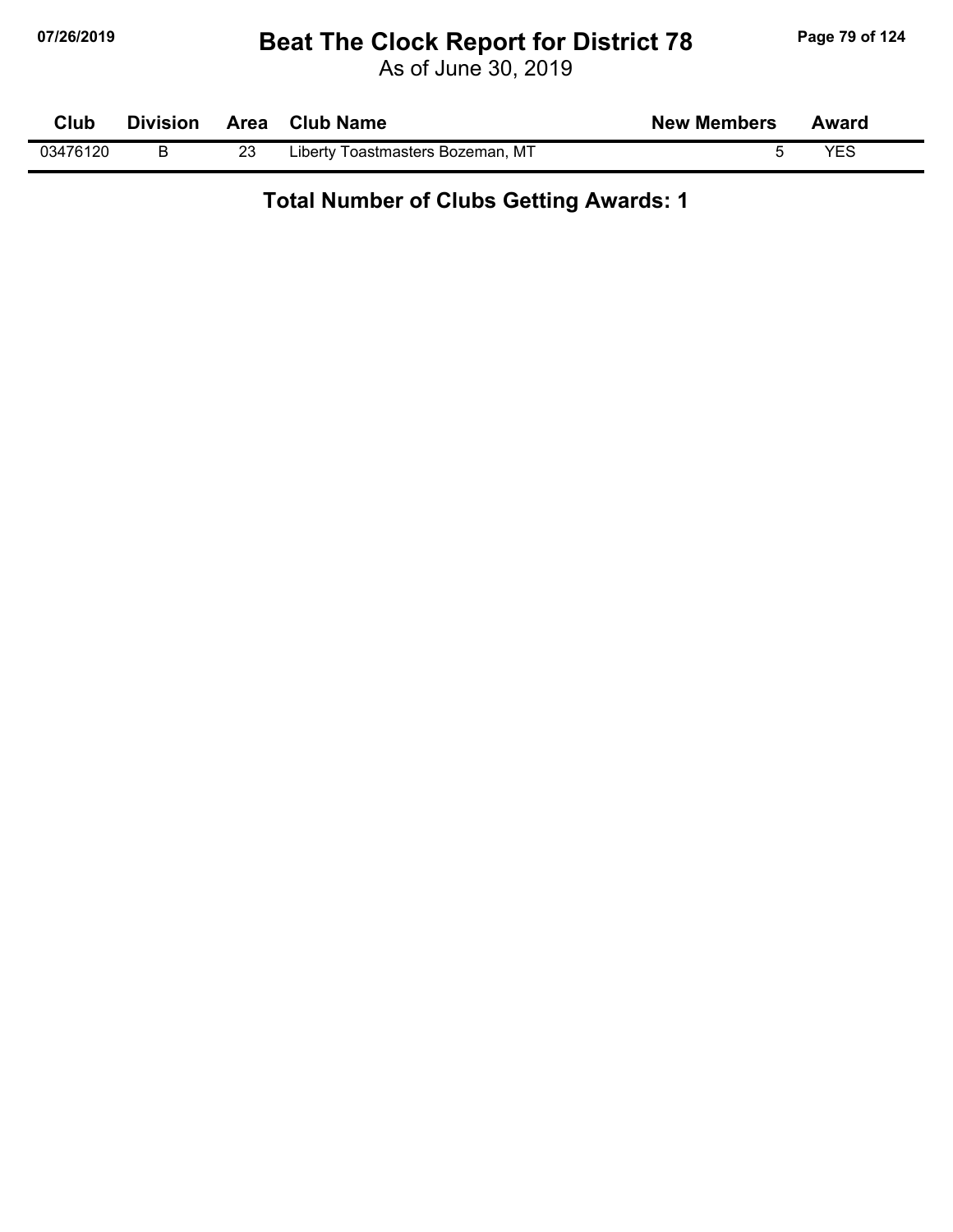## **07/26/2019 Beat The Clock Report for District 79 Page 80 of 124**

As of June 30, 2019

| Club     | <b>Division</b> | Area | <b>Club Name</b>                                   | <b>New Members</b> | <b>Award</b> |
|----------|-----------------|------|----------------------------------------------------|--------------------|--------------|
| 03357904 | A               | 01   | Bazme Urdu Toastmasters Club                       | 13                 | <b>YES</b>   |
| 02382680 | J               | 32   | Seaview Toastmasters Club                          | 5                  | <b>YES</b>   |
| 04343115 | F               | 61   | Algosaibi Toastmasters Club                        | 12                 | <b>YES</b>   |
| 04770634 | M               | 50   | <b>Drillorators Toastmasters Club</b>              | 6                  | <b>YES</b>   |
| 04772304 | M               | 41   | Paradigm Toastmasters Club                         | 6                  | <b>YES</b>   |
| 06854579 | D               | 12   | Elite Stars Toastmasters Club                      | 9                  | <b>YES</b>   |
| 06752723 | A               | 03   | Prince Sultan University Toastmasters Professional | 5                  | <b>YES</b>   |
| 06646487 | В               | 07   | Aspiring Leaders Toastmasters Club                 | 6                  | <b>YES</b>   |
| 06566586 | J               | 70   | <b>IECEP KSA-ERC</b>                               | 8                  | <b>YES</b>   |
| 06569335 | B               | 07   | Mitsubishi Electric Saudi                          | 13                 | <b>YES</b>   |
| 07370163 | Q               | 71   | Okadh Spirit                                       | 7                  | <b>YES</b>   |
| 07390473 | G               | 45   | Ta'aluq Toastmasters Club                          | 5                  | YES          |
| 07325142 | C               | 39   | Hail's Excellence TMC                              |                    | <b>YES</b>   |
| 00001158 | B               | 06   | Taj Club                                           | 5                  | <b>YES</b>   |
| 00586780 | O               | 09   | Sahara Toastmasters Club                           | 9                  | <b>YES</b>   |
| 00918581 | F               | 60   | <b>COSMOS</b>                                      | 10                 | <b>YES</b>   |
| 01009364 | J               | 43   | Discovery Toastmasters Club                        | 6                  | <b>YES</b>   |
| 01014368 | M               | 50   | <b>Professional Speakers</b>                       | 6                  | <b>YES</b>   |
| 04027533 | Μ               | 41   | New Discovery Toastmasters                         | 5                  | <b>YES</b>   |
| 01597596 | R               | 19   | Yallah Banat Ariyadh Toastmasters Club             | 5                  | <b>YES</b>   |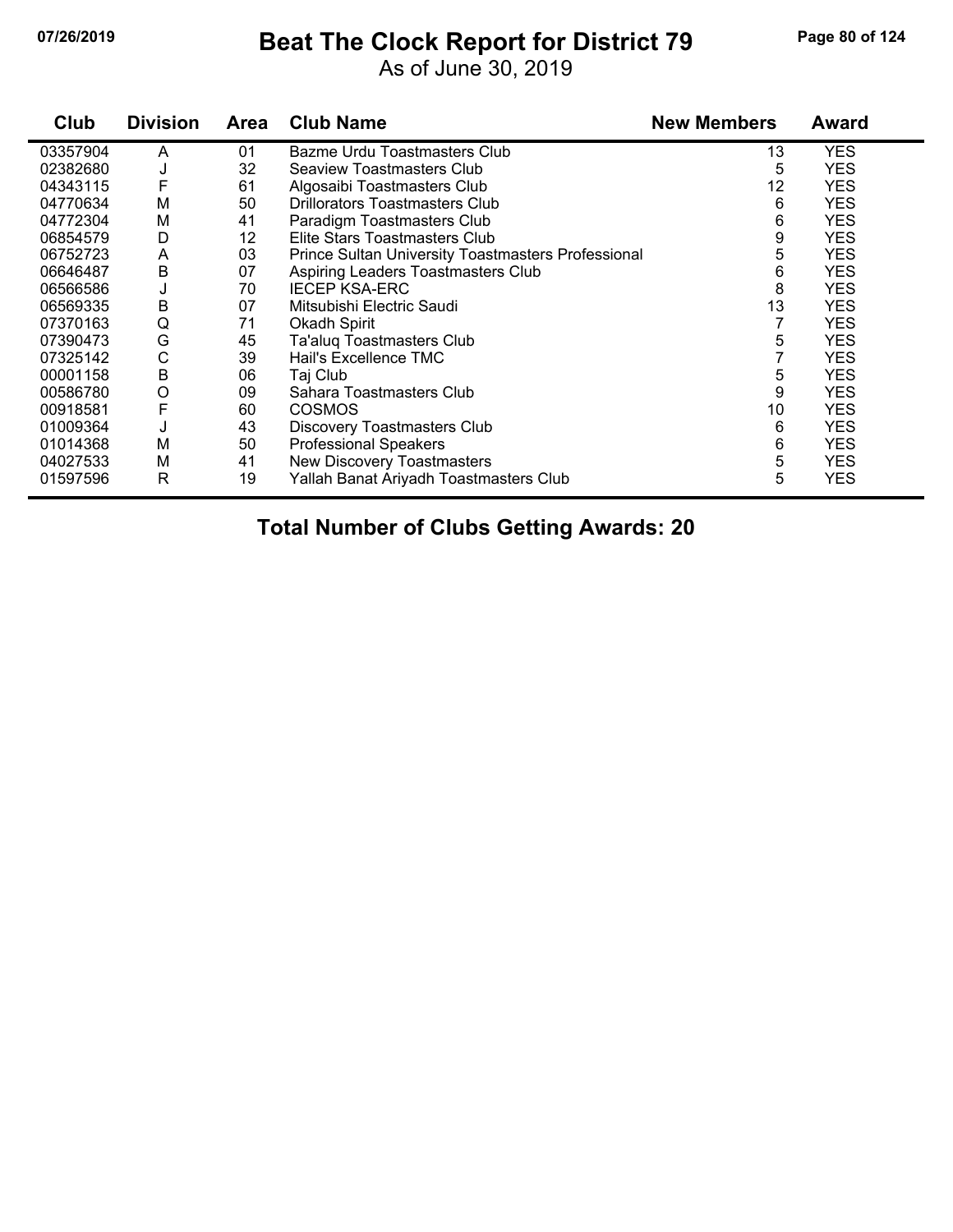## **07/26/2019 Beat The Clock Report for District 80 Page 81 of 124**

As of June 30, 2019

| Club     | <b>Division</b>           | <b>Area</b> | <b>Club Name</b>                                      | <b>New Members</b> | <b>Award</b> |
|----------|---------------------------|-------------|-------------------------------------------------------|--------------------|--------------|
| 01464586 | E                         | 04          | <b>SKIES Toastmasters Club</b>                        | 8                  | <b>YES</b>   |
| 01062024 | D                         | 04          | Ngee Ann Polytechnic Student Toastmasters Club        | 5                  | <b>YES</b>   |
| 01052381 |                           | 03          | Toni International                                    | 9                  | <b>YES</b>   |
| 00696734 | U                         | 02          | Hong Kah North Toastmasters Club                      | 5                  | <b>YES</b>   |
| 00587782 |                           | 03          | Punggol Park Community Centre Youth Group Man         | 6                  | <b>YES</b>   |
| 00005753 | U                         | 05          | Emmaus Catholic Toastmasters Club                     | 5                  | <b>YES</b>   |
| 00008113 | D                         | 01          | Raffles Singapore @ Mountbatten                       | 5                  | <b>YES</b>   |
| 00000357 | U                         | 04          | Toastmasters Club Of Singapore                        |                    | <b>YES</b>   |
| 00001968 |                           | 01          | Toa Payoh West Mandarin Toasmaster Club               | 7                  | <b>YES</b>   |
| 00002548 | G                         | 02          | Nee Soon East Toastmasters Club                       | 5                  | <b>YES</b>   |
| 01648620 | V                         | 04          | NTUAC Mandarin                                        | 8                  | <b>YES</b>   |
| 00008705 | $\ensuremath{\mathsf{Z}}$ | 02          | <b>Telok Blangah Toastmasters Club</b>                | 6                  | <b>YES</b>   |
| 00008816 | $\mathsf D$               | 01          | Money Mastery (Singapore) Toastmasters Club           | 6                  | <b>YES</b>   |
| 00000631 | S                         | 04          | Temasek Polytechnic Toastmasters Club                 | 5                  | <b>YES</b>   |
| 00009479 | Z                         | 03          | <b>Bishan Toastmasters Club</b>                       | 9                  | <b>YES</b>   |
| 06604523 |                           | 01          | Chui Huay Lim Teochew Toastmasters Club               | 5                  | <b>YES</b>   |
| 06627295 | A                         | 02          | Toastmasters @ Courts                                 | 9                  | <b>YES</b>   |
| 06609338 | $\vee$                    | 03          | <b>Bukit Batok East CC Mandarin Toastmasters Club</b> | 5                  | <b>YES</b>   |
| 06786442 | G                         | 02          | Micron Singapore Toastmasters                         | 5                  | <b>YES</b>   |
| 07005005 |                           | 06          | Eng Choon Hway Kuan Mandarin Toastmasters Clu         | 8                  | <b>YES</b>   |
| 04349592 |                           | 03          | Spirit Mind (Singapore) Toastmasters Club             | 5                  | <b>YES</b>   |
| 04455150 |                           | 06          | Hui Ann Association Mandarin Toastmasters Club        | 5                  | <b>YES</b>   |
| 05522410 | U                         | 03          | <b>DBS Toastmasters Club</b>                          | $\overline{7}$     | <b>YES</b>   |
| 05607290 | A                         | 04          | Kampong Kembangan Toastmasters Club                   | 11                 | <b>YES</b>   |
| 01955884 | A                         | 01          | State Street Singapore Toastmasters Club              | 5                  | <b>YES</b>   |
| 03300083 | A                         | 02          | <b>EMinent Communicators Club</b>                     | 5                  | <b>YES</b>   |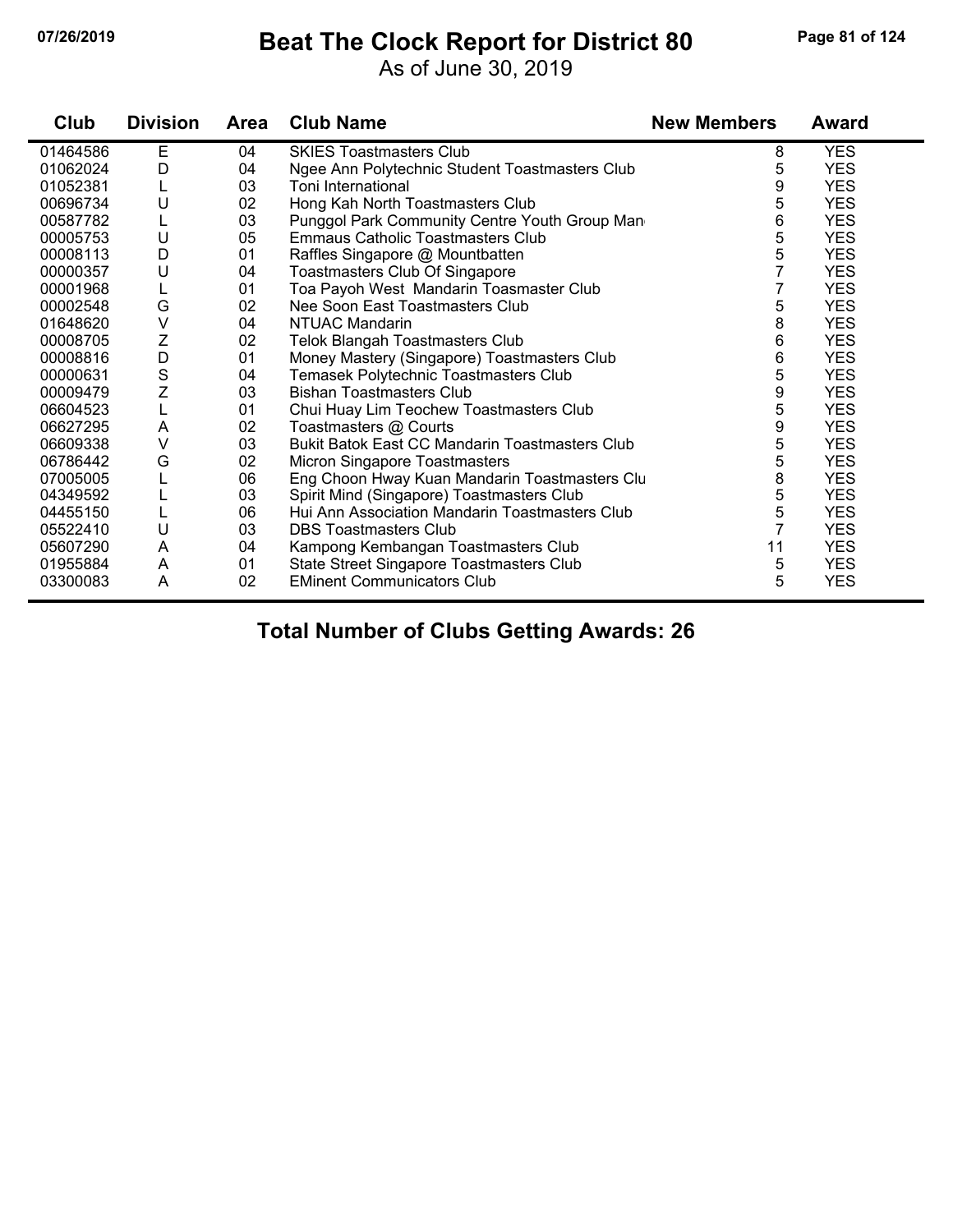### **07/26/2019 Beat The Clock Report for District 81 Page 82 of 124**

As of June 30, 2019

| Club     | <b>Division</b> | <b>Area</b> | <b>Club Name</b>                                 | <b>New Members</b> | <b>Award</b> |
|----------|-----------------|-------------|--------------------------------------------------|--------------------|--------------|
| 03314990 | $\mathsf{C}$    | 20          | Nature Isle Toastmasters Club                    | 5                  | <b>YES</b>   |
| 03163293 | G               | 43          | <b>Puerto Rico Power Speakers</b>                | 5                  | YES          |
| 01865434 | G               | 45          | <b>Executive Leaders</b>                         | 8                  | <b>YES</b>   |
| 02888258 | D               | 26          | Club Toastmasters Sursum Corda                   | 8                  | <b>YES</b>   |
| 05677417 | D               | 25          | Synergie                                         | 5                  | <b>YES</b>   |
| 05543692 | B               | 14          | Communicators of Hope                            | 6                  | <b>YES</b>   |
| 04769294 | $\mathsf E$     | 29          | <b>Cupecoy Sunset Toastmasters Club</b>          | 9                  | <b>YES</b>   |
| 06857886 | F               | 39          | Genesis One                                      | 9                  | <b>YES</b>   |
| 06637397 | A               | 07          | Sin Fronteras Toastmasters Club                  | 5                  | <b>YES</b>   |
| 06485509 | F               | 37          | Transformational Leaders Toastmasters Club (TLC) | 9                  | <b>YES</b>   |
| 07182829 | E               | 31          | <b>COBRACED Toastmasters Club</b>                | 5                  | <b>YES</b>   |
| 00002078 | B               | 14          | U.C.T. Toastmasters Club                         | 9                  | <b>YES</b>   |
| 00788773 | F               | 37          | Talk Tsu Club                                    | 6                  | <b>YES</b>   |
| 01624004 | F               | 36          | <b>Conception Toastmasters</b>                   | 5                  | <b>YES</b>   |
| 01003407 | D               | 23          | Amethyst Toastmasters Club                       | 5                  | <b>YES</b>   |
| 01269967 | D               | 28          | Lotus                                            | 5                  | <b>YES</b>   |
| 01337423 | F               | 36          | Grenada Gems Toastmasters Club                   | 5                  | <b>YES</b>   |
| 00009727 | B               | 12          | <b>Staths Torchbearers Toastmasters Club</b>     | 5                  | <b>YES</b>   |
| 01458057 | C               | 21          | <b>Creative Thinkers Toastmasters Club</b>       |                    | <b>YES</b>   |
| 01458669 | A               | 06          | Aruba Toastmasters Club                          | 6                  | <b>YES</b>   |
| 03875897 | F               | 36          | Grenada Public Service Toastmasters Club         | 10                 | <b>YES</b>   |
| 01111479 | D               | 22          | Dynamic                                          | 5                  | <b>YES</b>   |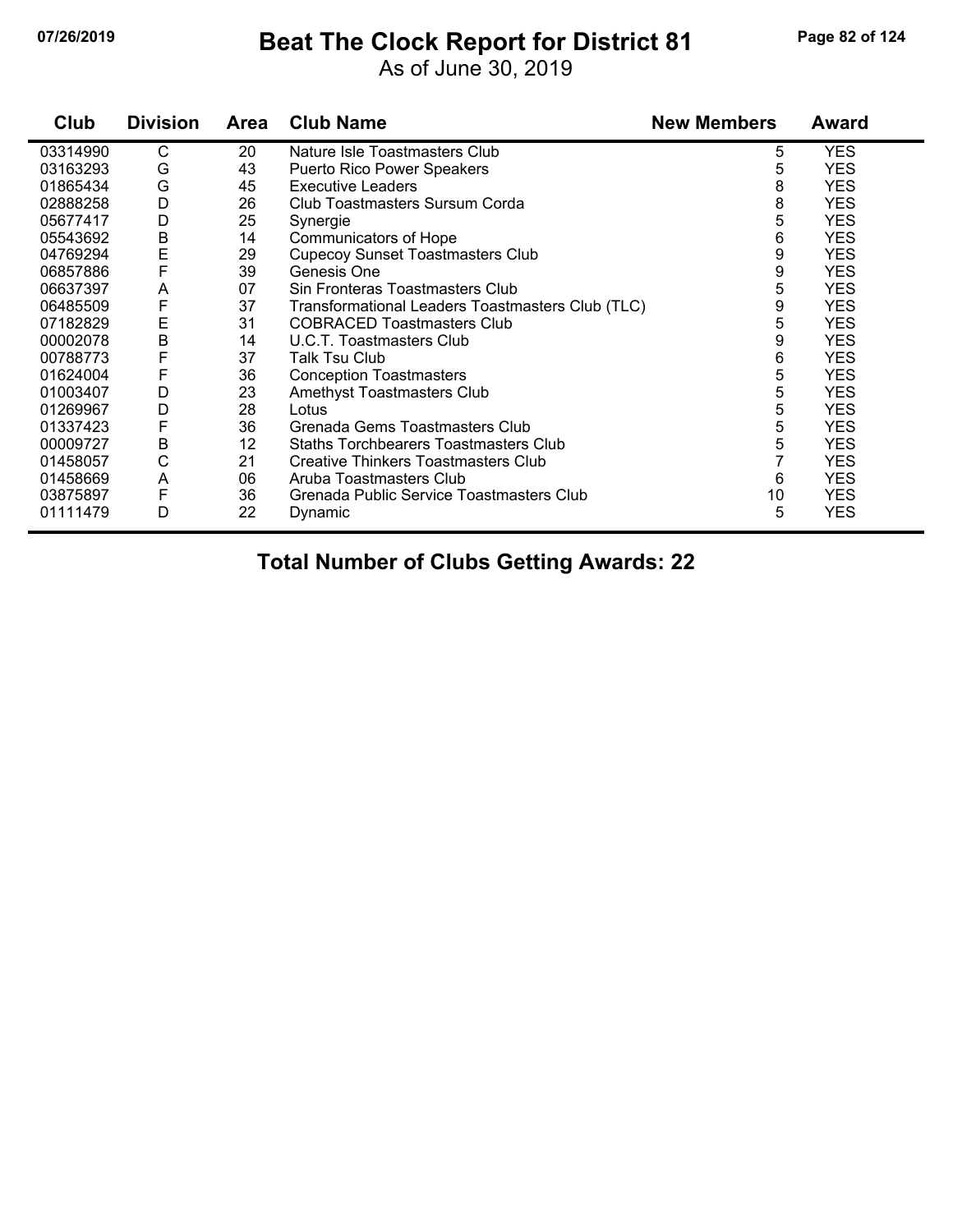### **07/26/2019 Beat The Clock Report for District 82 Page 83 of 124**

As of June 30, 2019

| <b>YES</b><br>Κ<br><b>Medley Toastmasters Club</b><br>01128480<br>03<br>6<br>H<br>06<br>6<br><b>YES</b><br>01818104<br>Negombo Toastmasters<br>6<br><b>YES</b><br>07072349<br>D<br>04<br>Stagecoach Chennai Toastmasters Club<br>5<br>$\sf B$<br>05<br><b>YES</b><br>07054417<br>Ambattur Achievers Toastmasters Club<br>5<br>F<br><b>YES</b><br>00822324<br>05<br>Kandy Toastmasters Club<br>8<br>University of Moratuwa Toastmasters Club<br><b>YES</b><br>A<br>04<br>00598998<br>5<br>C<br><b>YES</b><br>03902741<br>04<br><b>Freight Links Toastmasters Club</b><br>5<br><b>YES</b><br>H<br>03<br>01378886<br>Omega Line<br>6<br><b>YES</b><br>G<br>01<br><b>TCS Maitree Chennai Toastmasters Club</b><br>01373947<br>5<br><b>YES</b><br>05<br>00614737<br>M<br><b>IESL Toastmasters Club</b><br>$\sf B$<br>6<br><b>YES</b><br>01050359<br>04<br>Chennai Wordsmiths Toastmasters Club<br>6<br><b>YES</b><br>J<br>04<br>Serendib Toastmasters Club<br>00649172<br>15<br><b>YES</b><br>N<br>01<br>Chennai Toastmasters Club<br>00665905<br>$\mathsf C$<br>6<br><b>YES</b><br>00733850<br>04<br><b>COYLE Toastmasters Club</b><br>$\overline{7}$<br>G<br><b>YES</b><br>01338612<br>04<br>PayPal Chennai Toastmasters Club<br>5<br><b>YES</b><br>H<br>01223810<br>05<br>Jaffna Toastmasters Club (JTMC)<br>6<br>H<br><b>YES</b><br>01514977<br>01<br><b>Wattala Toastmasters Club</b><br>5<br><b>YES</b><br>M<br>02<br><b>BEPZ Toastmasters</b><br>01515466<br>5<br>E<br><b>YES</b><br>01<br><b>AATSL Toastmasters Club</b><br>01355969<br>$\overline{7}$<br>F<br><b>YES</b><br>04<br>HILL CAPITAL TOASTMASTERS<br>01357117<br>B<br>7<br><b>YES</b><br>02<br>01363550<br>Madras Toastmasters Club<br>Κ<br><b>YES</b><br>05<br>5<br>01600941<br>Terra VIT<br>F<br><b>YES</b><br><b>Hillwood Toastmasters Club</b><br>6<br>07111975<br>04<br>8<br><b>YES</b><br>07185274<br>L<br>04<br>Honeywell Madurai Toastmasters Club<br>6<br><b>YES</b><br>В<br>04<br>Mogappair Marvels Toastmasters Club<br>07205586<br>8<br><b>YES</b><br>07225106<br>06<br><b>CMI Toastmasters Club</b><br>L<br>5<br><b>YES</b><br>03<br>07217134<br>L<br><b>Pyrocity Toastmasters Club</b><br>9<br>J<br><b>YES</b><br>07218442<br>04<br><b>NIBM Toastmasters Club</b><br><b>YES</b><br>H<br>05<br>6<br>07241783<br>Kilinochchi Toastmasters Club<br>02<br><b>YES</b><br>07314751<br>Κ<br>10<br>Loyola Toastmasters Club<br>02<br>6<br><b>YES</b><br>07432940<br>L<br>Chiron Toastmasters NIT Trichy<br>5<br><b>YES</b><br>07393867<br>O<br>01<br>Ze' Oration Toastmasters Club<br>5<br><b>YES</b><br>02<br>06545042<br><b>Chennai Champions Toastmasters</b><br>$\mathbf{I}$<br><b>YES</b><br>O<br>02<br>11<br>Speak To Lead Toastmasters Club<br>06646561<br><b>YES</b><br>03<br>5<br>05921265<br><b>Expeditors MAA</b><br>5<br><b>YES</b><br>06882850<br>Κ<br>04<br><b>TRUENO VIT</b><br>5<br>WSO <sub>2</sub><br><b>YES</b><br>01<br>06886051<br>J<br>5<br><b>YES</b><br>06824968<br>O<br>06<br>Ford Mustang Toastmasters Club<br>5<br><b>YES</b><br>H<br>05<br>06768767<br>Vadamaradchi Toastmasters Club<br>9<br>06762575<br>C<br>04<br>Sarvodaya Toastmasters<br><b>YES</b><br>Н<br>06<br>ATG TOASTMASTERS<br>9<br><b>YES</b><br>06989204<br><b>YES</b><br>06938059<br>05<br>Sri Eshwar Toastmasters Club<br>12<br>L<br><b>YES</b><br>06874898<br>B<br>01<br>Exim World Toastmasters Club<br>14<br>G<br><b>YES</b><br>05<br>Orators of Tech Mahindra<br>8<br>04665501<br>5<br><b>YES</b><br>O<br>04521375<br>03<br>Thirdware Chennai Speakers Forum<br>6<br><b>YES</b><br>04198235<br>Κ<br>04<br><b>Phoenix VIT</b><br>Κ<br>7<br><b>YES</b><br>04198323<br>04<br><b>Nuvens VIT</b><br><b>YES</b><br>6<br>04304054<br>H<br>03<br>Lunuwila Toastmasters Club<br>5<br><b>YES</b><br>05359135<br>03<br><b>Nagercoil Toastmasters</b><br>L<br>5<br><b>YES</b><br>G<br>02<br><b>TCS Maitree SYNDICATE Toastmasters</b><br>05747141<br>6<br><b>YES</b><br>Κ<br>05<br>05073498<br>Ora VIT Toastmasters<br>6<br><b>YES</b><br>Κ<br>Sol VIT<br>05125333<br>04<br>$\overline{7}$<br><b>YES</b><br>02823690<br>M<br>01<br><b>KDU Toastmasters Club</b><br><b>YES</b><br>5<br>02677376<br>Κ<br>05<br><b>Brisa VIT</b><br>7<br><b>YES</b><br>02677403<br>Κ<br>04<br>Clima VIT<br>7<br>02560653<br>05<br><b>TCS Maitree Champions Toastmasters Club</b><br><b>YES</b><br>D<br>E<br>03<br>5<br><b>YES</b><br>01982862<br>Word Blasters Toastmasters Club<br>6<br><b>YES</b><br>01939295<br>A<br>04<br>Lyceum Toastmasters Club Panadura<br>5<br><b>YES</b><br>01888115<br>M<br>04<br>Bank of Ceylon Toastmasters Club | Club | <b>Division</b> | <b>Area</b> | <b>Club Name</b> | <b>New Members</b> | <b>Award</b> |
|-------------------------------------------------------------------------------------------------------------------------------------------------------------------------------------------------------------------------------------------------------------------------------------------------------------------------------------------------------------------------------------------------------------------------------------------------------------------------------------------------------------------------------------------------------------------------------------------------------------------------------------------------------------------------------------------------------------------------------------------------------------------------------------------------------------------------------------------------------------------------------------------------------------------------------------------------------------------------------------------------------------------------------------------------------------------------------------------------------------------------------------------------------------------------------------------------------------------------------------------------------------------------------------------------------------------------------------------------------------------------------------------------------------------------------------------------------------------------------------------------------------------------------------------------------------------------------------------------------------------------------------------------------------------------------------------------------------------------------------------------------------------------------------------------------------------------------------------------------------------------------------------------------------------------------------------------------------------------------------------------------------------------------------------------------------------------------------------------------------------------------------------------------------------------------------------------------------------------------------------------------------------------------------------------------------------------------------------------------------------------------------------------------------------------------------------------------------------------------------------------------------------------------------------------------------------------------------------------------------------------------------------------------------------------------------------------------------------------------------------------------------------------------------------------------------------------------------------------------------------------------------------------------------------------------------------------------------------------------------------------------------------------------------------------------------------------------------------------------------------------------------------------------------------------------------------------------------------------------------------------------------------------------------------------------------------------------------------------------------------------------------------------------------------------------------------------------------------------------------------------------------------------------------------------------------------------------------------------------------------------------------------------------------------------------------------------------------------------------------------------------------------------------------------------------------------------------------------------------------------------------------------------------------------------------------------------------------------------------------------------------------------------------------------------------------------------------------------------------------------------------------------------------------------------------------------------------------------------------------------------------------------------------------------------------------------------------------------------------------------------------------------------------------------------------------------------------------------------------------------------------------------------------------------------------------------------------------|------|-----------------|-------------|------------------|--------------------|--------------|
|                                                                                                                                                                                                                                                                                                                                                                                                                                                                                                                                                                                                                                                                                                                                                                                                                                                                                                                                                                                                                                                                                                                                                                                                                                                                                                                                                                                                                                                                                                                                                                                                                                                                                                                                                                                                                                                                                                                                                                                                                                                                                                                                                                                                                                                                                                                                                                                                                                                                                                                                                                                                                                                                                                                                                                                                                                                                                                                                                                                                                                                                                                                                                                                                                                                                                                                                                                                                                                                                                                                                                                                                                                                                                                                                                                                                                                                                                                                                                                                                                                                                                                                                                                                                                                                                                                                                                                                                                                                                                                                                                                                     |      |                 |             |                  |                    |              |
|                                                                                                                                                                                                                                                                                                                                                                                                                                                                                                                                                                                                                                                                                                                                                                                                                                                                                                                                                                                                                                                                                                                                                                                                                                                                                                                                                                                                                                                                                                                                                                                                                                                                                                                                                                                                                                                                                                                                                                                                                                                                                                                                                                                                                                                                                                                                                                                                                                                                                                                                                                                                                                                                                                                                                                                                                                                                                                                                                                                                                                                                                                                                                                                                                                                                                                                                                                                                                                                                                                                                                                                                                                                                                                                                                                                                                                                                                                                                                                                                                                                                                                                                                                                                                                                                                                                                                                                                                                                                                                                                                                                     |      |                 |             |                  |                    |              |
|                                                                                                                                                                                                                                                                                                                                                                                                                                                                                                                                                                                                                                                                                                                                                                                                                                                                                                                                                                                                                                                                                                                                                                                                                                                                                                                                                                                                                                                                                                                                                                                                                                                                                                                                                                                                                                                                                                                                                                                                                                                                                                                                                                                                                                                                                                                                                                                                                                                                                                                                                                                                                                                                                                                                                                                                                                                                                                                                                                                                                                                                                                                                                                                                                                                                                                                                                                                                                                                                                                                                                                                                                                                                                                                                                                                                                                                                                                                                                                                                                                                                                                                                                                                                                                                                                                                                                                                                                                                                                                                                                                                     |      |                 |             |                  |                    |              |
|                                                                                                                                                                                                                                                                                                                                                                                                                                                                                                                                                                                                                                                                                                                                                                                                                                                                                                                                                                                                                                                                                                                                                                                                                                                                                                                                                                                                                                                                                                                                                                                                                                                                                                                                                                                                                                                                                                                                                                                                                                                                                                                                                                                                                                                                                                                                                                                                                                                                                                                                                                                                                                                                                                                                                                                                                                                                                                                                                                                                                                                                                                                                                                                                                                                                                                                                                                                                                                                                                                                                                                                                                                                                                                                                                                                                                                                                                                                                                                                                                                                                                                                                                                                                                                                                                                                                                                                                                                                                                                                                                                                     |      |                 |             |                  |                    |              |
|                                                                                                                                                                                                                                                                                                                                                                                                                                                                                                                                                                                                                                                                                                                                                                                                                                                                                                                                                                                                                                                                                                                                                                                                                                                                                                                                                                                                                                                                                                                                                                                                                                                                                                                                                                                                                                                                                                                                                                                                                                                                                                                                                                                                                                                                                                                                                                                                                                                                                                                                                                                                                                                                                                                                                                                                                                                                                                                                                                                                                                                                                                                                                                                                                                                                                                                                                                                                                                                                                                                                                                                                                                                                                                                                                                                                                                                                                                                                                                                                                                                                                                                                                                                                                                                                                                                                                                                                                                                                                                                                                                                     |      |                 |             |                  |                    |              |
|                                                                                                                                                                                                                                                                                                                                                                                                                                                                                                                                                                                                                                                                                                                                                                                                                                                                                                                                                                                                                                                                                                                                                                                                                                                                                                                                                                                                                                                                                                                                                                                                                                                                                                                                                                                                                                                                                                                                                                                                                                                                                                                                                                                                                                                                                                                                                                                                                                                                                                                                                                                                                                                                                                                                                                                                                                                                                                                                                                                                                                                                                                                                                                                                                                                                                                                                                                                                                                                                                                                                                                                                                                                                                                                                                                                                                                                                                                                                                                                                                                                                                                                                                                                                                                                                                                                                                                                                                                                                                                                                                                                     |      |                 |             |                  |                    |              |
|                                                                                                                                                                                                                                                                                                                                                                                                                                                                                                                                                                                                                                                                                                                                                                                                                                                                                                                                                                                                                                                                                                                                                                                                                                                                                                                                                                                                                                                                                                                                                                                                                                                                                                                                                                                                                                                                                                                                                                                                                                                                                                                                                                                                                                                                                                                                                                                                                                                                                                                                                                                                                                                                                                                                                                                                                                                                                                                                                                                                                                                                                                                                                                                                                                                                                                                                                                                                                                                                                                                                                                                                                                                                                                                                                                                                                                                                                                                                                                                                                                                                                                                                                                                                                                                                                                                                                                                                                                                                                                                                                                                     |      |                 |             |                  |                    |              |
|                                                                                                                                                                                                                                                                                                                                                                                                                                                                                                                                                                                                                                                                                                                                                                                                                                                                                                                                                                                                                                                                                                                                                                                                                                                                                                                                                                                                                                                                                                                                                                                                                                                                                                                                                                                                                                                                                                                                                                                                                                                                                                                                                                                                                                                                                                                                                                                                                                                                                                                                                                                                                                                                                                                                                                                                                                                                                                                                                                                                                                                                                                                                                                                                                                                                                                                                                                                                                                                                                                                                                                                                                                                                                                                                                                                                                                                                                                                                                                                                                                                                                                                                                                                                                                                                                                                                                                                                                                                                                                                                                                                     |      |                 |             |                  |                    |              |
|                                                                                                                                                                                                                                                                                                                                                                                                                                                                                                                                                                                                                                                                                                                                                                                                                                                                                                                                                                                                                                                                                                                                                                                                                                                                                                                                                                                                                                                                                                                                                                                                                                                                                                                                                                                                                                                                                                                                                                                                                                                                                                                                                                                                                                                                                                                                                                                                                                                                                                                                                                                                                                                                                                                                                                                                                                                                                                                                                                                                                                                                                                                                                                                                                                                                                                                                                                                                                                                                                                                                                                                                                                                                                                                                                                                                                                                                                                                                                                                                                                                                                                                                                                                                                                                                                                                                                                                                                                                                                                                                                                                     |      |                 |             |                  |                    |              |
|                                                                                                                                                                                                                                                                                                                                                                                                                                                                                                                                                                                                                                                                                                                                                                                                                                                                                                                                                                                                                                                                                                                                                                                                                                                                                                                                                                                                                                                                                                                                                                                                                                                                                                                                                                                                                                                                                                                                                                                                                                                                                                                                                                                                                                                                                                                                                                                                                                                                                                                                                                                                                                                                                                                                                                                                                                                                                                                                                                                                                                                                                                                                                                                                                                                                                                                                                                                                                                                                                                                                                                                                                                                                                                                                                                                                                                                                                                                                                                                                                                                                                                                                                                                                                                                                                                                                                                                                                                                                                                                                                                                     |      |                 |             |                  |                    |              |
|                                                                                                                                                                                                                                                                                                                                                                                                                                                                                                                                                                                                                                                                                                                                                                                                                                                                                                                                                                                                                                                                                                                                                                                                                                                                                                                                                                                                                                                                                                                                                                                                                                                                                                                                                                                                                                                                                                                                                                                                                                                                                                                                                                                                                                                                                                                                                                                                                                                                                                                                                                                                                                                                                                                                                                                                                                                                                                                                                                                                                                                                                                                                                                                                                                                                                                                                                                                                                                                                                                                                                                                                                                                                                                                                                                                                                                                                                                                                                                                                                                                                                                                                                                                                                                                                                                                                                                                                                                                                                                                                                                                     |      |                 |             |                  |                    |              |
|                                                                                                                                                                                                                                                                                                                                                                                                                                                                                                                                                                                                                                                                                                                                                                                                                                                                                                                                                                                                                                                                                                                                                                                                                                                                                                                                                                                                                                                                                                                                                                                                                                                                                                                                                                                                                                                                                                                                                                                                                                                                                                                                                                                                                                                                                                                                                                                                                                                                                                                                                                                                                                                                                                                                                                                                                                                                                                                                                                                                                                                                                                                                                                                                                                                                                                                                                                                                                                                                                                                                                                                                                                                                                                                                                                                                                                                                                                                                                                                                                                                                                                                                                                                                                                                                                                                                                                                                                                                                                                                                                                                     |      |                 |             |                  |                    |              |
|                                                                                                                                                                                                                                                                                                                                                                                                                                                                                                                                                                                                                                                                                                                                                                                                                                                                                                                                                                                                                                                                                                                                                                                                                                                                                                                                                                                                                                                                                                                                                                                                                                                                                                                                                                                                                                                                                                                                                                                                                                                                                                                                                                                                                                                                                                                                                                                                                                                                                                                                                                                                                                                                                                                                                                                                                                                                                                                                                                                                                                                                                                                                                                                                                                                                                                                                                                                                                                                                                                                                                                                                                                                                                                                                                                                                                                                                                                                                                                                                                                                                                                                                                                                                                                                                                                                                                                                                                                                                                                                                                                                     |      |                 |             |                  |                    |              |
|                                                                                                                                                                                                                                                                                                                                                                                                                                                                                                                                                                                                                                                                                                                                                                                                                                                                                                                                                                                                                                                                                                                                                                                                                                                                                                                                                                                                                                                                                                                                                                                                                                                                                                                                                                                                                                                                                                                                                                                                                                                                                                                                                                                                                                                                                                                                                                                                                                                                                                                                                                                                                                                                                                                                                                                                                                                                                                                                                                                                                                                                                                                                                                                                                                                                                                                                                                                                                                                                                                                                                                                                                                                                                                                                                                                                                                                                                                                                                                                                                                                                                                                                                                                                                                                                                                                                                                                                                                                                                                                                                                                     |      |                 |             |                  |                    |              |
|                                                                                                                                                                                                                                                                                                                                                                                                                                                                                                                                                                                                                                                                                                                                                                                                                                                                                                                                                                                                                                                                                                                                                                                                                                                                                                                                                                                                                                                                                                                                                                                                                                                                                                                                                                                                                                                                                                                                                                                                                                                                                                                                                                                                                                                                                                                                                                                                                                                                                                                                                                                                                                                                                                                                                                                                                                                                                                                                                                                                                                                                                                                                                                                                                                                                                                                                                                                                                                                                                                                                                                                                                                                                                                                                                                                                                                                                                                                                                                                                                                                                                                                                                                                                                                                                                                                                                                                                                                                                                                                                                                                     |      |                 |             |                  |                    |              |
|                                                                                                                                                                                                                                                                                                                                                                                                                                                                                                                                                                                                                                                                                                                                                                                                                                                                                                                                                                                                                                                                                                                                                                                                                                                                                                                                                                                                                                                                                                                                                                                                                                                                                                                                                                                                                                                                                                                                                                                                                                                                                                                                                                                                                                                                                                                                                                                                                                                                                                                                                                                                                                                                                                                                                                                                                                                                                                                                                                                                                                                                                                                                                                                                                                                                                                                                                                                                                                                                                                                                                                                                                                                                                                                                                                                                                                                                                                                                                                                                                                                                                                                                                                                                                                                                                                                                                                                                                                                                                                                                                                                     |      |                 |             |                  |                    |              |
|                                                                                                                                                                                                                                                                                                                                                                                                                                                                                                                                                                                                                                                                                                                                                                                                                                                                                                                                                                                                                                                                                                                                                                                                                                                                                                                                                                                                                                                                                                                                                                                                                                                                                                                                                                                                                                                                                                                                                                                                                                                                                                                                                                                                                                                                                                                                                                                                                                                                                                                                                                                                                                                                                                                                                                                                                                                                                                                                                                                                                                                                                                                                                                                                                                                                                                                                                                                                                                                                                                                                                                                                                                                                                                                                                                                                                                                                                                                                                                                                                                                                                                                                                                                                                                                                                                                                                                                                                                                                                                                                                                                     |      |                 |             |                  |                    |              |
|                                                                                                                                                                                                                                                                                                                                                                                                                                                                                                                                                                                                                                                                                                                                                                                                                                                                                                                                                                                                                                                                                                                                                                                                                                                                                                                                                                                                                                                                                                                                                                                                                                                                                                                                                                                                                                                                                                                                                                                                                                                                                                                                                                                                                                                                                                                                                                                                                                                                                                                                                                                                                                                                                                                                                                                                                                                                                                                                                                                                                                                                                                                                                                                                                                                                                                                                                                                                                                                                                                                                                                                                                                                                                                                                                                                                                                                                                                                                                                                                                                                                                                                                                                                                                                                                                                                                                                                                                                                                                                                                                                                     |      |                 |             |                  |                    |              |
|                                                                                                                                                                                                                                                                                                                                                                                                                                                                                                                                                                                                                                                                                                                                                                                                                                                                                                                                                                                                                                                                                                                                                                                                                                                                                                                                                                                                                                                                                                                                                                                                                                                                                                                                                                                                                                                                                                                                                                                                                                                                                                                                                                                                                                                                                                                                                                                                                                                                                                                                                                                                                                                                                                                                                                                                                                                                                                                                                                                                                                                                                                                                                                                                                                                                                                                                                                                                                                                                                                                                                                                                                                                                                                                                                                                                                                                                                                                                                                                                                                                                                                                                                                                                                                                                                                                                                                                                                                                                                                                                                                                     |      |                 |             |                  |                    |              |
|                                                                                                                                                                                                                                                                                                                                                                                                                                                                                                                                                                                                                                                                                                                                                                                                                                                                                                                                                                                                                                                                                                                                                                                                                                                                                                                                                                                                                                                                                                                                                                                                                                                                                                                                                                                                                                                                                                                                                                                                                                                                                                                                                                                                                                                                                                                                                                                                                                                                                                                                                                                                                                                                                                                                                                                                                                                                                                                                                                                                                                                                                                                                                                                                                                                                                                                                                                                                                                                                                                                                                                                                                                                                                                                                                                                                                                                                                                                                                                                                                                                                                                                                                                                                                                                                                                                                                                                                                                                                                                                                                                                     |      |                 |             |                  |                    |              |
|                                                                                                                                                                                                                                                                                                                                                                                                                                                                                                                                                                                                                                                                                                                                                                                                                                                                                                                                                                                                                                                                                                                                                                                                                                                                                                                                                                                                                                                                                                                                                                                                                                                                                                                                                                                                                                                                                                                                                                                                                                                                                                                                                                                                                                                                                                                                                                                                                                                                                                                                                                                                                                                                                                                                                                                                                                                                                                                                                                                                                                                                                                                                                                                                                                                                                                                                                                                                                                                                                                                                                                                                                                                                                                                                                                                                                                                                                                                                                                                                                                                                                                                                                                                                                                                                                                                                                                                                                                                                                                                                                                                     |      |                 |             |                  |                    |              |
|                                                                                                                                                                                                                                                                                                                                                                                                                                                                                                                                                                                                                                                                                                                                                                                                                                                                                                                                                                                                                                                                                                                                                                                                                                                                                                                                                                                                                                                                                                                                                                                                                                                                                                                                                                                                                                                                                                                                                                                                                                                                                                                                                                                                                                                                                                                                                                                                                                                                                                                                                                                                                                                                                                                                                                                                                                                                                                                                                                                                                                                                                                                                                                                                                                                                                                                                                                                                                                                                                                                                                                                                                                                                                                                                                                                                                                                                                                                                                                                                                                                                                                                                                                                                                                                                                                                                                                                                                                                                                                                                                                                     |      |                 |             |                  |                    |              |
|                                                                                                                                                                                                                                                                                                                                                                                                                                                                                                                                                                                                                                                                                                                                                                                                                                                                                                                                                                                                                                                                                                                                                                                                                                                                                                                                                                                                                                                                                                                                                                                                                                                                                                                                                                                                                                                                                                                                                                                                                                                                                                                                                                                                                                                                                                                                                                                                                                                                                                                                                                                                                                                                                                                                                                                                                                                                                                                                                                                                                                                                                                                                                                                                                                                                                                                                                                                                                                                                                                                                                                                                                                                                                                                                                                                                                                                                                                                                                                                                                                                                                                                                                                                                                                                                                                                                                                                                                                                                                                                                                                                     |      |                 |             |                  |                    |              |
|                                                                                                                                                                                                                                                                                                                                                                                                                                                                                                                                                                                                                                                                                                                                                                                                                                                                                                                                                                                                                                                                                                                                                                                                                                                                                                                                                                                                                                                                                                                                                                                                                                                                                                                                                                                                                                                                                                                                                                                                                                                                                                                                                                                                                                                                                                                                                                                                                                                                                                                                                                                                                                                                                                                                                                                                                                                                                                                                                                                                                                                                                                                                                                                                                                                                                                                                                                                                                                                                                                                                                                                                                                                                                                                                                                                                                                                                                                                                                                                                                                                                                                                                                                                                                                                                                                                                                                                                                                                                                                                                                                                     |      |                 |             |                  |                    |              |
|                                                                                                                                                                                                                                                                                                                                                                                                                                                                                                                                                                                                                                                                                                                                                                                                                                                                                                                                                                                                                                                                                                                                                                                                                                                                                                                                                                                                                                                                                                                                                                                                                                                                                                                                                                                                                                                                                                                                                                                                                                                                                                                                                                                                                                                                                                                                                                                                                                                                                                                                                                                                                                                                                                                                                                                                                                                                                                                                                                                                                                                                                                                                                                                                                                                                                                                                                                                                                                                                                                                                                                                                                                                                                                                                                                                                                                                                                                                                                                                                                                                                                                                                                                                                                                                                                                                                                                                                                                                                                                                                                                                     |      |                 |             |                  |                    |              |
|                                                                                                                                                                                                                                                                                                                                                                                                                                                                                                                                                                                                                                                                                                                                                                                                                                                                                                                                                                                                                                                                                                                                                                                                                                                                                                                                                                                                                                                                                                                                                                                                                                                                                                                                                                                                                                                                                                                                                                                                                                                                                                                                                                                                                                                                                                                                                                                                                                                                                                                                                                                                                                                                                                                                                                                                                                                                                                                                                                                                                                                                                                                                                                                                                                                                                                                                                                                                                                                                                                                                                                                                                                                                                                                                                                                                                                                                                                                                                                                                                                                                                                                                                                                                                                                                                                                                                                                                                                                                                                                                                                                     |      |                 |             |                  |                    |              |
|                                                                                                                                                                                                                                                                                                                                                                                                                                                                                                                                                                                                                                                                                                                                                                                                                                                                                                                                                                                                                                                                                                                                                                                                                                                                                                                                                                                                                                                                                                                                                                                                                                                                                                                                                                                                                                                                                                                                                                                                                                                                                                                                                                                                                                                                                                                                                                                                                                                                                                                                                                                                                                                                                                                                                                                                                                                                                                                                                                                                                                                                                                                                                                                                                                                                                                                                                                                                                                                                                                                                                                                                                                                                                                                                                                                                                                                                                                                                                                                                                                                                                                                                                                                                                                                                                                                                                                                                                                                                                                                                                                                     |      |                 |             |                  |                    |              |
|                                                                                                                                                                                                                                                                                                                                                                                                                                                                                                                                                                                                                                                                                                                                                                                                                                                                                                                                                                                                                                                                                                                                                                                                                                                                                                                                                                                                                                                                                                                                                                                                                                                                                                                                                                                                                                                                                                                                                                                                                                                                                                                                                                                                                                                                                                                                                                                                                                                                                                                                                                                                                                                                                                                                                                                                                                                                                                                                                                                                                                                                                                                                                                                                                                                                                                                                                                                                                                                                                                                                                                                                                                                                                                                                                                                                                                                                                                                                                                                                                                                                                                                                                                                                                                                                                                                                                                                                                                                                                                                                                                                     |      |                 |             |                  |                    |              |
|                                                                                                                                                                                                                                                                                                                                                                                                                                                                                                                                                                                                                                                                                                                                                                                                                                                                                                                                                                                                                                                                                                                                                                                                                                                                                                                                                                                                                                                                                                                                                                                                                                                                                                                                                                                                                                                                                                                                                                                                                                                                                                                                                                                                                                                                                                                                                                                                                                                                                                                                                                                                                                                                                                                                                                                                                                                                                                                                                                                                                                                                                                                                                                                                                                                                                                                                                                                                                                                                                                                                                                                                                                                                                                                                                                                                                                                                                                                                                                                                                                                                                                                                                                                                                                                                                                                                                                                                                                                                                                                                                                                     |      |                 |             |                  |                    |              |
|                                                                                                                                                                                                                                                                                                                                                                                                                                                                                                                                                                                                                                                                                                                                                                                                                                                                                                                                                                                                                                                                                                                                                                                                                                                                                                                                                                                                                                                                                                                                                                                                                                                                                                                                                                                                                                                                                                                                                                                                                                                                                                                                                                                                                                                                                                                                                                                                                                                                                                                                                                                                                                                                                                                                                                                                                                                                                                                                                                                                                                                                                                                                                                                                                                                                                                                                                                                                                                                                                                                                                                                                                                                                                                                                                                                                                                                                                                                                                                                                                                                                                                                                                                                                                                                                                                                                                                                                                                                                                                                                                                                     |      |                 |             |                  |                    |              |
|                                                                                                                                                                                                                                                                                                                                                                                                                                                                                                                                                                                                                                                                                                                                                                                                                                                                                                                                                                                                                                                                                                                                                                                                                                                                                                                                                                                                                                                                                                                                                                                                                                                                                                                                                                                                                                                                                                                                                                                                                                                                                                                                                                                                                                                                                                                                                                                                                                                                                                                                                                                                                                                                                                                                                                                                                                                                                                                                                                                                                                                                                                                                                                                                                                                                                                                                                                                                                                                                                                                                                                                                                                                                                                                                                                                                                                                                                                                                                                                                                                                                                                                                                                                                                                                                                                                                                                                                                                                                                                                                                                                     |      |                 |             |                  |                    |              |
|                                                                                                                                                                                                                                                                                                                                                                                                                                                                                                                                                                                                                                                                                                                                                                                                                                                                                                                                                                                                                                                                                                                                                                                                                                                                                                                                                                                                                                                                                                                                                                                                                                                                                                                                                                                                                                                                                                                                                                                                                                                                                                                                                                                                                                                                                                                                                                                                                                                                                                                                                                                                                                                                                                                                                                                                                                                                                                                                                                                                                                                                                                                                                                                                                                                                                                                                                                                                                                                                                                                                                                                                                                                                                                                                                                                                                                                                                                                                                                                                                                                                                                                                                                                                                                                                                                                                                                                                                                                                                                                                                                                     |      |                 |             |                  |                    |              |
|                                                                                                                                                                                                                                                                                                                                                                                                                                                                                                                                                                                                                                                                                                                                                                                                                                                                                                                                                                                                                                                                                                                                                                                                                                                                                                                                                                                                                                                                                                                                                                                                                                                                                                                                                                                                                                                                                                                                                                                                                                                                                                                                                                                                                                                                                                                                                                                                                                                                                                                                                                                                                                                                                                                                                                                                                                                                                                                                                                                                                                                                                                                                                                                                                                                                                                                                                                                                                                                                                                                                                                                                                                                                                                                                                                                                                                                                                                                                                                                                                                                                                                                                                                                                                                                                                                                                                                                                                                                                                                                                                                                     |      |                 |             |                  |                    |              |
|                                                                                                                                                                                                                                                                                                                                                                                                                                                                                                                                                                                                                                                                                                                                                                                                                                                                                                                                                                                                                                                                                                                                                                                                                                                                                                                                                                                                                                                                                                                                                                                                                                                                                                                                                                                                                                                                                                                                                                                                                                                                                                                                                                                                                                                                                                                                                                                                                                                                                                                                                                                                                                                                                                                                                                                                                                                                                                                                                                                                                                                                                                                                                                                                                                                                                                                                                                                                                                                                                                                                                                                                                                                                                                                                                                                                                                                                                                                                                                                                                                                                                                                                                                                                                                                                                                                                                                                                                                                                                                                                                                                     |      |                 |             |                  |                    |              |
|                                                                                                                                                                                                                                                                                                                                                                                                                                                                                                                                                                                                                                                                                                                                                                                                                                                                                                                                                                                                                                                                                                                                                                                                                                                                                                                                                                                                                                                                                                                                                                                                                                                                                                                                                                                                                                                                                                                                                                                                                                                                                                                                                                                                                                                                                                                                                                                                                                                                                                                                                                                                                                                                                                                                                                                                                                                                                                                                                                                                                                                                                                                                                                                                                                                                                                                                                                                                                                                                                                                                                                                                                                                                                                                                                                                                                                                                                                                                                                                                                                                                                                                                                                                                                                                                                                                                                                                                                                                                                                                                                                                     |      |                 |             |                  |                    |              |
|                                                                                                                                                                                                                                                                                                                                                                                                                                                                                                                                                                                                                                                                                                                                                                                                                                                                                                                                                                                                                                                                                                                                                                                                                                                                                                                                                                                                                                                                                                                                                                                                                                                                                                                                                                                                                                                                                                                                                                                                                                                                                                                                                                                                                                                                                                                                                                                                                                                                                                                                                                                                                                                                                                                                                                                                                                                                                                                                                                                                                                                                                                                                                                                                                                                                                                                                                                                                                                                                                                                                                                                                                                                                                                                                                                                                                                                                                                                                                                                                                                                                                                                                                                                                                                                                                                                                                                                                                                                                                                                                                                                     |      |                 |             |                  |                    |              |
|                                                                                                                                                                                                                                                                                                                                                                                                                                                                                                                                                                                                                                                                                                                                                                                                                                                                                                                                                                                                                                                                                                                                                                                                                                                                                                                                                                                                                                                                                                                                                                                                                                                                                                                                                                                                                                                                                                                                                                                                                                                                                                                                                                                                                                                                                                                                                                                                                                                                                                                                                                                                                                                                                                                                                                                                                                                                                                                                                                                                                                                                                                                                                                                                                                                                                                                                                                                                                                                                                                                                                                                                                                                                                                                                                                                                                                                                                                                                                                                                                                                                                                                                                                                                                                                                                                                                                                                                                                                                                                                                                                                     |      |                 |             |                  |                    |              |
|                                                                                                                                                                                                                                                                                                                                                                                                                                                                                                                                                                                                                                                                                                                                                                                                                                                                                                                                                                                                                                                                                                                                                                                                                                                                                                                                                                                                                                                                                                                                                                                                                                                                                                                                                                                                                                                                                                                                                                                                                                                                                                                                                                                                                                                                                                                                                                                                                                                                                                                                                                                                                                                                                                                                                                                                                                                                                                                                                                                                                                                                                                                                                                                                                                                                                                                                                                                                                                                                                                                                                                                                                                                                                                                                                                                                                                                                                                                                                                                                                                                                                                                                                                                                                                                                                                                                                                                                                                                                                                                                                                                     |      |                 |             |                  |                    |              |
|                                                                                                                                                                                                                                                                                                                                                                                                                                                                                                                                                                                                                                                                                                                                                                                                                                                                                                                                                                                                                                                                                                                                                                                                                                                                                                                                                                                                                                                                                                                                                                                                                                                                                                                                                                                                                                                                                                                                                                                                                                                                                                                                                                                                                                                                                                                                                                                                                                                                                                                                                                                                                                                                                                                                                                                                                                                                                                                                                                                                                                                                                                                                                                                                                                                                                                                                                                                                                                                                                                                                                                                                                                                                                                                                                                                                                                                                                                                                                                                                                                                                                                                                                                                                                                                                                                                                                                                                                                                                                                                                                                                     |      |                 |             |                  |                    |              |
|                                                                                                                                                                                                                                                                                                                                                                                                                                                                                                                                                                                                                                                                                                                                                                                                                                                                                                                                                                                                                                                                                                                                                                                                                                                                                                                                                                                                                                                                                                                                                                                                                                                                                                                                                                                                                                                                                                                                                                                                                                                                                                                                                                                                                                                                                                                                                                                                                                                                                                                                                                                                                                                                                                                                                                                                                                                                                                                                                                                                                                                                                                                                                                                                                                                                                                                                                                                                                                                                                                                                                                                                                                                                                                                                                                                                                                                                                                                                                                                                                                                                                                                                                                                                                                                                                                                                                                                                                                                                                                                                                                                     |      |                 |             |                  |                    |              |
|                                                                                                                                                                                                                                                                                                                                                                                                                                                                                                                                                                                                                                                                                                                                                                                                                                                                                                                                                                                                                                                                                                                                                                                                                                                                                                                                                                                                                                                                                                                                                                                                                                                                                                                                                                                                                                                                                                                                                                                                                                                                                                                                                                                                                                                                                                                                                                                                                                                                                                                                                                                                                                                                                                                                                                                                                                                                                                                                                                                                                                                                                                                                                                                                                                                                                                                                                                                                                                                                                                                                                                                                                                                                                                                                                                                                                                                                                                                                                                                                                                                                                                                                                                                                                                                                                                                                                                                                                                                                                                                                                                                     |      |                 |             |                  |                    |              |
|                                                                                                                                                                                                                                                                                                                                                                                                                                                                                                                                                                                                                                                                                                                                                                                                                                                                                                                                                                                                                                                                                                                                                                                                                                                                                                                                                                                                                                                                                                                                                                                                                                                                                                                                                                                                                                                                                                                                                                                                                                                                                                                                                                                                                                                                                                                                                                                                                                                                                                                                                                                                                                                                                                                                                                                                                                                                                                                                                                                                                                                                                                                                                                                                                                                                                                                                                                                                                                                                                                                                                                                                                                                                                                                                                                                                                                                                                                                                                                                                                                                                                                                                                                                                                                                                                                                                                                                                                                                                                                                                                                                     |      |                 |             |                  |                    |              |
|                                                                                                                                                                                                                                                                                                                                                                                                                                                                                                                                                                                                                                                                                                                                                                                                                                                                                                                                                                                                                                                                                                                                                                                                                                                                                                                                                                                                                                                                                                                                                                                                                                                                                                                                                                                                                                                                                                                                                                                                                                                                                                                                                                                                                                                                                                                                                                                                                                                                                                                                                                                                                                                                                                                                                                                                                                                                                                                                                                                                                                                                                                                                                                                                                                                                                                                                                                                                                                                                                                                                                                                                                                                                                                                                                                                                                                                                                                                                                                                                                                                                                                                                                                                                                                                                                                                                                                                                                                                                                                                                                                                     |      |                 |             |                  |                    |              |
|                                                                                                                                                                                                                                                                                                                                                                                                                                                                                                                                                                                                                                                                                                                                                                                                                                                                                                                                                                                                                                                                                                                                                                                                                                                                                                                                                                                                                                                                                                                                                                                                                                                                                                                                                                                                                                                                                                                                                                                                                                                                                                                                                                                                                                                                                                                                                                                                                                                                                                                                                                                                                                                                                                                                                                                                                                                                                                                                                                                                                                                                                                                                                                                                                                                                                                                                                                                                                                                                                                                                                                                                                                                                                                                                                                                                                                                                                                                                                                                                                                                                                                                                                                                                                                                                                                                                                                                                                                                                                                                                                                                     |      |                 |             |                  |                    |              |
|                                                                                                                                                                                                                                                                                                                                                                                                                                                                                                                                                                                                                                                                                                                                                                                                                                                                                                                                                                                                                                                                                                                                                                                                                                                                                                                                                                                                                                                                                                                                                                                                                                                                                                                                                                                                                                                                                                                                                                                                                                                                                                                                                                                                                                                                                                                                                                                                                                                                                                                                                                                                                                                                                                                                                                                                                                                                                                                                                                                                                                                                                                                                                                                                                                                                                                                                                                                                                                                                                                                                                                                                                                                                                                                                                                                                                                                                                                                                                                                                                                                                                                                                                                                                                                                                                                                                                                                                                                                                                                                                                                                     |      |                 |             |                  |                    |              |
|                                                                                                                                                                                                                                                                                                                                                                                                                                                                                                                                                                                                                                                                                                                                                                                                                                                                                                                                                                                                                                                                                                                                                                                                                                                                                                                                                                                                                                                                                                                                                                                                                                                                                                                                                                                                                                                                                                                                                                                                                                                                                                                                                                                                                                                                                                                                                                                                                                                                                                                                                                                                                                                                                                                                                                                                                                                                                                                                                                                                                                                                                                                                                                                                                                                                                                                                                                                                                                                                                                                                                                                                                                                                                                                                                                                                                                                                                                                                                                                                                                                                                                                                                                                                                                                                                                                                                                                                                                                                                                                                                                                     |      |                 |             |                  |                    |              |
|                                                                                                                                                                                                                                                                                                                                                                                                                                                                                                                                                                                                                                                                                                                                                                                                                                                                                                                                                                                                                                                                                                                                                                                                                                                                                                                                                                                                                                                                                                                                                                                                                                                                                                                                                                                                                                                                                                                                                                                                                                                                                                                                                                                                                                                                                                                                                                                                                                                                                                                                                                                                                                                                                                                                                                                                                                                                                                                                                                                                                                                                                                                                                                                                                                                                                                                                                                                                                                                                                                                                                                                                                                                                                                                                                                                                                                                                                                                                                                                                                                                                                                                                                                                                                                                                                                                                                                                                                                                                                                                                                                                     |      |                 |             |                  |                    |              |
|                                                                                                                                                                                                                                                                                                                                                                                                                                                                                                                                                                                                                                                                                                                                                                                                                                                                                                                                                                                                                                                                                                                                                                                                                                                                                                                                                                                                                                                                                                                                                                                                                                                                                                                                                                                                                                                                                                                                                                                                                                                                                                                                                                                                                                                                                                                                                                                                                                                                                                                                                                                                                                                                                                                                                                                                                                                                                                                                                                                                                                                                                                                                                                                                                                                                                                                                                                                                                                                                                                                                                                                                                                                                                                                                                                                                                                                                                                                                                                                                                                                                                                                                                                                                                                                                                                                                                                                                                                                                                                                                                                                     |      |                 |             |                  |                    |              |
|                                                                                                                                                                                                                                                                                                                                                                                                                                                                                                                                                                                                                                                                                                                                                                                                                                                                                                                                                                                                                                                                                                                                                                                                                                                                                                                                                                                                                                                                                                                                                                                                                                                                                                                                                                                                                                                                                                                                                                                                                                                                                                                                                                                                                                                                                                                                                                                                                                                                                                                                                                                                                                                                                                                                                                                                                                                                                                                                                                                                                                                                                                                                                                                                                                                                                                                                                                                                                                                                                                                                                                                                                                                                                                                                                                                                                                                                                                                                                                                                                                                                                                                                                                                                                                                                                                                                                                                                                                                                                                                                                                                     |      |                 |             |                  |                    |              |
|                                                                                                                                                                                                                                                                                                                                                                                                                                                                                                                                                                                                                                                                                                                                                                                                                                                                                                                                                                                                                                                                                                                                                                                                                                                                                                                                                                                                                                                                                                                                                                                                                                                                                                                                                                                                                                                                                                                                                                                                                                                                                                                                                                                                                                                                                                                                                                                                                                                                                                                                                                                                                                                                                                                                                                                                                                                                                                                                                                                                                                                                                                                                                                                                                                                                                                                                                                                                                                                                                                                                                                                                                                                                                                                                                                                                                                                                                                                                                                                                                                                                                                                                                                                                                                                                                                                                                                                                                                                                                                                                                                                     |      |                 |             |                  |                    |              |
|                                                                                                                                                                                                                                                                                                                                                                                                                                                                                                                                                                                                                                                                                                                                                                                                                                                                                                                                                                                                                                                                                                                                                                                                                                                                                                                                                                                                                                                                                                                                                                                                                                                                                                                                                                                                                                                                                                                                                                                                                                                                                                                                                                                                                                                                                                                                                                                                                                                                                                                                                                                                                                                                                                                                                                                                                                                                                                                                                                                                                                                                                                                                                                                                                                                                                                                                                                                                                                                                                                                                                                                                                                                                                                                                                                                                                                                                                                                                                                                                                                                                                                                                                                                                                                                                                                                                                                                                                                                                                                                                                                                     |      |                 |             |                  |                    |              |
|                                                                                                                                                                                                                                                                                                                                                                                                                                                                                                                                                                                                                                                                                                                                                                                                                                                                                                                                                                                                                                                                                                                                                                                                                                                                                                                                                                                                                                                                                                                                                                                                                                                                                                                                                                                                                                                                                                                                                                                                                                                                                                                                                                                                                                                                                                                                                                                                                                                                                                                                                                                                                                                                                                                                                                                                                                                                                                                                                                                                                                                                                                                                                                                                                                                                                                                                                                                                                                                                                                                                                                                                                                                                                                                                                                                                                                                                                                                                                                                                                                                                                                                                                                                                                                                                                                                                                                                                                                                                                                                                                                                     |      |                 |             |                  |                    |              |
|                                                                                                                                                                                                                                                                                                                                                                                                                                                                                                                                                                                                                                                                                                                                                                                                                                                                                                                                                                                                                                                                                                                                                                                                                                                                                                                                                                                                                                                                                                                                                                                                                                                                                                                                                                                                                                                                                                                                                                                                                                                                                                                                                                                                                                                                                                                                                                                                                                                                                                                                                                                                                                                                                                                                                                                                                                                                                                                                                                                                                                                                                                                                                                                                                                                                                                                                                                                                                                                                                                                                                                                                                                                                                                                                                                                                                                                                                                                                                                                                                                                                                                                                                                                                                                                                                                                                                                                                                                                                                                                                                                                     |      |                 |             |                  |                    |              |
|                                                                                                                                                                                                                                                                                                                                                                                                                                                                                                                                                                                                                                                                                                                                                                                                                                                                                                                                                                                                                                                                                                                                                                                                                                                                                                                                                                                                                                                                                                                                                                                                                                                                                                                                                                                                                                                                                                                                                                                                                                                                                                                                                                                                                                                                                                                                                                                                                                                                                                                                                                                                                                                                                                                                                                                                                                                                                                                                                                                                                                                                                                                                                                                                                                                                                                                                                                                                                                                                                                                                                                                                                                                                                                                                                                                                                                                                                                                                                                                                                                                                                                                                                                                                                                                                                                                                                                                                                                                                                                                                                                                     |      |                 |             |                  |                    |              |
|                                                                                                                                                                                                                                                                                                                                                                                                                                                                                                                                                                                                                                                                                                                                                                                                                                                                                                                                                                                                                                                                                                                                                                                                                                                                                                                                                                                                                                                                                                                                                                                                                                                                                                                                                                                                                                                                                                                                                                                                                                                                                                                                                                                                                                                                                                                                                                                                                                                                                                                                                                                                                                                                                                                                                                                                                                                                                                                                                                                                                                                                                                                                                                                                                                                                                                                                                                                                                                                                                                                                                                                                                                                                                                                                                                                                                                                                                                                                                                                                                                                                                                                                                                                                                                                                                                                                                                                                                                                                                                                                                                                     |      |                 |             |                  |                    |              |
|                                                                                                                                                                                                                                                                                                                                                                                                                                                                                                                                                                                                                                                                                                                                                                                                                                                                                                                                                                                                                                                                                                                                                                                                                                                                                                                                                                                                                                                                                                                                                                                                                                                                                                                                                                                                                                                                                                                                                                                                                                                                                                                                                                                                                                                                                                                                                                                                                                                                                                                                                                                                                                                                                                                                                                                                                                                                                                                                                                                                                                                                                                                                                                                                                                                                                                                                                                                                                                                                                                                                                                                                                                                                                                                                                                                                                                                                                                                                                                                                                                                                                                                                                                                                                                                                                                                                                                                                                                                                                                                                                                                     |      |                 |             |                  |                    |              |
|                                                                                                                                                                                                                                                                                                                                                                                                                                                                                                                                                                                                                                                                                                                                                                                                                                                                                                                                                                                                                                                                                                                                                                                                                                                                                                                                                                                                                                                                                                                                                                                                                                                                                                                                                                                                                                                                                                                                                                                                                                                                                                                                                                                                                                                                                                                                                                                                                                                                                                                                                                                                                                                                                                                                                                                                                                                                                                                                                                                                                                                                                                                                                                                                                                                                                                                                                                                                                                                                                                                                                                                                                                                                                                                                                                                                                                                                                                                                                                                                                                                                                                                                                                                                                                                                                                                                                                                                                                                                                                                                                                                     |      |                 |             |                  |                    |              |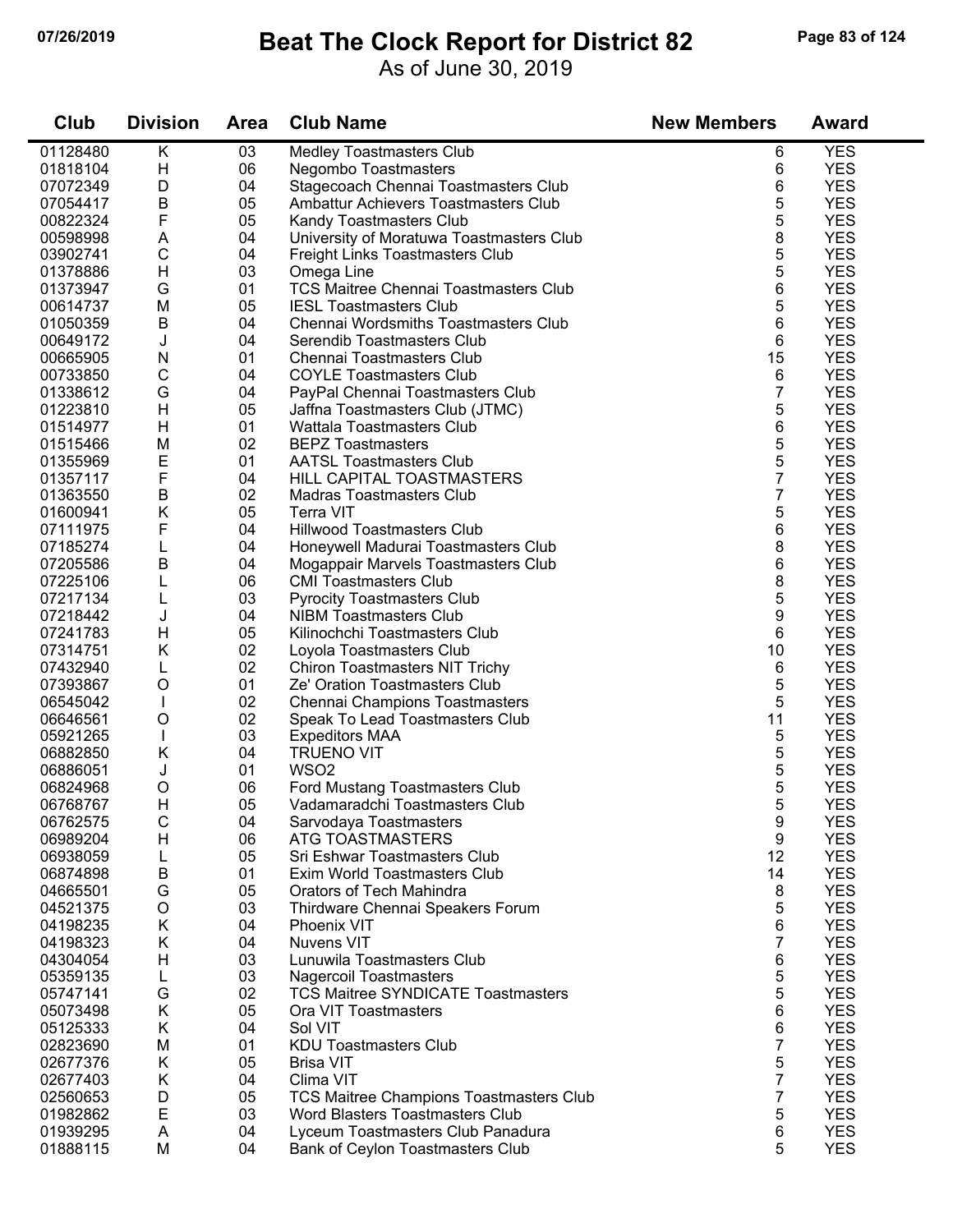# **07/26/2019 Beat The Clock Report for District 82 Page 84 of 124**

As of June 30, 2019

| Club     | <b>Division</b> | <b>Area</b> | <b>Club Name</b>                         | <b>New Members</b> | <b>Award</b> |
|----------|-----------------|-------------|------------------------------------------|--------------------|--------------|
| 02009282 | O               | 02          | Chennai Speakers Forum                   | 8                  | <b>YES</b>   |
| 02435760 |                 | 05          | Infosys Toastmasters, Chennai            | 5                  | <b>YES</b>   |
| 02441171 | D               | 03          | <b>Chennai Communicators Club</b>        | 9                  | <b>YES</b>   |
| 02148163 |                 | 05          | Coimbatore Toastmasters Club             | 5                  | <b>YES</b>   |
| 03179593 | н               | 04          | Kekirawa Toastmasters                    | 8                  | <b>YES</b>   |
| 03075300 |                 | 05          | Coromandel Toastmasters Club             | 6                  | <b>YES</b>   |
| 03060904 | G               | 02          | Alpha Betans Syntel Toastmasters Club    | 5                  | <b>YES</b>   |
| 03295314 | K               | 05          | Agua VIT                                 | 6                  | <b>YES</b>   |
| 03295556 | K               | 05          | Fogo VIT                                 |                    | <b>YES</b>   |
| 03560488 | G               | 05          | <b>HCL Expressions Toastmasters Club</b> | 5                  | <b>YES</b>   |
| 03574743 | Β               | 04          | <b>HCL Pinnacle Toastmasters Club</b>    | 6                  | <b>YES</b>   |
| 03613674 | O               | 04          | Hubbell Burndy India Toastmasters Club   | 5                  | <b>YES</b>   |
| 04142818 | G               | 05          | Great Lakes Chennai Toastmasters Club    | 12                 | <b>YES</b>   |
| 04091394 | A               | 03          | Ceylinco Life Toastmasters Club          | 5                  | <b>YES</b>   |
| 03839372 | O               | 02          | Servion Toastmasters Club                | 9                  | <b>YES</b>   |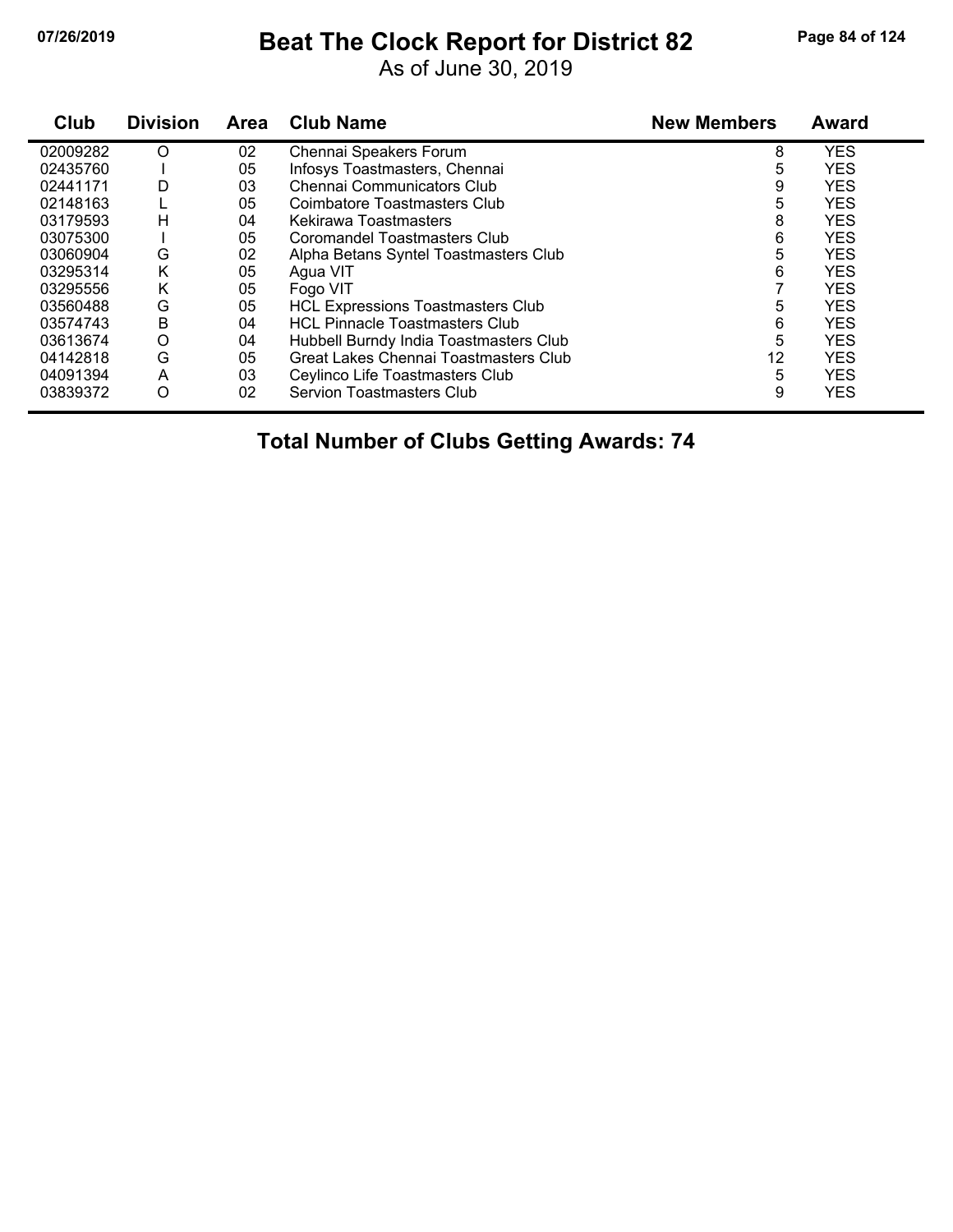# **07/26/2019 Beat The Clock Report for District 83 Page 85 of 124**

As of June 30, 2019

| Club     | <b>Division</b> | Area | <b>Club Name</b>                           | <b>New Members</b> | <b>Award</b> |
|----------|-----------------|------|--------------------------------------------|--------------------|--------------|
| 05446935 | D               | 42   | Bloomberg Princeton Toastmasters (private) | 5                  | <b>YES</b>   |
| 04637202 | С               | 31   | <b>LNJ BioSpeakers</b>                     | 6                  | <b>YES</b>   |
| 05021565 | G               | 72   | <b>Gold Coast Achievers Toastmasters</b>   | 5                  | <b>YES</b>   |
| 07105384 | A               | 12   | Mars Sweet Talkers - MTO                   |                    | <b>YES</b>   |
| 06895526 | D               | 45   | <b>Princeton Manor Toastmasters</b>        | 5                  | <b>YES</b>   |
| 00002639 |                 | 92   | Ridgewood Toastmasters Club                | 8                  | <b>YES</b>   |
| 00001781 | Ε               | 53   | <b>Summit Toastmasters</b>                 | 9                  | <b>YES</b>   |
| 00006445 | G               | 74   | Union City Club                            | 8                  | <b>YES</b>   |
| 00003260 | С               | 34   | Murray Hill Speakers Club                  | 5                  | <b>YES</b>   |
| 00692522 | G               | 74   | Toastmasters en Español Club               | 5                  | <b>YES</b>   |
| 00008143 | E               | 54   | Storytelling Club                          |                    | <b>YES</b>   |
| 00007733 | G               | 72   | Jersey Toastmasters Club                   | 5                  | <b>YES</b>   |
| 00005848 | A               | 14   | <b>South Street Toastmasters</b>           | 6                  | <b>YES</b>   |
| 00006847 | F               | 63   | Art Of Speaking                            | 6                  | <b>YES</b>   |
| 00005274 | Н               | 82   | <b>EUPC Toastmasters</b>                   | 8                  | <b>YES</b>   |
| 01084025 | B               | 24   | <b>Realtalk Toastmasters</b>               | 5                  | <b>YES</b>   |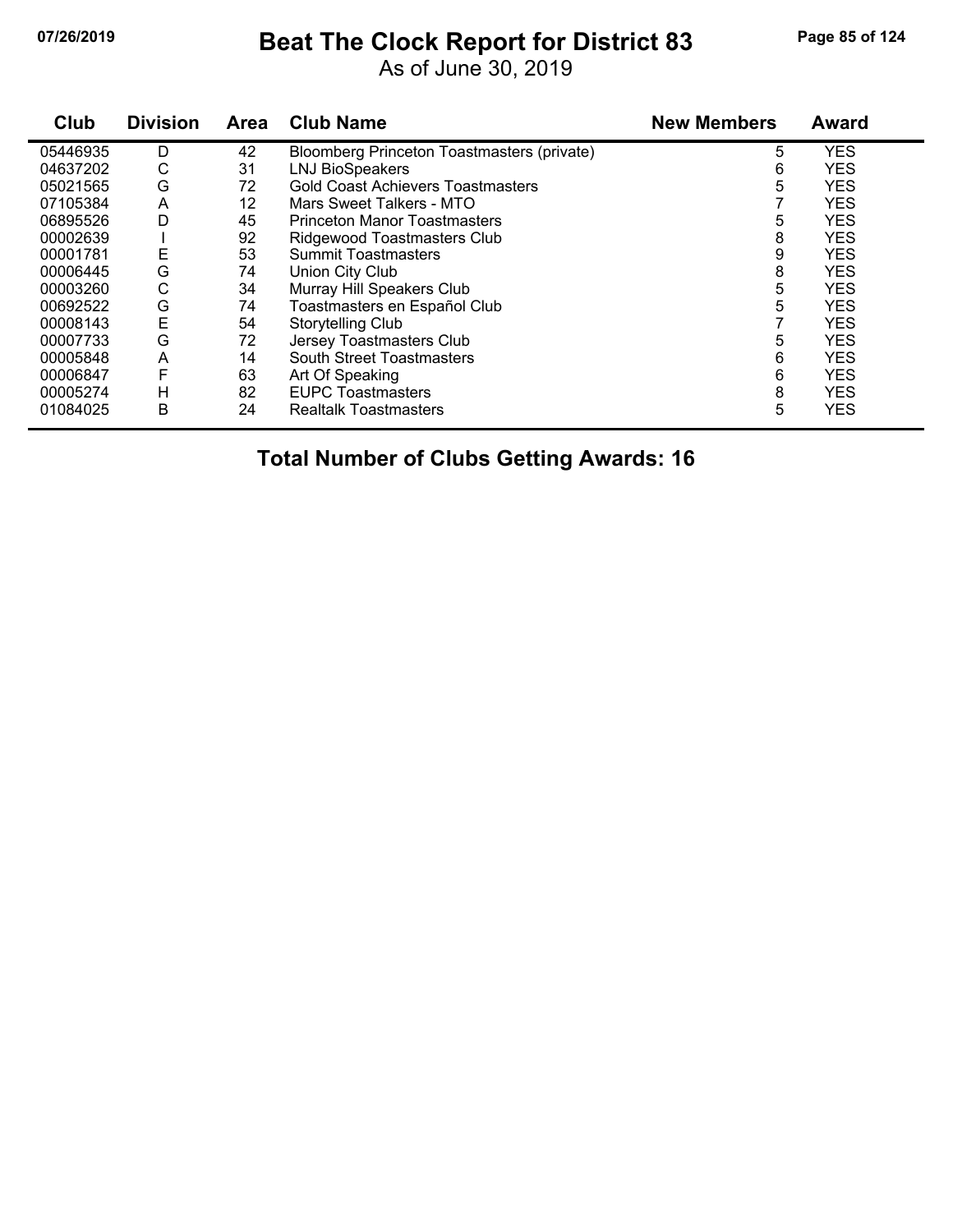## **07/26/2019 Beat The Clock Report for District 84 Page 86 of 124**

As of June 30, 2019

| Club     | <b>Division</b> | <b>Area</b> | <b>Club Name</b>                     | <b>New Members</b> | <b>Award</b> |
|----------|-----------------|-------------|--------------------------------------|--------------------|--------------|
| 01107634 |                 | 90          | <b>Ormond SpeechMasters</b>          | 5                  | <b>YES</b>   |
| 00824972 | Α               | 10          | North Jax Toastmasters Club          | 10                 | <b>YES</b>   |
| 00817767 | G               | 70          | <b>Talking Gators</b>                | 5                  | <b>YES</b>   |
| 01166374 | G               | 71          | <b>Marion United Toastmasters</b>    | 9                  | <b>YES</b>   |
| 01440146 |                 | 90          | <b>Toastmasters at Twelve</b>        | 5                  | <b>YES</b>   |
| 00007911 | F               | 63          | Speak Up America Club                | 5                  | <b>YES</b>   |
| 00008503 | E               | 51          | Orlando International Club           | 5                  | <b>YES</b>   |
| 01152249 | G               | 74          | The Golden Triangle Toastmasters     | 11                 | <b>YES</b>   |
| 00902585 | $\mathsf F$     | 61          | Deerwood Toastmasters Club           | 5                  | <b>YES</b>   |
| 00000028 | $\mathsf C$     | 33          | Orlando Toastmasters Club            | 6                  | <b>YES</b>   |
| 00009443 | G               | 72          | Ocala Noon Toastmasters Club         | 5                  | <b>YES</b>   |
| 00007250 | E               | 51          | Vista Toastmasters Southwest Orlando | 8                  | <b>YES</b>   |
| 00003661 | A               | 10          | Toastmasters at UF & Shands          | 6                  | <b>YES</b>   |
| 00995942 | D               | 45          | Crummer @ Rollins Club               | 6                  | <b>YES</b>   |
| 00002262 | E               | 55          | <b>Lakeland Toastmasters</b>         | $\sqrt{5}$         | <b>YES</b>   |
| 00003674 | D               | 45          | Winter Park Toastmasters Club        | 10                 | <b>YES</b>   |
| 00000984 | B               | 23          | <b>Advanced Communicators Club</b>   | 5                  | <b>YES</b>   |
| 06039246 | A               | 15          | <b>Nikos Toastmasters</b>            | 11                 | <b>YES</b>   |
| 06059821 | $\sf B$         | 22          | <b>Peace Talkers</b>                 | 6                  | <b>YES</b>   |
| 07250041 | A               | 12          | Pro-Talk                             | 5                  | <b>YES</b>   |
| 04297355 | G               | 71          | <b>Toasting Ocala</b>                | 5                  | <b>YES</b>   |
| 04389350 | G               | 70          | <b>Techie Toastmasters</b>           | 5                  | <b>YES</b>   |
| 05501933 | A               | 15          | <b>Rising Stars Toastmasters</b>     | 9                  | <b>YES</b>   |
| 05589640 | A               | 15          | Voices of Lawtey Toastmasters        | 5                  | <b>YES</b>   |
| 03612641 | B               | 24          | Florida International Talkers        | 6                  | <b>YES</b>   |
| 03400888 | D               | 43          | Charles Schwab & Co.                 | 6                  | <b>YES</b>   |
| 03025131 | E               | 54          | MIDLAKELAND Toastmasters             | 5                  | <b>YES</b>   |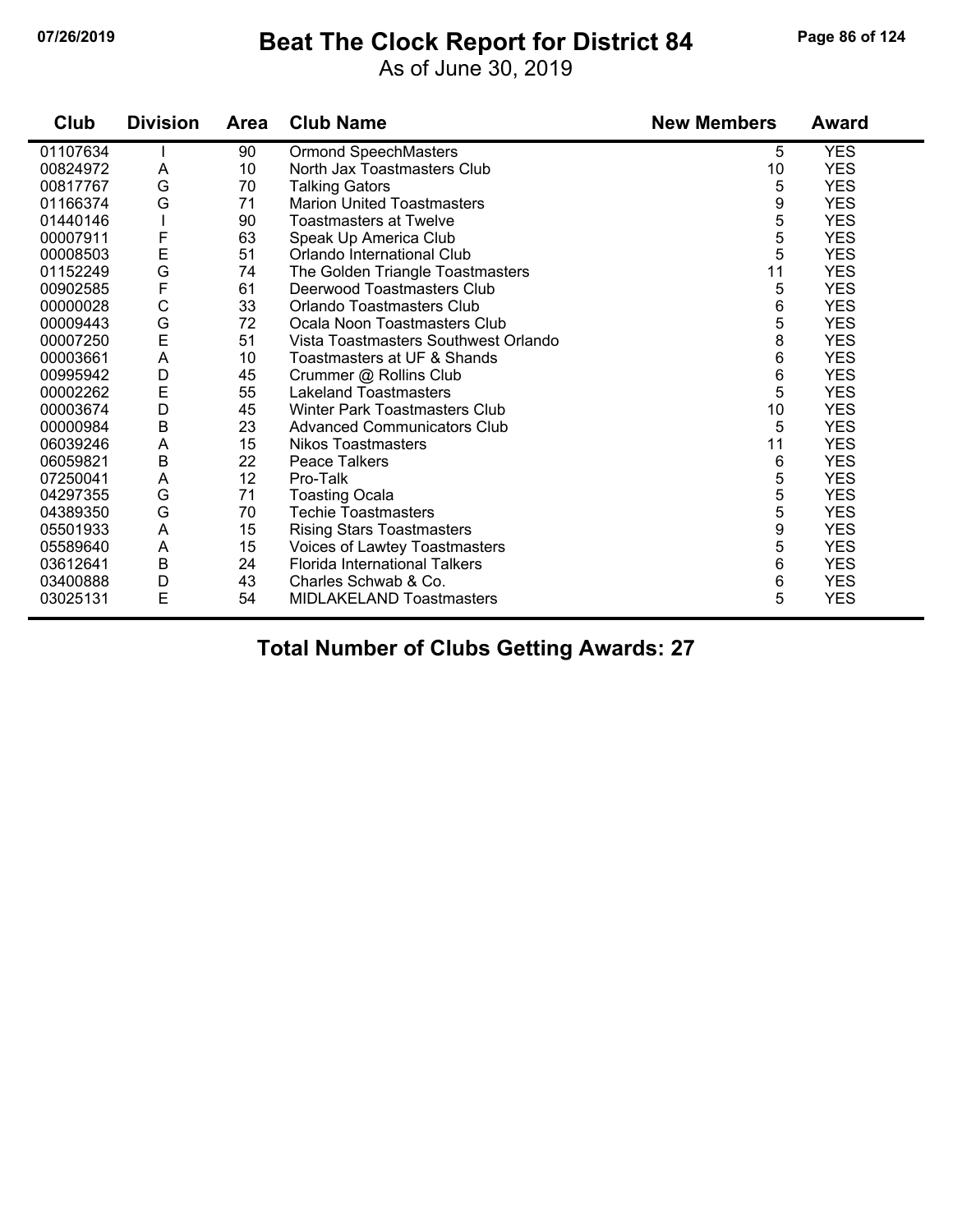## **07/26/2019 Beat The Clock Report for District 85 Page 87 of 124**

As of June 30, 2019

| Club     | <b>Division</b> | <b>Area</b> | <b>Club Name</b>                                | <b>New Members</b> | <b>Award</b> |
|----------|-----------------|-------------|-------------------------------------------------|--------------------|--------------|
| 03646256 | т               | 02          | Nanjing First Mandarin Toastmasters Club        | 9                  | <b>YES</b>   |
| 02666677 | U               | 05          | Nantong No. 1 Toastmasters Club                 | 5                  | <b>YES</b>   |
| 02551595 | $\circ$         | 04          | B.L.A.C. Shanghai Toastmasters Club             | 5                  | <b>YES</b>   |
| 02771670 | $\mathsf{R}$    | 04          | Lenovo Le-Sharing Bilingual Toastmasters Club   | 8                  | <b>YES</b>   |
| 05484021 | T               | 05          | Springhead Toastmaster Club                     | 5                  | <b>YES</b>   |
| 05677273 | Z               | 04          | Lakeside Bilingual Toastmasters Club            | 5                  | <b>YES</b>   |
| 05346829 | Y               | 01          | Ningbo XMA Toastmasters Club                    | 5                  | <b>YES</b>   |
| 05315986 | $\mathsf O$     | 02          | Shanghai Miracle Persuasive Speakers TMC        | 8                  | <b>YES</b>   |
| 05000401 | Z               | 01          | Hangzhou M.A.D. Toastmasters Club               | 5                  | <b>YES</b>   |
| 04757747 | Z               | 03          | A.A.C.T.P HZ Toastmasters                       |                    | <b>YES</b>   |
| 07235326 | U               | 01          | DADA Shanghai Toastmasters Club                 | 6                  | <b>YES</b>   |
| 07209054 | S               | 04          | Changzhou Smart Toastmasters Club               | 6                  | <b>YES</b>   |
| 07391143 | S               | 01          | <b>AACTP Suzhou Toastmasters</b>                | 5                  | <b>YES</b>   |
| 06654600 | U               | 04          | JiaDing IMAGINE Toastmasters Club               | 7                  | <b>YES</b>   |
| 06664026 | S               | 02          | C Life E+1 Advanced Toastmasters Club           | 6                  | <b>YES</b>   |
| 06723065 | T               | 05          | Nanjing TTT Toastmasters Club                   | 5                  | <b>YES</b>   |
| 07131362 | T               | 02          | FeiMa Toastmasters Club                         | 8                  | <b>YES</b>   |
| 07147084 | $\mathsf X$     | 02          | <b>Chinese Tourism Advanced Toastmasters</b>    | 6                  | <b>YES</b>   |
| 07004494 |                 | 02          | <b>LMI China Bilingual Toastmasters Club</b>    | 8                  | <b>YES</b>   |
| 00966828 | $\circ$         | 03          | Shanghai 5C+ Toastmasters Club                  | 6                  | <b>YES</b>   |
| 00996251 | $\mathsf{R}$    | 02          | 1st Bilingual Zhangjiang                        | 5                  | <b>YES</b>   |
| 01803802 | Z               | 04          | Qiantang Bilingual Toastmasters Club            | 10                 | <b>YES</b>   |
| 01670504 | U               | 02          | 5A+ Professional Speakers Shanghai Toastmasters | 5                  | <b>YES</b>   |
| 01012036 |                 | 04          | Shanghai Talent Discovery Bilingual TMC         | 5                  | <b>YES</b>   |
| 00009796 | $\circ$         | 03          | Shanghai No 1 Toastmasters Club                 | 5                  | <b>YES</b>   |
| 01216674 | Q               | 02          | SAP Labs China Toastmasters Club                | 8                  | <b>YES</b>   |
| 04054802 | Q               | 03          | Fireball Shanghai Toastmasters Club             | 8                  | <b>YES</b>   |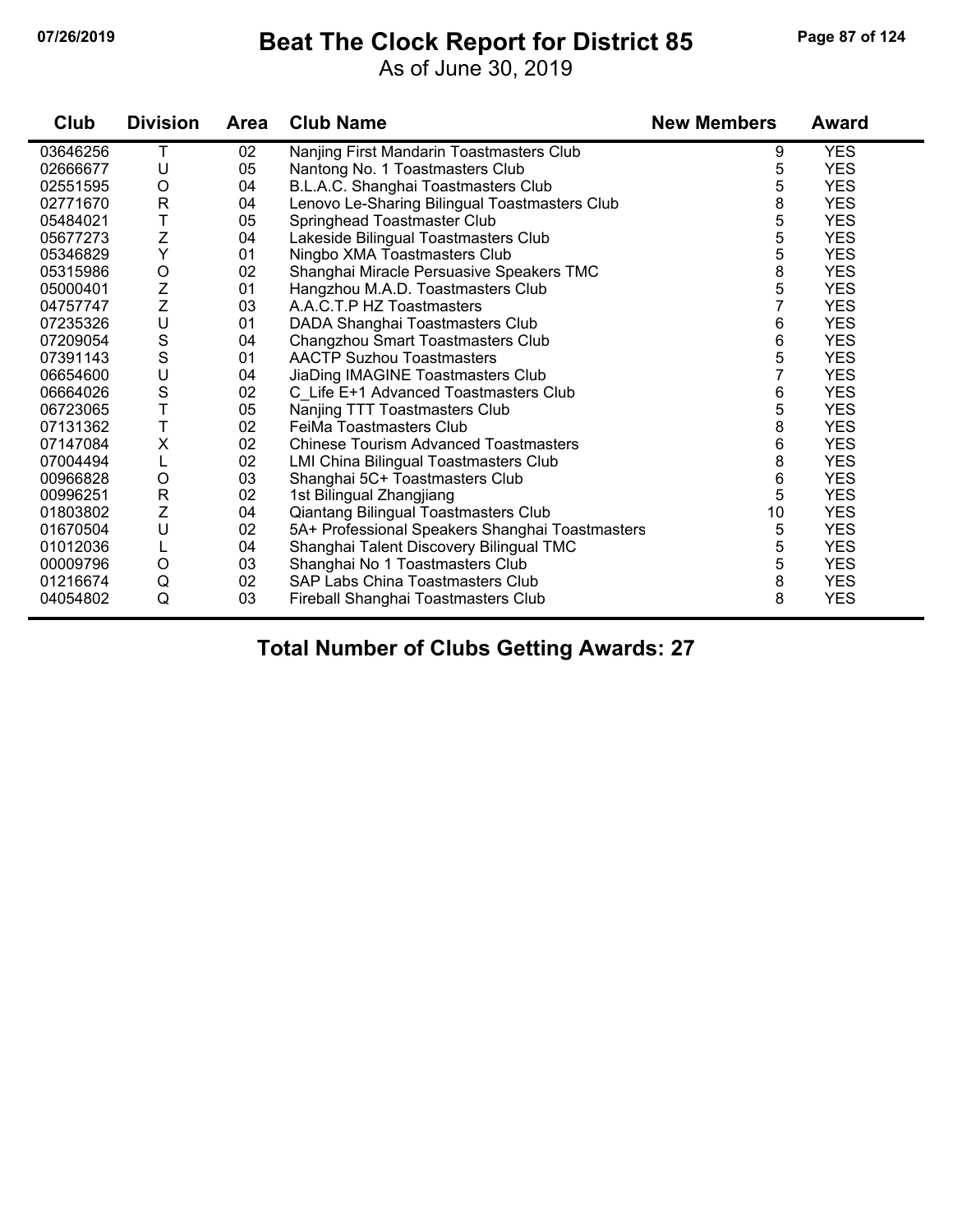### **07/26/2019 Beat The Clock Report for District 86 Page 88 of 124**

As of June 30, 2019

| Club     | <b>Division</b> | <b>Area</b> | <b>Club Name</b>                                 | <b>New Members</b> | <b>Award</b> |
|----------|-----------------|-------------|--------------------------------------------------|--------------------|--------------|
| 00008517 | G               | 23          | <b>Thornhill Club</b>                            | 6                  | <b>YES</b>   |
| 00583417 | B               | 31          | Region of Peel Toastmasters                      | 6                  | <b>YES</b>   |
| 01015141 | G               | 21          | Woodbridge Toastmasters                          | 5                  | <b>YES</b>   |
| 00007763 | F               | 13          | Speaking For Success Toastmasters Club           | 9                  | <b>YES</b>   |
| 00005456 | $\mathsf C$     | 44          | <b>Confidently Speaking Toastmasters Club</b>    | 9                  | <b>YES</b>   |
| 00004635 | A               | 23          | Markham SweetTalkers Club                        | 8                  | <b>YES</b>   |
| 00002347 | $\sf B$         | 31          | <b>Brampton Club</b>                             | 6                  | <b>YES</b>   |
| 00002432 | W               | 63          | Kitchener-Waterloo Toastmasters                  | 6                  | <b>YES</b>   |
| 00006307 | L               | 51          | <b>McMaster Club</b>                             | 5                  | <b>YES</b>   |
| 00003320 | W               | 62          | <b>Black Walnut Toastmasters Club</b>            | 5                  | <b>YES</b>   |
| 00003322 | L               | 56          | <b>Mansion Toastmasters Club</b>                 | 7                  | <b>YES</b>   |
| 00972044 | B               | 35          | Speak To Inspire Toastmasters                    | 5                  | <b>YES</b>   |
| 00640216 | A               | 21          | Unionville Toastmasters Club                     | 5                  | <b>YES</b>   |
| 00712923 | A               | 21          | Markham's Talk of the City Club                  | 5                  | <b>YES</b>   |
| 00009690 | L               | 52          | First Waterdown Club                             | 6                  | <b>YES</b>   |
| 01244822 | W               | 63          | University of Waterloo Toastmasters              | 9                  | <b>YES</b>   |
| 01633651 | $\mathsf F$     | 13          | Lambs To Lions                                   | 5                  | <b>YES</b>   |
| 00001603 | M               | 11          | <b>Barrie Toastmasters Club</b>                  | 10                 | <b>YES</b>   |
| 00001474 | D               | 82          | Port Credit Club                                 | 7                  | <b>YES</b>   |
| 00002816 | N               | 03          | <b>Sudbury Toastmasters Club</b>                 | 7                  | <b>YES</b>   |
| 00001663 | W               | 64          | <b>Mount Forest Motivators Toastmasters Club</b> | 5                  | <b>YES</b>   |
| 07158133 | A               | 24          | OneHub Toastmasters Club                         | 5                  | <b>YES</b>   |
| 05828473 | ${\sf N}$       | 03          | <b>True North Toastmasters</b>                   | 8                  | <b>YES</b>   |
| 04908033 | E               | 02          | <b>Bayer Canada Toastmasters</b>                 | 8                  | <b>YES</b>   |
| 05278183 | E               | 04          | Ericsson Toronto Toastmasters                    | 7                  | <b>YES</b>   |
| 05754632 | T               | 94          | <b>Speed River Toastmasters</b>                  | 6                  | <b>YES</b>   |
| 02531837 | B               | 34          | <b>Brampton Alpha Toastmasters</b>               | 6                  | <b>YES</b>   |
| 03012158 | T               | 92          | Conestoga College Toastmasters                   | 7                  | <b>YES</b>   |
| 03372733 | B               | 32          | <b>Chez Nous Toastmasters Club</b>               | 6                  | <b>YES</b>   |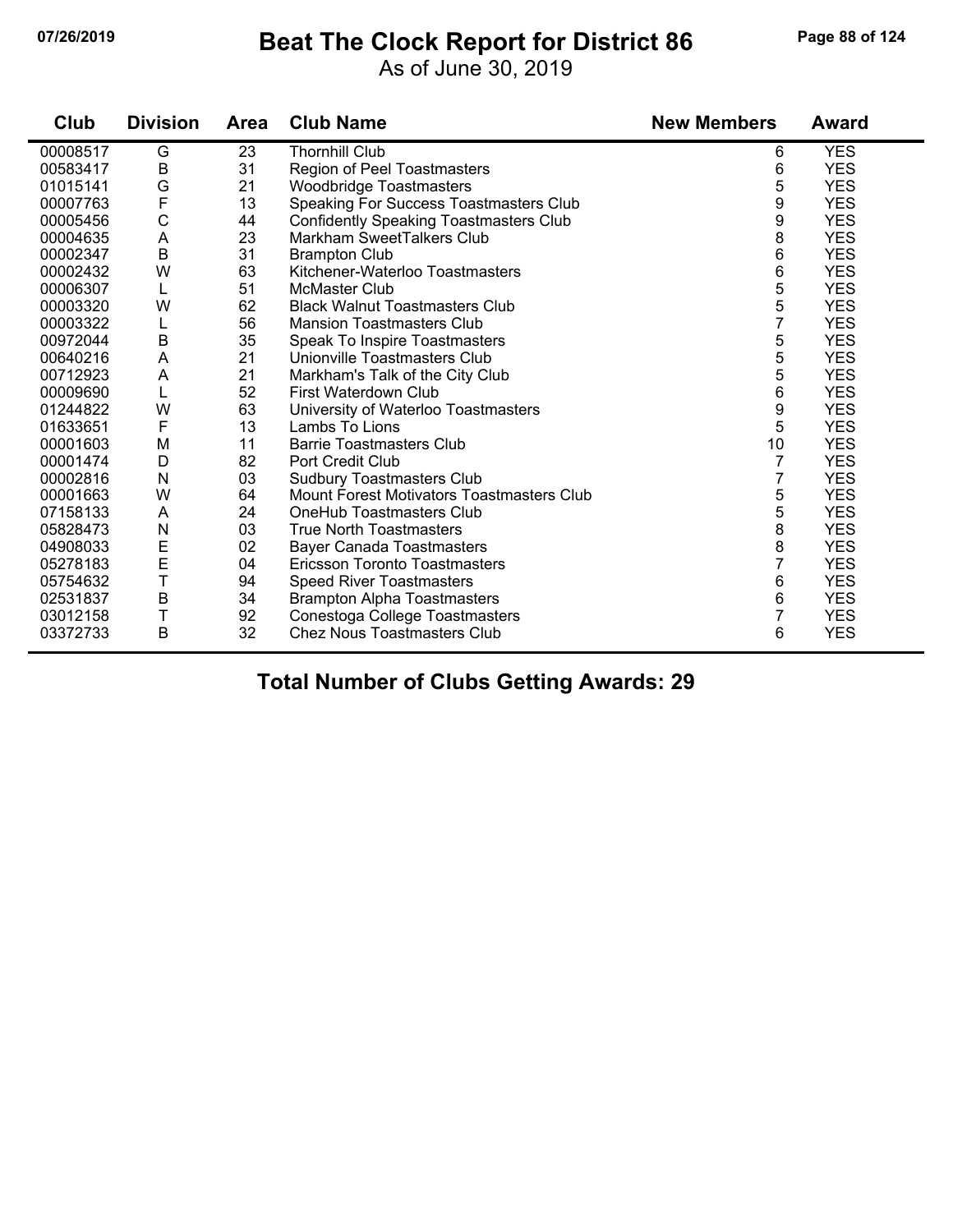## **07/26/2019 Beat The Clock Report for District 87 Page 89 of 124**

As of June 30, 2019

| Club     | <b>Division</b> | Area | <b>Club Name</b>          | <b>New Members</b> | Award |
|----------|-----------------|------|---------------------------|--------------------|-------|
| 03323719 |                 | 02   | Telkom Toastmasters Club  | ა                  | YES   |
| 06582242 |                 | 04   | Telkomtelstral            | 8                  | YES   |
| 00654744 | М               | 01   | Friendship Mandarin Club  | 5                  | YES   |
| 00004067 |                 | 01   | Jakarta Toastmasters Club |                    | YES   |
| 00009747 | B               | 01   | Metropolitan Club         | 5                  | YES   |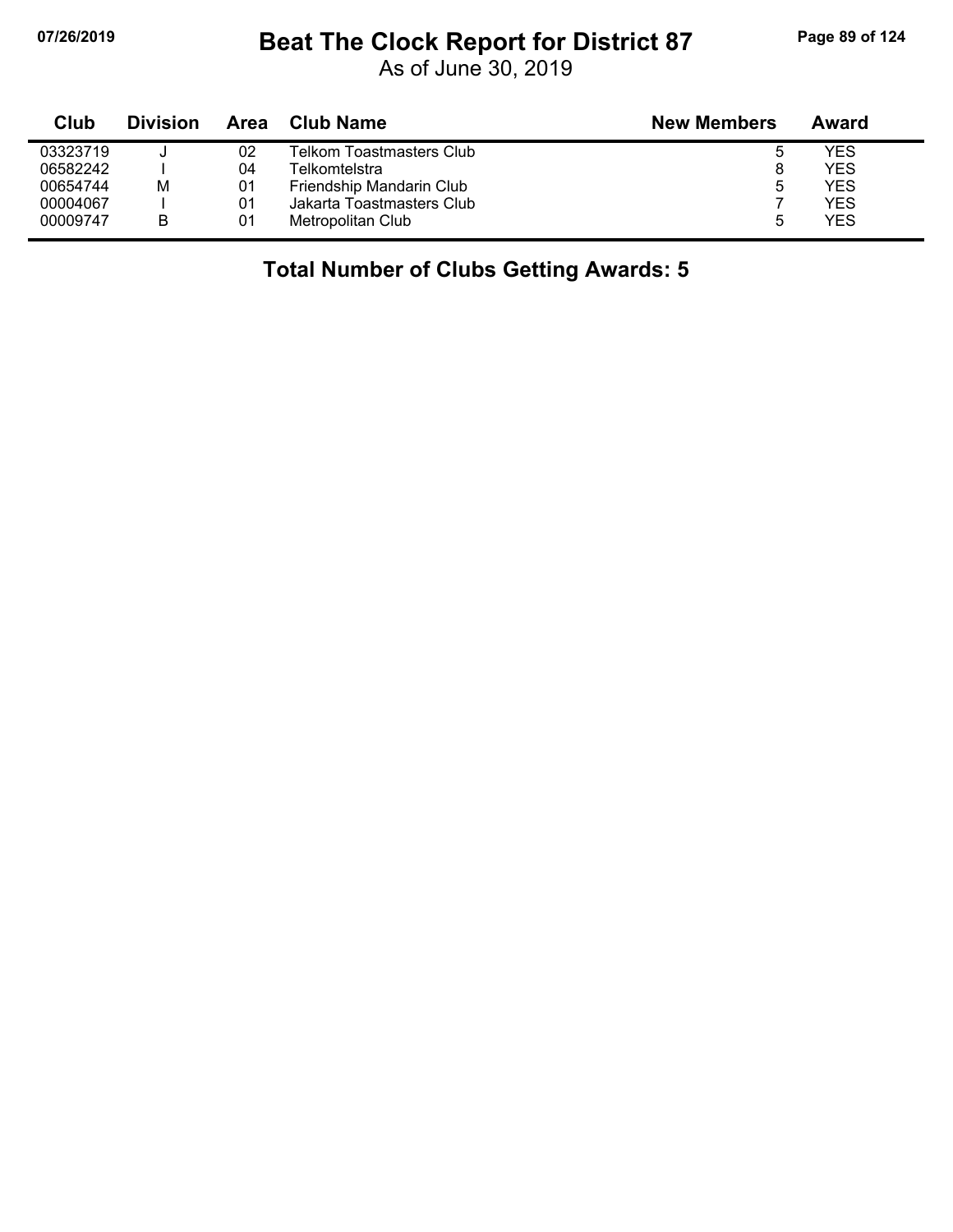## **07/26/2019 Beat The Clock Report for District 88 Page 90 of 124**

As of June 30, 2019

| Club     | <b>Division</b> | <b>Area</b> | <b>Club Name</b>                       | <b>New Members</b> | <b>Award</b> |
|----------|-----------------|-------------|----------------------------------------|--------------------|--------------|
| 00979676 |                 | 01          | Middle Kingdom Toastmasters Club       | 5                  | <b>YES</b>   |
| 01232274 | C               | 04          | Nova Talk Toastmasters                 | 5                  | <b>YES</b>   |
| 01336379 | L               | 01          | On The Way                             | 5                  | <b>YES</b>   |
| 01364388 | $\mathsf C$     | 05          | Caterpillar Toastmasters Club Beijing  | 5                  | <b>YES</b>   |
| 01155869 | $\sf B$         | 03          | Supernovas TMC                         | 5                  | <b>YES</b>   |
| 01058166 | E               | 04          | Shenyang Mandarin                      | $\overline{7}$     | <b>YES</b>   |
| 00921796 | D               | 01          | Microsoft Beijing Toastmasters Club    | 5                  | <b>YES</b>   |
| 00620500 | A               | 01          | <b>Global Communicators Club</b>       | 7                  | <b>YES</b>   |
| 01180356 | $\sf B$         | 04          | A1 Toastmasters Club                   | 5                  | <b>YES</b>   |
| 01377165 | D               | 03          | Lenovo Northstar                       | 5                  | <b>YES</b>   |
| 03970782 | $\sf B$         | 01          | <b>Trainer Toastmasters Club</b>       | 5                  | <b>YES</b>   |
| 06513503 |                 | 01          | <b>Partner Toastmasters Club</b>       | 7                  | <b>YES</b>   |
| 06493160 | D               | 04          | Mind Keys Bilingual Toastmasters Club  | $\overline{7}$     | <b>YES</b>   |
| 06559909 | L               | 03          | A.A.C.T.P. Taiyuan Toastmasters Club   | 11                 | <b>YES</b>   |
| 06672657 | G               | 04          | Yantai West Toastmasters Club          | 10                 | <b>YES</b>   |
| 05785478 | $\mathsf B$     | 02          | Yizhan A.A.C.T.P. Toastmasters         | 6                  | <b>YES</b>   |
| 05934768 |                 | 04          | <b>HJ Toastmasters Club</b>            | 5                  | <b>YES</b>   |
| 07114172 | A               | 01          | China Central Place Toastmaster Club   | 5                  | <b>YES</b>   |
| 06736799 | E               | 01          | Dushu Miao                             | 9                  | <b>YES</b>   |
| 06765823 | A               | 04          | The Bookworm Beijing Toastmasters Club | 5                  | <b>YES</b>   |
| 07280420 | H               | 01          | A.A.C.T.P. Chang An Toastmasters Club  | 5                  | <b>YES</b>   |
| 03443002 | A               | 02          | AmCham China Toastmasters Club         | 10                 | <b>YES</b>   |
| 02568842 | $\mathsf{C}$    | 01          | Amazing Afternoon Toastmasters Club    | 5                  | <b>YES</b>   |
| 02798285 | A               | 02          | <b>Golden Time Toastmasters</b>        | 5                  | <b>YES</b>   |
| 02880809 | T               | 01          | <b>Beihang Toastmasters Club</b>       | 5                  | <b>YES</b>   |
| 05679088 | $\mathsf C$     | 05          | Honeywell BJ Toastmasters Club         | 8                  | <b>YES</b>   |
| 05302465 | G               | 04          | Yantai Toastmasters Club               | 6                  | <b>YES</b>   |
| 05315622 |                 | 02          | East Kingdom Toastmasters Club         | $\overline{7}$     | <b>YES</b>   |
| 05168179 | E               | 03          | Because of You Toastmasters Club       | 6                  | <b>YES</b>   |
| 04832763 | A               | 03          | Meet My Best Toastmasters Club         | 5                  | <b>YES</b>   |
| 04757386 | Κ               | 01          | <b>DLSP Toastmasters Club</b>          | 8                  | <b>YES</b>   |
| 04212757 | F               | 02          | <b>Tianjin New Financiers TMC</b>      | 8                  | <b>YES</b>   |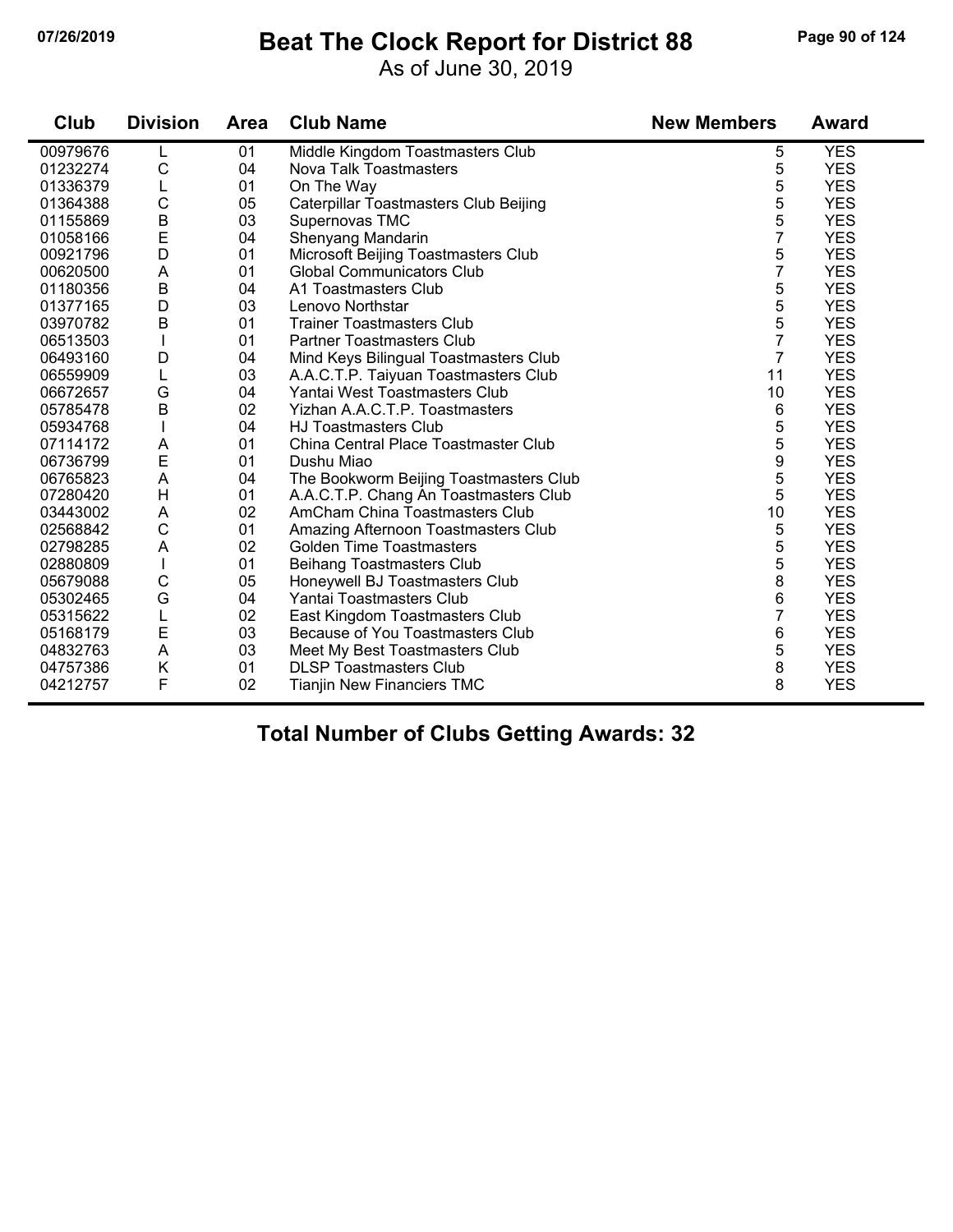## **07/26/2019 Beat The Clock Report for District 89 Page 91 of 124**

As of June 30, 2019

| Club     | <b>Division</b> | <b>Area</b> | <b>Club Name</b>                               | <b>New Members</b> | <b>Award</b> |
|----------|-----------------|-------------|------------------------------------------------|--------------------|--------------|
| 03657568 | W               | 03          | AZA Crazy Nut Toastmasters Club                | 8                  | <b>YES</b>   |
| 07243104 | W               | 03          | Xiamen Xinglin Toastmasters Club               | 8                  | <b>YES</b>   |
| 06765879 | R               | 01          | Hainan Toastmasters Club                       | 6                  | <b>YES</b>   |
| 06777019 | R               | 03          | Zhongshan Torchlight Toastmasters Club         | 5                  | <b>YES</b>   |
| 06778725 | W               | 03          | Xiang'An Toastmasters Club                     |                    | <b>YES</b>   |
| 06782896 | M               | 03          | Julong Town Speech Gathering Toastmasters Club |                    | <b>YES</b>   |
| 05826278 | H               | 01          | Young Professional Toastmasters Club           | 10                 | <b>YES</b>   |
| 05953736 | R               | 01          | <b>Maoming Toastmasters Club</b>               | 5                  | <b>YES</b>   |
| 05954047 | M               | 01          | DT Toastmasters Club                           | 6                  | <b>YES</b>   |
| 06594862 | R               | 02          | B.E.S.T. Toastmasters Club                     | 6                  | <b>YES</b>   |
| 01582968 | $\mathsf{R}$    | 02          | <b>BNU Zhuhai Toastmasters Club</b>            |                    | <b>YES</b>   |
| 01299032 | M               | 01          | CCB Xiamen Mandarin Toastmasters Club          | 5                  | <b>YES</b>   |
| 01407059 | W               | 02          | <b>Xiamen Toastmasters</b>                     | 6                  | <b>YES</b>   |
| 07065625 | W               | 01          | Leadshow Mandarin Toastmasters Club            | 5                  | <b>YES</b>   |
| 00677250 | Z               | 04          | Gammon Academy Toastmasters Club               | 5                  | <b>YES</b>   |
| 00009151 | $\circ$         | 03          | <b>Centraler Toastmasters Club</b>             | 5                  | <b>YES</b>   |
| 00007716 | H               | 02          | <b>HKIE Toastmasters Club</b>                  | 5                  | <b>YES</b>   |
| 01270299 | W               | 01          | First Fuzhou Toastmasters Club                 | 5                  | <b>YES</b>   |
| 01306561 | M               | 03          | Xiamen University Toastmasters Club            | 16                 | <b>YES</b>   |
| 01250281 | G               | 03          | Macau First Advanced Toastmasters Club         | 5                  | <b>YES</b>   |
| 00001228 | Ζ               | 02          | <b>HKUST Toastmasters Club</b>                 | 5                  | <b>YES</b>   |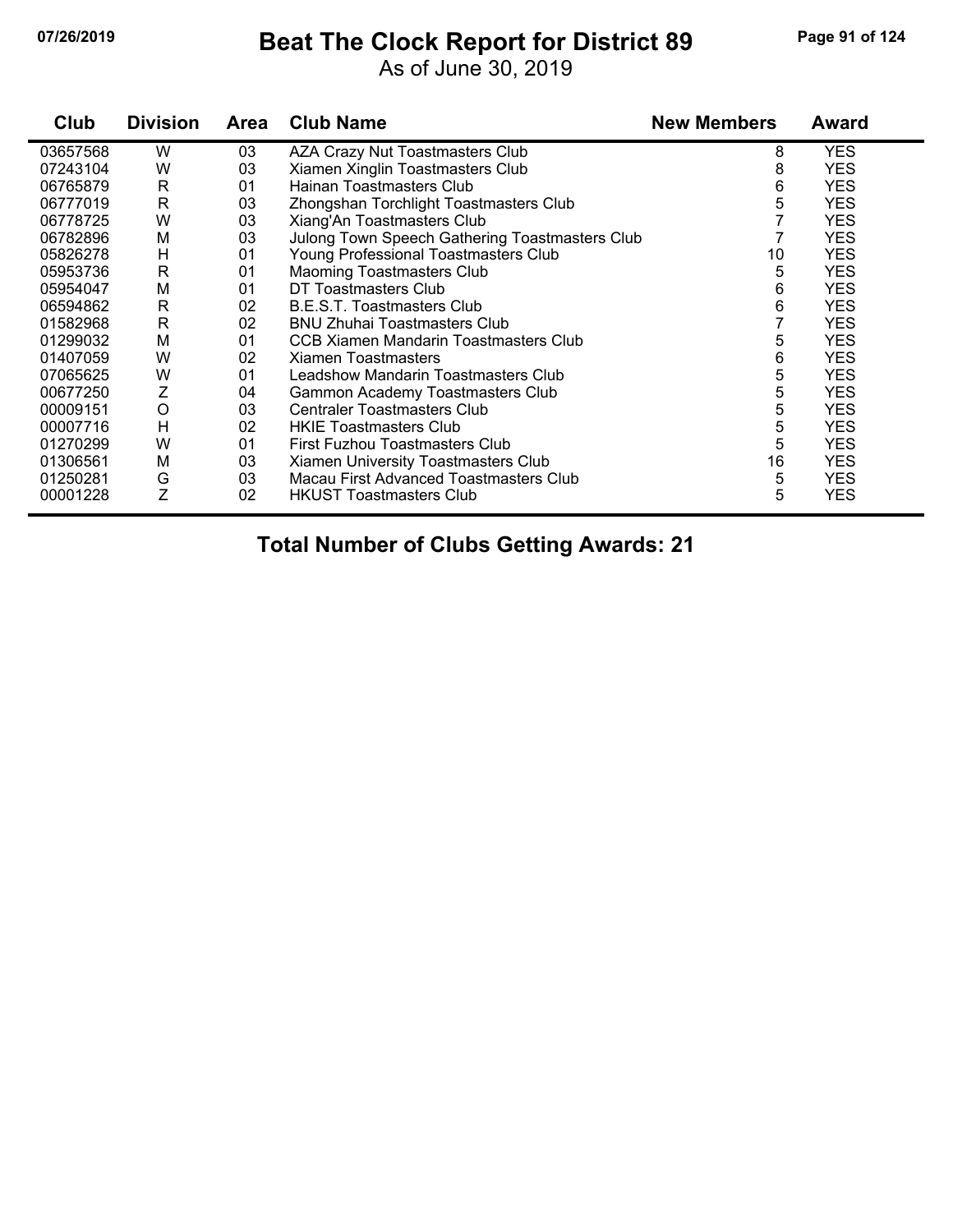## **07/26/2019 Beat The Clock Report for District 90 Page 92 of 124**

As of June 30, 2019

| Club     | <b>Division</b> | <b>Area</b> | <b>Club Name</b>                               | <b>New Members</b> | Award      |
|----------|-----------------|-------------|------------------------------------------------|--------------------|------------|
| 00006419 | Е               | 27          | Dynamic Dora Creek Toastmasters Club           | 5                  | <b>YES</b> |
| 00763715 | W               | 26          | <b>Corporate Connections Toastmasters Club</b> | 6                  | <b>YES</b> |
| 00004140 | М               | 16          | Hornsby District Toastmasters                  | 6                  | <b>YES</b> |
| 00006204 | E               | 24          | <b>Blue Gum Flat Club</b>                      | 6                  | <b>YES</b> |
| 00003543 | H               | 10          | Dynamic North Shore TM Club                    | 8                  | <b>YES</b> |
| 01600537 | W               | 04          | Brunch@Wenty                                   | 5                  | <b>YES</b> |
| 00712902 | H               | 22          | Manly Multilingual Club                        | 5                  | <b>YES</b> |
| 00001121 | E               | 15          | Newcastle Toastmasters Club                    |                    | <b>YES</b> |
| 00009827 | E               | 12          | <b>Cessnock City Toastmasters Club</b>         | 6                  | <b>YES</b> |
| 01050868 | W               | 14          | Lithgow Gateway                                | 5                  | <b>YES</b> |
| 00804688 | H               | 19          | Chatswood Speaking & Leadership Club           | 5                  | <b>YES</b> |
| 00859883 | M               | 03          | FX North Ryde Toastmasters                     | 6                  | <b>YES</b> |
| 01174686 | Ε               | 27          | <b>Wyong Toastmasters</b>                      | 8                  | <b>YES</b> |
| 05892120 | M               | 32          | <b>Oracle Sydney Toastmasters</b>              | 9                  | <b>YES</b> |
| 03179959 | M               | 02          | <b>ResMed Sleep Talkers</b>                    |                    | <b>YES</b> |
| 03209990 | O               | 17          | In Focus                                       | 9                  | <b>YES</b> |
| 03240661 | M               | 03          | Macquarie Park Toastmasters                    | 9                  | <b>YES</b> |
| 05617824 | W               | 11          | <b>Enhance Toastmasters Club</b>               |                    | <b>YES</b> |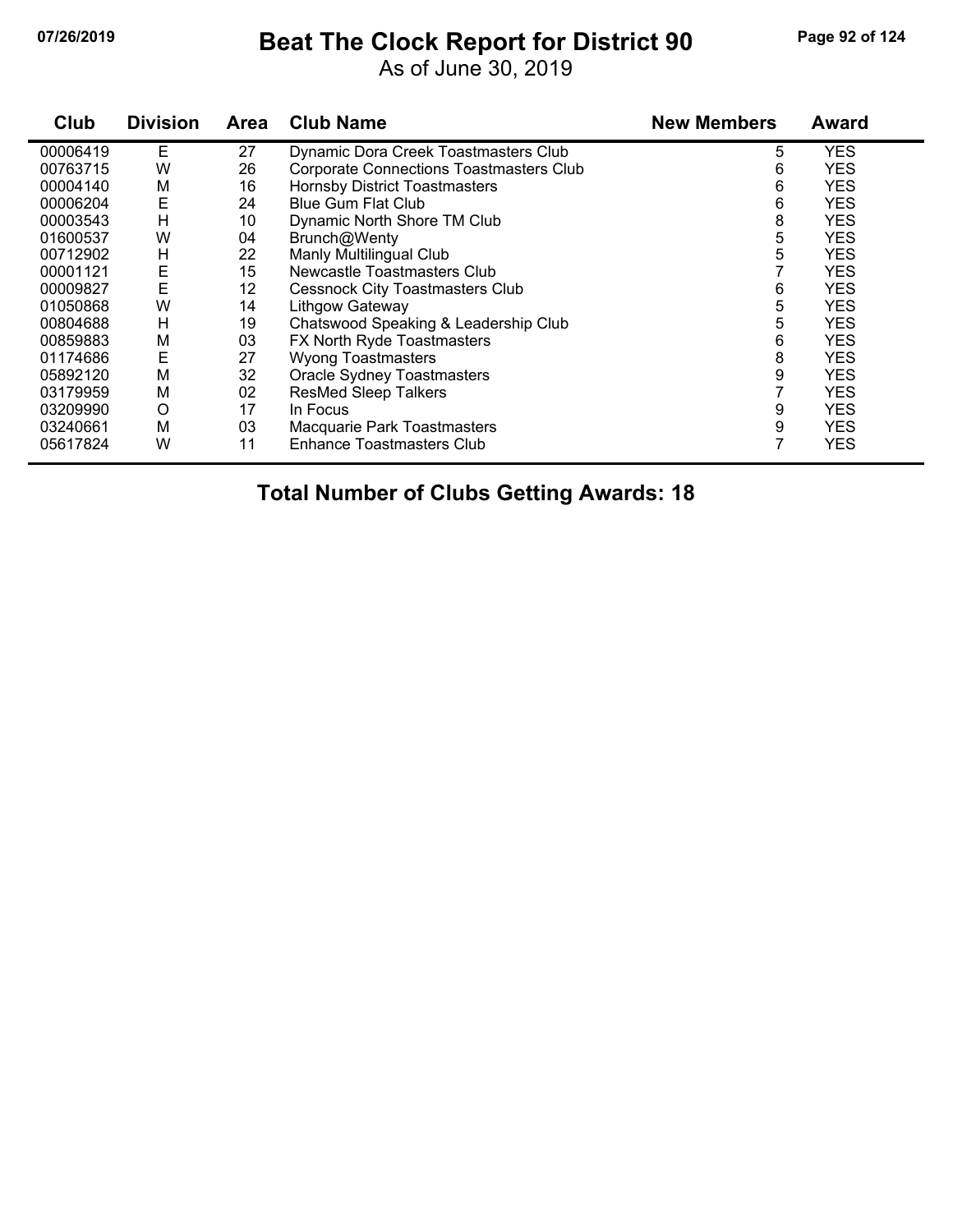## **07/26/2019 Beat The Clock Report for District 91 Page 93 of 124**

As of June 30, 2019

| Club     | <b>Division</b> | <b>Area</b> | <b>Club Name</b>                            | <b>New Members</b> | <b>Award</b> |
|----------|-----------------|-------------|---------------------------------------------|--------------------|--------------|
| 05513601 | H               | 15          | <b>Clapham Connectors</b>                   | 6                  | <b>YES</b>   |
| 04169140 | $\mathsf C$     | 05          | <b>City Limits Speakers</b>                 | 5                  | <b>YES</b>   |
| 04713088 | $\mathsf C$     | 34          | <b>GS London Toastmasters Club</b>          | 6                  | <b>YES</b>   |
| 03518670 | H               | 35          | <b>Connected Speakers Bromley</b>           | 8                  | <b>YES</b>   |
| 04138266 | $\sf B$         | 08          | London Victorians                           | $\overline{7}$     | <b>YES</b>   |
| 04144038 | $\sf B$         | 52          | 104 London Debaters                         | 6                  | <b>YES</b>   |
| 03808273 | K               | 58          | <b>PMI UK Toastmasters Club</b>             | $\overline{7}$     | <b>YES</b>   |
| 02685904 | A               | 01          | Spinnaker Speakers                          | 5                  | <b>YES</b>   |
| 02540540 | K               | 13          | <b>London Trustmasters</b>                  | 6                  | <b>YES</b>   |
| 02277701 | $\sf B$         | 52          | <b>Kings Speakers</b>                       | 8                  | <b>YES</b>   |
| 02078451 | $\mathsf C$     | 45          | <b>Society Speakers</b>                     | 5                  | <b>YES</b>   |
| 05930690 | Κ               | 13          | db Toastmasters - Canary Wharf              | 21                 | <b>YES</b>   |
| 05987771 | K               | 03          | <b>Central London Toastmasters</b>          | 16                 | <b>YES</b>   |
| 06113540 | K               | 12          | <b>Barking Toastmasters</b>                 | $\overline{7}$     | <b>YES</b>   |
| 06630662 | H               | 35          | <b>Beckenham Communicators</b>              | 6                  | <b>YES</b>   |
| 06787373 | K               | 03          | <b>London Toastmasters</b>                  | 17                 | <b>YES</b>   |
| 06842976 | Н               | 53          | <b>Sutton Speakeasy</b>                     | 5                  | <b>YES</b>   |
| 06718705 | K               | 31          | <b>MS Orators</b>                           | 12                 | <b>YES</b>   |
| 07208397 | K               | 03          | <b>Tideway Toastmasters</b>                 | 9                  | <b>YES</b>   |
| 01376237 | K               | 58          | 1st London Toastmasters                     | $\overline{7}$     | <b>YES</b>   |
| 01519329 | $\mathsf{C}$    | 05          | <b>Covent Garden Speakers</b>               | 6                  | <b>YES</b>   |
| 01045890 | J               | 07          | <b>Oxford Orators Club</b>                  | 6                  | <b>YES</b>   |
| 00009834 | A               | 14          | <b>Guildford Speakers Club</b>              | 5                  | <b>YES</b>   |
| 00004824 | L               | 09          | London Business School Public Speaking Club | 13                 | <b>YES</b>   |
| 00005964 | K               | 58          | <b>Broadgate Speakers</b>                   | 6                  | <b>YES</b>   |
| 00000309 | J               | 04          | <b>Thame Speakers</b>                       | 5                  | <b>YES</b>   |
| 00885179 | $\sf B$         | 06          | West London Speakers Club                   | 5                  | <b>YES</b>   |
| 01279299 | A               | 01          | Hamwic Speakers                             | $\overline{7}$     | <b>YES</b>   |
| 00004141 | $\sf B$         | 52          | <b>Grosvenor Square Speakers</b>            | 6                  | <b>YES</b>   |
| 00760422 | K               | 03          | MLP London Bridge Speakers                  | 5                  | <b>YES</b>   |
| 00778270 | K               | 13          | Canary Wharf Communicators Club             | 13                 | <b>YES</b>   |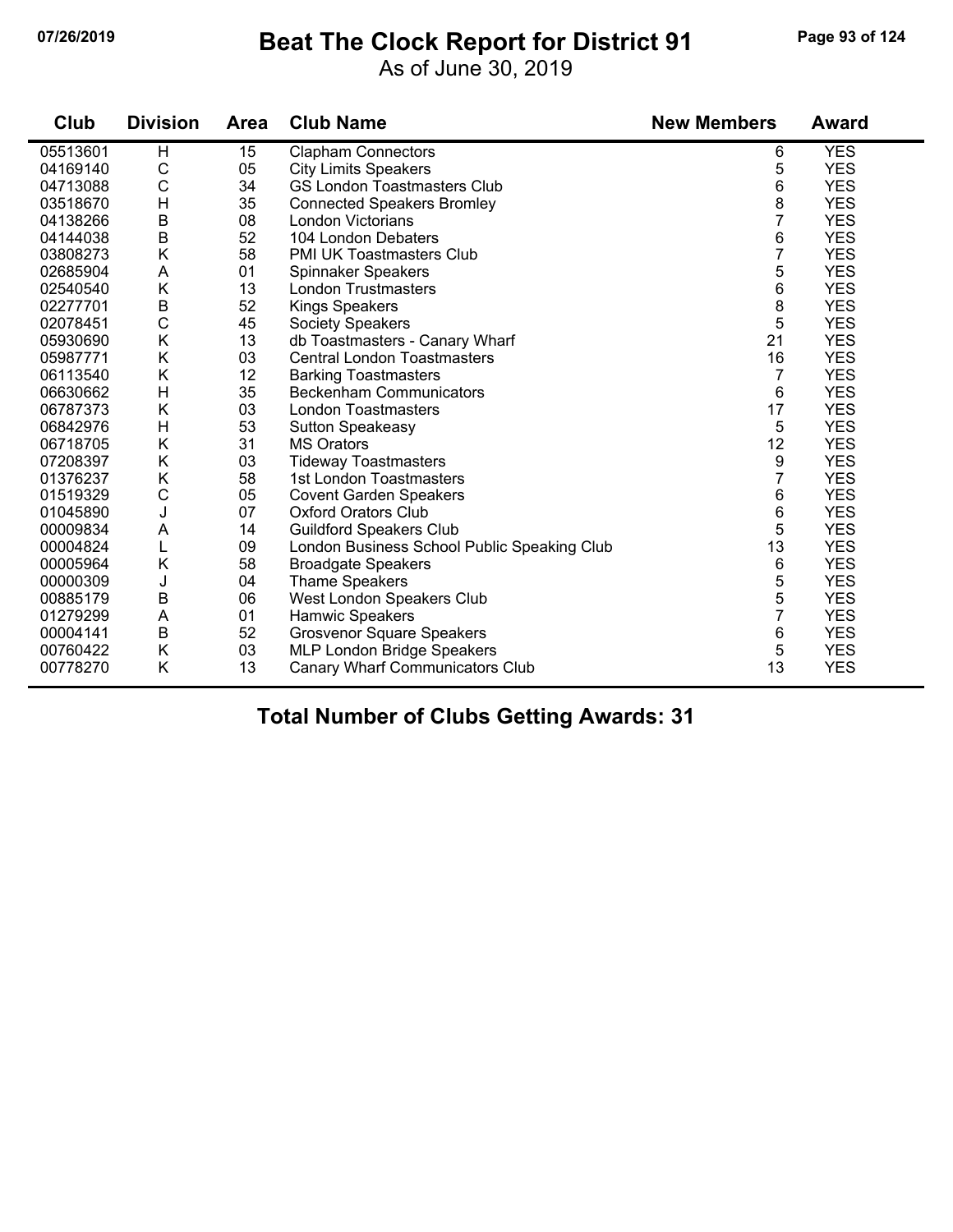## **07/26/2019 Beat The Clock Report for District 92 Page 94 of 124**

As of June 30, 2019

| Club                 | <b>Division</b> | <b>Area</b> | <b>Club Name</b>                                                        | <b>New Members</b> | <b>Award</b>             |
|----------------------|-----------------|-------------|-------------------------------------------------------------------------|--------------------|--------------------------|
| 00000547             | M               | 03          | Deejays Toastmasters                                                    | 8                  | <b>YES</b>               |
| 01600545             | F               | 04          | <b>INSPIRON Toastmasters Club</b>                                       | 6                  | <b>YES</b>               |
| 01364680             | N               | 02          | Caterpillar Bangalore RMZ Toastmasters Club                             | 5                  | <b>YES</b>               |
| 00948587             | N               | 03          | <b>JFWTC Toastmasters Club</b>                                          | 9                  | <b>YES</b>               |
| 00009713             | L               | 02          | <b>Sunshine Toastmasters Club</b>                                       | 6                  | <b>YES</b>               |
| 00001766             | L               | 04          | Daffodils Toastmasters Club                                             | 7                  | <b>YES</b>               |
| 00691074             | H               | 01          | Kochi Club                                                              | 5                  | <b>YES</b>               |
| 00585650             | F               | 03          | Mangalore Club                                                          | 5                  | <b>YES</b>               |
| 01449300             | M               | 02          | <b>Mysore Toastmasters</b>                                              | 5                  | <b>YES</b>               |
| 00863230             | $\sf B$         | 01          | IBM Synergy Toastmasters Club                                           | $\overline{7}$     | <b>YES</b>               |
| 01384796             | Κ               | 02          | Cisco-Vani                                                              | 5                  | <b>YES</b>               |
| 02995796             | D               | 01          | <b>Netapp Toastmasters Club</b>                                         | 5                  | <b>YES</b>               |
| 03859695             | E               | 01          | <b>IBC Titans Toastmasters Club</b>                                     | 5                  | <b>YES</b>               |
| 03887044             | H               | 01          | <b>AISAT Toastmasters Club</b>                                          | 5                  | <b>YES</b>               |
| 03993875             | J               | 03          | <b>Allstate Connect</b>                                                 | $\overline{7}$     | <b>YES</b>               |
| 01434790             | N               | 01          | TCS Maitree - Bangalore Toastmasters Club                               | 5                  | <b>YES</b>               |
| 01548643             | D               | 02          | Express2Lead Toastmasters Club                                          | $\overline{7}$     | <b>YES</b>               |
| 07235902             | D               | 02          | Airbus India Toastmasters Club                                          | 8                  | <b>YES</b>               |
| 07383237             | D               | 04          | Caterpillar Bangalore PSN Toastmasters Club                             | 13                 | <b>YES</b>               |
| 07319533             | J               | 04          | <b>Mindteck Toastmasters Club</b>                                       | 8                  | <b>YES</b>               |
| 07291065             | G               | 01          | <b>H&amp;R Block Toastmasters</b>                                       | 5                  | <b>YES</b>               |
| 06732826             | J               | 04          | <b>CBS Toastmasters Club Bangalore</b>                                  | 11                 | <b>YES</b>               |
| 06796925             | J               | 04          | AIG Bangalore Toastmasters Club                                         | 11                 | <b>YES</b>               |
| 06870155             | N               | 04          | TCS Maitree - ITPL Toastmasters Club                                    | 6                  | <b>YES</b>               |
| 06975731             | O               | 02          | Legends Toastmasters Club                                               | 5                  | <b>YES</b>               |
| 06664090             | O               | 03          | Zinnov Toastmasters Club                                                | 5                  | <b>YES</b>               |
| 06636162             | E               | 04          | <b>BTM Toastmasters Club</b>                                            | 6                  | <b>YES</b>               |
| 06507031             | J               | 01          | ANZ Bangalore Eco World                                                 | 6                  | <b>YES</b>               |
| 06048274             | G               | 03          | Mathrumalayalam Toastmasters Club                                       | 6                  | <b>YES</b>               |
| 06068796             | Κ               | 01          | Adobe Bangalore Toastmasters Club                                       | 9                  | <b>YES</b>               |
| 06479232             | M               | 01          | <b>Mphasis Speech Crafters</b>                                          | 5                  | <b>YES</b>               |
| 06479898             | D               | 04          | UST Global Bangalore Toastmasters Club                                  | 9                  | <b>YES</b>               |
| 05913238             | E               | 04          | <b>NMIMS Bangalore Toastmasters Club</b>                                | 14                 | <b>YES</b>               |
| 05840831             | Κ               | 01          | Juniper India                                                           | $\overline{7}$     | <b>YES</b>               |
| 05843852             | J               | 03          | <b>HSR Toastmasters Club</b>                                            | $\overline{7}$     | <b>YES</b>               |
| 02389985             | G               | 01          | <b>Trivandrum Toastmasters</b>                                          | 10                 | <b>YES</b>               |
| 02405453             | E               | 01          | <b>Vtalk Toastmasters Club</b>                                          | 11                 | <b>YES</b>               |
| 02188958             | A               | 03          | Koramangala Toastmasters Club                                           | 8                  | <b>YES</b>               |
| 02535185             | G               | 01          | Infosys Toastmasters, Trivandrum                                        | 5                  | <b>YES</b>               |
| 02721508             | В               | 02          | Speakers' Den                                                           | 5                  | <b>YES</b>               |
| 02870184             | L               | 03          | <b>Talkmagic Toastmasters Club</b>                                      | 5                  | <b>YES</b>               |
| 03803102             | L               | 01          | <b>RESONANCE</b>                                                        | 9                  | <b>YES</b>               |
| 03602666             |                 | 03          | Yokogawa India Toastmasters Club                                        | 5                  | <b>YES</b>               |
| 03572259             | В               | 02          | <b>First Aureate</b>                                                    | 5                  | <b>YES</b>               |
| 03142764             |                 | 04          | Vaktavya Toastmasters Club                                              | $\overline{7}$     | <b>YES</b>               |
| 03078424             | С               | 02          | Toastmasters Indiranagar Pride                                          | 9                  | <b>YES</b>               |
| 03283460             |                 | 01          | <b>Wipro BEATS</b>                                                      | 6                  | <b>YES</b>               |
| 04716011<br>04716149 |                 | 03          | TechMahindra Bangalore Toastmasters Club<br>AIG Toastmasters Club       | 5                  | <b>YES</b>               |
|                      | D               | 03          |                                                                         | 5                  | <b>YES</b>               |
| 04703229             | D               | 03          | <b>PSN Toastmasters Club</b>                                            | 12                 | <b>YES</b>               |
| 04639994             | С               | 01          | Next Gen                                                                | 6                  | <b>YES</b><br><b>YES</b> |
| 04754691             | J               | 02          | Morgan Stanley Bengaluru Orators                                        | 6                  |                          |
| 04870166             | D<br>H          | 01<br>03    | <b>HPE Smart Orators Club</b><br><b>Advanced Toastmasters of Kerala</b> | 5<br>5             | <b>YES</b><br><b>YES</b> |
| 05025457             |                 | 02          |                                                                         | 13                 | <b>YES</b>               |
| 04958536<br>04936848 | L<br>H          | 01          | DB Bangalore Toastmasters Club<br><b>Special Zone Toastmasters</b>      |                    | <b>YES</b>               |
| 04393223             | Κ               | 03          | Sarjapura Road Toastmasters Club                                        | 6<br>8             | <b>YES</b>               |
| 04410336             | E               | 03          | <b>Dhwani Toastmasters</b>                                              | 8                  | <b>YES</b>               |
| 05729476             | J               | 02          | Shell We Talk                                                           | 5                  | <b>YES</b>               |
|                      |                 |             |                                                                         |                    |                          |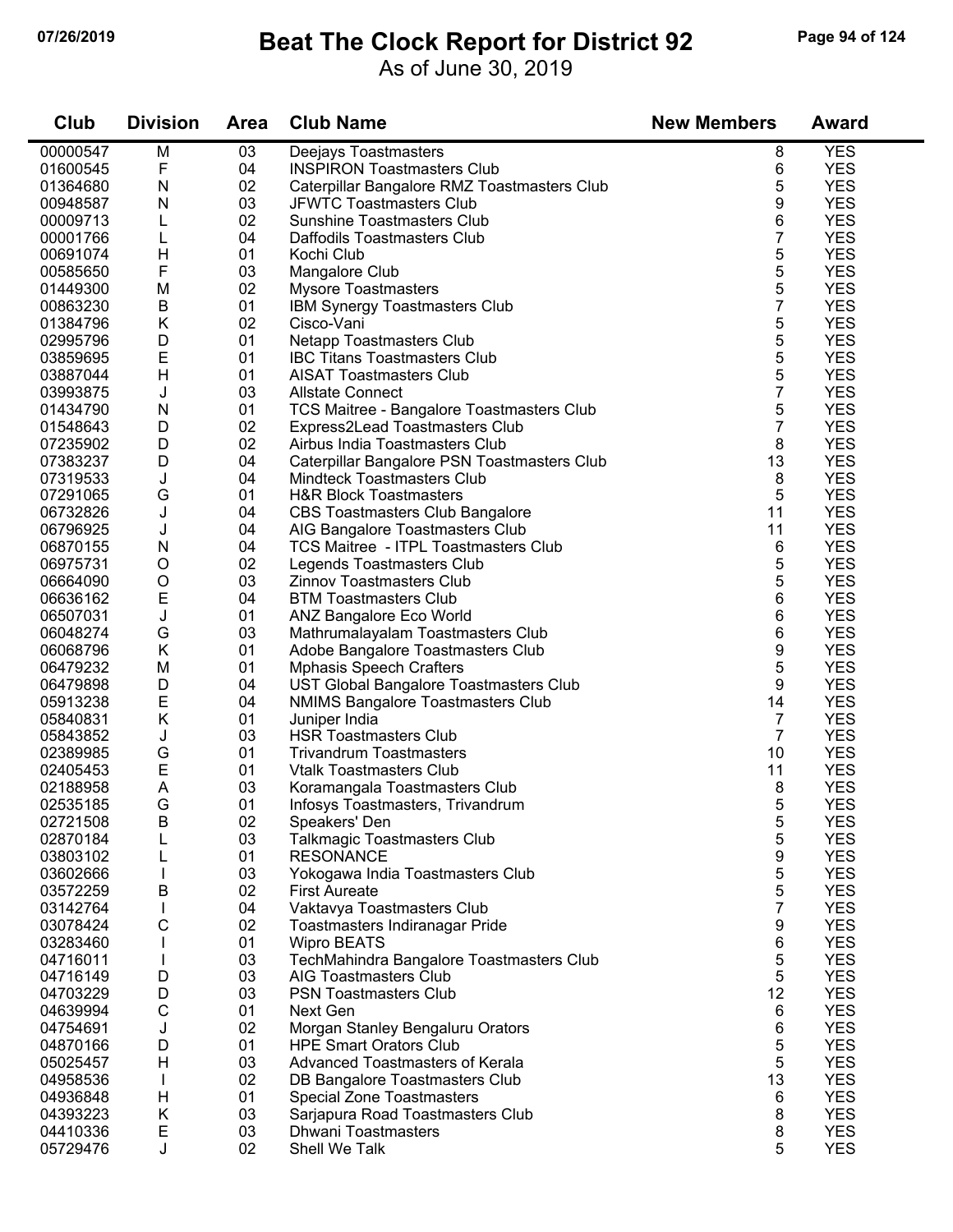## **07/26/2019 Beat The Clock Report for District 92 Page 95 of 124**

As of June 30, 2019

| <b>Club</b> | <b>Division</b> |    | <b>∩ Area Club Name</b>            | <b>New Members</b> | Award |
|-------------|-----------------|----|------------------------------------|--------------------|-------|
| 05185978    |                 | 04 | Electronics City Toastmasters Club |                    | YES   |
| 05100525    |                 | 02 | Speak                              |                    | YES   |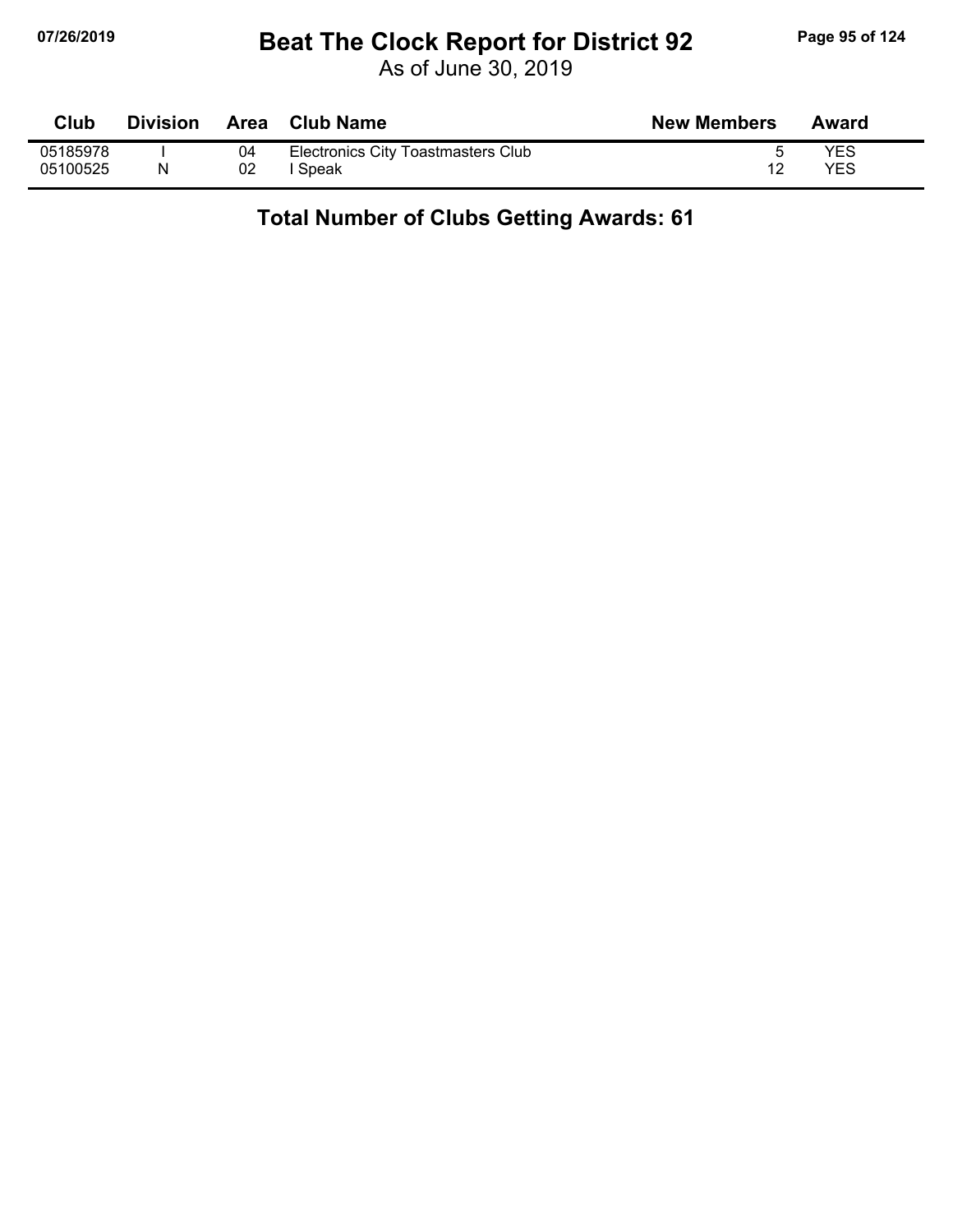# **07/26/2019 Beat The Clock Report for District 93 Page 96 of 124**

As of June 30, 2019

| <b>Club</b> | <b>Division</b> | Area | <b>Club Name</b>                              | <b>New Members</b> | <b>Award</b> |
|-------------|-----------------|------|-----------------------------------------------|--------------------|--------------|
| 05087298    | D               | 40   | Pangyo Toastmasters                           | 5                  | <b>YES</b>   |
| 05150263    | А               | 20   | <b>Embassy Toastmasters</b>                   | 10                 | <b>YES</b>   |
| 05539463    | Α               | 11   | Hunminjeongeum Toastmasters (Korean Speaking) | 5                  | <b>YES</b>   |
| 03531763    | А               | 12   | <b>Chinese English Bilingual Toastmasters</b> | 6                  | <b>YES</b>   |
| 03781438    | А               | 12   | Cheong-Gye Toastmasters Club                  | 11                 | <b>YES</b>   |
| 01569442    | D               | 41   | Samsung One Toastmasters (SOTM)               | 6                  | <b>YES</b>   |
| 04049432    | D               | 33   | Jamsil Brunch Toastmasters                    |                    | <b>YES</b>   |
| 03963990    | ⌒<br>U          | 51   | Daegu Toastmasters                            | 5                  | <b>YES</b>   |
| 00002206    | B               | 30   | South River Toastmasters Club                 | 5                  | <b>YES</b>   |
| 01272828    | С               | 50   | <b>Schoolmasters</b>                          |                    | <b>YES</b>   |
| 01789566    | B               | 34   | Gyodae Toastmasters                           | 5                  | <b>YES</b>   |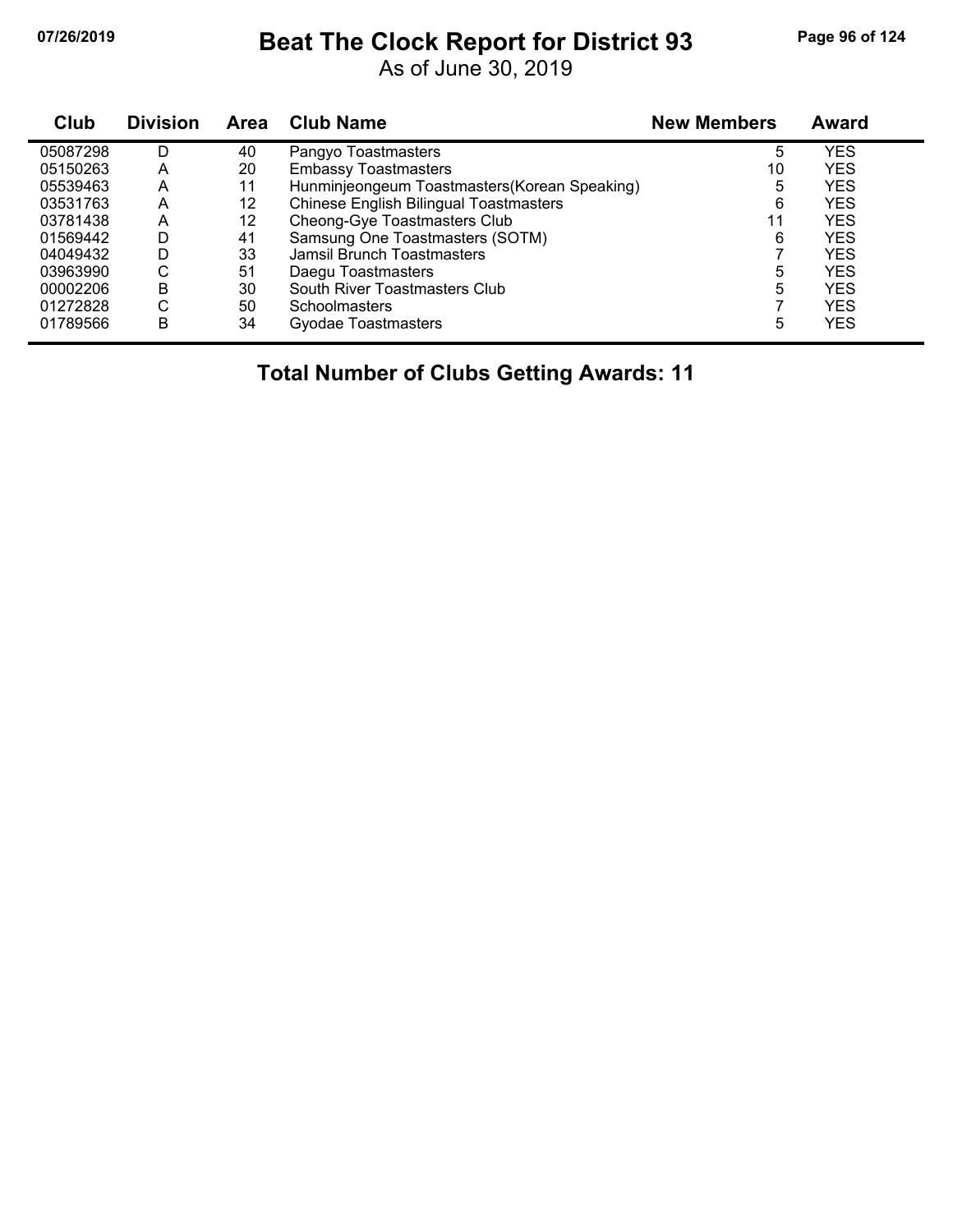## **07/26/2019 Beat The Clock Report for District 94 Page 97 of 124**

As of June 30, 2019

| Club     | <b>Division</b> | Area | <b>Club Name</b>                    | <b>New Members</b> | <b>Award</b> |
|----------|-----------------|------|-------------------------------------|--------------------|--------------|
| 01364716 | H               | 32   | Kekeli Toastmasters Club            | 5                  | <b>YES</b>   |
| 01498379 | В               | 05   | Tengue Toastmasters Club De Parakou | 8                  | <b>YES</b>   |
| 00001583 | A               | 01   | Agora Toastmasters Club D'Abidjan   |                    | <b>YES</b>   |
| 03927395 | B               | 04   | <b>COLOMBE</b>                      | 8                  | <b>YES</b>   |
| 01161374 | F               | 19   | Surulere Toastmasters Club          | 9                  | <b>YES</b>   |
| 01523659 | F               | 19   | <b>Merit Toastmasters</b>           | 5                  | <b>YES</b>   |
| 00005196 | A               | 02   | Logos Toastmasters Club             | 5                  | <b>YES</b>   |
| 03681387 | B               | 06   | Challenge                           | 11                 | <b>YES</b>   |
| 03562509 | C               | 36   | Maestria TM Club Avance             | 6                  | <b>YES</b>   |
| 03355879 | A               | 25   | Nimba Toastmasters Club             | 8                  | <b>YES</b>   |
| 03430674 | F               | 19   | <b>IKEJA Toastmasters Club</b>      | 11                 | <b>YES</b>   |
| 02860859 | F               | 18   | Seaside                             | 7                  | <b>YES</b>   |
| 02909877 | A               | 20   | Eburnea                             | 5                  | <b>YES</b>   |
| 05495364 | Α               | 25   | Academie                            | 13                 | <b>YES</b>   |
| 05660035 | E               | 14   | <b>GEMSTONES Toastmasters Club</b>  | 8                  | <b>YES</b>   |
| 05607361 | F               | 23   | <b>Sterling Toastmasters Club</b>   | 7                  | <b>YES</b>   |
| 05327320 | B               | 27   | Mount Cameroon Toastmasters Club    | 5                  | <b>YES</b>   |
| 04639765 | E               | 30   | Millennium Toastmasters Club        | 5                  | <b>YES</b>   |
| 04553130 | A               | 25   | <b>Tinkisso Prestige</b>            | 6                  | <b>YES</b>   |
| 04518315 | G               | 33   | <b>Airport Toastmasters</b>         | 5                  | YES          |
| 06536576 | E               | 13   | <b>TOPAZ</b>                        | 9                  | <b>YES</b>   |
| 07149016 | С               | 08   | <b>COOPERATION TOASTMASTERS</b>     | 6                  | <b>YES</b>   |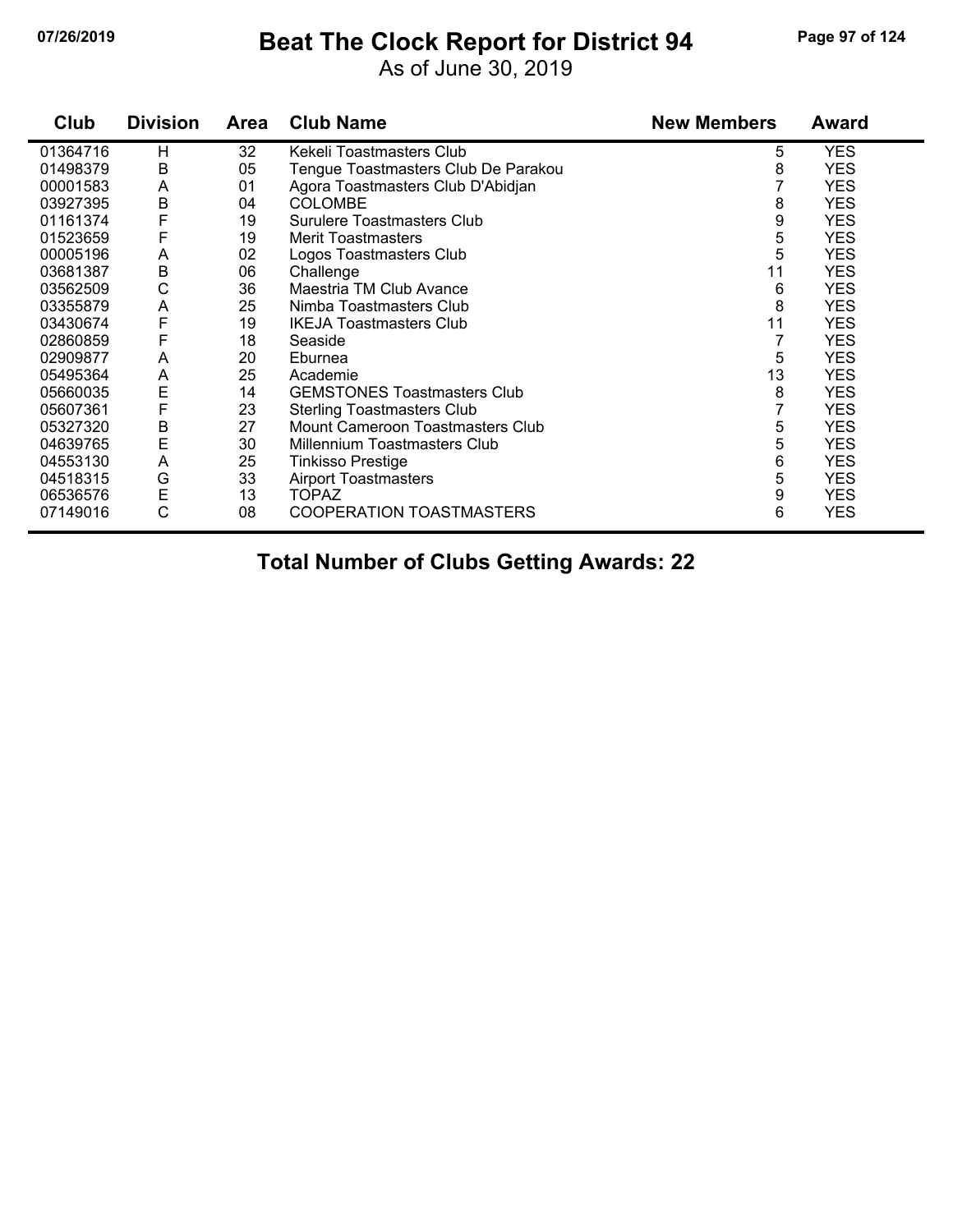# **07/26/2019 Beat The Clock Report for District 95 Page 98 of 124**

As of June 30, 2019

| Club     | <b>Division</b> | <b>Area</b>    | <b>Club Name</b>                              | <b>New Members</b> | Award      |
|----------|-----------------|----------------|-----------------------------------------------|--------------------|------------|
| 06911408 | G               | 02             | Eslövs Talarklubb                             | 5                  | <b>YES</b> |
| 05513588 | D               | 01             | M.E.A.T. Munich English Advanced Toastmasters | 5                  | <b>YES</b> |
| 02884134 | F               | 04             | <b>Business Club Frankfurt Toastmasters</b>   | 6                  | <b>YES</b> |
| 02721392 | A               | 06             | Toastmasters Aachen E.V.                      |                    | <b>YES</b> |
| 03155062 | E               | 01             | <b>Stuttgart Toastmasters Downtown Club</b>   | 6                  | <b>YES</b> |
| 00005571 | С               | 05             | Hannover Speakers Club                        | 5                  | <b>YES</b> |
| 00007928 | В               | 03             | Oslo Toastmasters Club                        | 6                  | <b>YES</b> |
| 00009867 | D               | 0 <sub>1</sub> | Munich Prostmasters Toastmasters Club         | 5                  | <b>YES</b> |
| 00680945 | A               | 04             | Duesseldorfer Toastmasters                    | 13                 | <b>YES</b> |
| 00835367 | С               | 02             | Spreeredner                                   | 6                  | <b>YES</b> |
| 00610734 | A               | 05             | <b>Rheinredner Club</b>                       | 5                  | <b>YES</b> |
| 00005176 | D               | 02             | Rhetorenschmiede                              | 5                  | <b>YES</b> |
| 00006409 | F               | 04             | <b>Rhetorik Club Frankfurt</b>                |                    | <b>YES</b> |
| 00009754 | A               | 05             | <b>Cologne Toastmasters</b>                   | 5                  | <b>YES</b> |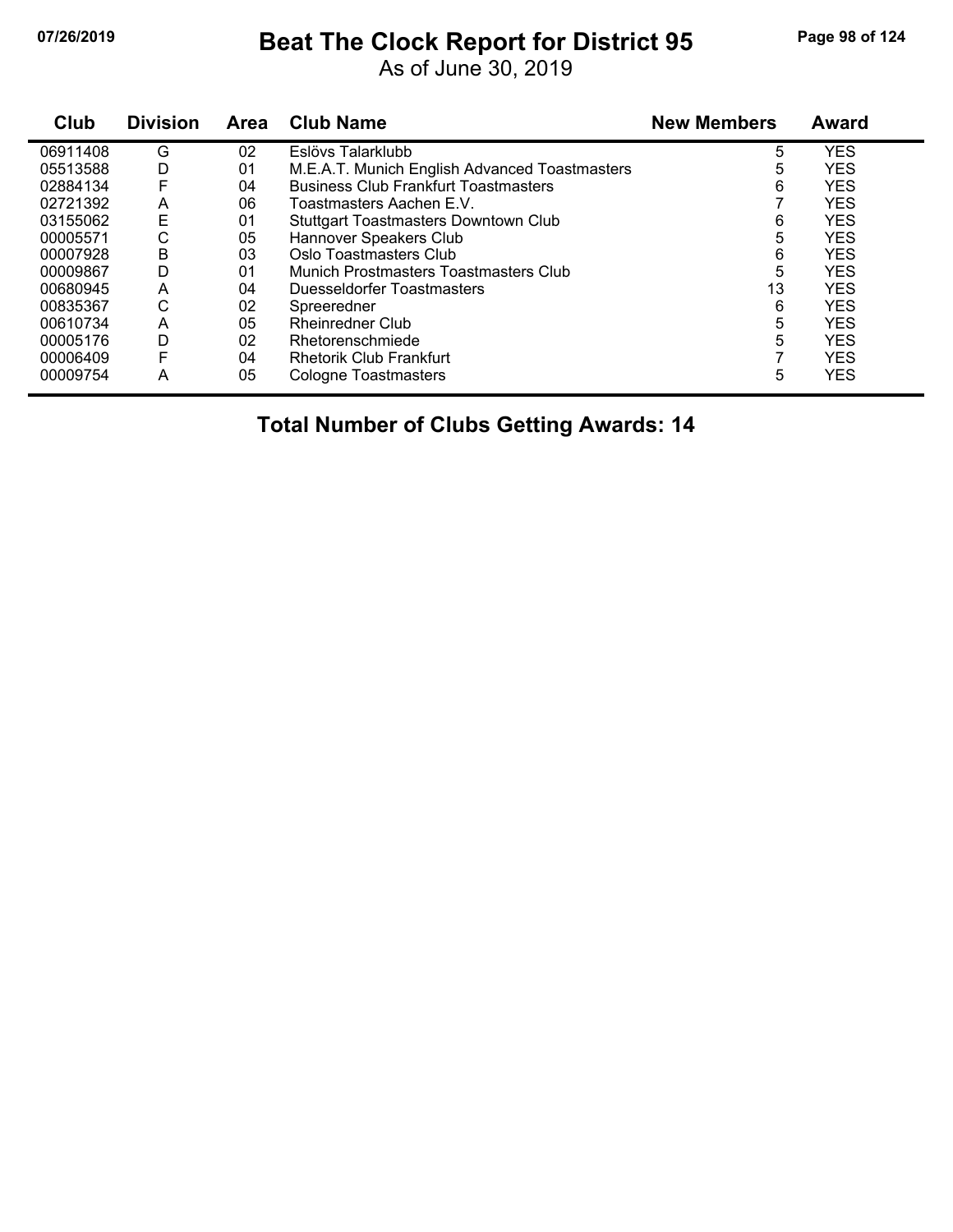## **07/26/2019 Beat The Clock Report for District 96 Page 99 of 124**

As of June 30, 2019

| Club     | <b>Division</b> | <b>Area</b> | <b>Club Name</b>                          | <b>New Members</b> | <b>Award</b> |
|----------|-----------------|-------------|-------------------------------------------|--------------------|--------------|
| 00004371 |                 | 86          | Metro Speakers Club                       | 6                  | <b>YES</b>   |
| 00001892 | S               | 26          | <b>Burrard Toastmasters Club</b>          | 6                  | <b>YES</b>   |
| 00992549 | M               | 92          | <b>Top Story Advanced</b>                 |                    | <b>YES</b>   |
| 00003169 | B               | 23          | Walter Gage Toastmasters Club             | 5                  | <b>YES</b>   |
| 00006155 | Н               | 72          | Quay Speakers Toastmasters Club           | 8                  | <b>YES</b>   |
| 00006252 | D               | 43          | Plaza 400 Toastmasters Club               |                    | <b>YES</b>   |
| 00006399 | м               | 92          | Lincoln Toastmasters Club                 | 9                  | <b>YES</b>   |
| 00002938 | N               | 74          | Pacific Spirit Toastmasters Club          | 5                  | <b>YES</b>   |
| 00982012 | S               | 26          | Vancouver Entrepreneurs Toastmasters Club | 9                  | <b>YES</b>   |
| 00008139 | B               | 22          | <b>Night Vision Toastmasters Club</b>     | 6                  | <b>YES</b>   |
| 00007743 | M               | 90          | Rocky Point Club                          | 5                  | <b>YES</b>   |
| 00005818 | J               | 86          | Speakeasy Club                            |                    | <b>YES</b>   |
| 05700655 | J               | 85          | Be Amazing                                | 8                  | <b>YES</b>   |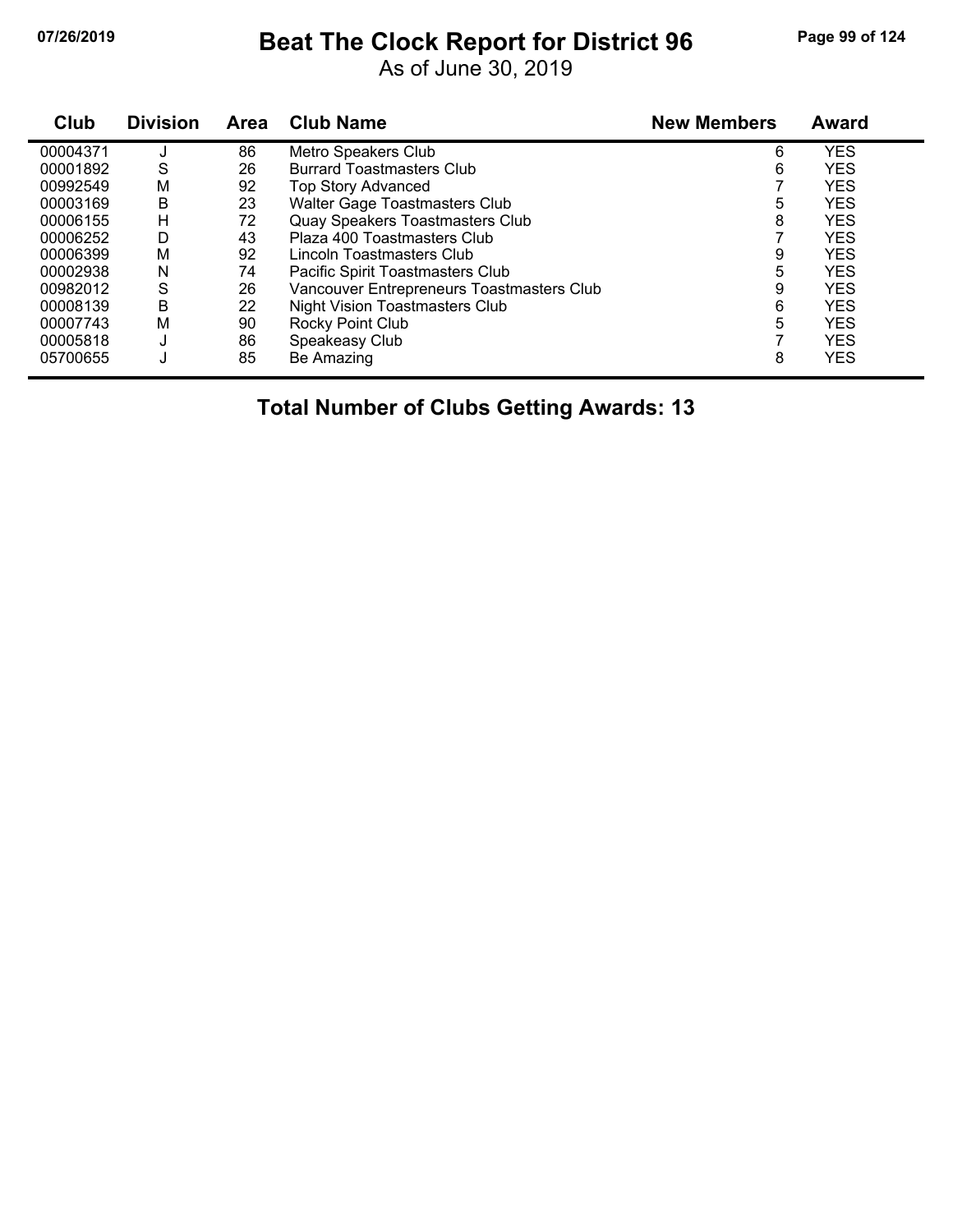## **07/26/2019 Beat The Clock Report for District 97 Page 100 of 124**

As of June 30, 2019

| Club     | <b>Division</b> | <b>Area</b> | <b>Club Name</b>                     | <b>New Members</b> | Award      |  |
|----------|-----------------|-------------|--------------------------------------|--------------------|------------|--|
| 05607501 | С               | 03          | Coke Cool Club                       | 20                 | YES        |  |
| 04409462 | V               | 01          | <b>HCM Toastmasters Club</b>         | 10                 | <b>YES</b> |  |
| 04386732 | B               | 02          | Rajavithi Hospital Toastmasters Club | 6                  | <b>YES</b> |  |
| 06036752 | С               | 04          | Edniche Toastmasters Club            | 5                  | YES.       |  |
| 00925535 | в               | 03          | Chiang Mai Toastmasters Club         | 5                  | YES        |  |
| 00005040 | С               | 01          | Siamtoastmasters Club                |                    | YES        |  |
| 00943943 | в               | 02          | The First Thai Toastmasters Club     |                    | YES        |  |
| 00002010 | B               | 03          | Bangkok Club                         | 8                  | <b>YES</b> |  |
| 00001635 | А               | 01          | The Laem Thong Toastmasters Club     | 10                 | YES.       |  |
| 00002092 | А               | 01          | <b>Capitol Toastmasters Club</b>     | 9                  | YES        |  |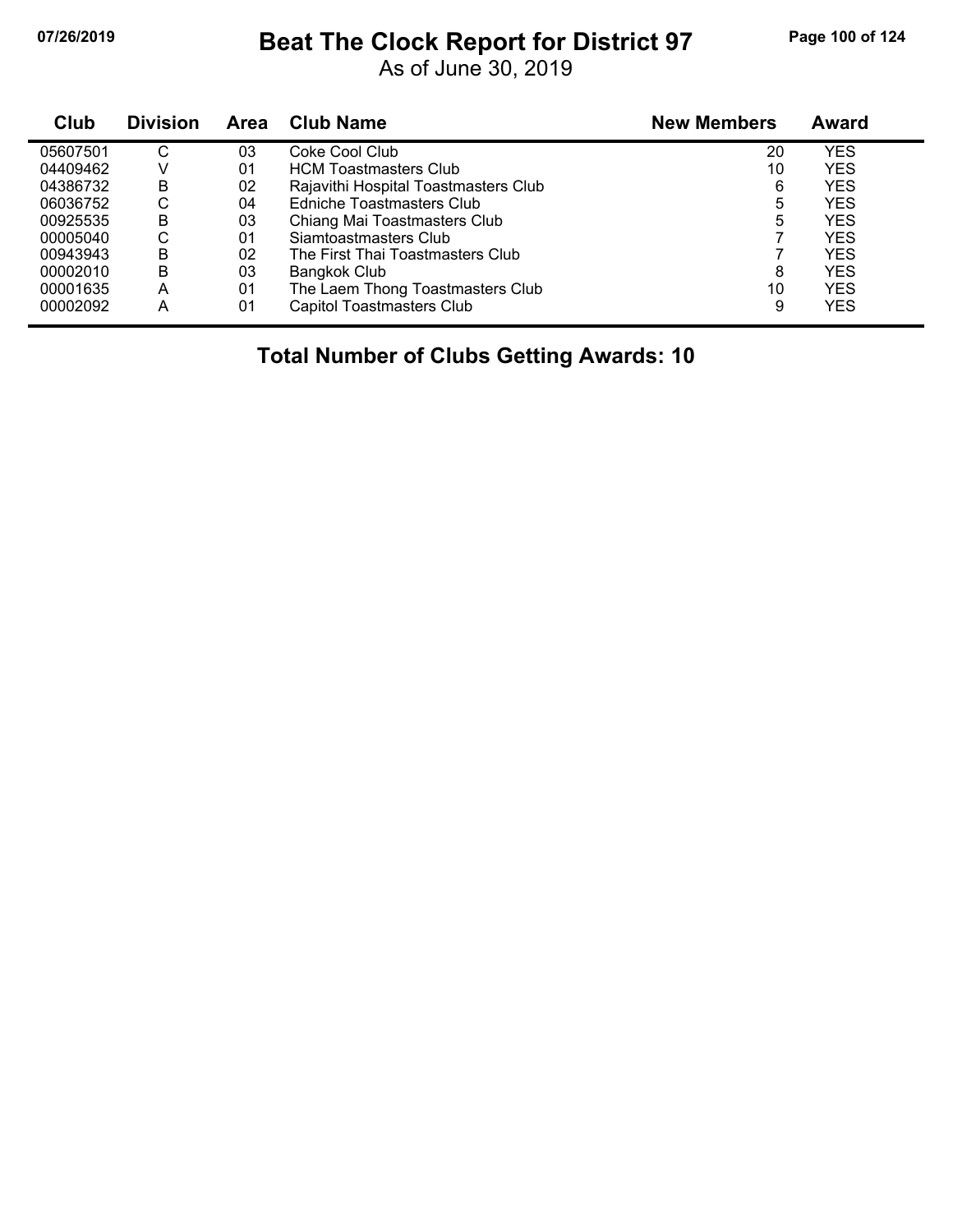### **07/26/2019 Beat The Clock Report for District 98 Page 101 of 124**

As of June 30, 2019

| Club     | <b>Division</b> | <b>Area</b> | <b>Club Name</b>                            | <b>New Members</b> | <b>Award</b> |
|----------|-----------------|-------------|---------------------------------------------|--------------------|--------------|
| 00993448 | В               | 06          | Mumbai Toastmasters                         | 37                 | <b>YES</b>   |
| 00776544 | $\mathsf C$     | 02          | <b>Genesis Toastmasters Club</b>            | 5                  | <b>YES</b>   |
| 01246728 | M               | 01          | <b>Mulund Toastmasters Club</b>             | 16                 | <b>YES</b>   |
| 07030730 | С               | 04          | <b>Wakad Toastmasters Club</b>              | 7                  | <b>YES</b>   |
| 07051977 | C               | 01          | RA Pune Toastmasters Club                   | 10                 | <b>YES</b>   |
| 01135184 | $\sf B$         | 01          | <b>Bombay Toastmasters</b>                  | 9                  | <b>YES</b>   |
| 01095031 | G               | 05          | Indian School of Business Toastmasters      | 18                 | <b>YES</b>   |
| 01811295 | $\mathsf E$     | 01          | <b>S2tech Toastmasters</b>                  | 9                  | <b>YES</b>   |
| 02973814 | O               | 04          | Toastmasters Club of Pune - North East      | 6                  | <b>YES</b>   |
| 01543586 | D               | 05          | <b>Toastmasters Club of Pune South East</b> | $\overline{7}$     | <b>YES</b>   |
| 01530783 | H               | 01          | <b>Madhapur Toastmasters</b>                | 11                 | <b>YES</b>   |
| 01141787 | P               | 01          | <b>Toastmasters Club of Pune</b>            | 9                  | <b>YES</b>   |
| 00616631 | B               | 02          | <b>TCS Maitree Toastmasters Club</b>        | 10                 | <b>YES</b>   |
| 06062133 | J               | 01          | Diamond City Toastmasters Club              | 6                  | <b>YES</b>   |
| 06097544 | Ρ               | 01          | <b>Toastmasters for Pune Entrepreneurs</b>  | 5                  | <b>YES</b>   |
| 05906439 | G               | 04          | Nizampet Toastmasters                       | 5                  | <b>YES</b>   |
| 05957707 | $\mathsf F$     | 05          | SYF Hyderabad Toastmasters Club             | 10                 | <b>YES</b>   |
| 05965350 | $\mathsf{C}$    | 05          | Pimpri Toastmasters Club                    | 6                  | <b>YES</b>   |
| 06592002 | M               | 03          | <b>Ghodbunder Toastmasters Club</b>         | 8                  | <b>YES</b>   |
| 06592020 | O               | 02          | Deutsche Bank Pune Toastmasters Club        | 7                  | <b>YES</b>   |
| 06656843 | M               | 04          | ANA FONTE TOASTMASTERS CLUB                 | 7                  | <b>YES</b>   |
| 06601517 | C               | 03          | ATLAS COPCO PUNE TOASTMASTERS CLUB          | 5                  | <b>YES</b>   |
| 06886272 | A               | 02          | Toastmasters Club of Baroda (TCB)           | 7                  | <b>YES</b>   |
| 06885728 | O               | 04          | <b>SgAs Toastmasters Club</b>               | 6                  | <b>YES</b>   |
| 06881120 | M               | 02          | <b>UBS Mumbai Toastmasters Club</b>         | 16                 | <b>YES</b>   |
| 06643694 | P               | 02          | Persistent Pune ArPg Toastmasters           | 5                  | <b>YES</b>   |
| 06786470 | $\sf B$         | 04          | Chatterati Toastmasters Club                | 17                 | <b>YES</b>   |
| 06786792 | $\mathsf C$     | 02          | WIPRO Rendezvous Toastmasters Club of Pune  | 16                 | <b>YES</b>   |
| 07166006 | G               | 01          | <b>SRIT Anantapur Toastmasters Club</b>     | 37                 | <b>YES</b>   |
| 07084394 | D               | 01          | <b>Impressions Toastmasters</b>             | 11                 | <b>YES</b>   |
| 06974223 | P               | 02          | Sinhgad Toastmasters Club                   | 18                 | <b>YES</b>   |
| 06941455 | M               | 05          | Porvorim Toastmasters                       | 9                  | <b>YES</b>   |
| 06943597 | E               | 04          | <b>L&amp;T Vizag Toastmasters Club</b>      | 12                 | <b>YES</b>   |
| 06931486 | A               | 01          | Heritage City Toastmasters Club             | 5                  | <b>YES</b>   |
| 06933610 | P               | 05          | <b>Birlasoft Toastmasters Club Pune</b>     | 7                  | <b>YES</b>   |
| 07016673 | B               | 04          | <b>BlackRock Speaks Mumbai</b>              | 6                  | <b>YES</b>   |
| 07289546 | M               | 01          | <b>Expedition Toastmasters Mumbai</b>       | 5                  | <b>YES</b>   |
| 07239392 | C               | 03          | Aundh Toastmasters Club                     | 10                 | <b>YES</b>   |
| 07401244 | P               | 05          | Katerra Toastmasters Club of Pune           | 8                  | <b>YES</b>   |
| 04361333 | M               | 05          | Mapusa Toastmasters                         | 6                  | <b>YES</b>   |
| 04421153 | C               | 04          | <b>Toastmasters Club of Pune North West</b> | 10                 | <b>YES</b>   |
| 04486936 | G               | 05          | Hitachi Consulting Toastmasters Club        | 7                  | <b>YES</b>   |
| 05644195 | Ρ               | 03          | <b>FIS Pune Toastmasters Club</b>           | 5                  | <b>YES</b>   |
| 05306488 | A               | 02          | Vadodara Toastmasters Club                  | $\overline{7}$     | <b>YES</b>   |
| 03220784 | A               | 01          | TCS BE@T Gandhinagar                        | 8                  | <b>YES</b>   |
| 03216981 | E               | 03          | Toastmasters of Capgemini Hyderabad         | 10                 | <b>YES</b>   |
| 03217489 | B               | 03          | <b>DADAR Toastmasters Club</b>              | 8                  | <b>YES</b>   |
| 04167410 | С               | 01          | <b>TCS Maitree Toastmasters Club Pune</b>   | 9                  | <b>YES</b>   |
| 02669965 | G               | 03          | Infosys Toastmasters, Hyderabad Prakriti    | 5                  | <b>YES</b>   |
| 02571105 | $\mathsf O$     | 03          | Opulent Toastmasters Club Of Pune Camp      | 9                  | <b>YES</b>   |
| 02472534 | A               | 01          | <b>Amdavad Toastmasters Club</b>            | 8                  | <b>YES</b>   |
| 02187981 | D               | 05          | <b>JDTCI Toastmasters</b>                   | 5                  | <b>YES</b>   |
| 02254770 | G               | 04          | Toastmasters at Novartis Hyderabad          | 5                  | <b>YES</b>   |
| 02383421 | D               | 02          | <b>ZS Toastmasters Club</b>                 | 5                  | <b>YES</b>   |
| 02380536 | M               | 02          | <b>Agnel Toastmasters Club</b>              | $\overline{7}$     | <b>YES</b>   |
| 02017422 | M               | 03          | Thane Toastmasters Club                     | 15                 | <b>YES</b>   |
|          | B               | 01          | General Mills India Toastmasters Club       | 24                 | <b>YES</b>   |
| 02017514 |                 |             |                                             |                    |              |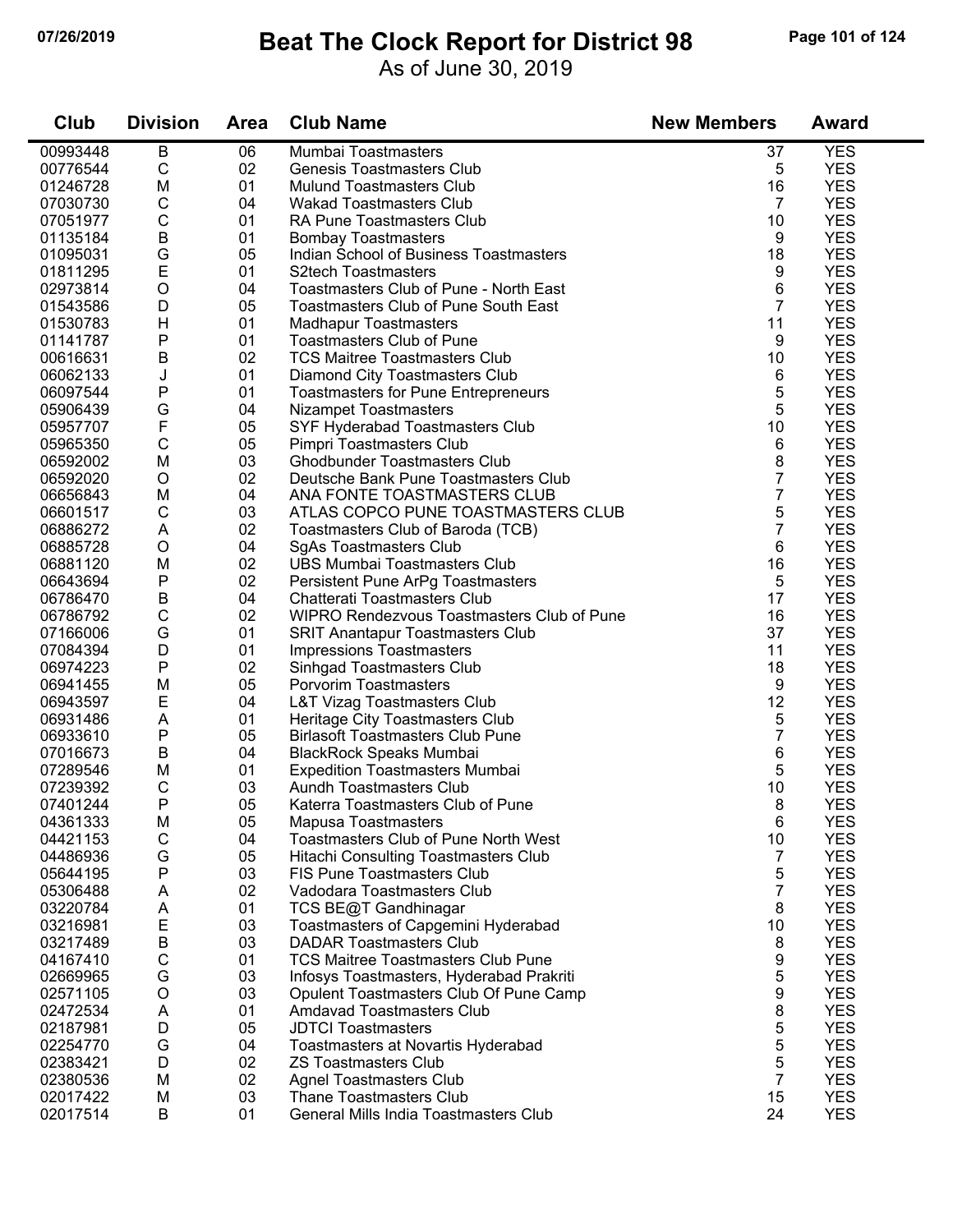As of June 30, 2019

| Club | <b>Division</b> | <b>Area</b> | <b>Club Name</b> |  |
|------|-----------------|-------------|------------------|--|
|------|-----------------|-------------|------------------|--|

**New Members Award**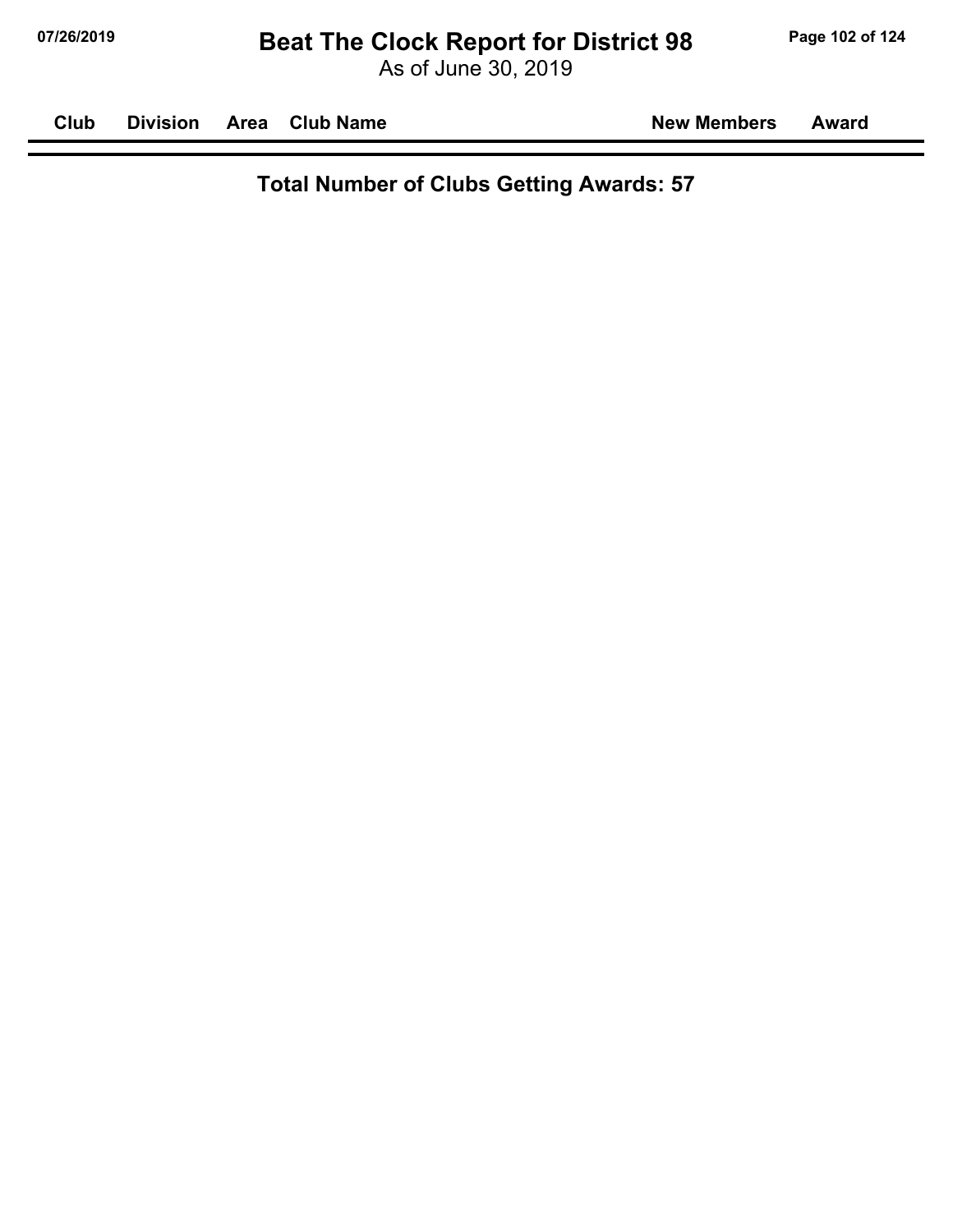## **07/26/2019 Beat The Clock Report for District 99 Page 103 of 124**

As of June 30, 2019

| Club     | <b>Division</b> | Area | <b>Club Name</b>                    | <b>New Members</b> | Award      |
|----------|-----------------|------|-------------------------------------|--------------------|------------|
| 03459972 |                 | 29   | The Way We Speak Toastmasters Club  |                    | YES        |
| 04406169 | D               | 30   | <b>Evolution Toastmasters</b>       | 5                  | <b>YES</b> |
| 01339804 | D               | 30   | Core Development                    | 5                  | <b>YES</b> |
| 01371326 | B               | 09   | <b>Friendly Achievers</b>           | 8                  | <b>YES</b> |
| 01668231 | С               | 16   | <b>Chrysalis Social Butterflies</b> | 11                 | <b>YES</b> |
| 00001318 | Е               | 21   | Prince Albert Toastmasters Club     |                    | <b>YES</b> |
| 00009220 | D               | 15   | Wood Buffalo Toastmasters Club      | 5                  | <b>YES</b> |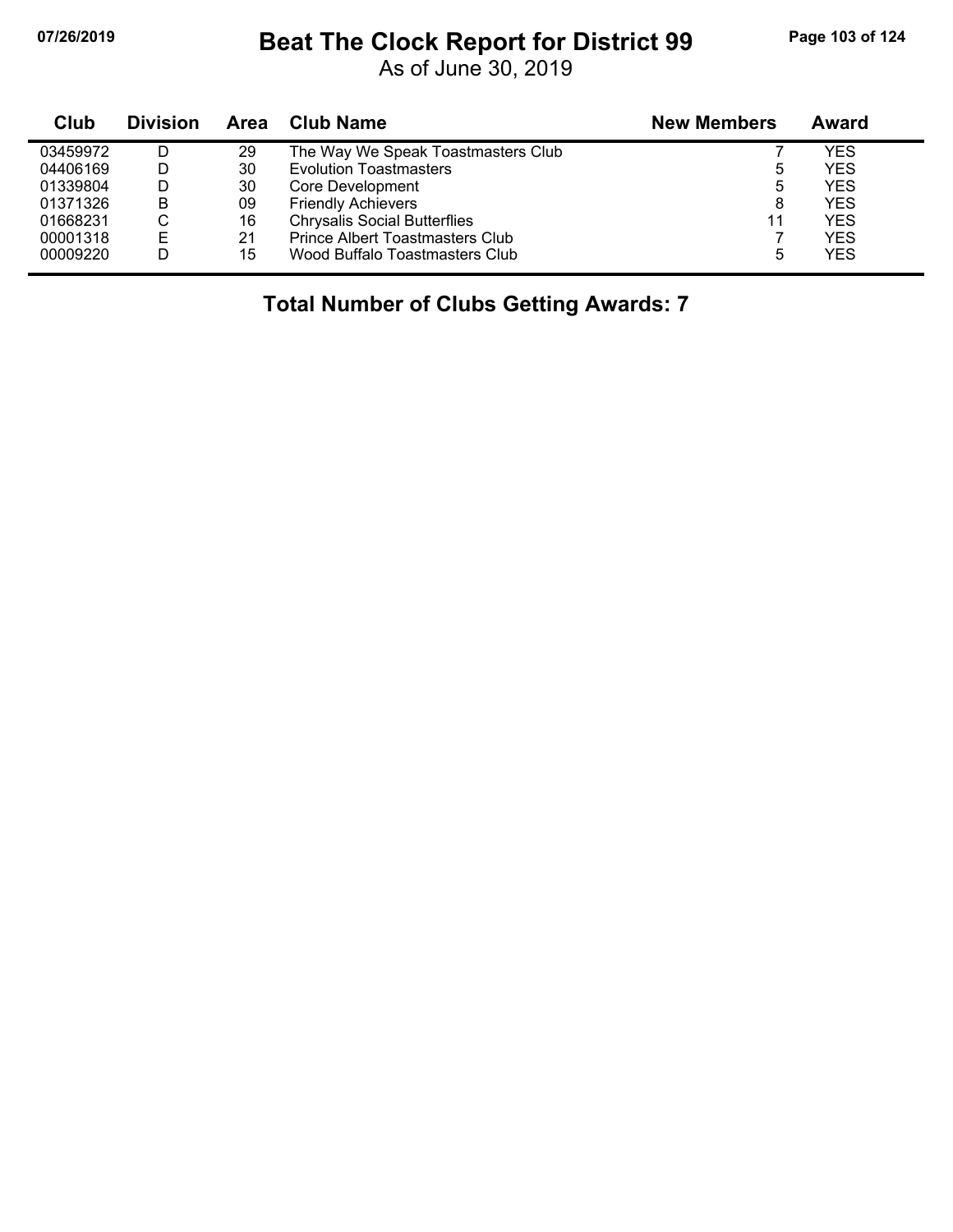## **07/26/2019 Beat The Clock Report for District 100 Page 104 of 124**

As of June 30, 2019

| Club     | <b>Division</b> | <b>Area</b> | <b>Club Name</b>                               | <b>New Members</b> | Award      |
|----------|-----------------|-------------|------------------------------------------------|--------------------|------------|
| 00006366 | P               | 01          | BPLS Toastmasters (Buena park leaders and Sper | 10                 | YES        |
| 00009452 | A               | 01          | Pasadena Community Toastmasters                | 6                  | <b>YES</b> |
| 00000072 |                 | 04          | Toast of Brea Toastmasters                     |                    | <b>YES</b> |
| 00000020 | S               | 04          | Emcee 20                                       |                    | <b>YES</b> |
| 00003425 | P               | 02          | Yorba Linda-Placentia Club                     | 5                  | <b>YES</b> |
| 00001456 | G               | 03          | Whittier Wordcrafters Toastmasters Club        | 5                  | <b>YES</b> |
| 00009811 | S               | 01          | Irwindale Chamber of Commerce Club             |                    | <b>YES</b> |
| 01010248 | A               | 03          | <b>Caltech Toastmasters</b>                    | 11                 | <b>YES</b> |
| 00008360 | A               | 03          | Lake Avenue Toastmasters Club                  | 5                  | <b>YES</b> |
| 05242435 | G               | 03          | The Standard Bearers                           | 17                 | <b>YES</b> |
| 02124227 |                 | 04          | <b>BrewMeisters</b>                            |                    | <b>YES</b> |
| 07286981 | A               | 03          | Pasadena Project Master Club                   | 6                  | <b>YES</b> |
| 06597349 |                 | 03          | Cocoa Vino                                     | 10                 | <b>YES</b> |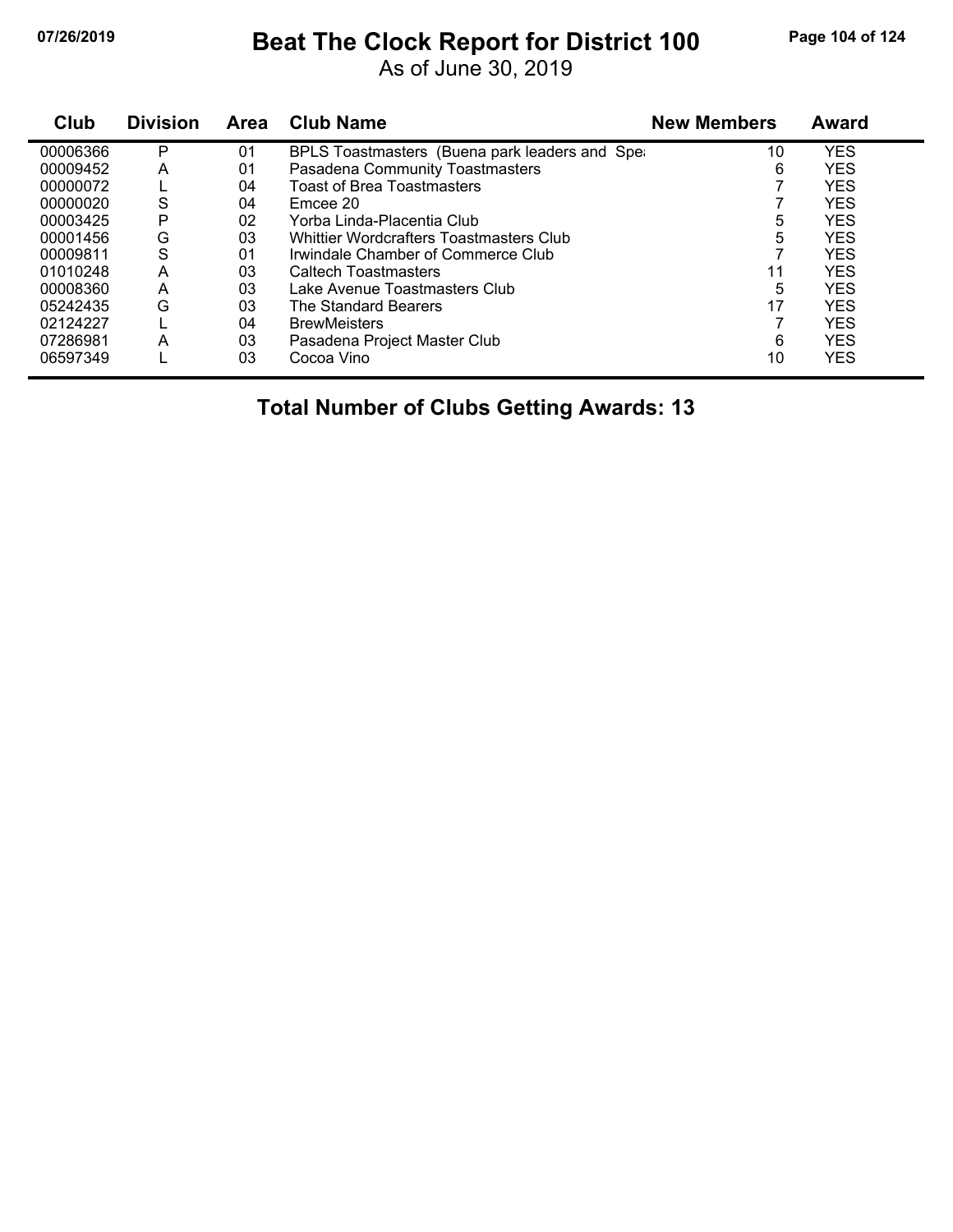## **07/26/2019 Beat The Clock Report for District 101 Page 105 of 124**

As of June 30, 2019

| Club     | <b>Division</b> | <b>Area</b> | <b>Club Name</b>                                 | <b>New Members</b> | Award      |
|----------|-----------------|-------------|--------------------------------------------------|--------------------|------------|
| 07019936 | B               | 05          | <b>Big Basin Toastmasters</b>                    | 5                  | <b>YES</b> |
| 07022252 | A               | 03          | <b>Gilroy Toastmasters</b>                       | 5                  | <b>YES</b> |
| 02419756 | D               | 01          | Maxim Toastmasters                               | 5                  | <b>YES</b> |
| 05560506 | С               | 02          | Jade Toastmasters                                | 6                  | <b>YES</b> |
| 00007975 | Е               | 02          | Sunnyvale Speakeasies Club                       | 5                  | <b>YES</b> |
| 00007430 | Е               | 01          | Macintalkers Club                                | 5                  | <b>YES</b> |
| 01027656 | С               | 03          | <b>Classy Toasters</b>                           | 6                  | <b>YES</b> |
| 01828921 | G               | 04          | <b>Silicon Valley Entrepreneurs Toastmasters</b> | 5                  | <b>YES</b> |
| 00854912 | D               | 01          | <b>First Street Speakers</b>                     | 6                  | <b>YES</b> |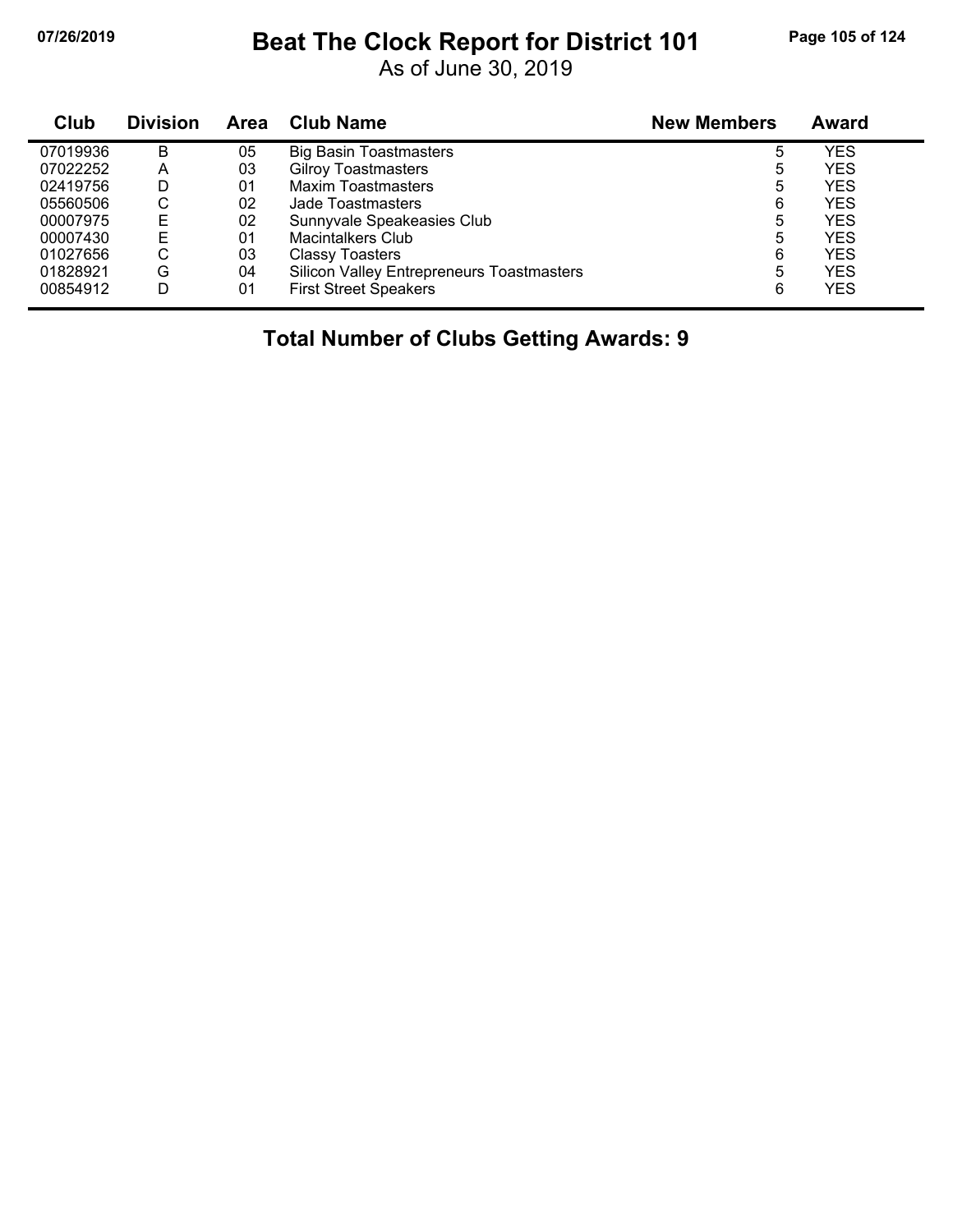### **07/26/2019 Beat The Clock Report for District 102 Page 106 of 124**

As of June 30, 2019

| Club     | <b>Division</b> | Area | <b>Club Name</b>                          | <b>New Members</b> | <b>Award</b> |  |
|----------|-----------------|------|-------------------------------------------|--------------------|--------------|--|
| 01285147 | D               | 05   | PJ Toastmasters Club                      | 5                  | YES          |  |
| 01206984 | G               | 04   | <b>JB North Toastmasters Club</b>         | 5                  | <b>YES</b>   |  |
| 00922435 | Е               | 01   | <b>IEM Toastmasters</b>                   |                    | <b>YES</b>   |  |
| 00007389 | G               | 03   | Kluang Toastmasters Club                  | 6                  | <b>YES</b>   |  |
| 00005380 | D               | 05   | Friendship Toastmasters Club              | 8                  | <b>YES</b>   |  |
| 01517575 | B               | 01   | Standard Chartered GBS Toastmasters Club  | 12                 | <b>YES</b>   |  |
| 00004391 | С               | 03   | Shaklee Dynamic Family International Club | 6                  | <b>YES</b>   |  |
| 05257608 | H               | 03   | Cyberjaya Community Toastmasters Club     | 5                  | <b>YES</b>   |  |
| 05404649 | Е               | 02   | UTAR Sungai Long Toastmasters Club        |                    | <b>YES</b>   |  |
| 04807606 | E               | 04   | Negeri Sembilan Ceylonese Association     | 10                 | <b>YES</b>   |  |
| 04795666 | R               | 01   | Damansara Mandarin Toastmasters Club      | 8                  | <b>YES</b>   |  |
| 02474885 | H               | 01   | T-Systems Cyberjaya Toastmasters Club     | 8                  | <b>YES</b>   |  |
| 02472127 | D               | 02   | Sunway University Toastmasters Club       | 5                  | <b>YES</b>   |  |
| 02845164 | D               | 03   | Apple Mentors Toastmasters Club           | 5                  | <b>YES</b>   |  |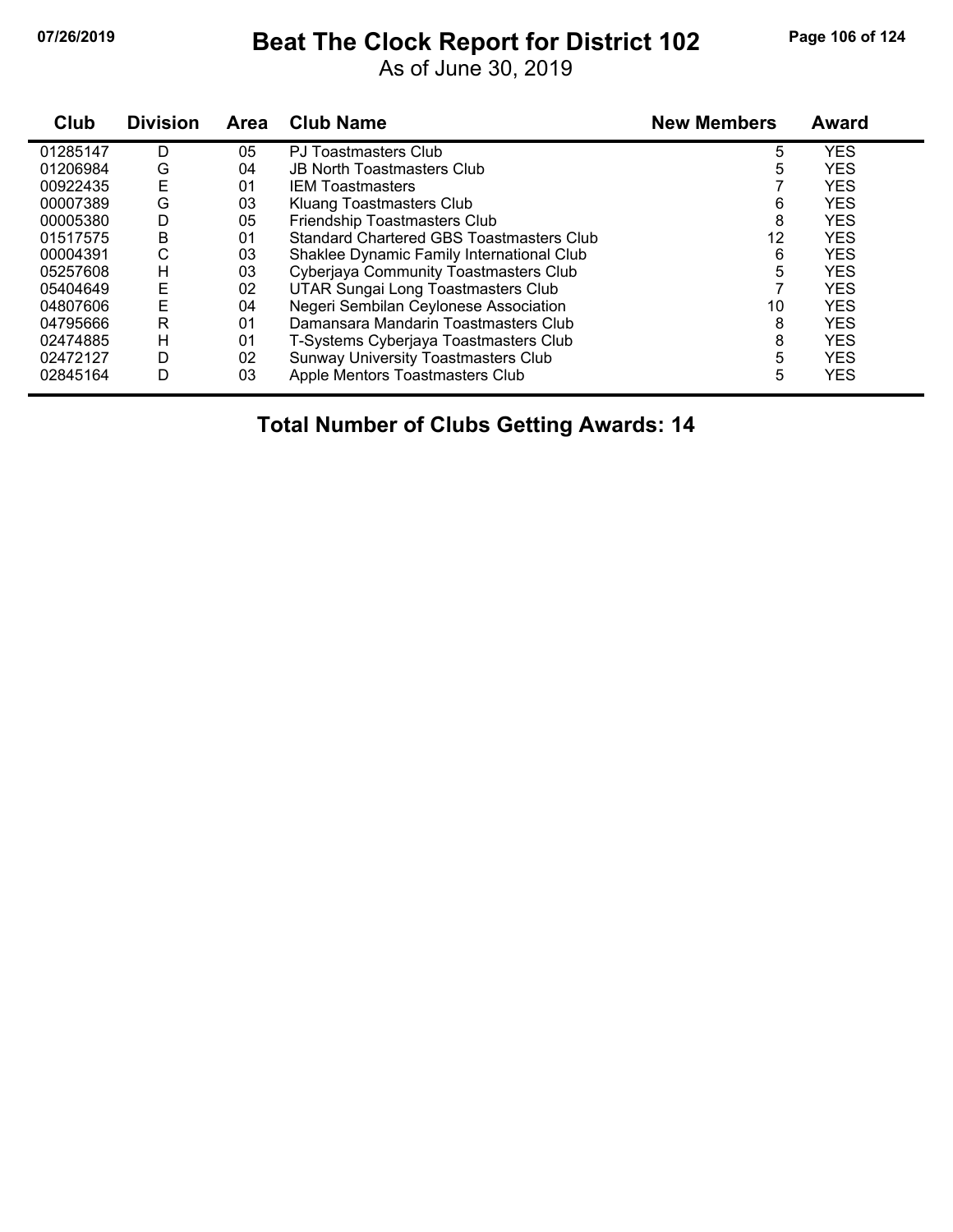## **07/26/2019 Beat The Clock Report for District 103 Page 107 of 124**

As of June 30, 2019

| Club     | <b>Division</b> |    | Area Club Name                           | <b>New Members</b> | Award      |
|----------|-----------------|----|------------------------------------------|--------------------|------------|
| 00000371 |                 | 22 | Speakers Forum Club                      | 5                  | <b>YES</b> |
| 00675703 | B               | 11 | <b>Next Step Toastmasters</b>            | ხ                  | <b>YES</b> |
| 00666595 | S               | 55 | Christ Universal Temple Club #3 - 666595 | 5                  | YES.       |
| 00002734 | S               | 53 | Pathfinders Toastmasters Club            | 5                  | <b>YES</b> |
| 00918568 | C               | 23 | PREMIER TOASTMASTERS CLUB                | 5                  | YFS        |
| 00687683 | S               | 52 | Maywood Toastmasters                     | 5                  | <b>YES</b> |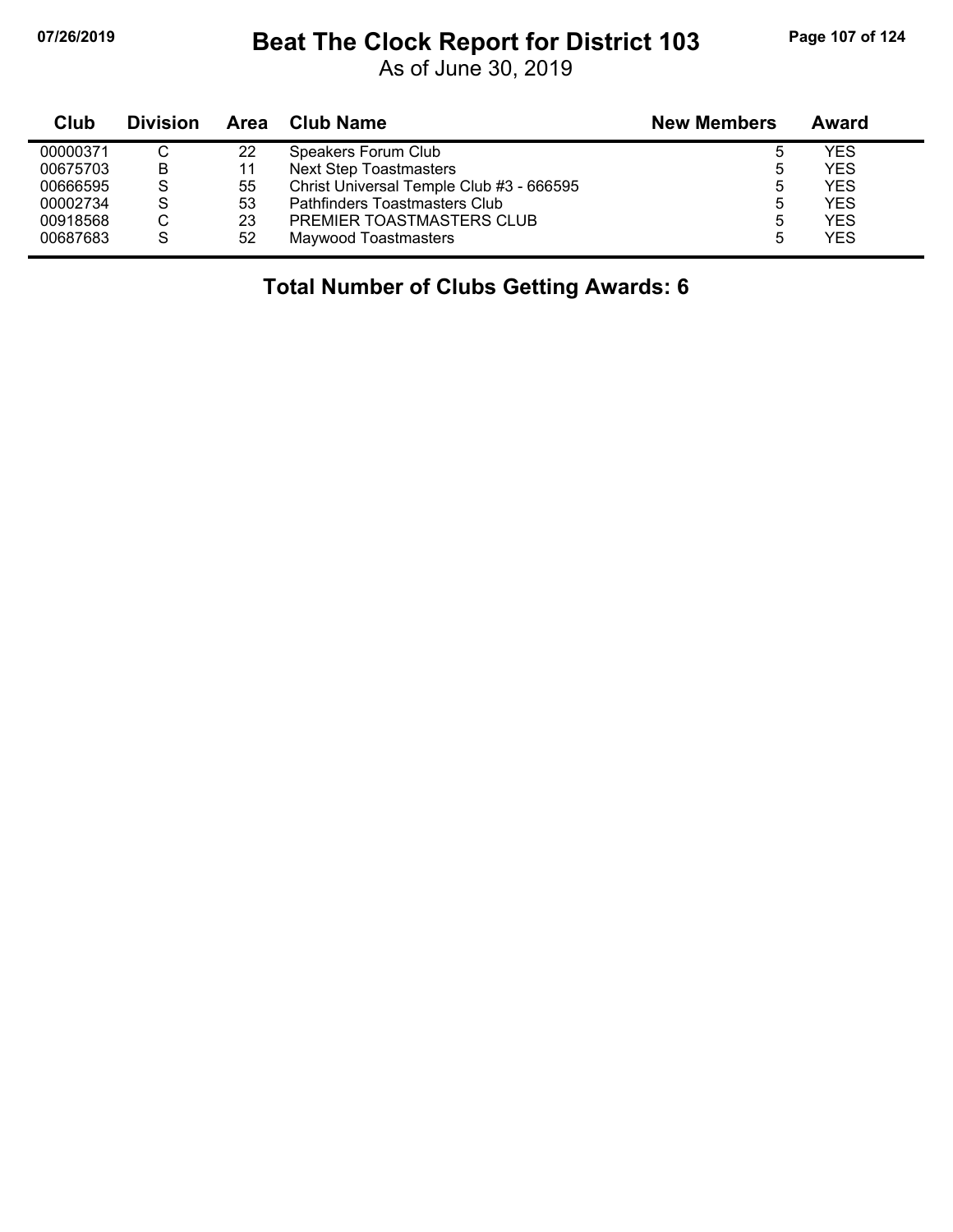## **07/26/2019 Beat The Clock Report for District 104 Page 108 of 124**

As of June 30, 2019

| Club     | <b>Division</b> | Area | <b>Club Name</b>                   | <b>New Members</b> | Award      |
|----------|-----------------|------|------------------------------------|--------------------|------------|
| 01028833 | н               | 34   | <b>PICPAWR Toastmasters Club</b>   | 15                 | YES        |
| 01456000 | н               | 34   | Jeddah Malayalam Toastmasters Club |                    | <b>YES</b> |
| 02570939 | G               | 07   | Omega My Great Advanced TMC        |                    | <b>YES</b> |
| 02215715 | Κ               | 35   | Jeddah Tamil Toastmasters Club     | 6                  | <b>YES</b> |
| 05027275 |                 | 47   | <b>Taif Club Toastmasters</b>      | 14                 | <b>YES</b> |
| 06951226 | Κ               | 35   | <b>IMC Toastmasters Club</b>       | 10                 | <b>YES</b> |
| 06843990 | н               | 34   | PICE-WRSA Toastmasters Club        | 5                  | <b>YES</b> |
| 06063255 |                 | 73   | Benaa Toastmasters Club            | 5                  | <b>YES</b> |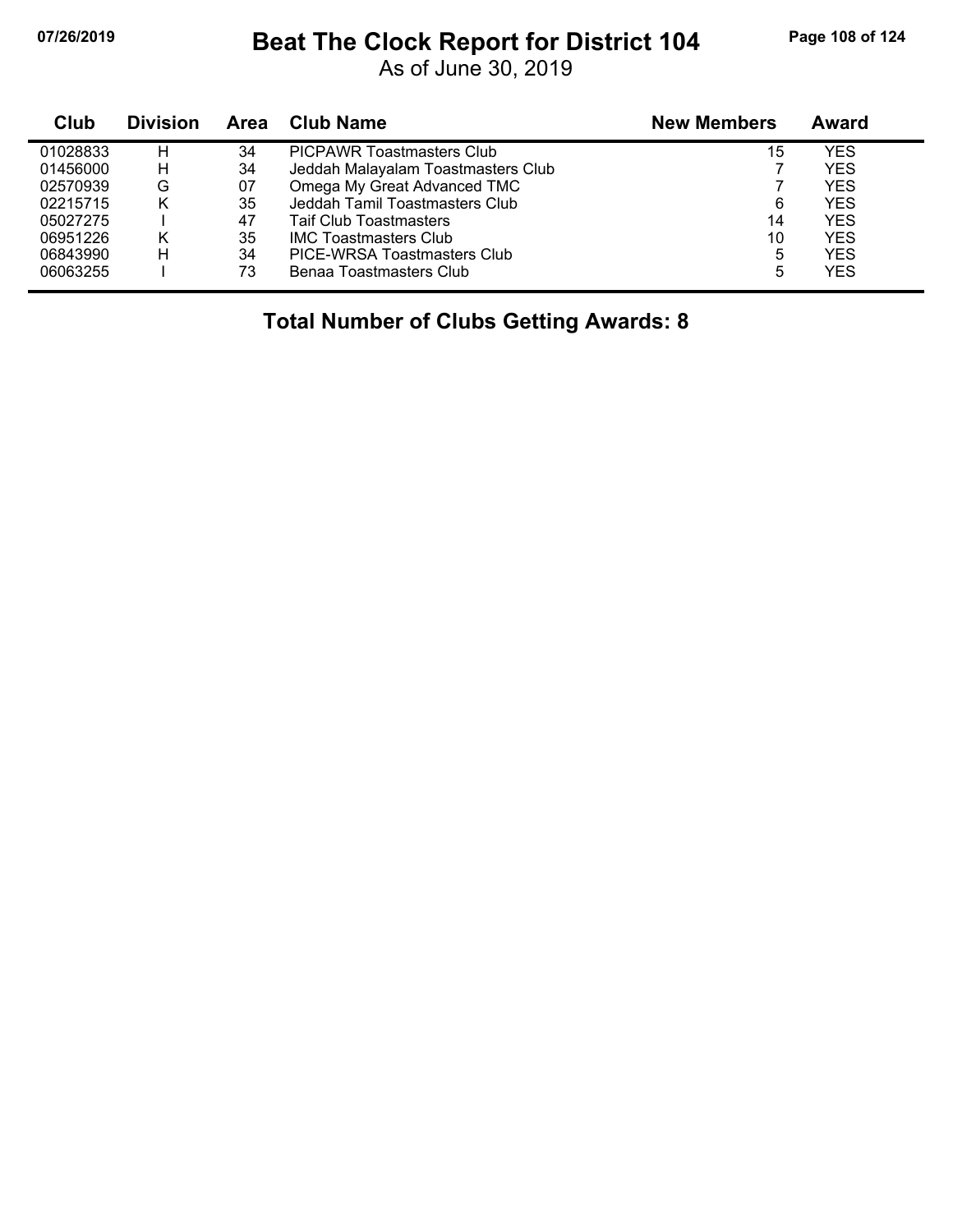#### **07/26/2019 Beat The Clock Report for District 105 Page 109 of 124**

As of June 30, 2019

| Club     | <b>Division</b> | <b>Area</b> | <b>Club Name</b>                             | <b>New Members</b> | <b>Award</b> |
|----------|-----------------|-------------|----------------------------------------------|--------------------|--------------|
| 05984189 | F               | 28          | JLT Dubai Toastmasters Club                  | 7                  | <b>YES</b>   |
| 06485446 | F               | 28          | Greens Dubai Toastmaster Club                | 6                  | <b>YES</b>   |
| 06119338 | Н               | 39          | Nawah Toastmasters Club                      | 5                  | <b>YES</b>   |
| 05965832 | F               | 25          | <b>CMA Dubai Toastmasters Club</b>           | 5                  | <b>YES</b>   |
| 05954179 | J               | 34          | <b>QSUM Toastmasters Club</b>                | 5                  | <b>YES</b>   |
| 05843862 | F               | 53          | Spice Toastmasters Club                      | 13                 | <b>YES</b>   |
| 06594893 | $\sf B$         | 22          | <b>Bollywood Toastmasters Club</b>           | 15                 | <b>YES</b>   |
| 06645740 | Κ               | 47          | Royals                                       | 12                 | <b>YES</b>   |
| 06562921 | B               | 23          | <b>TAEGUS Toastmasters Club</b>              | 12                 | <b>YES</b>   |
| 06555885 |                 | 31          | <b>Pioneers NMC Toastmasters Club</b>        | 10                 | <b>YES</b>   |
| 06833228 | Κ               | 46          | Carpe Diem Sharjah Toastmasters Club         | 28                 | <b>YES</b>   |
| 06783279 | Κ               | 47          | Synergy Malayalam Toastmasters Club          | 23                 | <b>YES</b>   |
| 06778108 | B               | 23          | <b>IMT Dubai Toastmasters Club</b>           | 14                 | <b>YES</b>   |
| 06962958 |                 | 56          | Sharjah Women's Toastmasters Club            | 13                 | <b>YES</b>   |
| 07092546 | L               | 50          | Farmchimp Toastmasters Club                  | 5                  | <b>YES</b>   |
| 07104105 | G               | 54          | Midas Toastmasters Club                      | 13                 | <b>YES</b>   |
| 07301995 | J               | 33          | Solvendhar Tamil Toastmasters Club           | 8                  | <b>YES</b>   |
| 07324994 | J               | 34          | <b>J&amp;J Express To Excel</b>              | 12                 | <b>YES</b>   |
| 07239387 | Κ               | 46          | Scholars Malayalam Toastmasters Club         | 15                 | <b>YES</b>   |
| 07259450 | E               | 16          | <b>Buraimi Toastmasters</b>                  | 6                  | <b>YES</b>   |
| 07285961 | F               | 52          | The Keynoters Toastmasters Club, DKP         | 8                  | <b>YES</b>   |
| 07434848 | F               | 28          | Dubai Tamil Malayalam Toastmasters Club      | 7                  | <b>YES</b>   |
| 04809025 | F               | 52          | <b>DIC Advanced</b>                          | 9                  | <b>YES</b>   |
| 04786423 | J               | 34          | GEMS OUR OWN DUBAI TOASTMASTERS CLUB         | 8                  | <b>YES</b>   |
| 04657736 | B               | 23          | <b>DSO Toastmasters Club</b>                 | 5                  | <b>YES</b>   |
| 04705496 | D               | 07          | <b>PDO FAHUD Toastmasters</b>                | 5                  | <b>YES</b>   |
| 04430868 | Н               | 44          | Buraimi Hospital Toastmasters Club           | 6                  | <b>YES</b>   |
| 04390780 | G               | 18          | <b>GRC Toastmasters Club</b>                 | 5                  | <b>YES</b>   |
| 04303877 |                 | 56          | Professionals Toastmasters Club              | 5                  | <b>YES</b>   |
| 05196159 | M               | 06          | <b>Avid Toastmaster</b>                      | 16                 | <b>YES</b>   |
| 05056222 | E               | 15          | <b>ACT Toastmasters Club</b>                 | 10                 | <b>YES</b>   |
| 02254635 | J               | 36          | <b>TRISTAR Toastmasters Club</b>             | 15                 | <b>YES</b>   |
| 02269777 | $\mathsf C$     | 11          | Domina                                       | 6                  | <b>YES</b>   |
| 02257012 |                 | 29          | <b>UAE Leaders Toastmasters Clubs</b>        | 5                  | <b>YES</b>   |
| 02298659 | Κ               | 46          | <b>Scholars Toastmaster Club</b>             | 24                 | <b>YES</b>   |
| 01989858 | J               | 35          | HSBC Corporate Toastmasters Club A           | 15                 | <b>YES</b>   |
| 01901915 | H               | 43          | <b>Mussafah Toastmasters</b>                 | 5                  | <b>YES</b>   |
| 01879672 | L               | 24          | <b>SSY Toastmasters Club</b>                 | 13                 | <b>YES</b>   |
| 02532218 | J               | 34          | <b>Business Excellence Toastmasters Club</b> | 15                 | <b>YES</b>   |
| 02741533 | J               | 37          | <b>Bowlers Toastmasters Club</b>             | 37                 | <b>YES</b>   |
| 03720318 | F               | 52          | <b>GE LOT Dubai Toastmasters</b>             | 9                  | <b>YES</b>   |
| 03204022 | L               | 24          | St. Mary's Toastmasters Club                 | 5                  | <b>YES</b>   |
| 03234183 |                 | 49          | <b>Blue Ocean Academy Toastmasters</b>       | $\overline{7}$     | <b>YES</b>   |
| 03134985 |                 | 29          | Muhaisnah Toastmasters Club                  | 5                  | <b>YES</b>   |
| 03267382 | J               | 36          | <b>PSME UAE &amp; Associates</b>             | 10                 | <b>YES</b>   |
| 02980001 | D               | 38          | <b>Sohar Toastmasters</b>                    | 9                  | <b>YES</b>   |
| 02991308 | F               | 28          | <b>Discovery Gardens Toastmasters Club</b>   | 8                  | <b>YES</b>   |
| 01078342 | D               | 09          | <b>Morison Muscat Toastmasters Club</b>      | 5                  | <b>YES</b>   |
| 00833229 | J               | 37          | <b>UAE Advanced Toastmasters Club</b>        | 9                  | <b>YES</b>   |
| 01594550 |                 | 31          | AL NAHDA TOASTMASTERS CLUB                   | 10                 | <b>YES</b>   |
| 07032628 | J               | 35          | <b>NIA Toastmasters Club</b>                 | 6                  | <b>YES</b>   |
| 07032699 | E               | 16          | Alizz Islamic Bank                           | 8                  | <b>YES</b>   |
| 00007492 | $\sf B$         | 20          | Dubai Toastmasters Club                      | 15                 | <b>YES</b>   |
| 01021147 | D               | 08          | Saud Bahwan Toastmasters                     | 5                  | <b>YES</b>   |
| 00695761 | B               | 22          | Desert Voices Toastmasters Club              | 5                  | <b>YES</b>   |
| 00687361 | B               | 21          | <b>BURJ Toastmasters Club</b>                | 5                  | <b>YES</b>   |
| 00009028 | D               | 07          | PDO Toastmasters Club                        | 8                  | <b>YES</b>   |
| 00002913 | J               | 33          | Star of Arabia Club                          | 10                 | <b>YES</b>   |
| 00635300 | L               | 48          | <b>Gardens Toastmasters Club</b>             | $\overline{7}$     | <b>YES</b>   |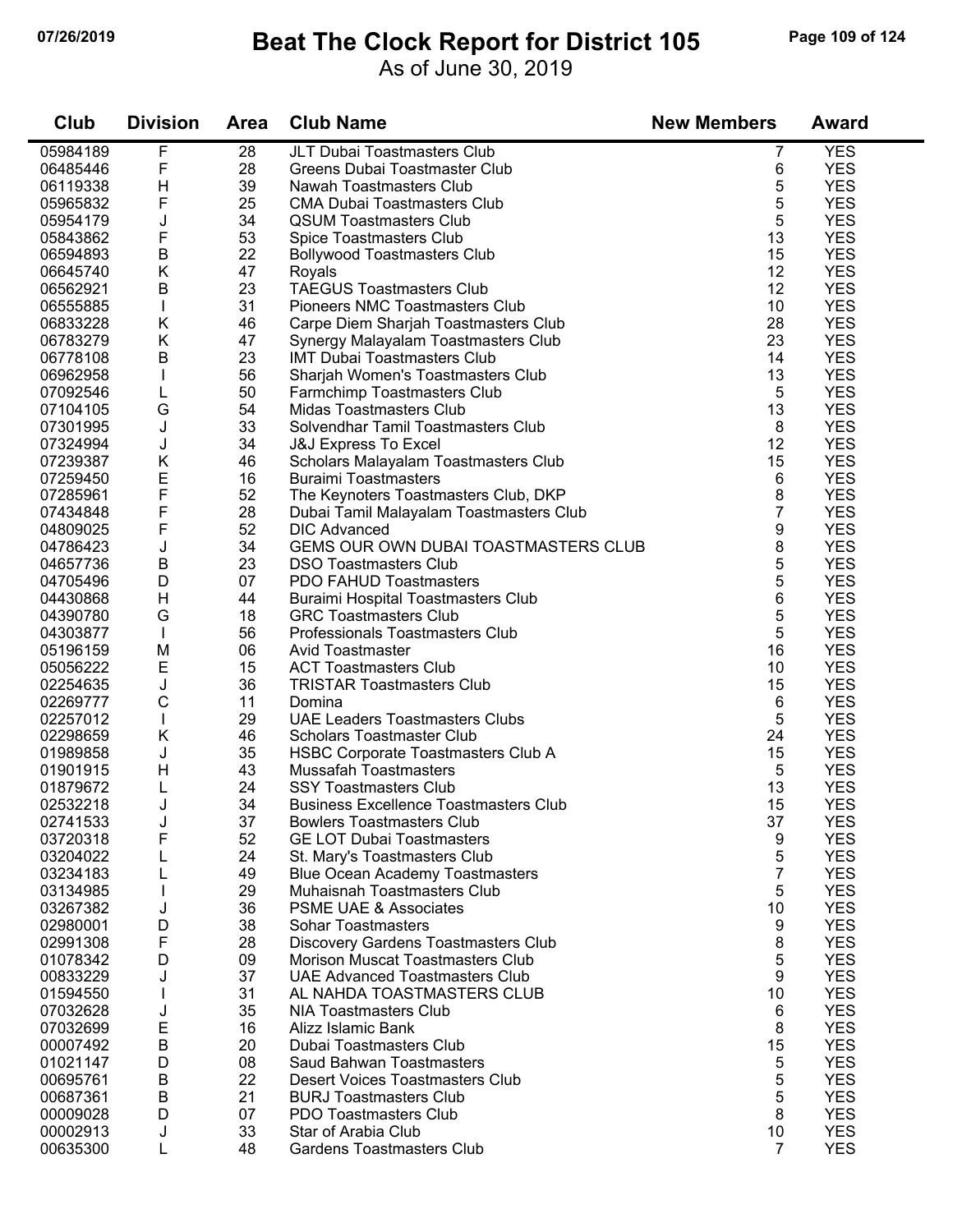#### **07/26/2019 Beat The Clock Report for District 105 Page 110 of 124**

As of June 30, 2019

| Club     | <b>Division</b> | Area | <b>Club Name</b>                 | <b>New Members</b> | <b>Award</b> |  |
|----------|-----------------|------|----------------------------------|--------------------|--------------|--|
| 00882137 | Н               | 40   | Intilaagah Abu Dhabi Club        | 5                  | YES          |  |
| 00889574 | F               | 27   | <b>ICAT Toastmasters Dubai</b>   | 12                 | YES          |  |
| 01353103 | G               | 17   | ABC Toastmasters Club            | 6                  | <b>YES</b>   |  |
| 01347513 | E               | 25   | <b>ECC Toastmasters Club</b>     | 6                  | <b>YES</b>   |  |
| 00006392 | κ               | 45   | Lagoon Club                      | 9                  | <b>YES</b>   |  |
| 01670793 |                 | 35   | Digerati Toastmasters Club       | 10                 | <b>YES</b>   |  |
| 01671090 |                 | 30   | Arabian Dreams Toastmasters Club | 6                  | <b>YES</b>   |  |
| 01774682 | M               | 06   | Royal Hospital Toastmasters      | 10                 | YES          |  |
| 00788926 | H               | 42   | <b>NMC Community Chapter</b>     | 5                  | YES          |  |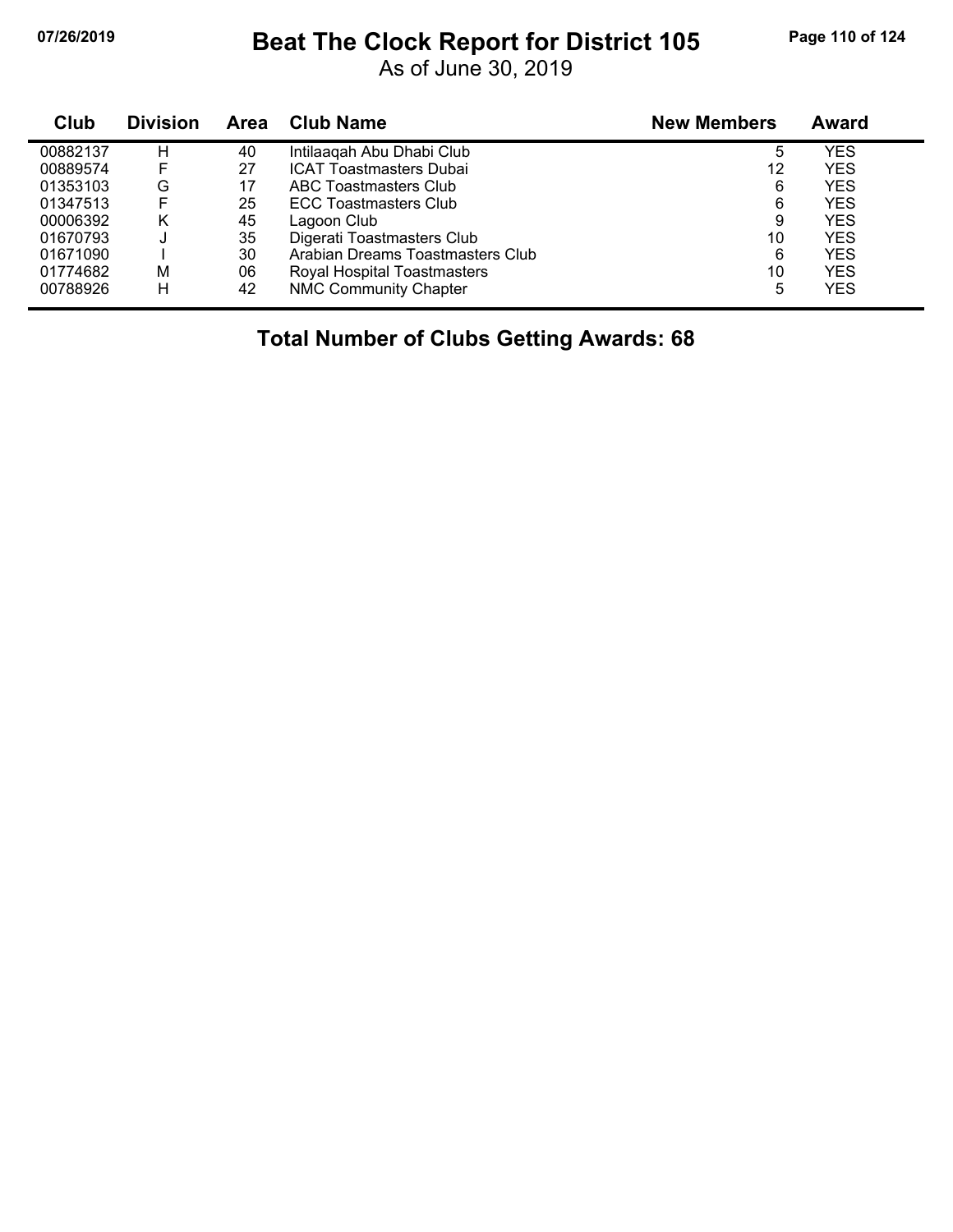## **07/26/2019 Beat The Clock Report for District 106 Page 111 of 124**

As of June 30, 2019

| Club     | <b>Division</b> | <b>Area</b> | <b>Club Name</b>                              | <b>New Members</b> | Award      |  |
|----------|-----------------|-------------|-----------------------------------------------|--------------------|------------|--|
| 01274552 | F               | 53          | <b>Colleen Morse Golden Rule Toastmasters</b> |                    | YES        |  |
| 00005290 | D               | 35          | Talking Meds Club                             | 6                  | <b>YES</b> |  |
| 00005913 | B               | 16          | Cargill Trademasters Club                     | 8                  | <b>YES</b> |  |
| 00006025 | B               | 12          | Preferred Speaking Toastmasters Club          | 5                  | <b>YES</b> |  |
| 00007507 | F               | 55          | The Informers                                 | 5                  | <b>YES</b> |  |
| 05342839 | С               | 23          | The Leaders Club Toastmasters                 | 5                  | <b>YES</b> |  |
| 05563008 | С               | 26          | <b>All-Terrain Toasters</b>                   | 6                  | <b>YES</b> |  |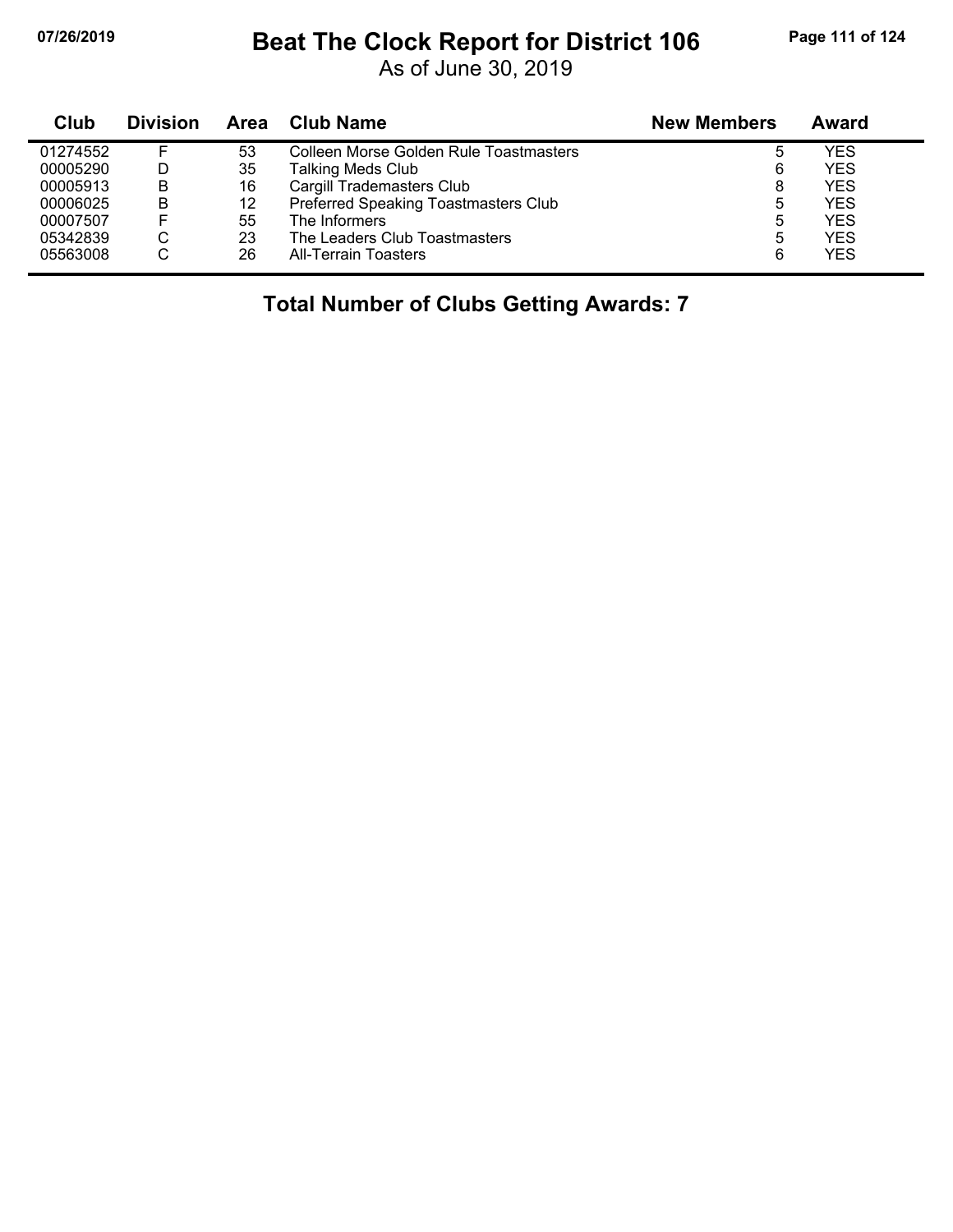#### **07/26/2019 Beat The Clock Report for District 107 Page 112 of 124**

As of June 30, 2019

| Club     | <b>Division</b> | <b>Area</b> | <b>Club Name</b>                  | <b>New Members</b> | <b>Award</b> |
|----------|-----------------|-------------|-----------------------------------|--------------------|--------------|
| 05749920 | D               | 02          | Setubal Toastmasters Club         |                    | YES          |
| 05149500 | С               | 03          | Torres Novas Toastmasters Club    | 9                  | <b>YES</b>   |
| 05202793 | Α               | 06          | Oracle Malaga                     | 5                  | <b>YES</b>   |
| 04741971 | С               | 03          | Marinha Grande Toastmasters Club  | 8                  | <b>YES</b>   |
| 03651925 | B               | 04          | 22@ Barcelona Toastmasters        | 5                  | <b>YES</b>   |
| 03643763 | В               | 01          | <b>Sant Cugat Toastmasters</b>    | 8                  | <b>YES</b>   |
| 02355672 | B               | 02          | Sagrada Familia Toastmasters Club | 6                  | <b>YES</b>   |
| 02394775 | D               | 01          | Lisbon MBA Toastmasters           | 6                  | <b>YES</b>   |
| 07284225 | С               | 01          | Toastmasters Vigo                 | 6                  | <b>YES</b>   |
| 06542077 | В               | 04          | ServiZurich Barcelona             | 8                  | <b>YES</b>   |
| 04023798 | E               | 03          | <b>International Speakers</b>     | 5                  | <b>YES</b>   |
| 00983117 | B               | 05          | Valencia Toastmasters             | 9                  | <b>YES</b>   |
| 00009605 | А               | 01          | <b>Madrid Toastmasters Club</b>   | 6                  | <b>YES</b>   |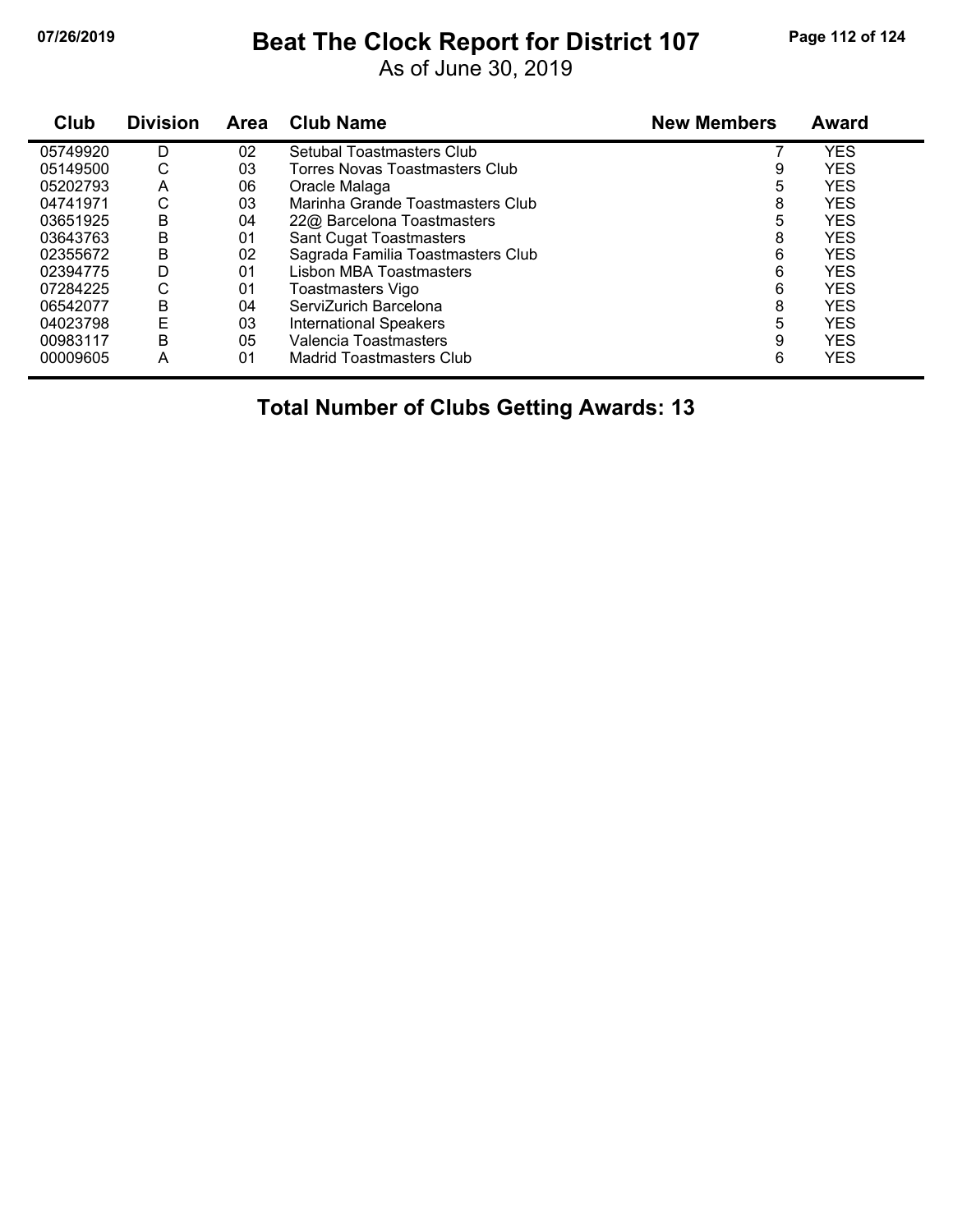#### **07/26/2019 Beat The Clock Report for District 108 Page 113 of 124**

As of June 30, 2019

| Club     | <b>Division</b> | Area | <b>Club Name</b>                     | <b>New Members</b> | Award      |
|----------|-----------------|------|--------------------------------------|--------------------|------------|
| 01600547 | С               | 04   | Tricity Toastmasters                 | 5                  | <b>YES</b> |
| 00003443 | B               | 01   | Toastmasters Tallinn                 | 6                  | <b>YES</b> |
| 04053566 | С               | 04   | <b>Toastmasters Gdynia</b>           |                    | <b>YES</b> |
| 04069218 | D               | 02   | It Speakers Toastmasters             | 8                  | <b>YES</b> |
| 03979509 | A               | 01   | Rednerfabrik                         | 6                  | <b>YES</b> |
| 01171916 | D               | 02   | <b>WrocLove Toastmasters PL</b>      | 8                  | <b>YES</b> |
| 01138065 | С               | 01   | Toastmasters Poznan                  | 5                  | <b>YES</b> |
| 07144726 | A               | 04   | <b>PG Warsaw Toastmasters</b>        |                    | <b>YES</b> |
| 07388659 | В               | 04   | <b>U-Rock Toastmasters</b>           | 5                  | <b>YES</b> |
| 02490276 | A               | 05   | Lodz Toastmasters                    | 5                  | <b>YES</b> |
| 02565843 | B               | 04   | Toastmasters Klaipeda                | 5                  | <b>YES</b> |
| 03815342 | D               | 06   | <b>Inspire Rzeszow Toastmasters</b>  | 14                 | <b>YES</b> |
| 05201620 | A               | 01   | House of Toastmasters                | 5                  | <b>YES</b> |
| 05428134 | Α               | 03   | <b>Toastmasters Business Leaders</b> | 6                  | <b>YES</b> |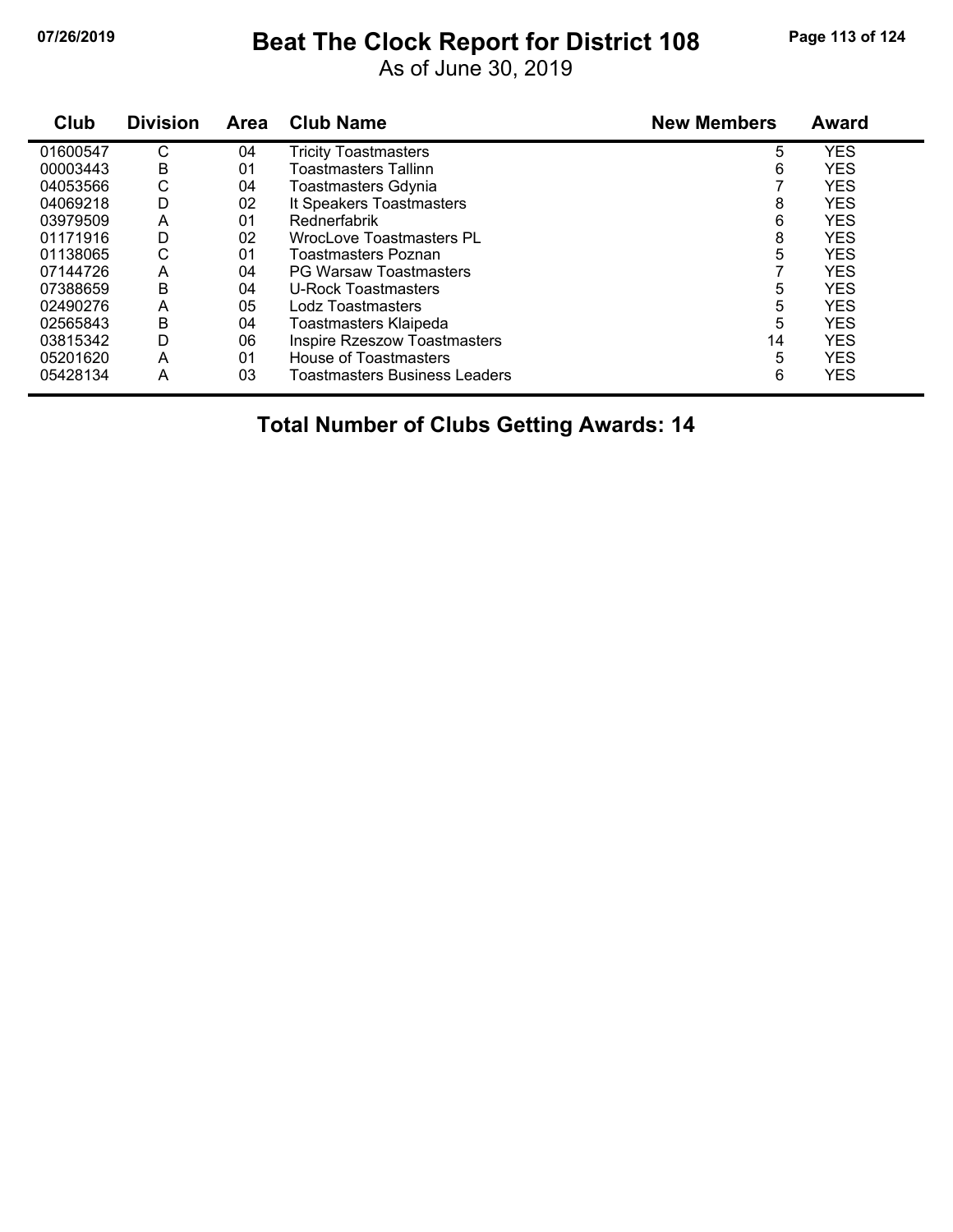#### **07/26/2019 Beat The Clock Report for District 109 Page 114 of 124**

As of June 30, 2019

| Club     | <b>Division</b> | <b>Area</b> | <b>Club Name</b>                           | <b>New Members</b> | <b>Award</b> |
|----------|-----------------|-------------|--------------------------------------------|--------------------|--------------|
| 05507222 | D               | 02          | Lakeshore Speakers, Neuchatel              | 5                  | <b>YES</b>   |
| 04502690 | F               | 03          | Rhetorikclub Toastmasters Salzburg         | 5                  | <b>YES</b>   |
| 04519478 | B               | 05          | <b>Biz Labs Toastmasters</b>               | 5                  | <b>YES</b>   |
| 03753945 | Α               | 04          | Toastmasters Two Towers                    | 6                  | <b>YES</b>   |
| 02904427 | E               | 04          | Toastmasters St. Gallen                    | 5                  | <b>YES</b>   |
| 06752890 | D               | 04          | Pictet                                     | 5                  | <b>YES</b>   |
| 06866081 | A               | 06          | The Lighthouse Toastmasters Genova         | 5                  | <b>YES</b>   |
| 06597338 | С               | 02          | RoBaToMaS - Roche Basel Toastmasters       | 5                  | <b>YES</b>   |
| 05760999 | F               | 03          | <b>Toastmasters Rhetorikclub Innsbruck</b> | 6                  | <b>YES</b>   |
| 07079280 | E               | 01          | Zurich Swiss Re Toastmasters               | 6                  | <b>YES</b>   |
| 01526200 | B               | 01          | Hellenic Toastmasters Club                 | 5                  | <b>YES</b>   |
| 00000551 | F               | 01          | Vienna Toastmasters Club                   | 5                  | <b>YES</b>   |
| 01343922 | E               | 01          | UBS Rhetoric Club CH                       | 8                  | <b>YES</b>   |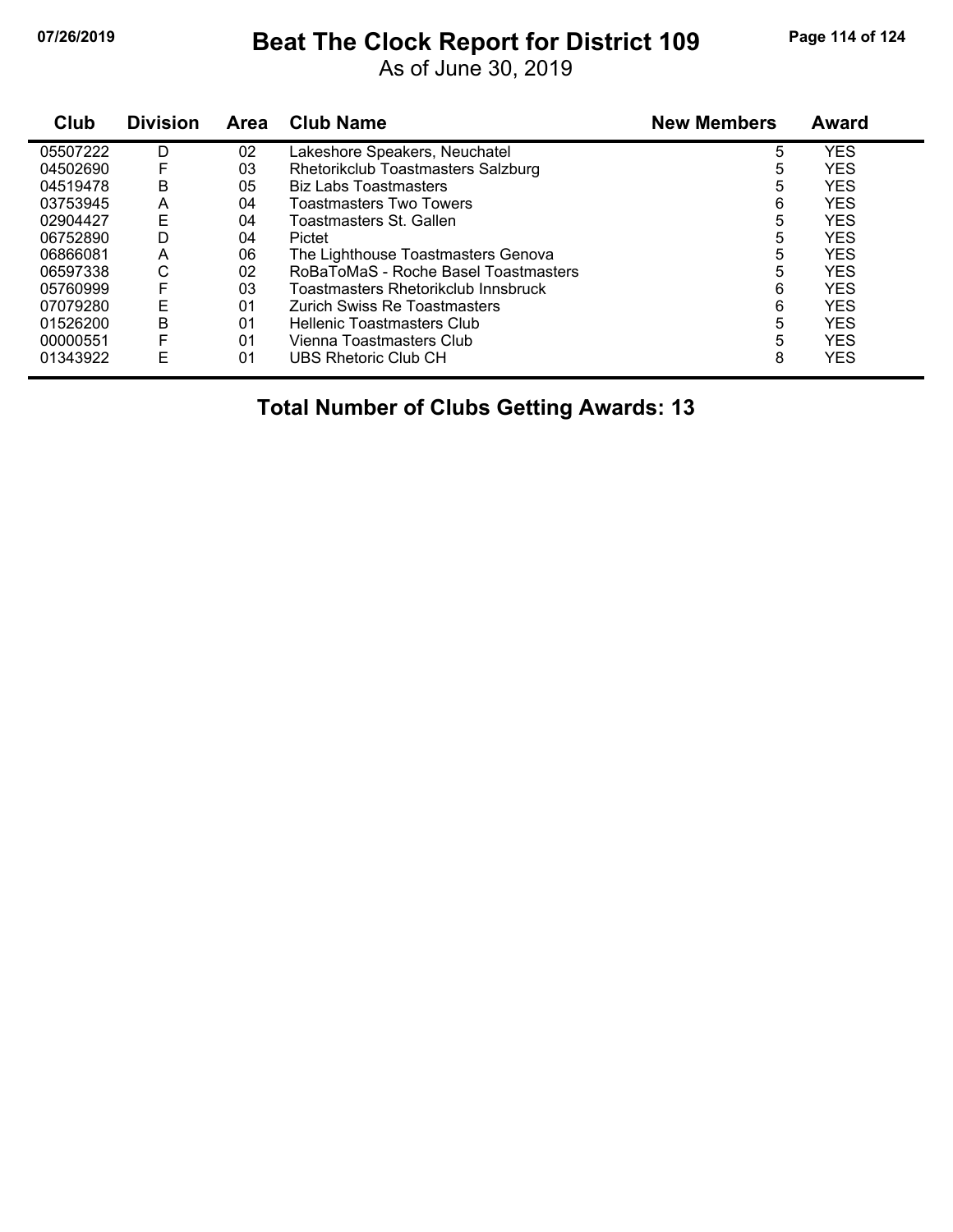#### **07/26/2019 Beat The Clock Report for District 110 Page 115 of 124**

As of June 30, 2019

| Club     | <b>Division</b> | <b>Area</b> | <b>Club Name</b>                     | <b>New Members</b> | Award      |
|----------|-----------------|-------------|--------------------------------------|--------------------|------------|
| 00891042 | B               | 02          | Arttalkers                           | 8                  | <b>YES</b> |
| 00004133 | A               | 02          | <b>Budapest Toastmasters</b>         | 6                  | <b>YES</b> |
| 01799404 | B               | 04          | Slovenskí Toastmasters               | 6                  | <b>YES</b> |
| 06648736 | С               | 03          | <b>Accenture Prague Toastmasters</b> | 5                  | <b>YES</b> |
| 02909835 | D               | 04          | Toastmasters Suceava                 | 6                  | <b>YES</b> |
| 02867912 | С               | 02          | Brnenští Toastmástri                 | 5                  | <b>YES</b> |
| 04111193 | С               | 01          | Professional Toastmasters Praha      | 5                  | <b>YES</b> |
| 03084412 | В               | 02          | Svoya Rubashka                       | 10                 | <b>YES</b> |
| 04460349 | А               | 02          | Ez A Beszed Toastmasters Club        | 5                  | <b>YES</b> |
| 04338165 | D               | 03          | Transilvania Toastmasters Brasov     | 8                  | <b>YES</b> |
| 05518123 | А               | 01          | Vodafone Toastmasters Club           | 8                  | <b>YES</b> |
| 05412250 | A               | 05          | Szó Da                               |                    | <b>YES</b> |
| 05418924 | D               | 06          | Radauti Toastmasters                 | 5                  | <b>YES</b> |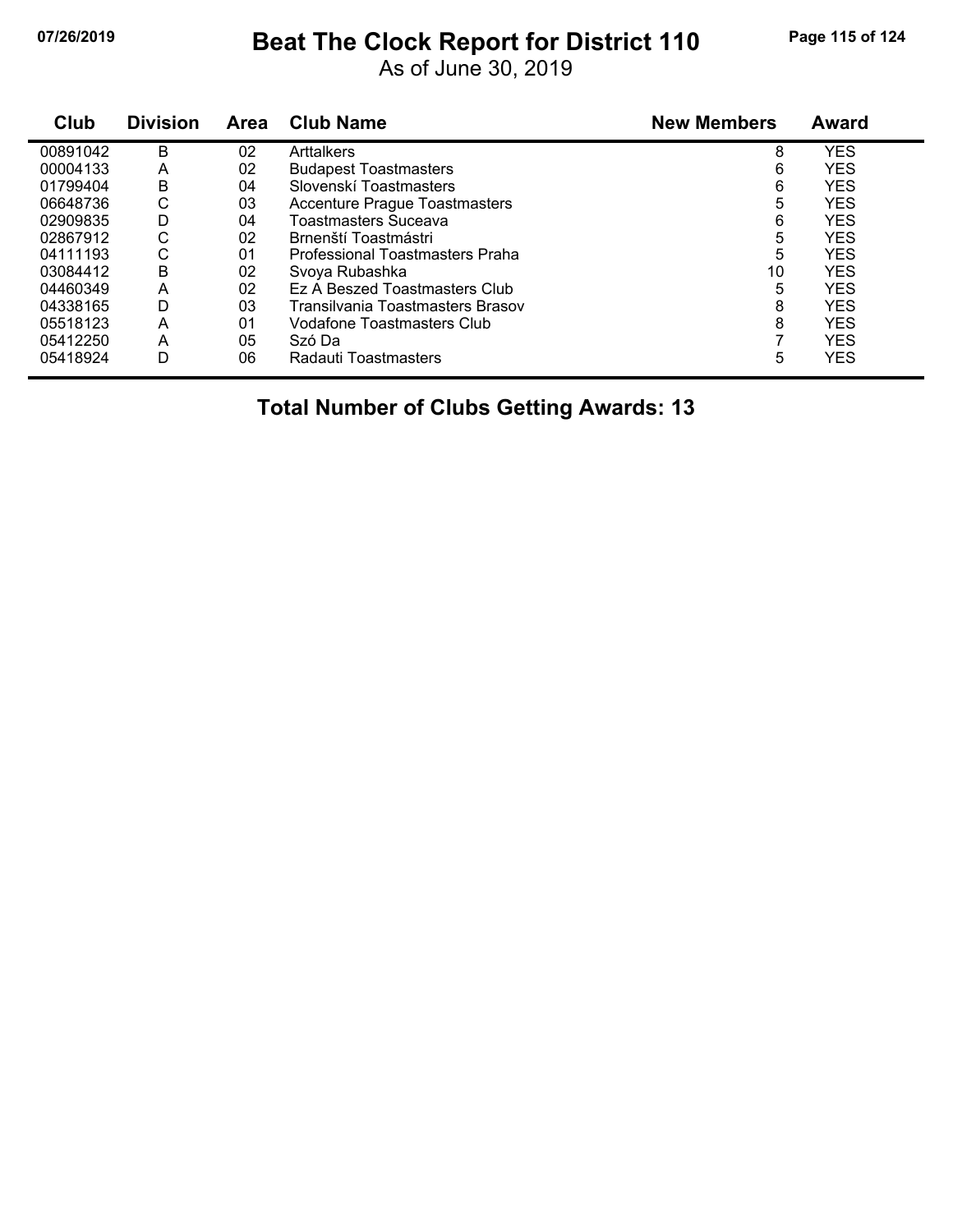### **07/26/2019 Beat The Clock Report for District 111 Page 116 of 124**

As of June 30, 2019

| Club     | <b>Division</b> | Area | <b>Club Name</b>                 | <b>New Members</b> | Award      |
|----------|-----------------|------|----------------------------------|--------------------|------------|
| 04398319 | В               | 07   | <b>Rio Toastmasters</b>          | ა                  | YES        |
| 04830452 | В               | 04   | NOS Toastmasters                 | 6                  | <b>YES</b> |
| 06556192 | В               | 03   | Campinas #1 English Toastmasters | 5                  | <b>YES</b> |
| 06558377 | B               | 07   | <b>Pitchmasters</b>              | 5                  | <b>YES</b> |
| 06578697 | В               | 07   | The Rio Gringo Toastmasters      | 5                  | <b>YES</b> |
| 07039995 | B               | 04   | Open POA Toastmasters            | 12                 | <b>YES</b> |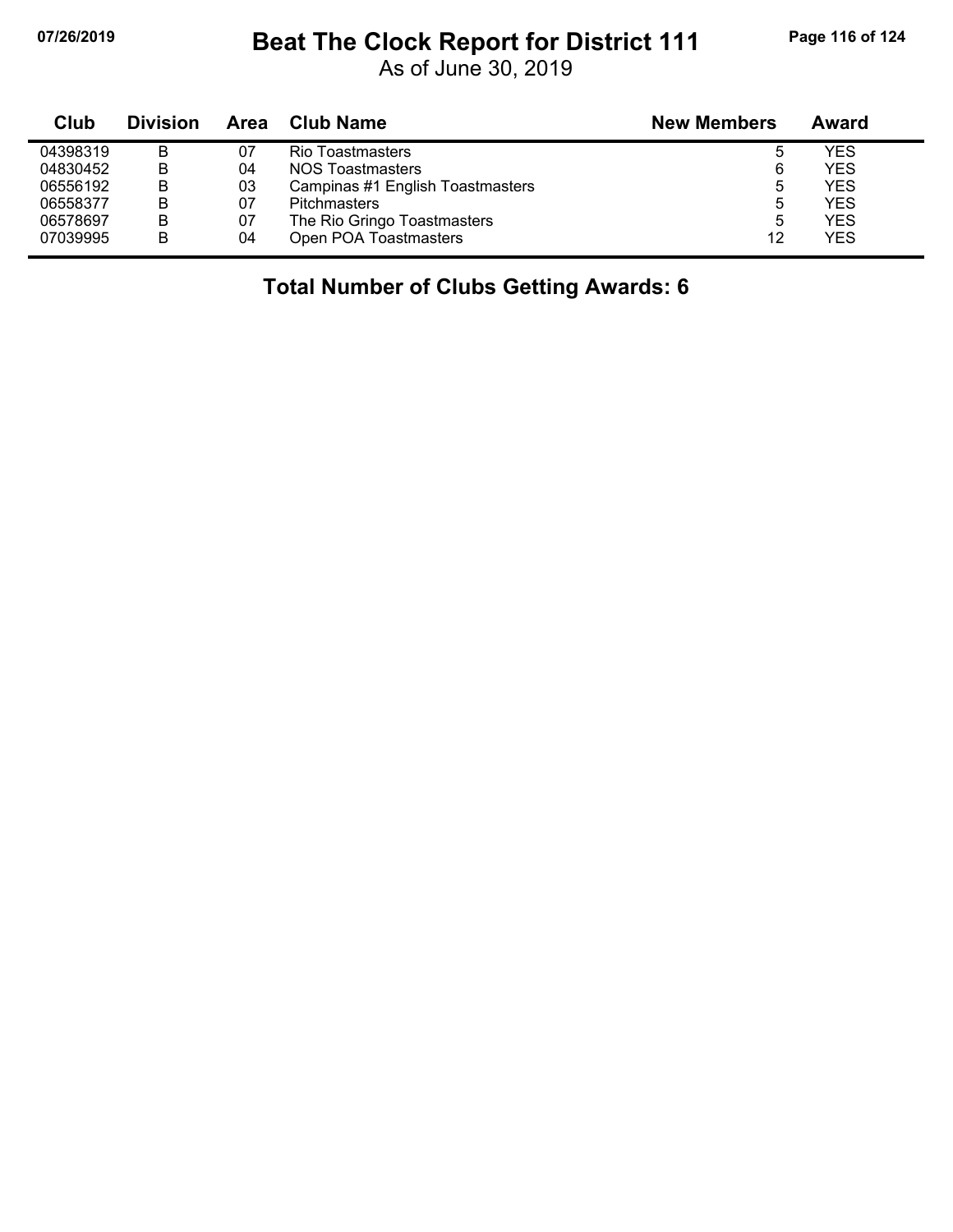#### **07/26/2019 Beat The Clock Report for District 112 Page 117 of 124**

As of June 30, 2019

| Club     | <b>Division</b> | <b>Area</b> | <b>Club Name</b>                                | <b>New Members</b> | <b>Award</b> |
|----------|-----------------|-------------|-------------------------------------------------|--------------------|--------------|
| 00593865 | M               | 03          | Speechcraft Club                                | 12                 | <b>YES</b>   |
| 01035744 | $\circ$         | 02          | Sylvia Park                                     | 8                  | <b>YES</b>   |
| 00891817 | M               | 04          | Orion Health Toastmasters Club                  | 12                 | <b>YES</b>   |
| 00585057 | $\mathsf{P}$    | 01          | Nga Manu Reo Toastmasters Club                  | 6                  | <b>YES</b>   |
| 00005208 | M               | 01          | <b>Auckland West</b>                            | 6                  | <b>YES</b>   |
| 00005493 | $\mathsf{P}$    | 03          | Dinsdale Club                                   | 6                  | <b>YES</b>   |
| 00007819 | Q               | 05          | <b>First City Club</b>                          | 5                  | <b>YES</b>   |
| 00008871 | $\circ$         | 05          | Manurewa T.A.L.K. Toastmasters                  | 6                  | <b>YES</b>   |
| 00004298 | L               | 03          | <b>Milford Club</b>                             | 5                  | <b>YES</b>   |
| 00001923 | $\mathsf{R}$    | 01          | <b>Palmerston North Club</b>                    | 6                  | <b>YES</b>   |
| 00003665 | K               | 03          | Warkworth Club                                  | 6                  | <b>YES</b>   |
| 00006197 | M               | 01          | Mt. Albert Club                                 | 6                  | <b>YES</b>   |
| 00009537 | L               | 02          | <b>Birkenhead Toastmaster Club</b>              | 5                  | <b>YES</b>   |
| 00003089 | Q               | 04          | Tauranga Toastmasters Club                      | 5                  | <b>YES</b>   |
| 00003461 | $\circ$         | 05          | Manukau Toastmasters Club                       | 8                  | <b>YES</b>   |
| 00003398 | $\circ$         | 01          | Remuera Toastmasters Club                       | 5                  | <b>YES</b>   |
| 00003353 | Q               | 02          | Rotorua Toastmasters Club                       | 5                  | <b>YES</b>   |
| 00670123 | $\circ$         | 02          | Onehunga Club                                   | 5                  | <b>YES</b>   |
| 00003830 | $\circ$         | 03          | Pakuranga Club                                  | 5                  | <b>YES</b>   |
| 00001988 | K               | 04          | Northrise Toastmasters Club                     | 6                  | <b>YES</b>   |
| 00000848 | $\circ$         | 01          | <b>Meadowbank Toastmasters</b>                  | 6                  | <b>YES</b>   |
| 00000938 | L               | 05          | Vodafone Club                                   | 5                  | <b>YES</b>   |
| 05906476 | K               | 03          | Dairy Flat Toastmasters                         | 5                  | <b>YES</b>   |
| 05950177 |                 | 01          | West Harbour Toastmasters                       | 6                  | <b>YES</b>   |
| 06780465 | N               | 01          | Ma Runga Waka                                   | 5                  | <b>YES</b>   |
| 07239912 | N               | 05          | <b>Orators of Demosthenes Toastmasters Club</b> | 5                  | <b>YES</b>   |
| 04256278 | O               | 04          | <b>Pacific Toastmasters Club</b>                | 5                  | <b>YES</b>   |
| 04527937 | K               | 05          | Sunnynook Toastmasters                          | 8                  | <b>YES</b>   |
| 05051101 | Q               | 03          | Whitianga                                       | 5                  | <b>YES</b>   |
| 02154534 | $\circ$         | 05          | Wiri Ramblers                                   | 6                  | <b>YES</b>   |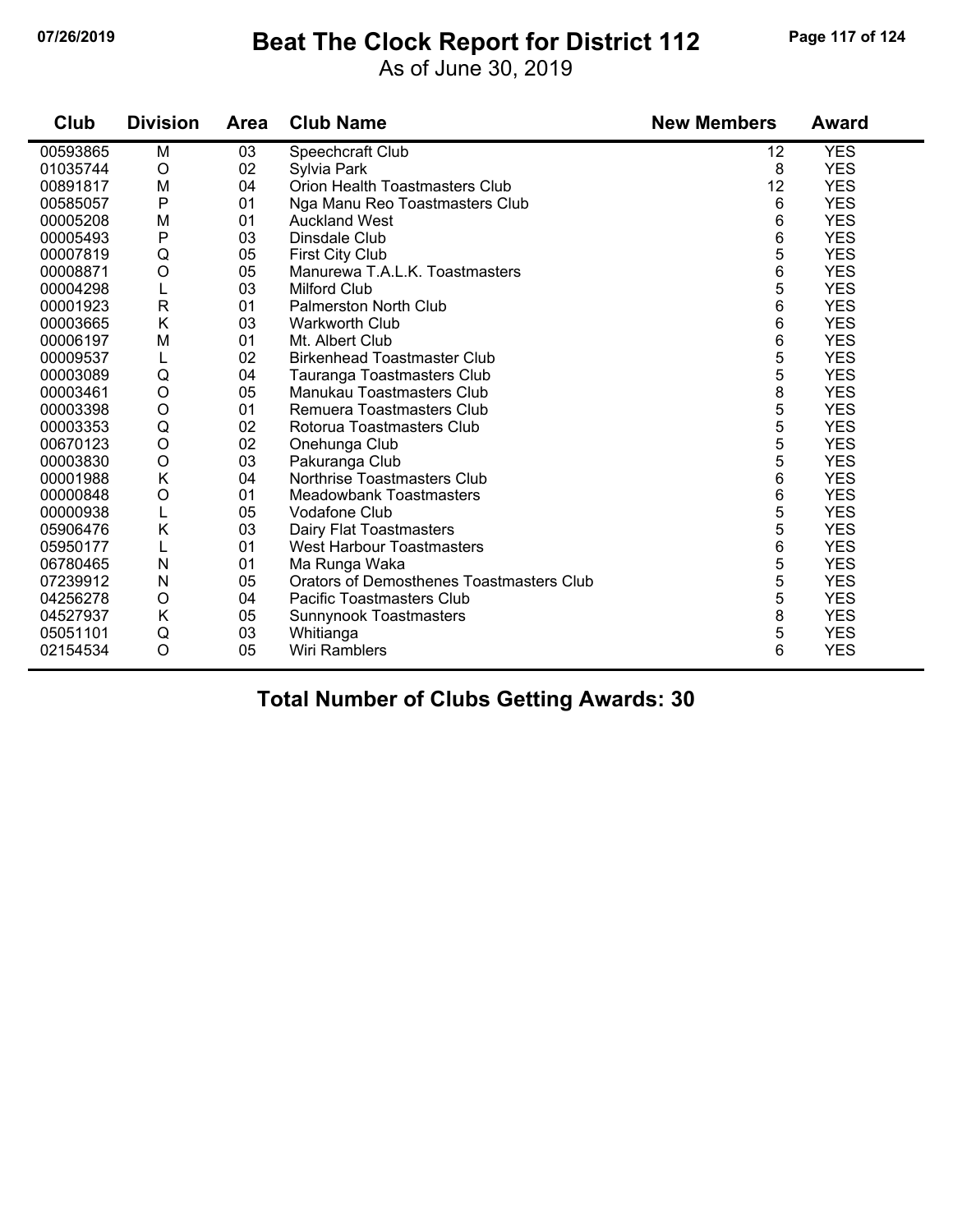#### **07/26/2019 Beat The Clock Report for District 113 Page 118 of 124**

As of June 30, 2019

| Club     | <b>Division</b> | <b>Area</b> | <b>Club Name</b>                             | <b>New Members</b> | Award      |
|----------|-----------------|-------------|----------------------------------------------|--------------------|------------|
| 02859253 | G               | 01          | Liderazgo SERDI                              |                    | <b>YES</b> |
| 03278007 | D               | 04          | Mexicrea                                     | 11                 | <b>YES</b> |
| 05409653 | B               | 02          | Softtek Monterrey                            |                    | <b>YES</b> |
| 04281277 | F               | 01          | Toastmasters Gomez Palacio                   | 5                  | <b>YES</b> |
| 07237858 | Ε               | 03          | Safran Aerosystems Chihuahua                 | 5                  | <b>YES</b> |
| 07022094 | G               | 02          | Toastmaster CICMAC                           | 5                  | <b>YES</b> |
| 07021570 | С               | 01          | Coparmex San Luis                            | 5                  | <b>YES</b> |
| 06098014 | E               | 02          | Sonora                                       | 6                  | <b>YES</b> |
| 00000177 | A               | 02          | Club Tm De Ensenada                          | 5                  | <b>YES</b> |
| 00002911 | D               | 02          | Ejecutivos de Vanguardia                     | 6                  | <b>YES</b> |
| 00009684 | F               | 01          | Laguna Torreon Club                          | 6                  | <b>YES</b> |
| 00941367 | G               | 03          | Club Toastmasters Conquistador               | 6                  | <b>YES</b> |
| 00003994 | D               | 03          | <b>Vegxpress Club</b>                        | 11                 | <b>YES</b> |
| 00004076 | D               | 01          | Matamoros Toastmasters Club                  | 5                  | <b>YES</b> |
| 00006152 | G               | 01          | Ejecutivos Del Humaya Club                   | 6                  | <b>YES</b> |
| 00007220 | G               | 04          | <b>Colhuacan Toastmasters Club</b>           | 5                  | <b>YES</b> |
| 00006106 | C               | 01          | Club Toastmaster Potosino                    | 10                 | <b>YES</b> |
| 00006767 | A               | 02          | TM/Pro y Ejec/Ensenada Club                  | 8                  | <b>YES</b> |
| 00008472 | E               | 04          | IUS.                                         | 9                  | <b>YES</b> |
| 00905018 | G               | 03          | Club Toastmasters Colegio Ingenieros Civiles | 6                  | <b>YES</b> |
| 01028691 | C               | 03          | Efrain Gonzalez Luna                         | 8                  | <b>YES</b> |
| 01429161 | C               | 02          | Honeywell SLP Toastmasters                   | 23                 | <b>YES</b> |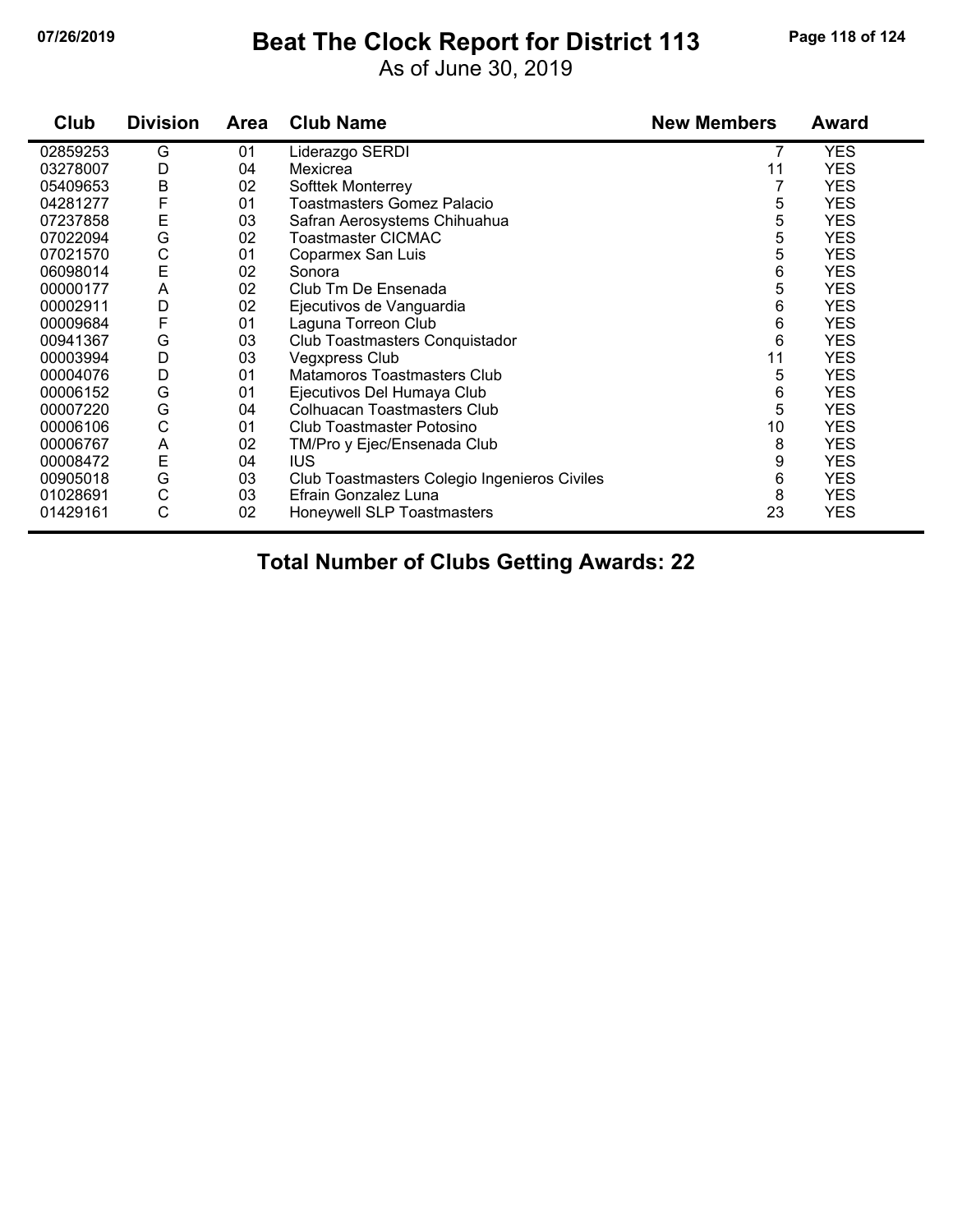### **07/26/2019 Beat The Clock Report for District 114 Page 119 of 124**

As of June 30, 2019

| Club     | <b>Division</b> | <b>Area</b> | <b>Club Name</b>              | <b>New Members</b> | <b>Award</b> |
|----------|-----------------|-------------|-------------------------------|--------------------|--------------|
| 01197334 | D               | 03          | Nairobi Toastmasters          | 8                  | <b>YES</b>   |
| 01426408 | D               | 05          | Addis Ababa                   | 5                  | <b>YES</b>   |
| 00004863 | D               | 01          | Kwanza Kenya Club             | 8                  | <b>YES</b>   |
| 06656892 | D               | 03          | The Ruaraka Toastmasters      | 5                  | <b>YES</b>   |
| 06675772 | D               | 01          | Westmasters                   | 5                  | <b>YES</b>   |
| 06639074 | D               | 01          | Rafiki Toastmasters           | 5                  | <b>YES</b>   |
| 07013055 | D               | 03          | The Hill Toastmasters         |                    | <b>YES</b>   |
| 06776971 | D               | 02          | WBG Kenya Toastmasters Club   | 11                 | <b>YES</b>   |
| 06892375 | Ε               | 08          | Lubowa Toastmasters Club      |                    | YES          |
| 05251769 | E               | 06          | <b>TRES Toastmasters Club</b> | 5                  | <b>YES</b>   |
| 05553979 | D               | 04          | Kisumu Toastmasters           | 5                  | <b>YES</b>   |
| 04181485 | F               | 06          | 1 Rwanda Toastmasters Club    | 5                  | YES          |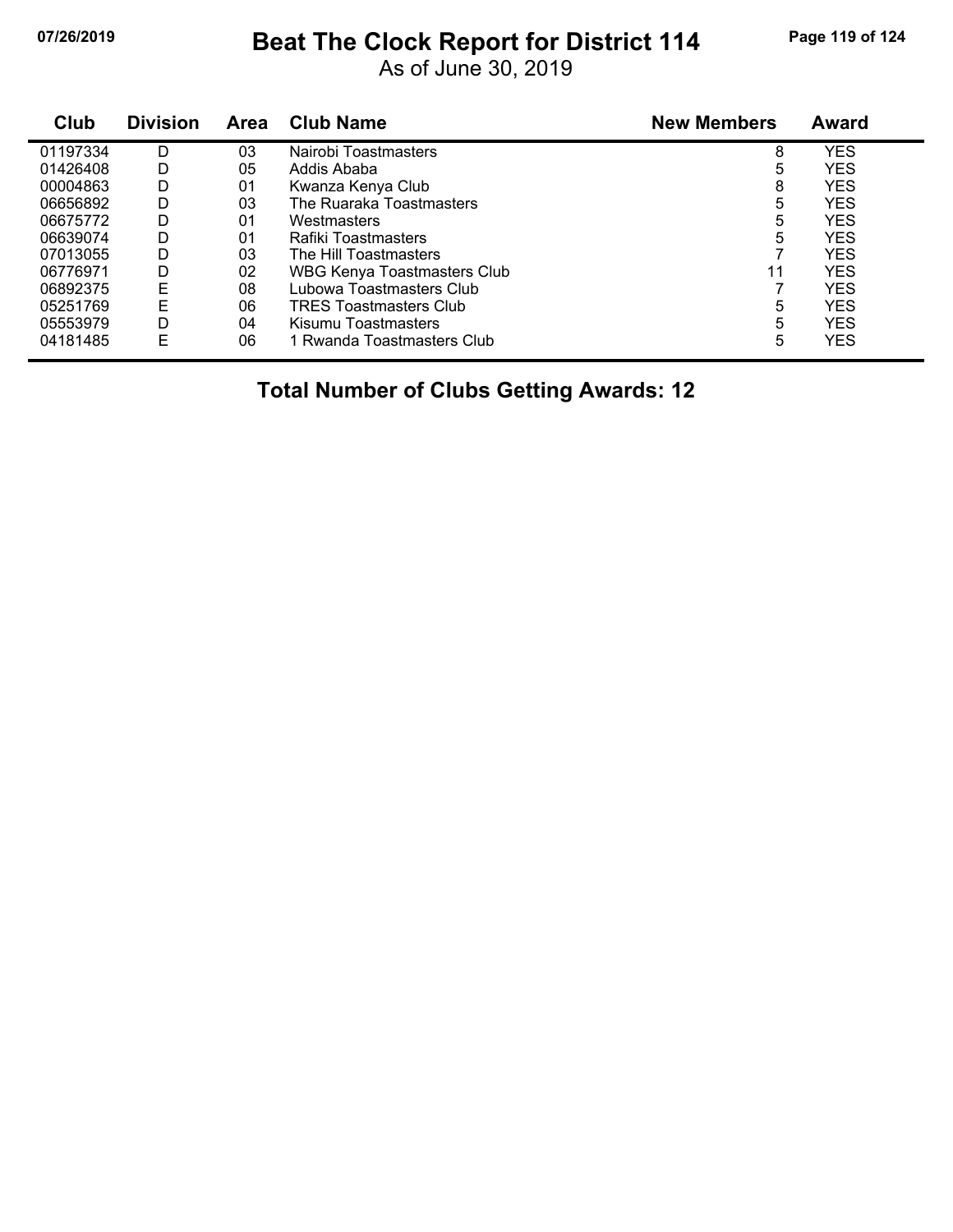#### **07/26/2019 Beat The Clock Report for District 116 Page 120 of 124**

As of June 30, 2019

| Club     | <b>Division</b> | Area | <b>Club Name</b>                     | <b>New Members</b> | Award |
|----------|-----------------|------|--------------------------------------|--------------------|-------|
| 02685568 |                 | 14   | Excel Toastmasters Club              | 5                  | YES   |
| 04212732 | A               | 17   | <b>Qatar Tamil Toastmasters Club</b> | 5                  | YES   |
| 06800092 | B               | 05   | Hamad Toastmasters Club              | 5                  | YES   |
| 06758410 | C               | 20   | VIP Toastmasters Club                | 5                  | YES   |
| 07162987 |                 | 14   | Spark Toastmasters Club              |                    | YES   |
| 07400504 | B               | 19   | Goodwill Toastmasters                | 5                  | YES   |
| 01037569 | C               | 10   | Al-Banush Club Toastmasters          | 5                  | YES   |
| 00727851 | B               | 07   | Indian Club Toastmasters             | 5                  | YES   |
| 00002910 | D               | 13   | <b>Qatar Toastmasters Club</b>       | 6                  | YES   |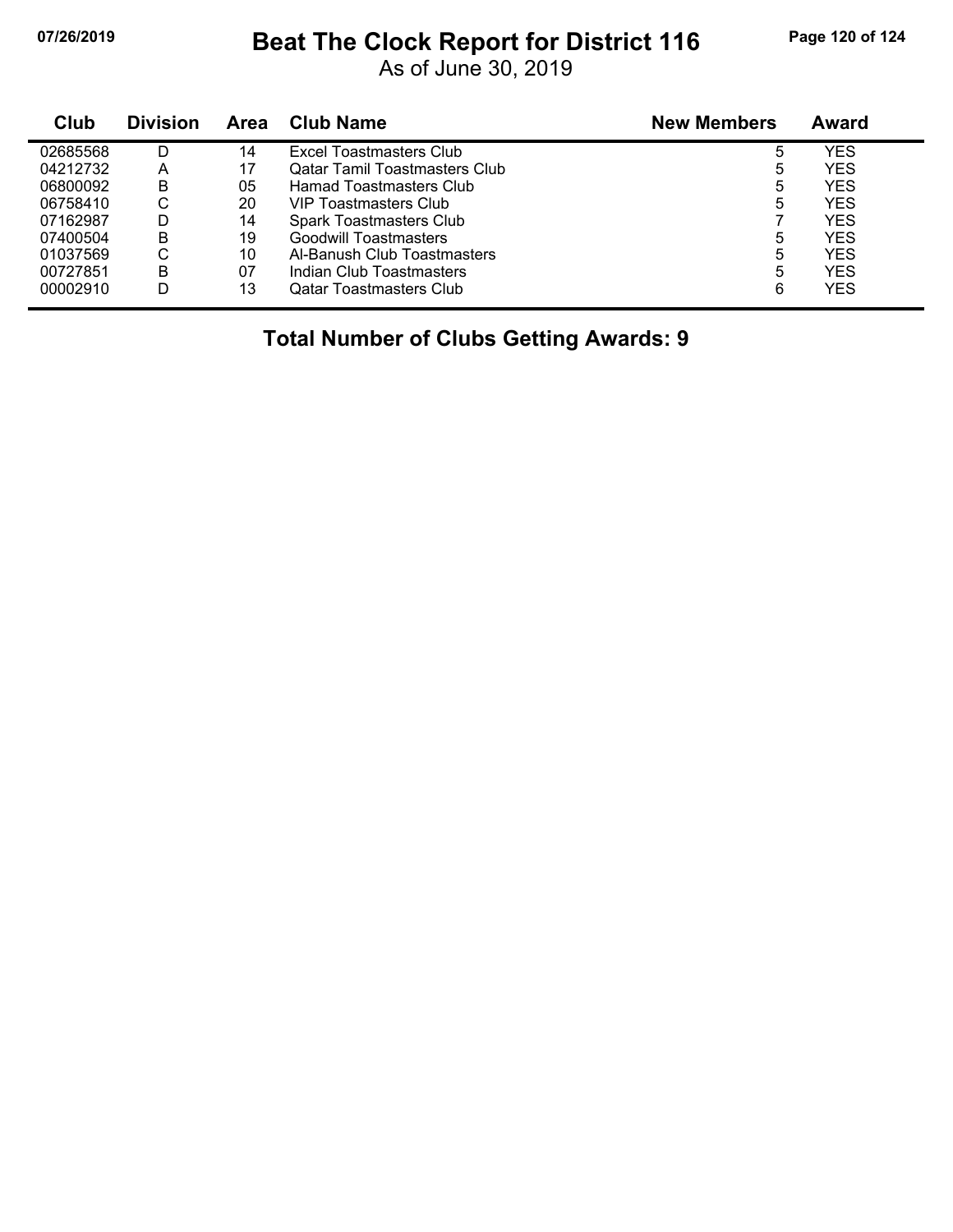#### **07/26/2019 Beat The Clock Report for District 118 Page 121 of 124**

As of June 30, 2019

| Club     | <b>Division</b> | Area | Club Name                             | <b>New Members</b> | Award      |
|----------|-----------------|------|---------------------------------------|--------------------|------------|
| 07385264 | N               | 03   | <b>HUANGPU RISE Toastmasters Club</b> |                    | YES        |
| 06962288 |                 | 02   | WE International Toastmasters Club    |                    | <b>YES</b> |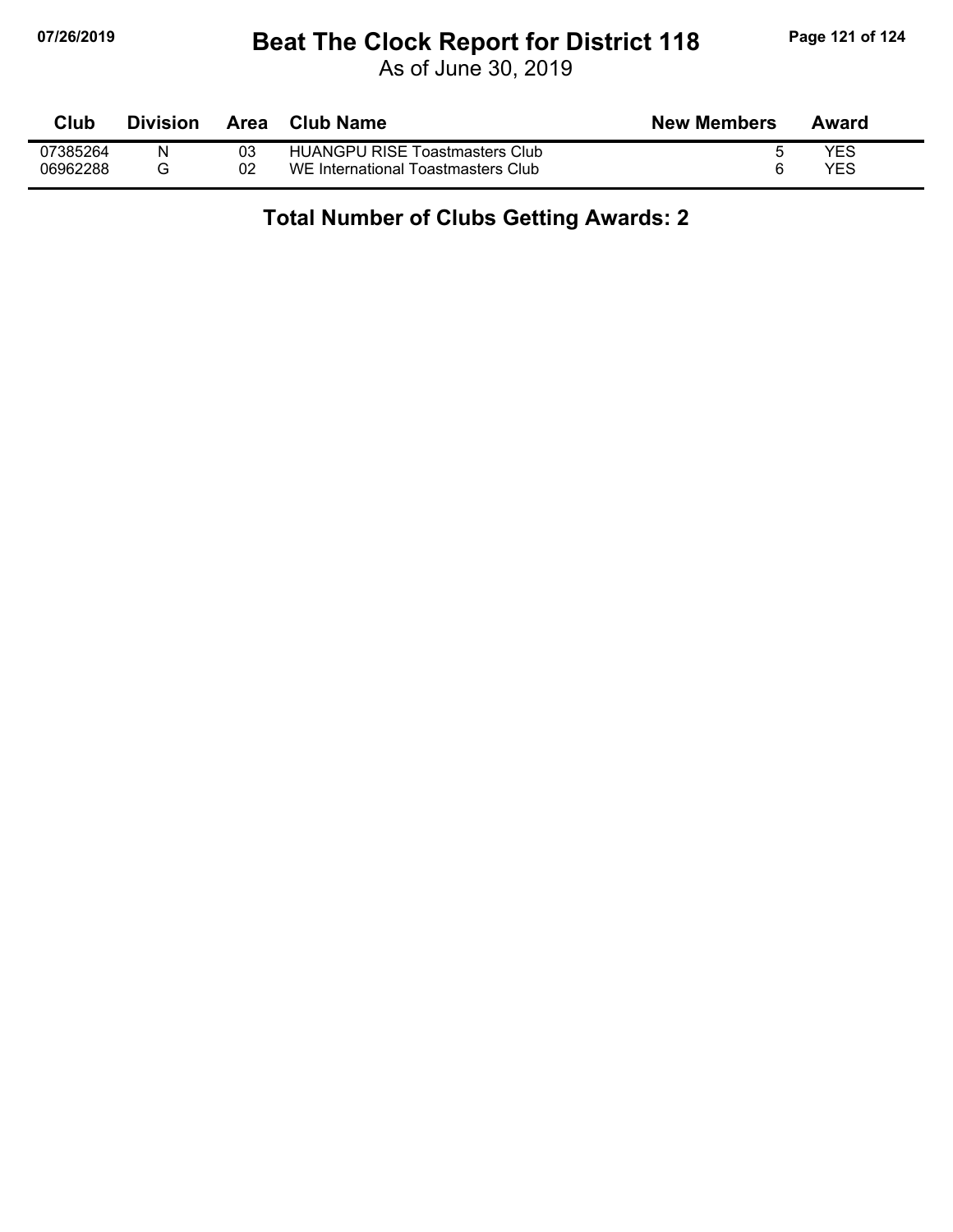## **07/26/2019 Beat The Clock Report for District F Page 122 of 124**

As of June 30, 2019

| Club     | <b>Division</b> | <b>Area</b> | <b>Club Name</b>                           | <b>New Members</b> | <b>Award</b> |
|----------|-----------------|-------------|--------------------------------------------|--------------------|--------------|
| 07013262 | G               | 02          | Glaukos Toastmasters                       | 15                 | <b>YES</b>   |
| 07182807 | В               | 01          | <b>Altamed Toastmasters OC</b>             | 6                  | <b>YES</b>   |
| 06710540 | F               | 04          | Amazon Peculiar Toastmasters               | 5                  | <b>YES</b>   |
| 06036543 | Β               | 01          | <b>SSA Trailblazers</b>                    | 6                  | <b>YES</b>   |
| 04911766 | Β               | 02          | <b>MeridianMasters</b>                     | 5                  | <b>YES</b>   |
| 05460166 | C               | 01          | Seal Beach Boeing Toastmasters Club        | 5                  | <b>YES</b>   |
| 04181664 | G               | 03          | Toastmasters of Laguna Beach               | 5                  | <b>YES</b>   |
| 03672902 | F               | 02          | <b>Irvine Project Masters</b>              | 8                  | <b>YES</b>   |
| 00000219 | E               | 02          | Irvine Lunchtime Toastmasters Club         | 6                  | <b>YES</b>   |
| 00870344 | С               | 03          | FCBC FV Speech Club                        | 6                  | <b>YES</b>   |
| 01498166 | С               | 03          | Huntington Beach Toastmasters              | 6                  | <b>YES</b>   |
| 00009332 | Α               | 01          | <b>Crystal Clear Toastmasters Club</b>     | 5                  | <b>YES</b>   |
| 00006570 | С               | 03          | Surf City Speak 'N' Lead                   |                    | <b>YES</b>   |
| 00909560 | D               | 04          | The Contrarians Toastmasters Club - Irvine | 9                  | <b>YES</b>   |
| 07077601 | G               | 04          | Aliso Viejo NeoGenomics                    | 8                  | <b>YES</b>   |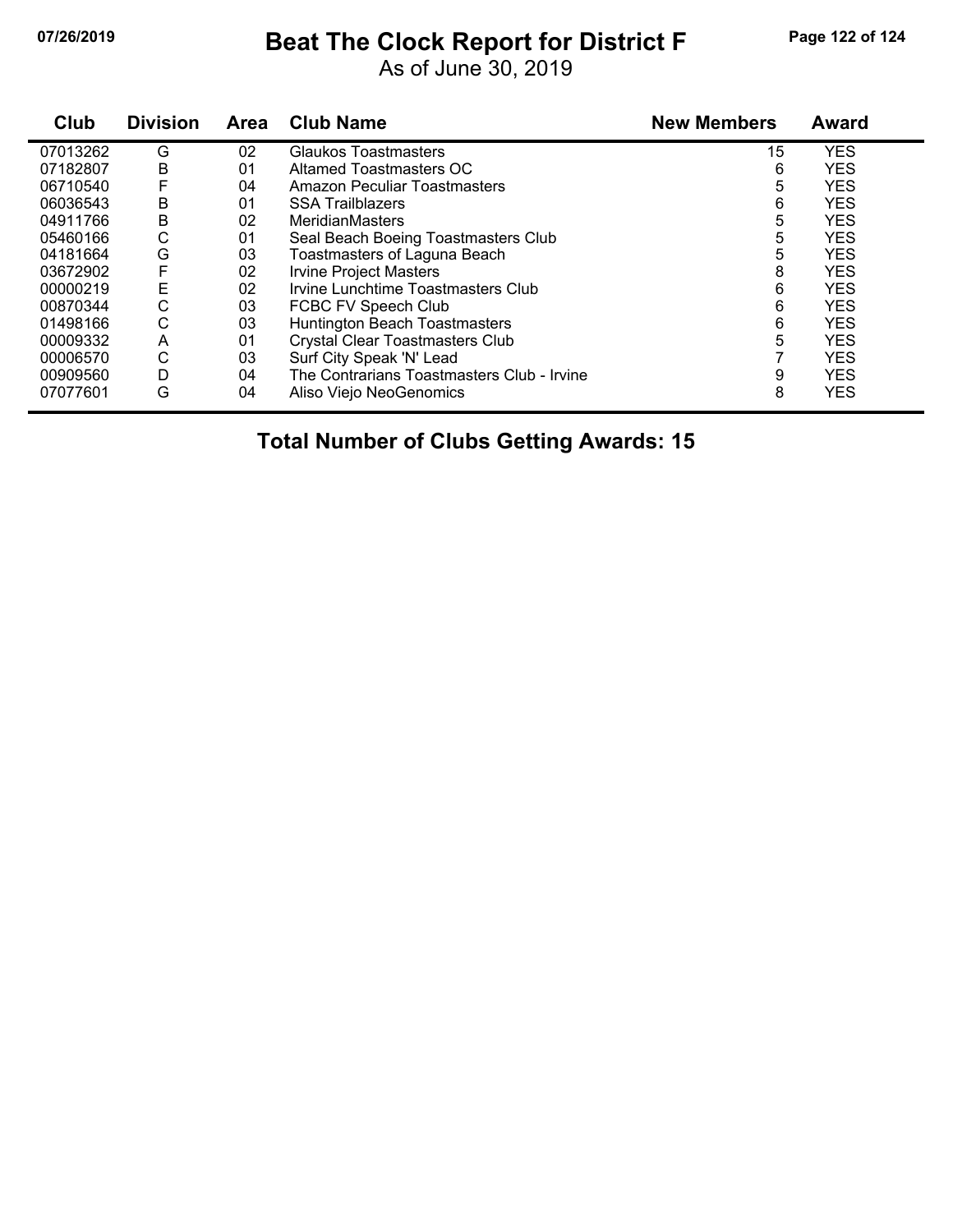## **07/26/2019 Beat The Clock Report for District U Page 123 of 124**

As of June 30, 2019

| Club     | <b>Division</b> | <b>Area</b> | <b>Club Name</b>                        | <b>New Members</b> | Award      |
|----------|-----------------|-------------|-----------------------------------------|--------------------|------------|
| 07049058 | O               | 01          | The Art of 400 Online Toastmasters Club | 8                  | <b>YES</b> |
| 00592015 |                 | 11          | Plateau Toastmasters Club               | 5                  | <b>YES</b> |
| 03887523 |                 | 08          | Viña Toastmasters                       | 5                  | <b>YES</b> |
| 00003237 |                 | 01          | Memorial Toastmasters Club              |                    | YES.       |
| 01338915 |                 | 13          | Astana Toastmasters Club                | 11                 | <b>YES</b> |
| 03785969 |                 | 11          | <b>WorldSurfers</b>                     | 8                  | YES        |
| 02686258 | 7               | 13          | <b>Almaty Toastmasters</b>              | 5                  | <b>YES</b> |
| 05523338 | O               | 01          | <b>Toastmasters Without Borders</b>     | 6                  | <b>YES</b> |
| 05442450 |                 | 11          | Speak Up Toastmasters Club              | 6                  | <b>YES</b> |
| 04406016 |                 | 08          | Bogotá - DESTINO EXCELENCIA             | 6                  | <b>YES</b> |
| 07335249 | 0D              | 0A          | <b>ACE Speakers Toastmasters</b>        | 5                  | YES        |